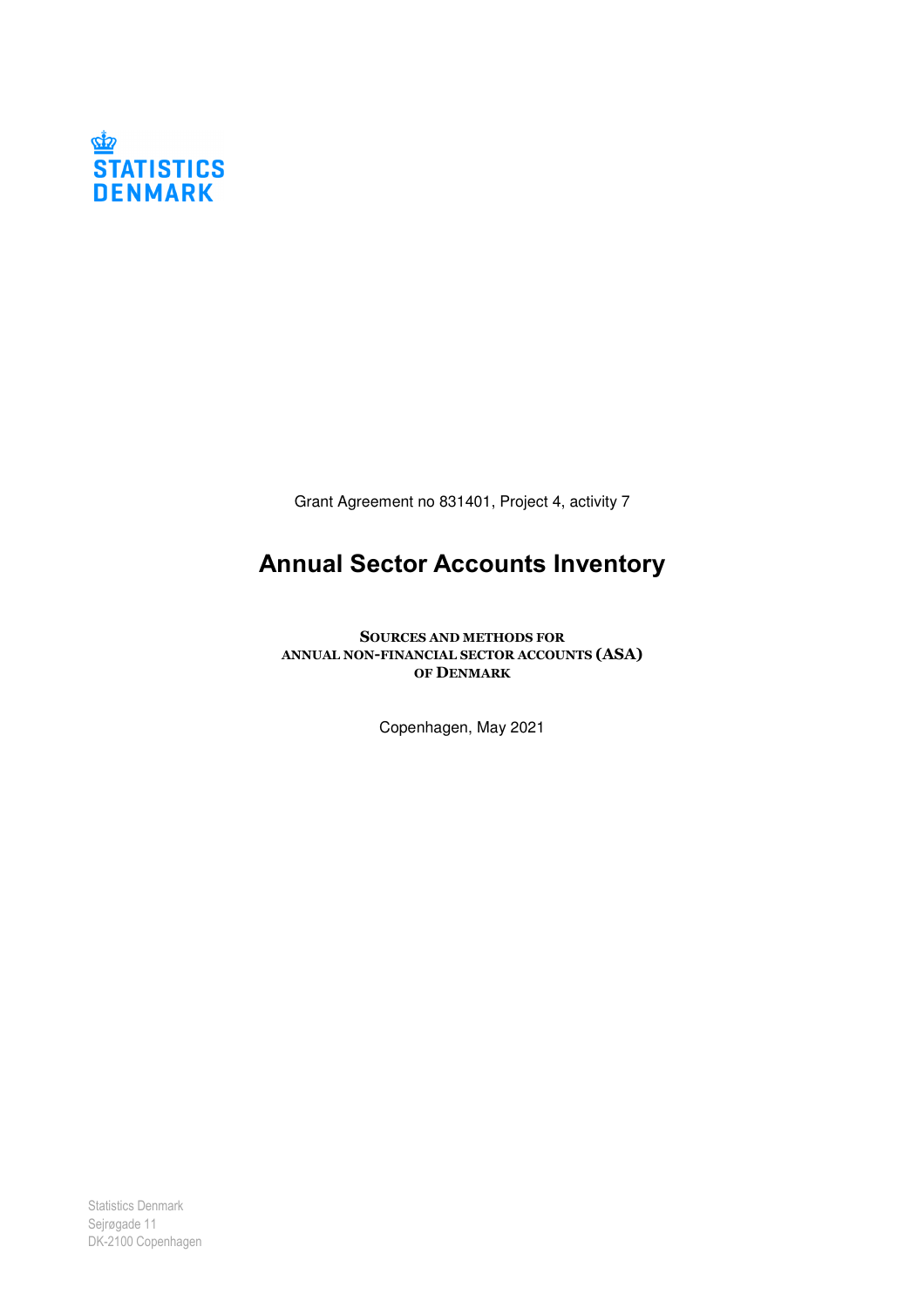ANNUAL SECTOR ACCOUNTS INVENTORY FOR THE DANISH NON-FINANCIAL SECTOR ACCOUNTS

Statistics Denmark May 2021

Authors:

Ulla Ryder Jørgensen Head of Section Government Finances Division – Sector Accounts Phone: +45 3917 3673 E-mail: ibl@dst.dk

Ivanna Blagova Head of Section Government Finances Division – Sector Accounts Phone: +45 3917 3309 E-mail: ibl@dst.dk

Lars Dejgaard Head of Section Government Finances Division – Sector Accounts Phone: +45 3917 3534 E-mail: ldg@dst.dk

Mads Tygesen Head of Section Government Finances Division – Sector Accounts Phone: +45 3917 3405 E-mail: mty@dst.dk

Jesper Søgaard Dreesen Head of Section Government Finances Division – Sector Accounts Phone: +45 3917 3054 E-mail: jsd@dst.dk

Kathrine Lindeskov Johansen Senior Adviser Government Finances Division – Sector Accounts Phone: +45 3917 3067 E-mail: klj@dst.dk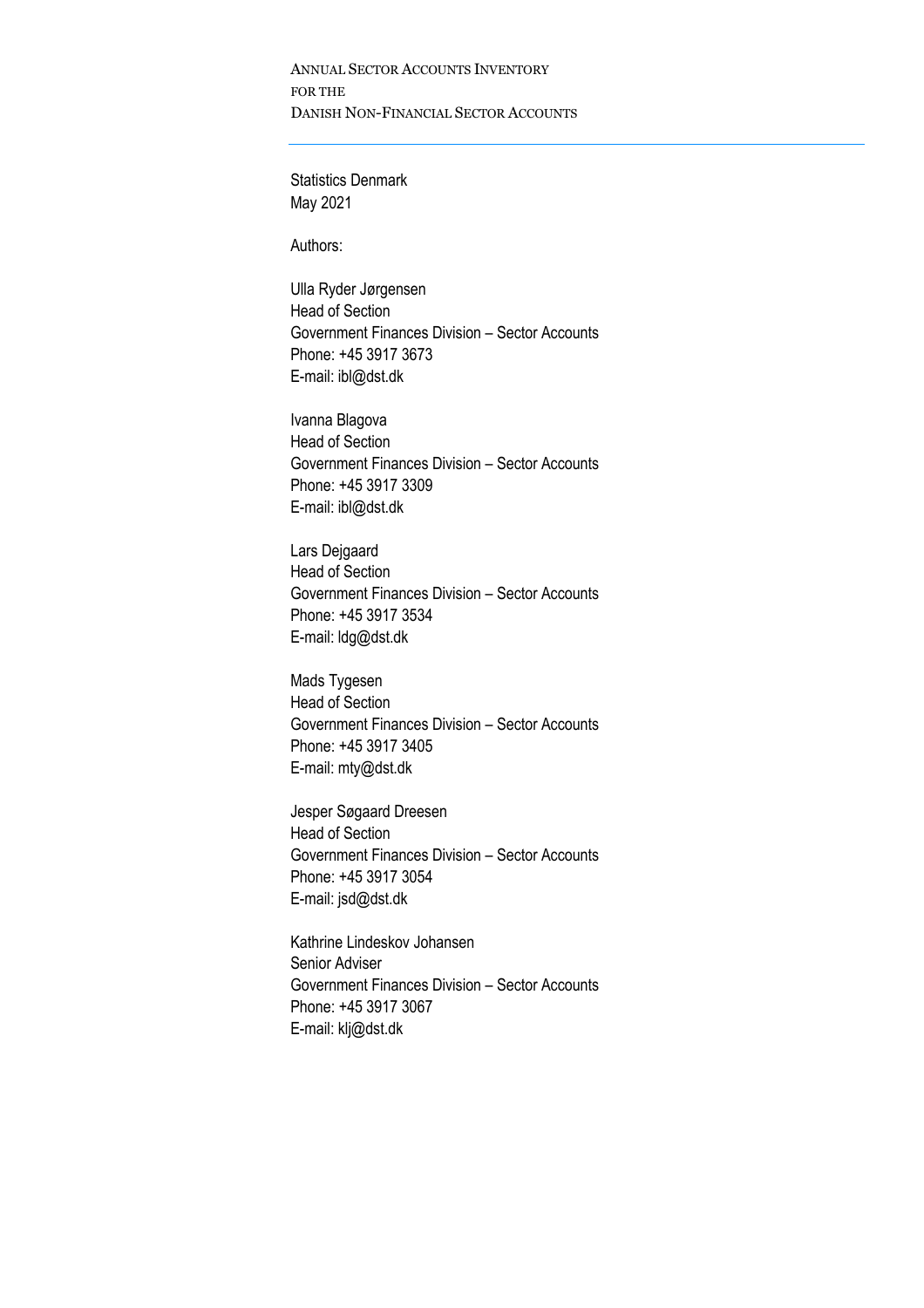## **Preface**

This report has benefited from funding by the European Commission, Eurostat, through grant agreement no. 831401, project 4, activity 7. The grant agreement includes several other reports together with this one, titled "*Annual Sector Accounts Inventory for the Danish Non-Financial Sector Accounts*". The purpose of this action is to document the Danish Annual Non-Financial Sector Accounts in the format of Eurostat's template for Annual Sector Accounts inventories. As per grant agreement, this report will cover the sector of non-financial corporations (S.11), the subsectors of the financial sector (S.12), the household sector (S.14) and non-profit institutions serving households (S.15). References will be made to the relevant documentation for the General governments sector (S.13) and the rest of the world account (S.2).

The present report was prepared in the Government Finances Division of Statistics Denmark.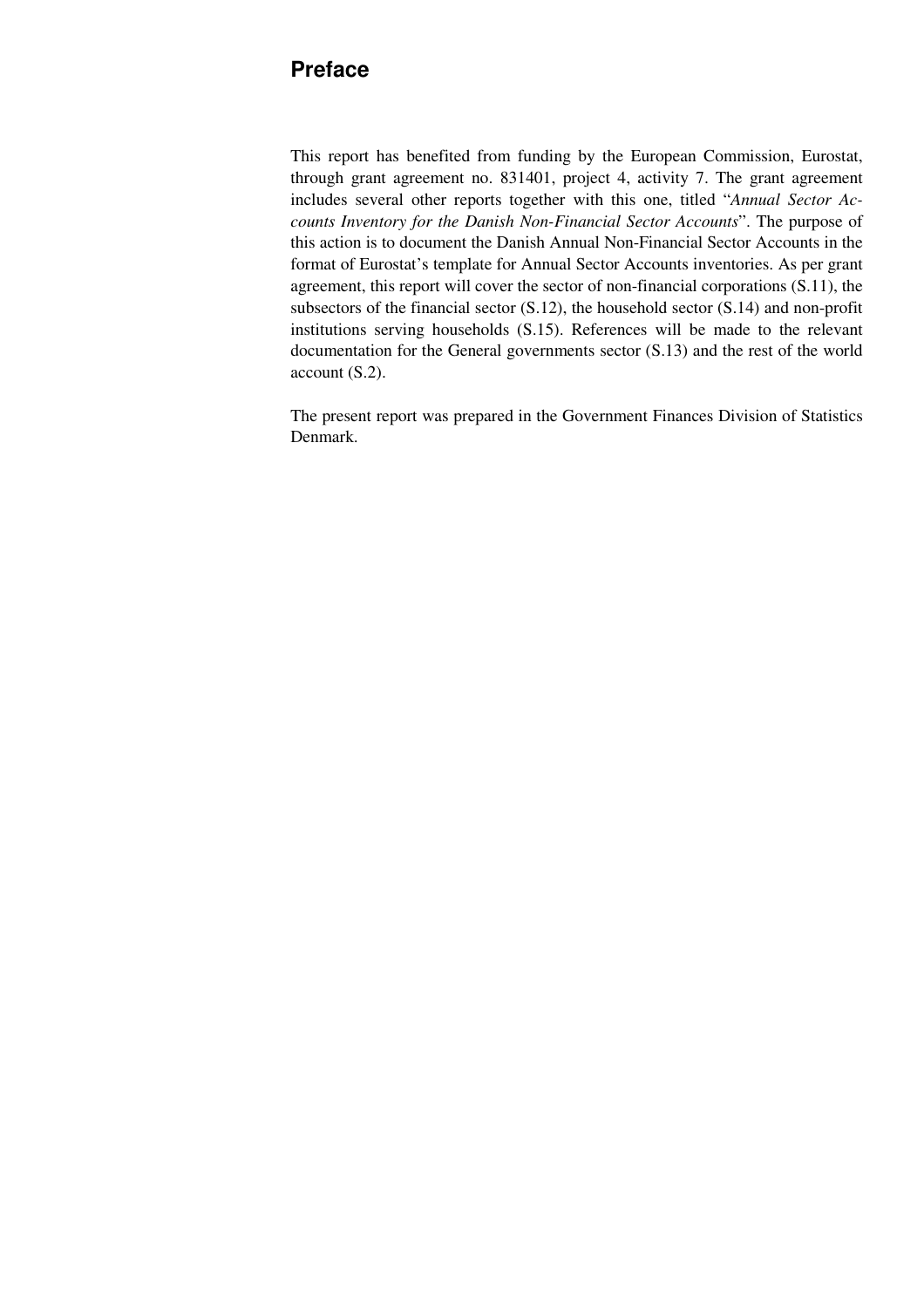# **Contents**

| $\mathbf{1}$   |            |  |
|----------------|------------|--|
|                | 1.1        |  |
|                | 1.2        |  |
| $\overline{2}$ |            |  |
|                | 2.1        |  |
|                | 2.2        |  |
| 3              |            |  |
|                | 3.1        |  |
|                | 3.2        |  |
|                | 3.3        |  |
| 4              |            |  |
| 5              |            |  |
| 6              |            |  |
| 7              |            |  |
|                |            |  |
| $\mathbf{1}$   |            |  |
| $\mathbf{2}$   |            |  |
| 3              |            |  |
| 4              |            |  |
|                |            |  |
|                |            |  |
|                |            |  |
| $\mathbf{1}$   |            |  |
|                | 1.1        |  |
|                | 1.2        |  |
|                | 1.3        |  |
| $\overline{2}$ |            |  |
|                | 2.1        |  |
|                | 2.2        |  |
|                | 2.3        |  |
| 3              |            |  |
|                | 3.1        |  |
|                | 3.2<br>3.3 |  |
| 4              |            |  |
|                |            |  |
|                | 4.1<br>4.2 |  |
|                |            |  |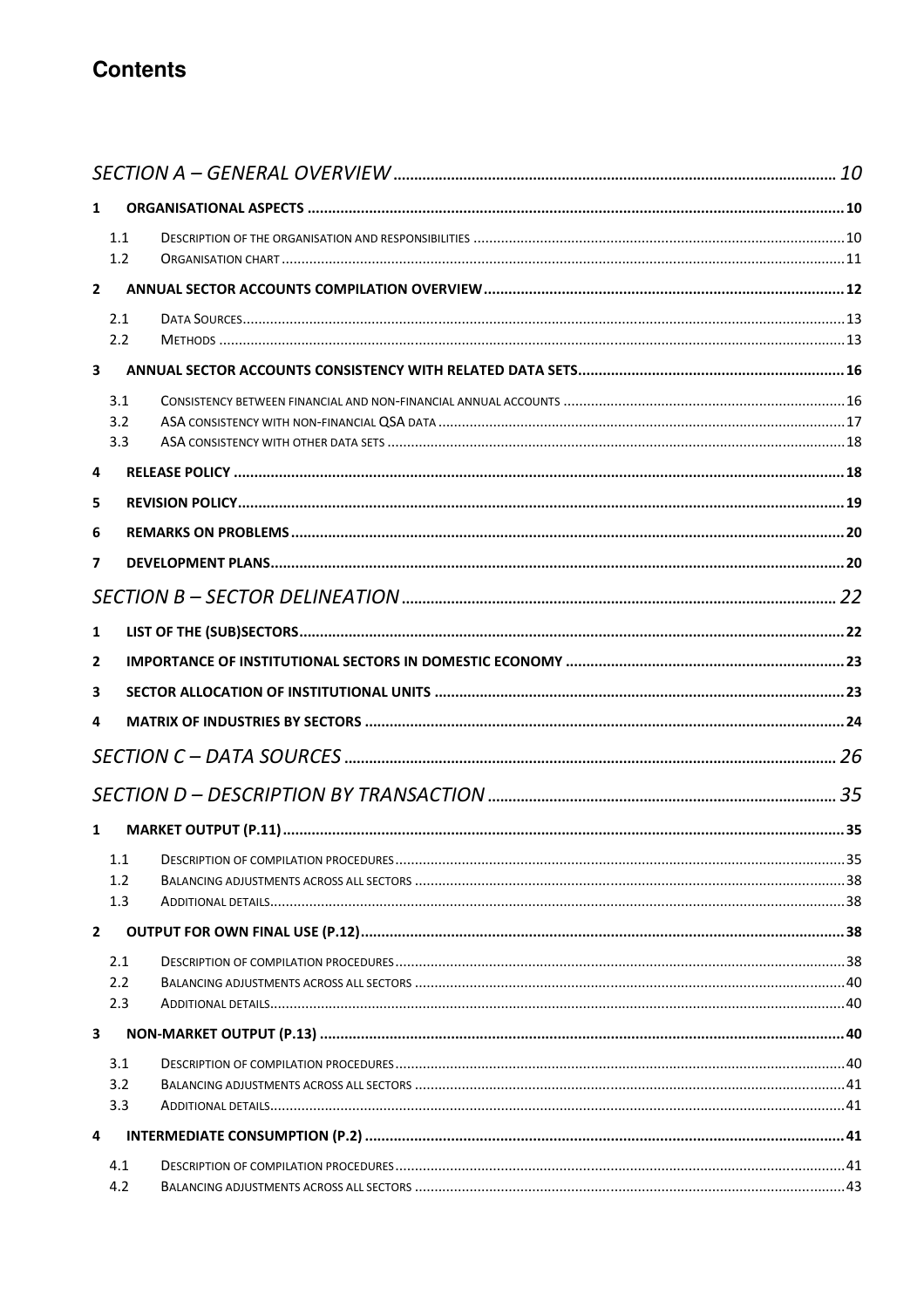|                | 4.3          |                                                                                                                           |  |
|----------------|--------------|---------------------------------------------------------------------------------------------------------------------------|--|
| 5              |              |                                                                                                                           |  |
|                | 5.1          |                                                                                                                           |  |
|                | 5.2          |                                                                                                                           |  |
|                | 5.3          |                                                                                                                           |  |
| 6              |              |                                                                                                                           |  |
|                | 6.1          |                                                                                                                           |  |
|                | 6.2          |                                                                                                                           |  |
|                | 6.3          |                                                                                                                           |  |
| $\overline{ }$ |              |                                                                                                                           |  |
|                | 7.1          |                                                                                                                           |  |
|                | 7.2          |                                                                                                                           |  |
|                | 7.3          |                                                                                                                           |  |
| 8              |              |                                                                                                                           |  |
|                | 8.1          |                                                                                                                           |  |
|                | 8.2          |                                                                                                                           |  |
|                | 8.3          |                                                                                                                           |  |
| 9              |              |                                                                                                                           |  |
|                | 9.1          |                                                                                                                           |  |
|                | 9.2          |                                                                                                                           |  |
|                | 9.3          |                                                                                                                           |  |
| 10             |              |                                                                                                                           |  |
|                | 10.1         |                                                                                                                           |  |
|                | 10.2         |                                                                                                                           |  |
|                | 10.3         |                                                                                                                           |  |
| 11             |              |                                                                                                                           |  |
|                | 11.1         |                                                                                                                           |  |
|                | 11.2         |                                                                                                                           |  |
|                | 11.3         | 49. مسجد المستخدمات المستخدمات المستخدمات المستخدمات المستخدمات المستخدمات المستخدمات المستخدمات المستخدمات المستخدمات    |  |
| 12             |              |                                                                                                                           |  |
|                |              |                                                                                                                           |  |
|                | 12.1<br>12.2 |                                                                                                                           |  |
|                | 12.3         | 49. مستني بين المستني المستني المستني المستني المستني المستني المستني المستني المستني المستني المستني المستني المستني 49. |  |
| 13             |              |                                                                                                                           |  |
|                |              |                                                                                                                           |  |
|                | 13.1<br>13.2 |                                                                                                                           |  |
|                | 13.3         |                                                                                                                           |  |
|                |              |                                                                                                                           |  |
| 14             |              |                                                                                                                           |  |
|                | 14.1         |                                                                                                                           |  |
|                | 14.2<br>14.3 |                                                                                                                           |  |
|                |              |                                                                                                                           |  |
| 15             |              |                                                                                                                           |  |
|                | 15.1         |                                                                                                                           |  |
|                | 15.2         |                                                                                                                           |  |
|                | 15.3         |                                                                                                                           |  |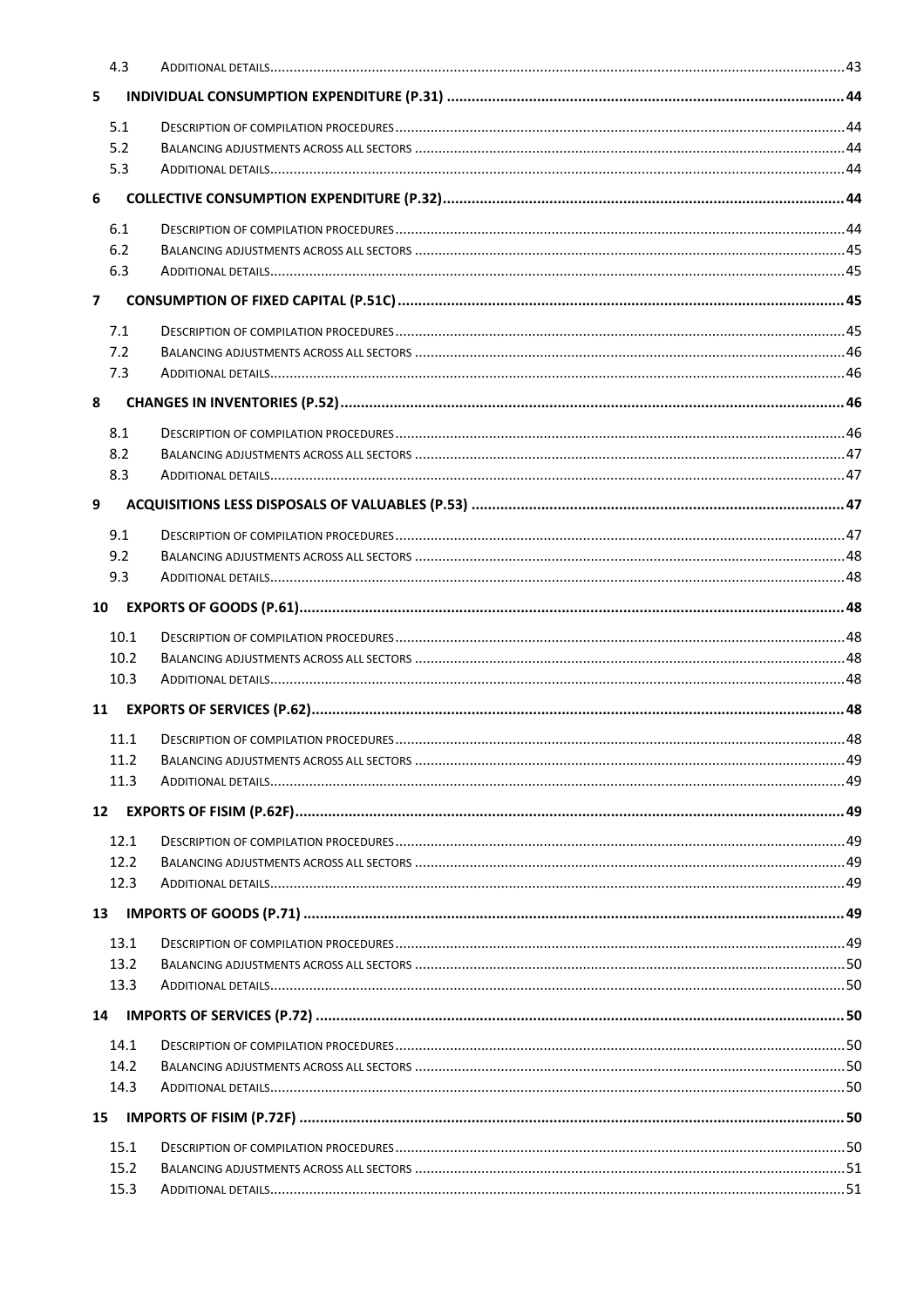| 16              |              |                                                                                      |         |
|-----------------|--------------|--------------------------------------------------------------------------------------|---------|
|                 | 16.1         |                                                                                      |         |
|                 | 16.2         |                                                                                      |         |
|                 | 16.3         |                                                                                      |         |
| 17 <sup>2</sup> |              |                                                                                      |         |
|                 | 17.1         |                                                                                      |         |
|                 | 17.2         |                                                                                      |         |
|                 | 17.3         |                                                                                      |         |
| 18              |              |                                                                                      |         |
|                 | 18.1         |                                                                                      |         |
|                 | 18.2         |                                                                                      |         |
|                 | 18.3         |                                                                                      |         |
| 19              |              |                                                                                      |         |
|                 |              |                                                                                      |         |
|                 | 19.1         |                                                                                      |         |
|                 | 19.2<br>19.3 |                                                                                      |         |
|                 |              |                                                                                      |         |
| 20              |              |                                                                                      |         |
|                 | 20.1         |                                                                                      |         |
|                 | 20.2         |                                                                                      |         |
|                 | 20.3         |                                                                                      |         |
| 21              |              |                                                                                      |         |
|                 | 21.1         |                                                                                      |         |
|                 | 21.2         |                                                                                      |         |
|                 | 21.3         |                                                                                      |         |
| 22              |              |                                                                                      |         |
|                 | 22.1         |                                                                                      |         |
|                 | 22.2         |                                                                                      |         |
|                 | 223          | ADDITIONAL DETAILS                                                                   | 66 - 66 |
| 23              |              |                                                                                      |         |
|                 | 23.1         |                                                                                      |         |
|                 | 23.2         |                                                                                      |         |
|                 | 23.3         |                                                                                      |         |
| 24              |              |                                                                                      |         |
|                 | 24.1         |                                                                                      |         |
|                 | 24.2         |                                                                                      |         |
|                 | 24.3         |                                                                                      |         |
| 25              |              |                                                                                      |         |
|                 | 25.1         |                                                                                      |         |
|                 | 25.2         |                                                                                      |         |
|                 | 25.3         |                                                                                      |         |
| 26              |              |                                                                                      |         |
|                 | 26.1         |                                                                                      |         |
|                 | 26.2         |                                                                                      |         |
|                 | 26.3         |                                                                                      |         |
| 27              |              | INVESTMENT INCOME ATTRIBUTABLE TO COLLECTIVE INVESTMENT FUND SHAREHOLDERS (D.443) 74 |         |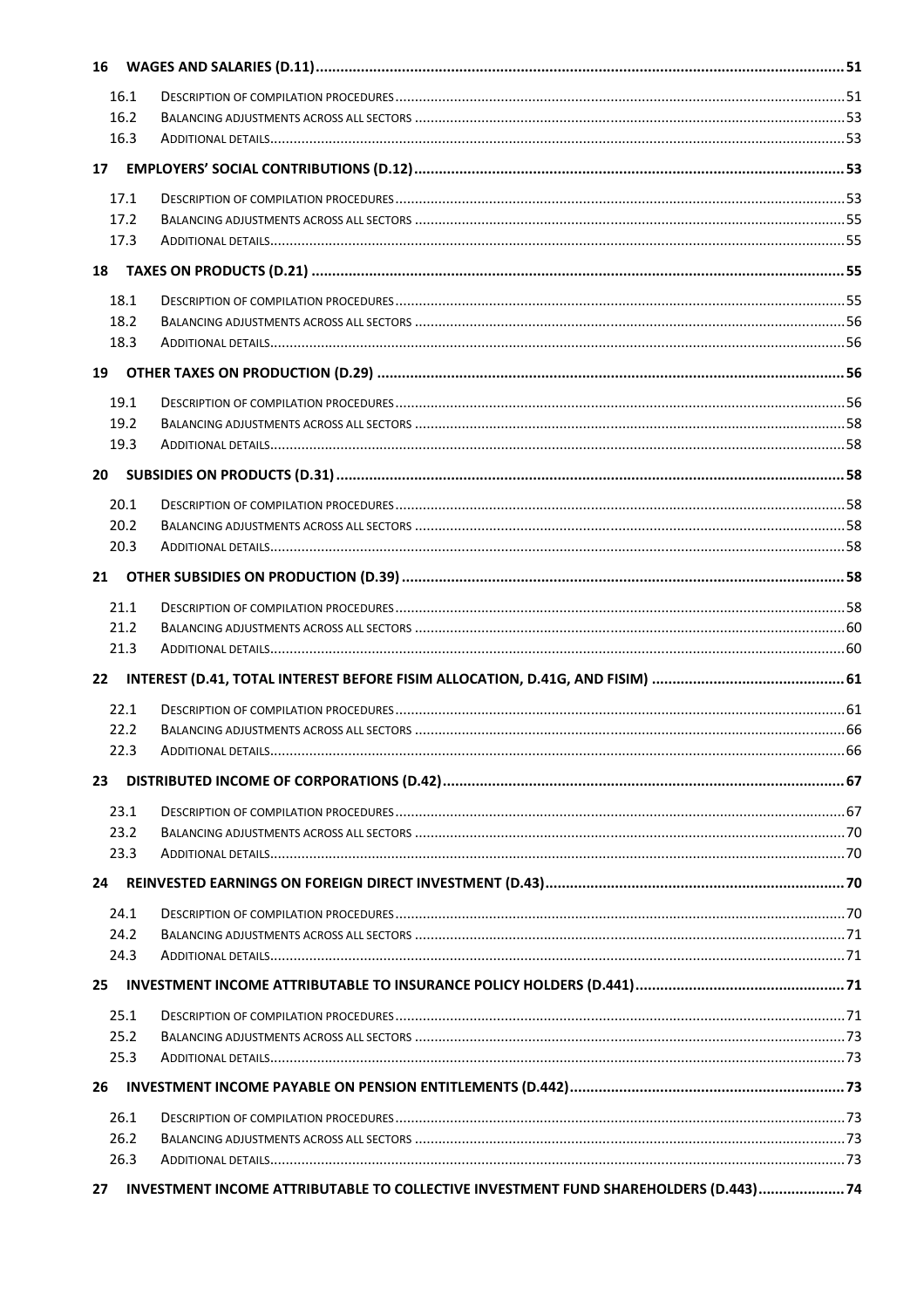|                 | 27.1         |                                                        |    |
|-----------------|--------------|--------------------------------------------------------|----|
|                 | 27.2         |                                                        |    |
|                 | 27.3         |                                                        |    |
| 28              |              |                                                        |    |
|                 | 28.1         |                                                        |    |
|                 | 28.2         |                                                        |    |
|                 | 28.3         |                                                        |    |
| 29              |              |                                                        |    |
|                 |              |                                                        |    |
|                 | 29.1         |                                                        |    |
|                 | 29.2<br>29.3 |                                                        |    |
|                 |              |                                                        |    |
|                 |              |                                                        |    |
|                 | 30.1         |                                                        |    |
|                 | 30.2         |                                                        |    |
|                 | 30.3         |                                                        |    |
| 31              |              |                                                        |    |
|                 | 31.1         |                                                        |    |
|                 | 31.2         |                                                        |    |
|                 | 31.3         |                                                        |    |
| 32 <sup>2</sup> |              |                                                        |    |
|                 | 32.1         |                                                        |    |
|                 | 32.2         |                                                        |    |
|                 | 32.3         |                                                        |    |
| 33              |              |                                                        |    |
|                 | 33.1         |                                                        |    |
|                 | 33.2         |                                                        |    |
|                 | 33.3         |                                                        |    |
|                 |              | 34 HOUSEHOLDS' SOCIAL CONTRIBUTION SUPPLEMENTS (D.614) | 85 |
|                 | 34.1         |                                                        |    |
|                 | 34.2         |                                                        |    |
|                 | 34.3         |                                                        |    |
| 35              |              |                                                        |    |
|                 | 35.1         |                                                        |    |
|                 | 35.2         |                                                        |    |
|                 | 35.3         |                                                        |    |
| 36              |              |                                                        |    |
|                 | 36.1         |                                                        |    |
|                 | 36.2         |                                                        |    |
|                 | 36.3         |                                                        |    |
| 37              |              |                                                        |    |
|                 |              |                                                        |    |
|                 |              |                                                        |    |
|                 | 37.1<br>37.2 |                                                        |    |
|                 | 37.3         |                                                        |    |
|                 |              |                                                        |    |
| 38              | 38.1         |                                                        |    |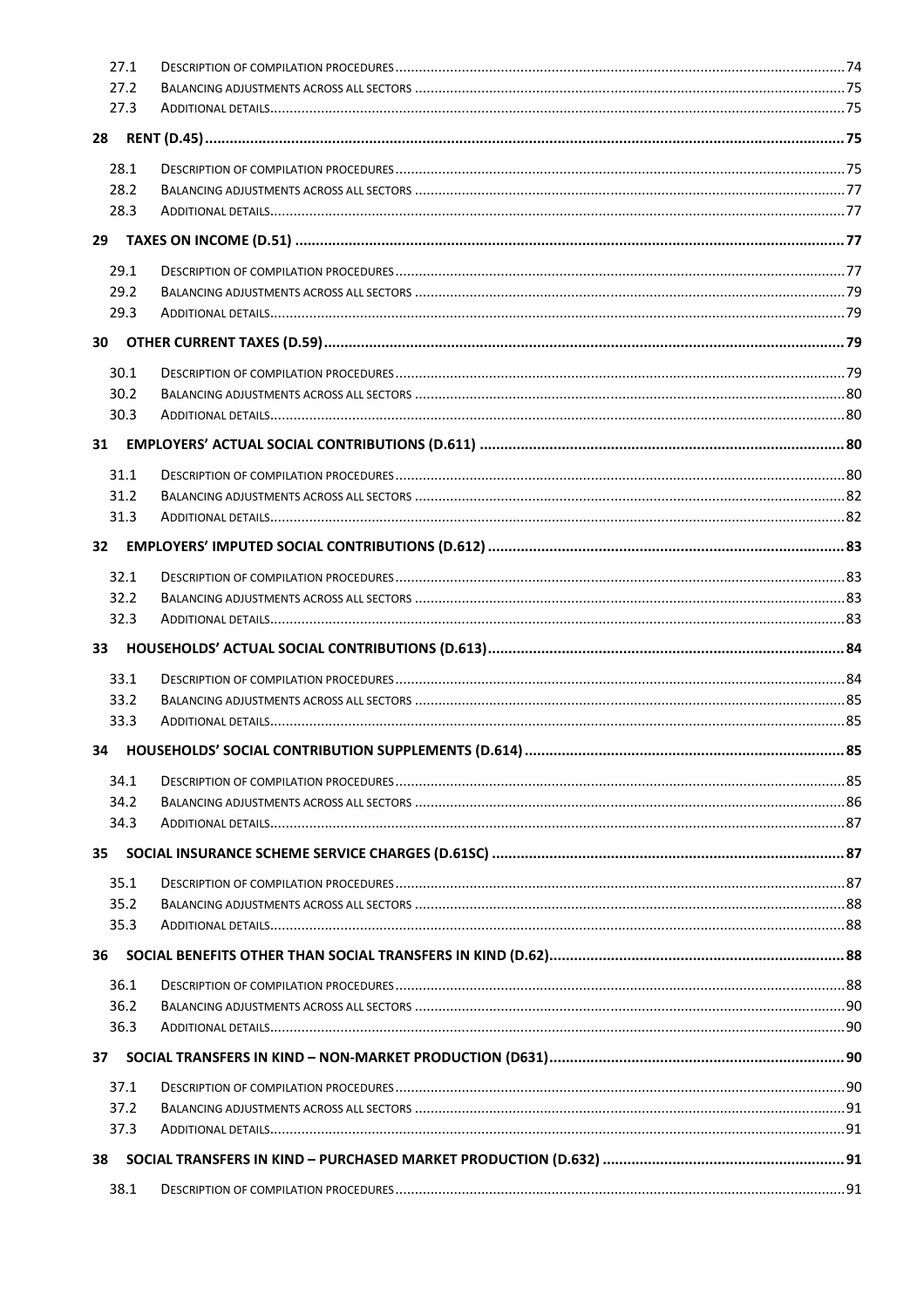|    | 38.2         |  |
|----|--------------|--|
|    | 38.3         |  |
| 39 |              |  |
|    | 39.1         |  |
|    | 39.2         |  |
|    | 39.3         |  |
| 40 |              |  |
|    |              |  |
|    | 40.1<br>40.2 |  |
|    | 40.3         |  |
| 41 |              |  |
|    |              |  |
|    | 41.1         |  |
|    | 41.2         |  |
|    | 41.3         |  |
| 42 |              |  |
|    | 42.1         |  |
|    | 42.2         |  |
|    | 42.3         |  |
| 43 |              |  |
|    | 43.1         |  |
|    | 43.2         |  |
|    | 43.3         |  |
| 44 |              |  |
|    |              |  |
|    | 44.1         |  |
|    | 44.2         |  |
|    | 44.3         |  |
| 45 |              |  |
|    | 45.1         |  |
|    | 45.2         |  |
|    | 45.3         |  |
|    |              |  |
| 46 |              |  |
|    | 46.1         |  |
|    | 46.2         |  |
|    | 46.3         |  |
| 47 |              |  |
|    | 47.1         |  |
|    | 47.2         |  |
|    | 47.3         |  |
| 48 |              |  |
|    | 48.1         |  |
|    | 48.2         |  |
|    | 48.3         |  |
| 49 |              |  |
|    | 49.1         |  |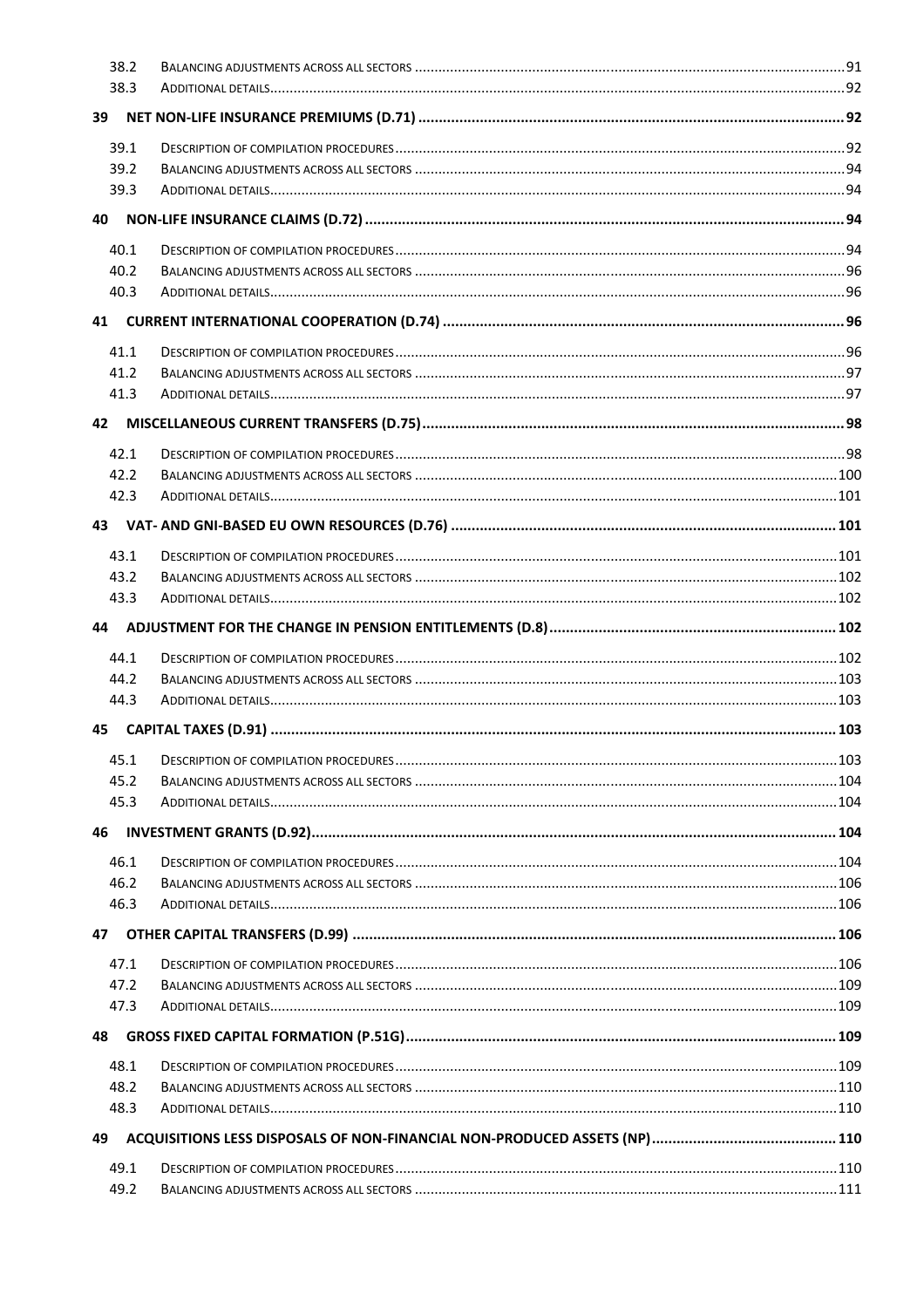| 50.1 |  |
|------|--|
| 50.2 |  |
| 50.3 |  |
|      |  |
|      |  |
|      |  |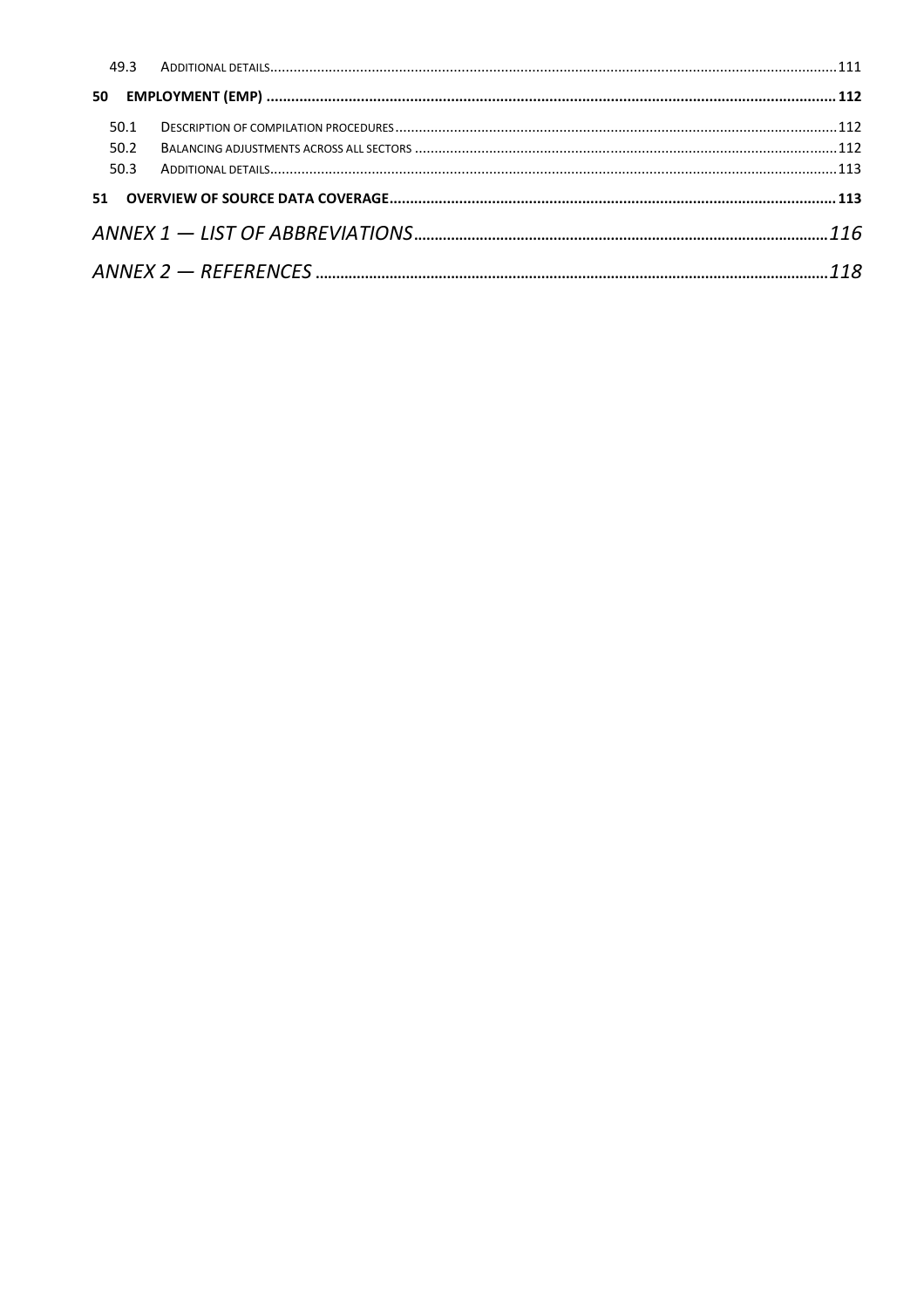# **Section A – General Overview**

This chapter provides a summary description of the Danish system of Annual Sector Accounts (ASA) and gives an overview of the methods used during the compilation process. The Danish ASA are consistent with the European Commission's "European System of Accounts - ESA2010".

# **1 Organisational aspects**

## **1.1 Description of the organisation and responsibilities**

The Danish non-financial Annual Sector Accounts (ASA) and Quarterly Sector Accounts (QSA) are compiled and disseminated by Statistics Denmark.

Statistics Denmark is an independent central government institution governed by a Board of Governors, of which the chairman is the Director General of Statistics Denmark. The Board makes decisions of major financial significance, on the nature of information to be collected and also on the working plans of Statistics Denmark. All statistics are collected and published according to section 6 of the "Act on Statistics Denmark" (Consolidated Act No. 15 of 12 January 1972 and later amended by Act No. 386 of 13 June 1990 and Act No. 1025 of 19 December 1992).

Statistics Denmark's organisation chart is found in section 1.2. Statistics Denmark is divided into five directorates. The responsibility for Sector Accounts falls to the Directorate for Economic Statistics.

The ASA and QSA are compiled and published by the Government Finances Division (GF) although part of the work is done in two other divisions: National Accounts Division (NA) and External Economy Division. The National Accounts Division compiles and publishes Annual National Accounts (ANA), Quarterly National Accounts (QNA) and Supply and Use Tables (SUTs). The External Economy Division compiles and publishes the Balance of Payments and compiles the Rest of the World Account, which is consistent with the Balance of Payments.

Until recently, the financial sector accounts have been compiled at annual basis by Statistics Denmark and at quarterly basis by the central bank of Denmark (*Danmarks Nationalbank*). However, since 2020, the quarterly and annual financial accounts have been compiled as a common effort between Statistics Denmark and the Danish central bank.

Compilation of non-financial sector accounts, both quarterly and annual, are responsibilities of the GF Division. The GF Division consists of three teams: Government Finances 1 (GF I) Government Finances 2 (GF II) Sector Accounts (SA)

Team Government Finances I:

Team GF I consist of 8 persons and is responsible for the annual and quarterly government accounts - main aggregates of general government (Table 2), detailed tax and social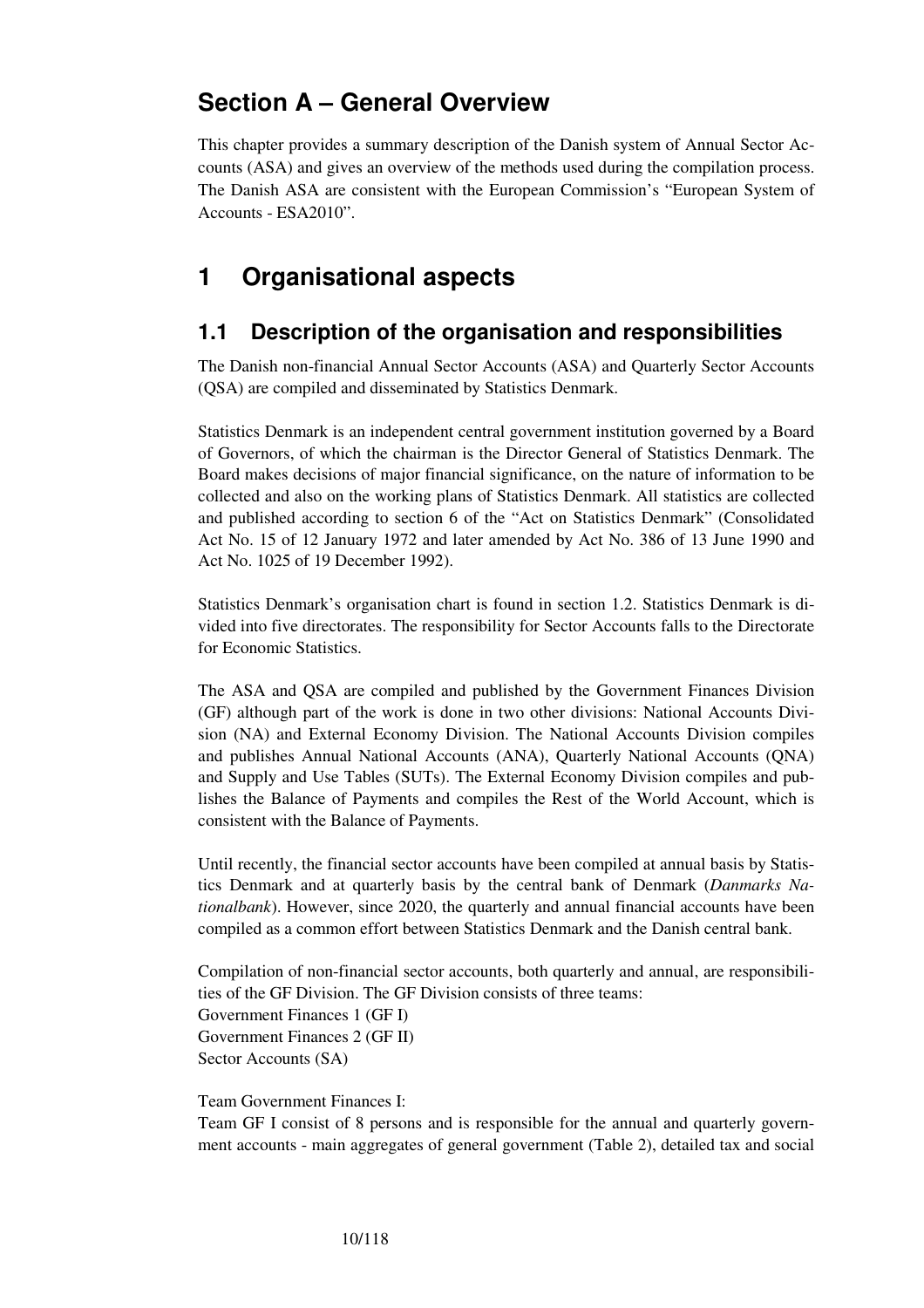contribution receipts by type (Table 9) and general government expenditure by function (Table 11) and EDP reporting.

Team Government Finances II:

Team GF II consists of 9 persons and is responsible for satellite accounts, including ESS-PROS and environmental accounts, and for the accounts statistics for the local government sector.

Team Sector Accounts:

The SA team consists of 9 persons who are responsible for the compilation of nonfinancial sector account for the non-financial corporation sector (S.11), the financial corporation sector  $(S.12)$  and its subsectors, the household sector  $(S.14)$  and the NPISH sector (S.15). The compilation of the production account and generation of income accounts for S.11 and S.14 as well as other national accounts aggregates such as household consumption, inventories, and gross fixed capital formation takes place in the National Accounts Division. Besides the non-financial sector accounts, the SA team is also responsible for the FISIM-compilation, financial sector accounts (tables 6 and 7), regional accounts (table 10, 12 and 13) and pensions in NA (Table 28).

## **1.2 Organisation chart**

A total of approximately 10 people contribute to the ASA compilation process. Staff allocation in fulltime equivalents is difficult to estimate because compilers have duties in other areas like main aggregates, quarterly accounts, government finance including the EDP, financial accounts and various development projects. A rough estimate for ASA alone would be around 3 fulltime equivalents.



In 2021 the Government Finances Division had employed 29 staff members, of which about 70% are graduated economists.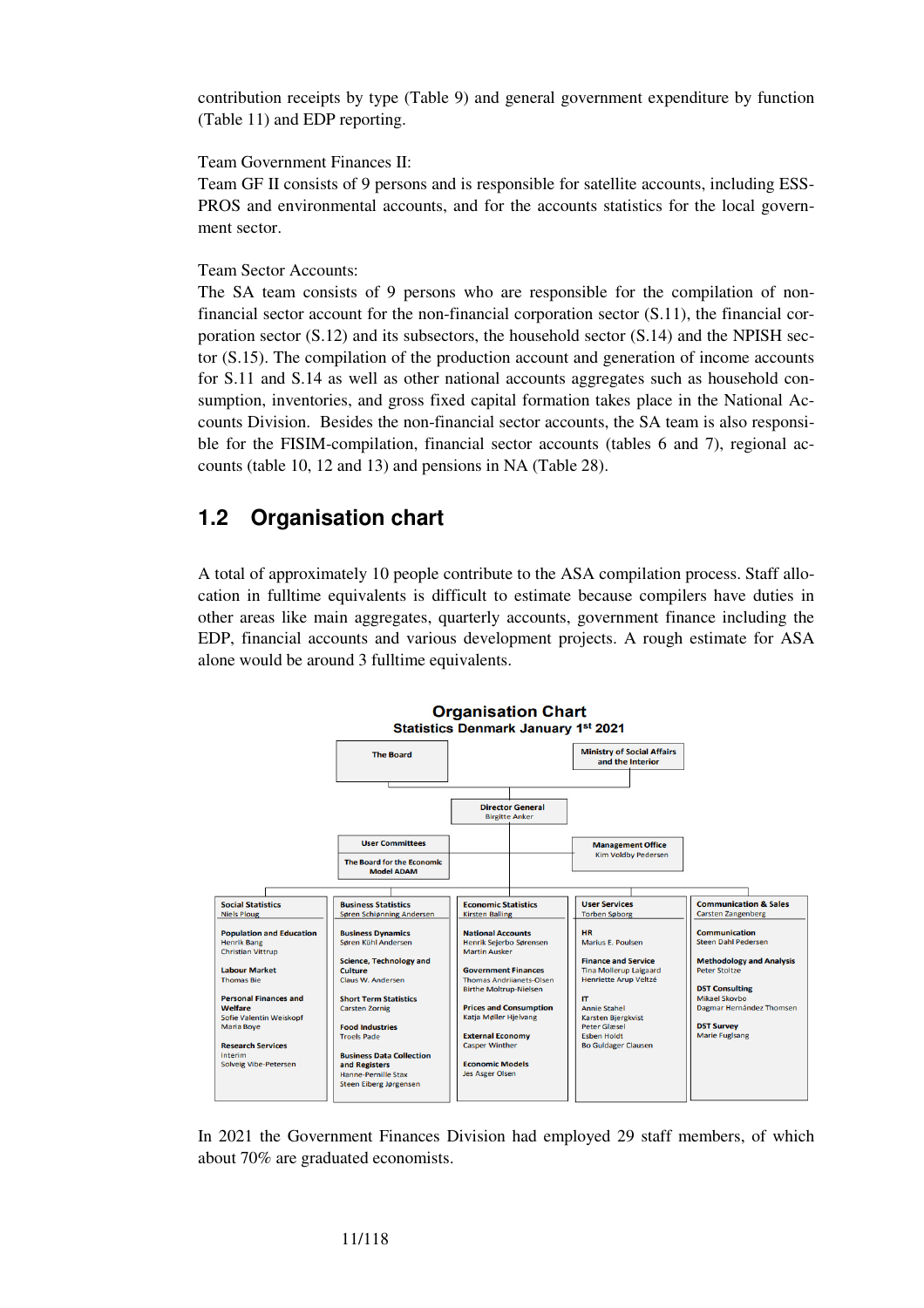The following staff members should be mentioned as contact persons:

- Kathrine Lindeskov Johansen (senior adviser, SA team), tel. +45 39173067, email klj@dst.dk
- Ulla Ryder Jørgensen (head of section, SA team), tel. +45 39173673, email urj@dst.dk
- Ivanna Blagova (head of section, SA team), tel. +45 39173309, email ibl@dst.dk
- Jesper Søgaard Dreesen (head of section, SA team), tel. +45 39173054, email jsd@dst.dk
- Mads Tygesen (head of section, SA team), tel. +45 39173405, email mty@dst.dk
- Lars Dejgaard (head of section, SA team), tel. +45 39173534, email ldg@dst.dk
- For transmission issues: Bo Siemsen (senior head clerk, NA Division), tel. +45 39173069, email bsm@dst.dk

# **2 Annual Sector Accounts compilation overview**

The description of data sources and compilation methods as discussed in this Annual Sector Accounts inventory, addresses the final annual estimation. The final estimate is the last part of the regular annual estimation cycle.

The Annual estimation cycle has six estimates, the first five having a provisional character while the sixth represents the final estimate based on a complete set of annual data sources. The provisional estimates are a mixture of quarterly and annual data sources.

The first estimate of year t is compiled as the sum of the four quarterly estimates of year t and released together with the publication of the fourth quarter in March t+1. In June of t+1 a second estimate of year t is published by using updates of quarterly data sources and the first annual data sources. In September of t+1 new estimates of property income and income taxes are published. The fourth estimate of year t is published in June t+2 using updated annual data sources. In September of t+2 new estimates of property income and income taxes are published. In June t+3 the final estimate is published.

A general summary of data sources used for annual sector accounts follows below. A more extended list of data sources by sector is provided in section C.

The source data pool includes direct sources for most sectors/subsectors. Direct sources are exhaustive for general government subsectors, monetary financial institutions and insurance corporations. In case of other financial institutions, direct sources are supplemented by indirect sources and estimations. For non-financial corporations, households and non-profit institutions, only few direct sources are available and thus indirect sources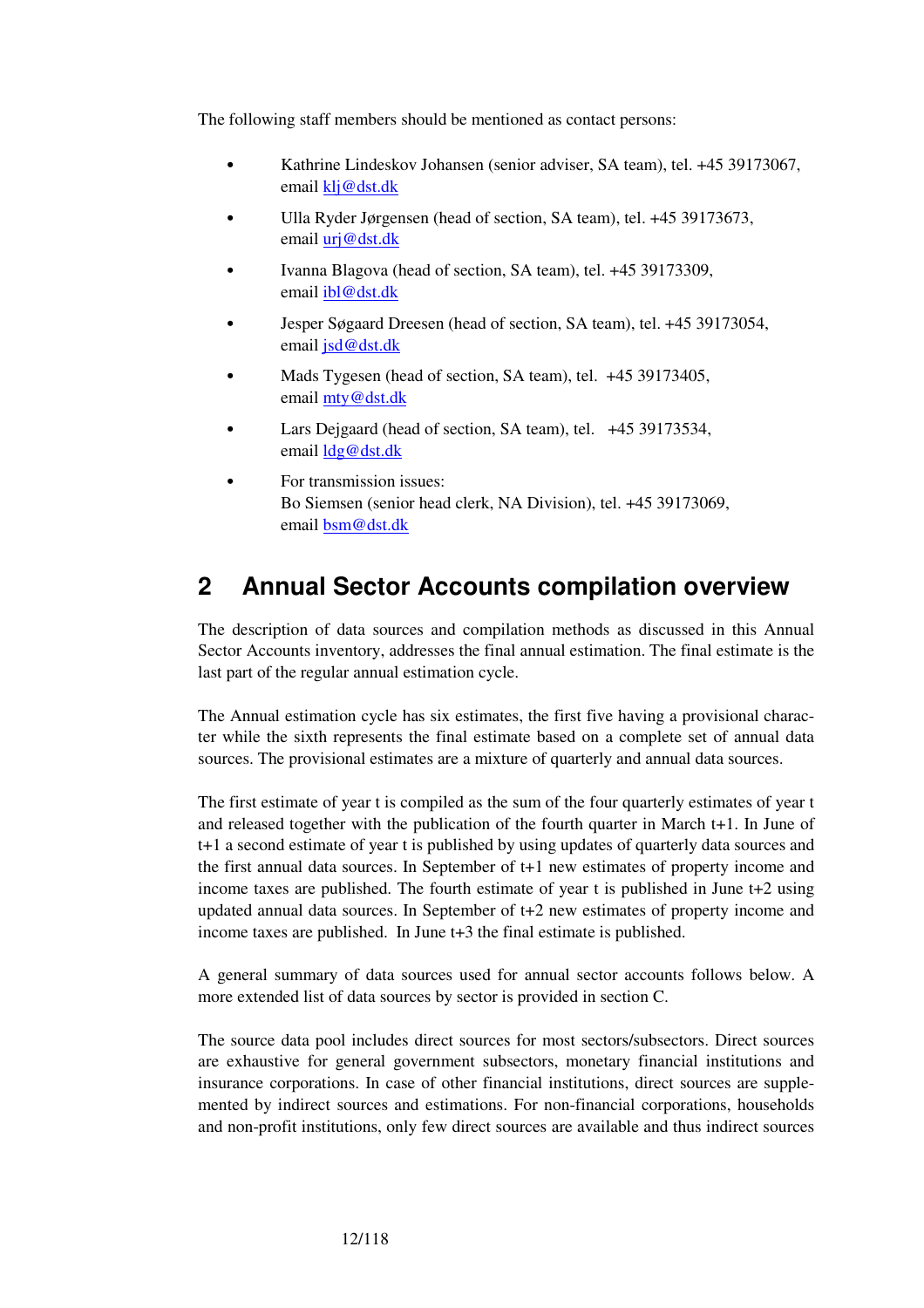and estimations play a big role. The rest of the world account is mostly derived from foreign trade statistics and Balance of Payment data.

A summary of the main data sources for each sector/subsector is outlined in the table below. The sources are described in detail in sections C-D of the inventory (for final compilations).

# **2.1 Data Sources**

The Danish ASA are based on non-seasonally adjusted source data only in current prices. The estimates are compiled in an integrated process where source data are balanced.

| <b>Sector</b>  | Most important final direct data sources                                          |  |  |
|----------------|-----------------------------------------------------------------------------------|--|--|
| <b>S.11</b>    | Some direct administrative and statistical data sources available. In some cases  |  |  |
|                | S.11 is used as a residual sector or compiled by using counterpart information.   |  |  |
| S.12           | Direct administrative data sources with full coverage mostly available (regula-   |  |  |
|                | tory data including financial statements)                                         |  |  |
| <b>S.13</b>    | Comprehensive administrative data available (from the state bookkeeping sys-      |  |  |
|                | tem, financial statements and individual accounts of the extra-budgetary unit)    |  |  |
|                | and direct data sources (statistics on the finances and activities of municipali- |  |  |
|                | ties)                                                                             |  |  |
| S.14           | Some direct administrative and statistical data sources available (taxable in-    |  |  |
|                | come data from the tax administration, interest from income statistics) but esti- |  |  |
|                | mates and counterpart sector data are used.                                       |  |  |
| S.15           | Some direct data sources available (taxable income data from the tax admin-       |  |  |
|                | istration), but source data coverage is not exhaustive and many items rely on     |  |  |
|                | estimates and counterpart information                                             |  |  |
| S <sub>0</sub> | Direct data sources mostly available (foreign trade statistics, BoP, surveys on   |  |  |
|                | FDI and inter-national trade in services)                                         |  |  |

## **2.2 Methods**

## **2.2.1 Compilation procedures**

A redesigned sector accounts production process was implemented in 2017. The data is transferred to an Oracle database environment called SBS (*Statistisk BeregningsSystem*). SBS is used mainly to compile and integrate data, but SBS is also used to imputation and calculation of data. SBS loads output as SAS files and Excel spreadsheets, which are used in the data analysis and balancing stages. Previous compilation rounds are stored in the database to facilitate access, reproduction and comparisons of input and output data. Source data and output data are stored as data cubes which are efficient analysis tools.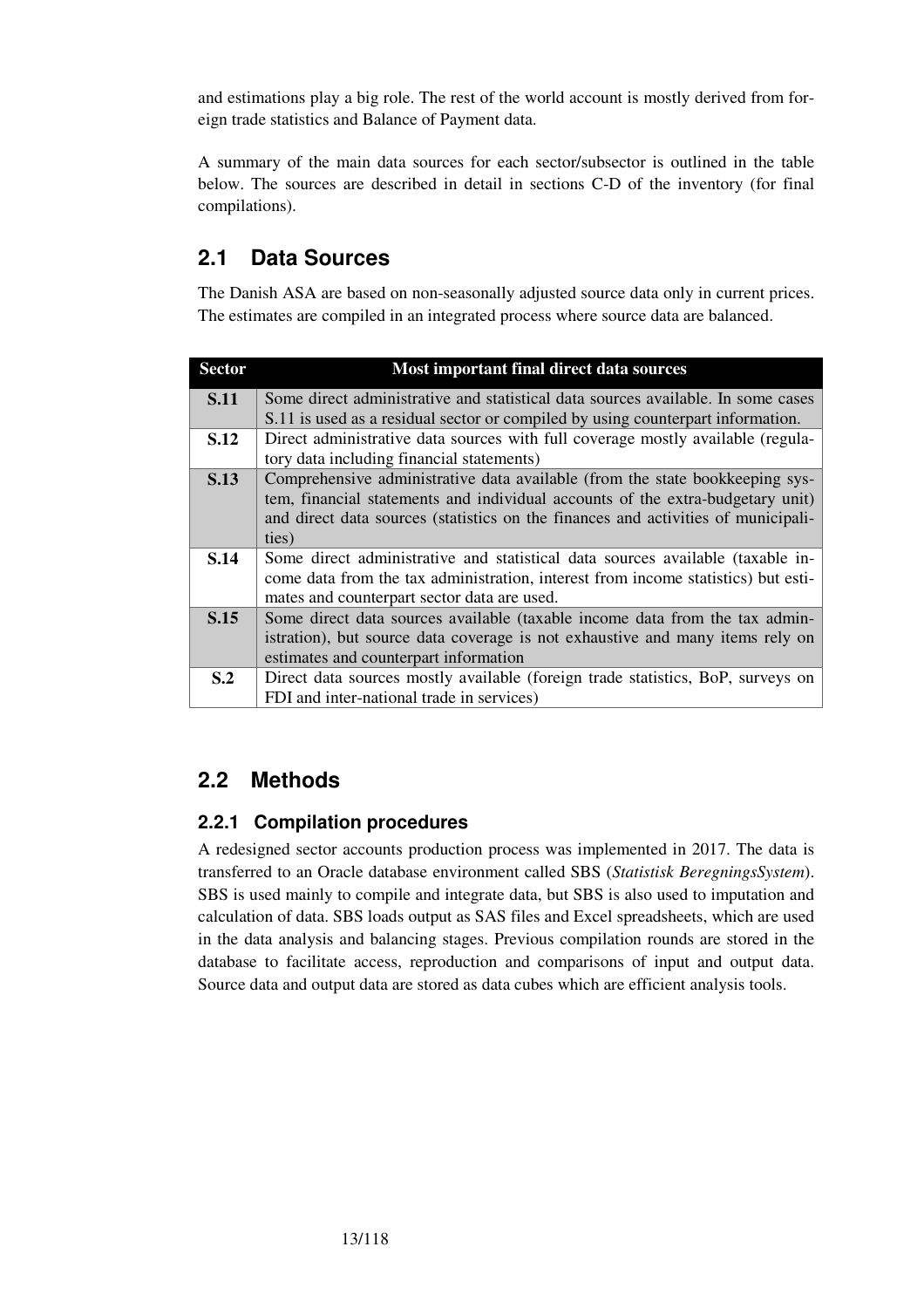The ASA production process consists of 5 main stages (in accordance to  $GSBPM^1$ ):

- 1. Collecting data
- 2. Compilation and integration of data
- 3. Analysis and balancing of data
- 4. Dissemination
- 5. Evaluation

These stages are described in more detail below.

### **1. Collecting data**

The first stage is based on a standard ETL approach<sup>2</sup> in which various data sources are extracted to ESA2010 concepts and loaded into folders in a harmonized way. Usually raw source data is attached to a link table (data is linked to ESA2010 classifications) and transformed into a SAS data file and loaded into a preliminary folder. During this process data quality will be monitored and justified adjustments will be made if necessarily.

### **2. Compilation and integration of data**

Figures for the various data sources are automatically integrated in the compilation system (SBS). In this step, calculations, imputations and adjustments related to insufficient coverage of data are also made in the compilation system. Final figures are then formed and loaded from the compilation system.

Data are compiled at least once every year, and consequently there are no systematic differences in the data compilation during the regular production and benchmark revisions caused by a scheduled compilation procedure less frequent.

### **3. Analysis and balancing of data**

In this step accounting constraints and the final overall balancing are monitored. In addition, plausibility checks are done to ensure that for example changes from previous years are plausible. If necessarily meetings with data supplier will be held for more clarification. Adjustments at this stage in source data are however seldom and only done if absolutely necessarily.

In the balancing process procedures are systematically applied to guarantee that:

- Accounting constraints are met (horizontal consistency):
	- o For each transaction quarterly and annual data for the whole economy are equal to the sum of quarterly and annually domestic institutional sectors.

 $\overline{a}$ 

<sup>&</sup>lt;sup>1</sup> The Generic Statistical Business Process Model (GSBPM) is a means to describe statistics production in a general and process-oriented way.

 $2$  ETL is a type of data integration that refers to the three steps (extract, transform, and load) used to blend data from multiple sources.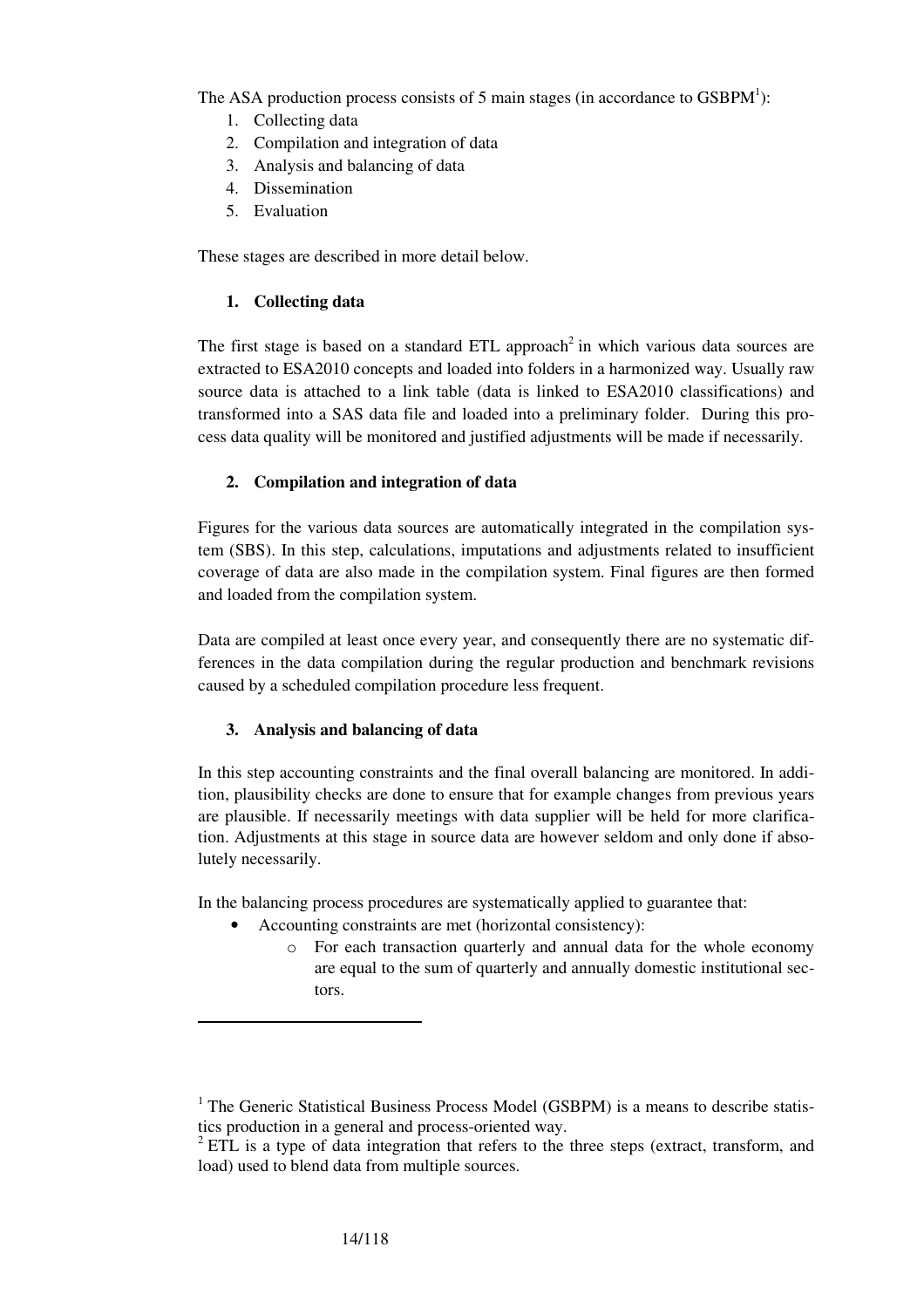$[S.1 = S.11 + S.12 + S.13 + S.14 + S.15]$ , and

o For each distributive transaction, total resources equal total uses:

 $[\sum Res S.1 + S.2 = \sum Use S.1 + S.2]$ 

o Most distributive transactions are balanced simply by treating one sector as a simple residual which absorbs the discrepancy of the transaction in full. In most cases, S.11 is the residual sector due to lack of direct data sources.

| <b>Transaction</b>  | Total constraint (S1+S2) | <b>Residual sector</b> |
|---------------------|--------------------------|------------------------|
|                     | calculated on:           |                        |
| $P.52+P.53 (=P.5N)$ |                          | S.11, S.14             |
| D.41F               | uses side                | S.11                   |
| D.29                | uses side                | S.11, S.14             |
| D.39                | resources side           | S.11, S.14             |
| D.41XF              | uses side                | S.11                   |
| D.42                | uses side                | S.11                   |
| D.441               | uses side                | S11, S.14              |
| D.443               | uses side                | S.11                   |
| D.61                | resources side           | S.14                   |
| D.62                | uses side                | S.14                   |
| D.63                | uses side                | S.14                   |
| D.71                | resources side           | S.11, S.14             |
| D.72                | uses side                | S.11, S14              |
| D.75                | uses side                | S.11                   |
| D.8                 | uses side                | S.14                   |
| NP                  |                          | S.11                   |

- Plausibility checks
	- o Level shifts, peaks and outliers are especially monitored. Furthermore a regular revision analysis is made. Clarification for major events or major revisions is provided in the Metadata report, which is send to Eurostat for each dissemination according to agreed template among EG SA members.

### **4. Dissemination**

 $\overline{a}$ 

Data is disseminated nationally through Statbank. $dk<sup>3</sup>$  and internationally for instance through Eurostat's database. Data cubes from SBS are directly used in the national publication system. While data cubes from SBS are converted to SDMX classifications through link tables and then converted into the SDMX format.

 $3$  Free online tool and database published by Statistics Denmark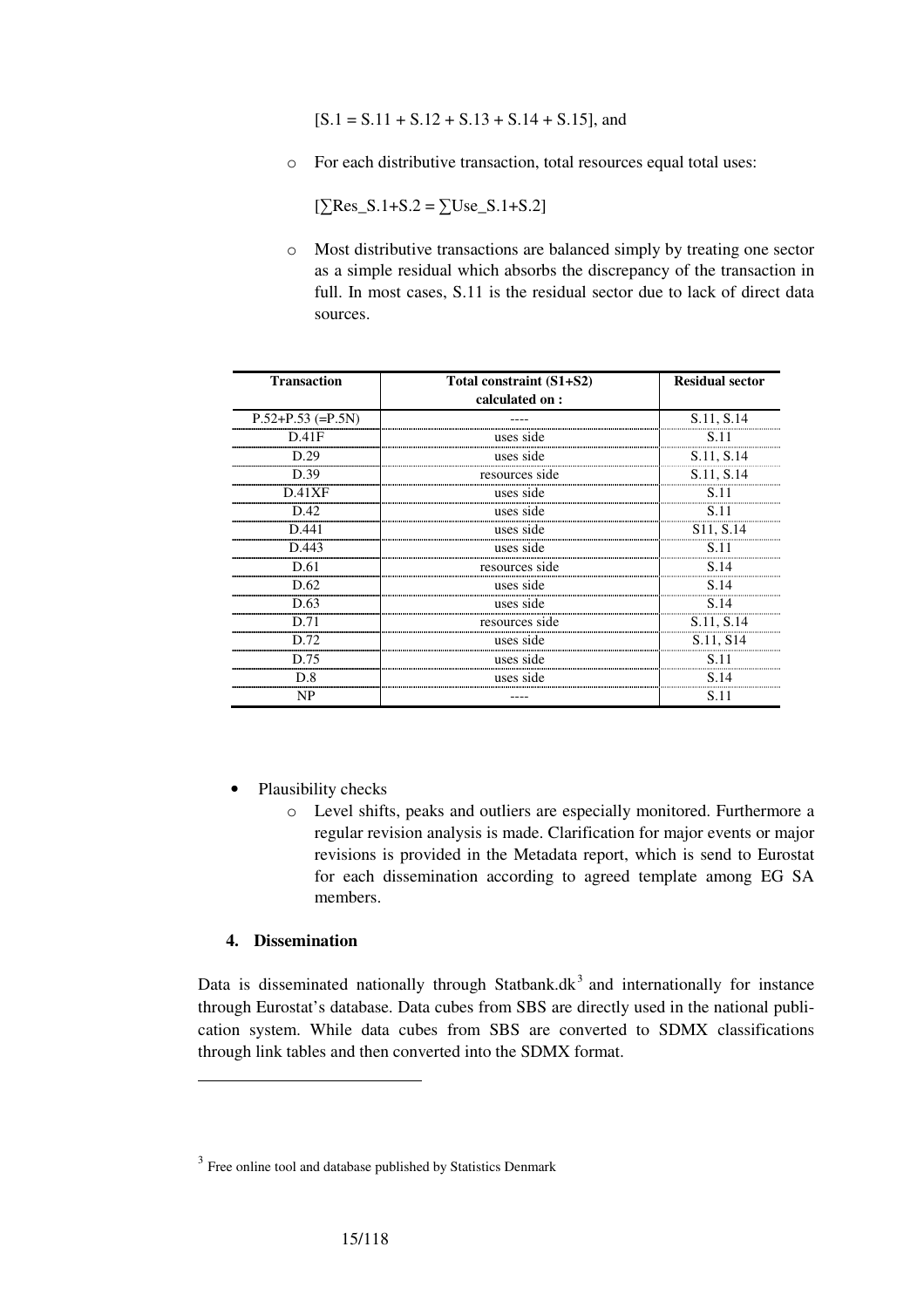SBS distinguishes between 20 (sub)sectors: S.1, S.11, S.12, S.121, S.122, S.123, S.124, S.125, S.126, S.127, S.128, S.129, S.13, S.14, S.15, S1M, S.2, S.21, S.211, S.212, and S.22. The figures are however nationally published at the level of 16 subsectors: S.1, S.11, S.12, S.121, S.122/S.123, S.124, S.125, S.126, S.127, S.128, S.129, S.13, S.14, S.15, S1M and S.2.

Statistics Denmark's industrial classification, DB07, which is a Danish version of the EU NACE, rev. 2, and the UN's ISIC, rev. 4, contains a number of standard classifications: the 127, 36, 19, and 10 classifications. The Quarterly National Accounts classification of 13 industries corresponds - with few deviations – to the 10 standard classifications. For this reason, national accounts figures can be compared to and used in connection with other statistics that are based on the DB07-standard classifications. Internationally, there is a high degree of comparability with the national accounts of other countries because the Danish national accounts are compiled in accordance with the definitions in the European System of National Accounts ESA2010.

Exhaustiveness adjustments for non-observed activities are also calculated. This affects predominately S.14, S.11 and S.2. For areas of the undeclared economy, the Danish household budget survey (HBS) is used in accordance with the so-called discrepancy method as described in Danish GDP and GNI (2012) chapter 7, p. 204.

## **2.2.2 Estimation of backward data**

Normal compilation rounds only concerns the latest 1-3 statistical years.

ASA has been compiled in Denmark since the statistical year 1995. The general rule in Statistics Denmark is to maintain a series of data that are comparable over time. Any potential breaks introduced by major revisions (benchmark revisions or data revisions) are normally smoothed by linking the old time series to the new ones using historical growth rates. At the moment ESA2010TP compliant time series are available from 1995 onward.

# **3 Annual Sector Accounts consistency with related data sets**

## **3.1 Consistency between financial and non-financial annual accounts**

The general rule is that statistical discrepancies are eliminated before dissemination i.e. hidden. By construction, there is therefore no statistical discrepancy, however, for internal purposes we still monitor vertical discrepancies because they are important quality indicators. The net lending/borrowing in the financial accounts is by construction set equal to the one that is determined in the non-financial accounts. This adjustment is made automatically in the compilation system (SBS). Usually, vertical reconciliation adjustments are made in financial transactions. The items that are adjusted are the ones where source data is considered to be most imprecise (e.g. F.512, F.522 and F.89).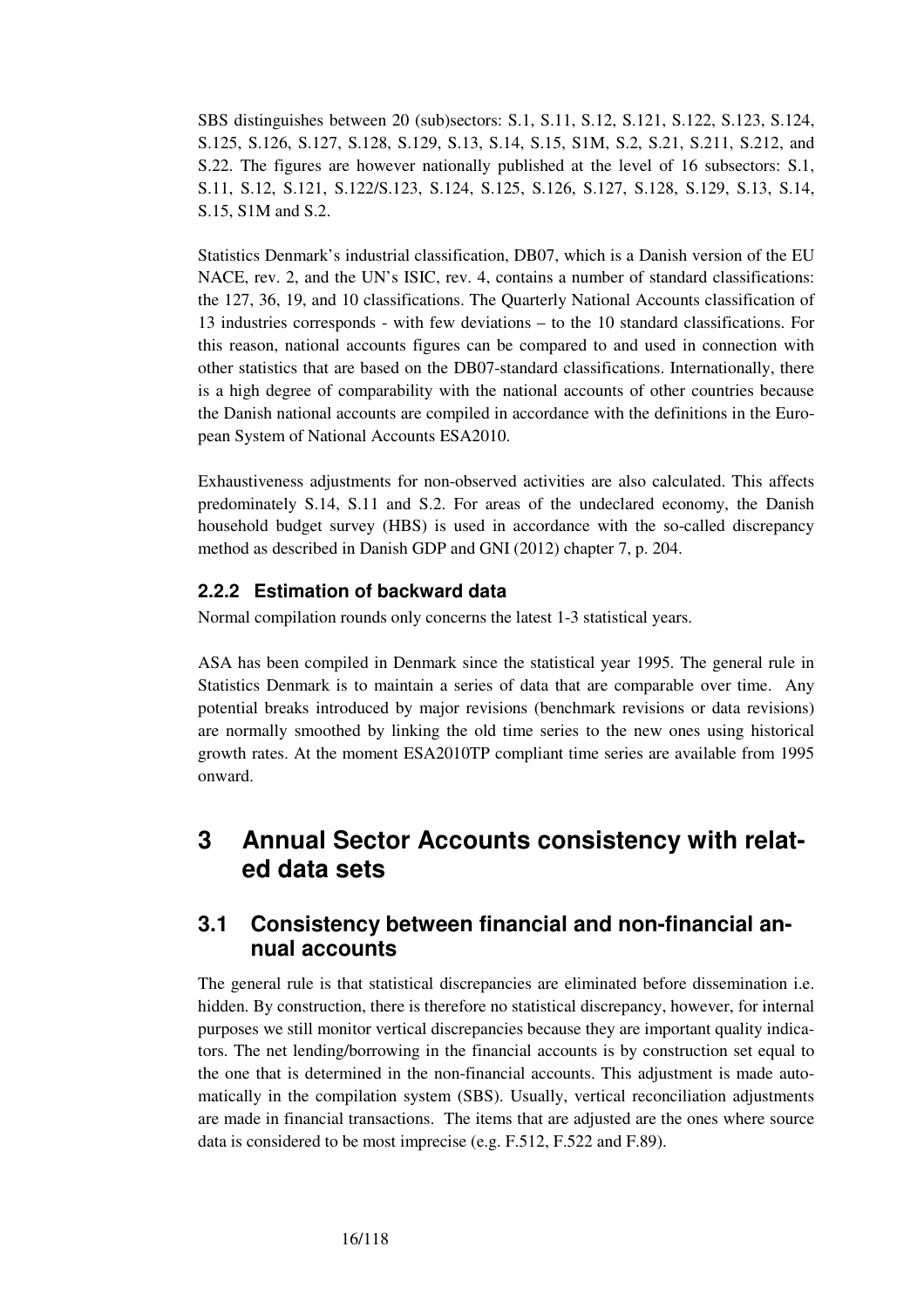|       | <b>Other</b>              | <b>Other</b> | <b>Unlisted shares Non-MMF</b> |                      |
|-------|---------------------------|--------------|--------------------------------|----------------------|
|       | accounts -                | accounts -   | - Liabilities                  | investment fund      |
|       | Sector Liabilities Assets | ▼            |                                | Shares/units - Asset |
|       | F.89                      | F.89         | F.512                          | F.522                |
| S.11  | X                         |              |                                |                      |
| S.121 |                           | X            |                                |                      |
| S.122 |                           | x            |                                |                      |
| S.124 |                           |              |                                | Χ                    |
| S.125 |                           |              | Χ                              |                      |
| S.126 |                           | Χ            |                                |                      |
| S.127 |                           |              | X                              |                      |
| S.128 | X                         |              |                                |                      |
| S.129 | X                         |              |                                |                      |
| S.13  |                           |              |                                |                      |
| S.14  | Χ                         |              |                                |                      |
| S.15  | X                         |              |                                |                      |
| S.2   |                           | x            |                                |                      |

# **3.2 ASA consistency with non-financial QSA data**

By construction, ASA are always consistent with corresponding quarterly data. ASA for provisional annual estimates are usually based on simply the sum of the quarterly sector accounts estimates. However, when new annual data becomes available they replace the quarterly data sources.

While the first versions of the preliminary ASA to a large extend are based on the QSA, the final ASA are compiled in more detail. To secure consistency, the QSA time series are benchmarked to the ASA when new final ASA are published. The purpose is, of course, to improve the QSA with new information about the annual development. At the same time, the benchmarking process must respect the development between quarters in the original series and be aware that the changes made to two successive quarters must be as similar as possible to avoid breaks of data between the fourth quarter in one year and the first quarter in the next year. To secure especially the last criteria we use the Denton benchmarking method.

 $\Box$  ASA is a sum of QSA  $\boxtimes$  QSA is benchmarked on ASA  $\Box$  Other case (please explain below)

*QSA is revised following GFS/EDP for the next publication round but only for the current year not for previous year so that there is no discrepancies with the ASA which is reconciled only once a year during annual compilation round.*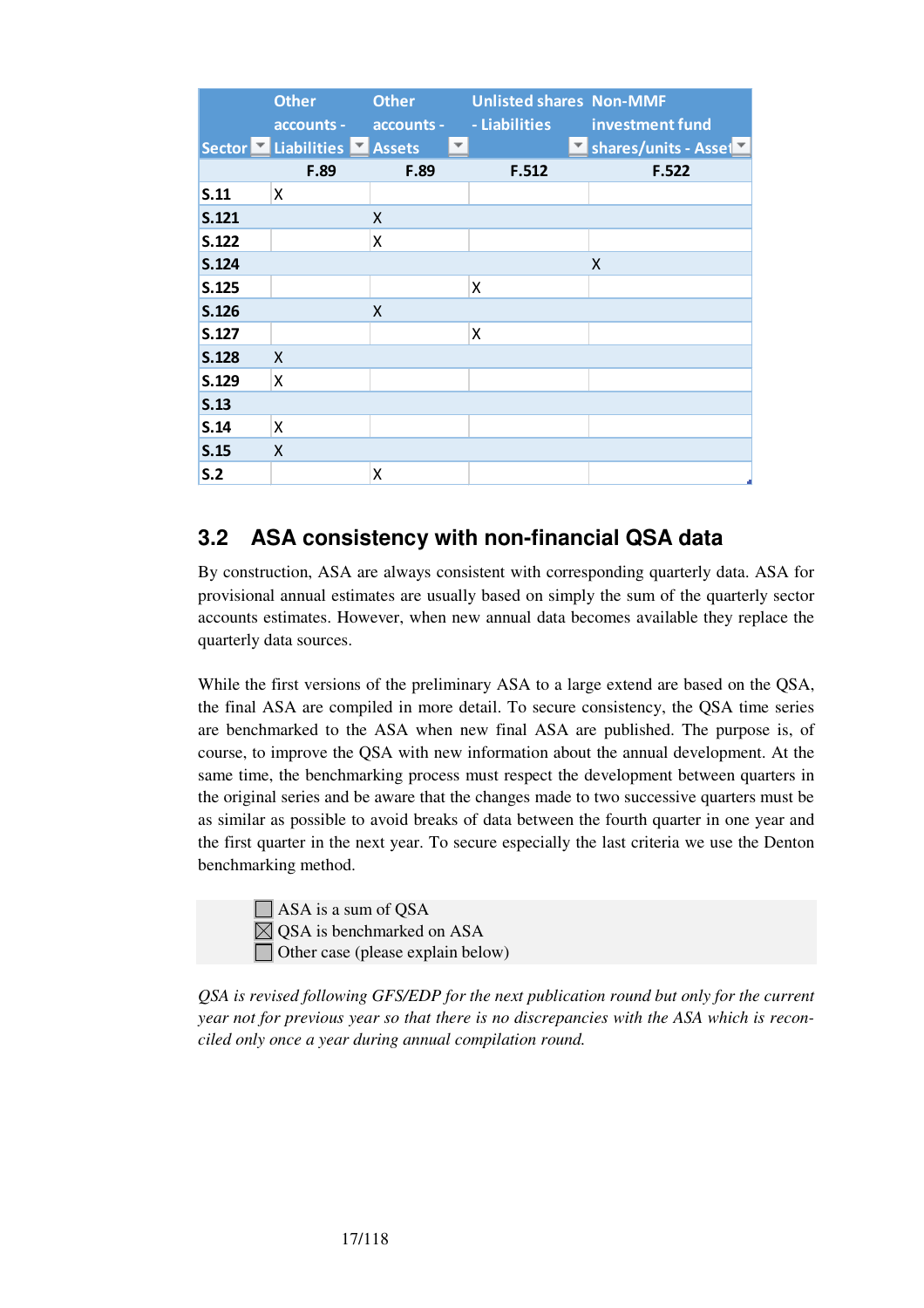## **3.3.1 Consistency with main aggregates**

Consistency between the annual sector accounts and main aggregates of table 1 of the ESA2010TP is ensured because relevant transactions from the SUTs are transferred to the sector accounts production environment (after being reclassified to institutional sectors) without making further adjustments at macro level in the sector accounts integration process.

## **3.3.2 Consistency with main aggregates general government**

Consistency between ASA and main aggregates general government of table 2 of the ESA2010TP is ensured because quarterly and annually non-financial accounts for general government are integrated directly in ASA without any correction. Therefore ASA can only be built up when government data are finalized.

## **3.3.3 Consistency with Balance of Payments data**

Monthly BoP data integrated in ASA without any correction (except for correction made due to discrepancies in D.2, D.3 and D.7 in relation to updated data in GFS). However, discrepancies over time can occur due to vintage or differences in release policy.

# **4 Release policy**

Statistics Denmark publishes provisional ASA. Provisional ASA means that the status of the data is subject to revision upon review and correction. ASA are published in several versions and continuously revised to adopt new and more detailed information. ASA cannot be classified as final until very detailed information has been incorporated from a wide range of sources. This takes place three years after the end of the reference year.

The annual sector accounts are generally released simultaneously with the other annual national accounts datasets. As a rule, the national publication is at least as detailed as table 8 of the ESA2010 Transmission Programme (TP). Some subsectors and transactions are disaggregated further compared to the TP (e.g. the subsectors of S.12). In the Danish ASA, only mandatory series inside the scope of the ESA 2010 transmission programme is published. In general, Statistics Denmark does not support the introduction of voluntary series outside the scope of the ESA 2010 transmission programme. Furthermore, we would like to emphasize that data submissions via the SDMX system requires significant resources. Adjusting the systems to satisfy the requests for voluntary data, would place a burden on us that we cannot take on. If voluntary data series are introduced in the ESA 2010 tables, from the Danish perspective, it is of the utmost importance that this does not influence how the mandatory series are coded and transmitted, since this would challenge the quality of the mandatory series.

QSA, QNA, ANA and the revised version of QNA (QNA 90 days) follow all the same release policy. There are all released at 8 a.m. CET by making data available at www.statbank.dk.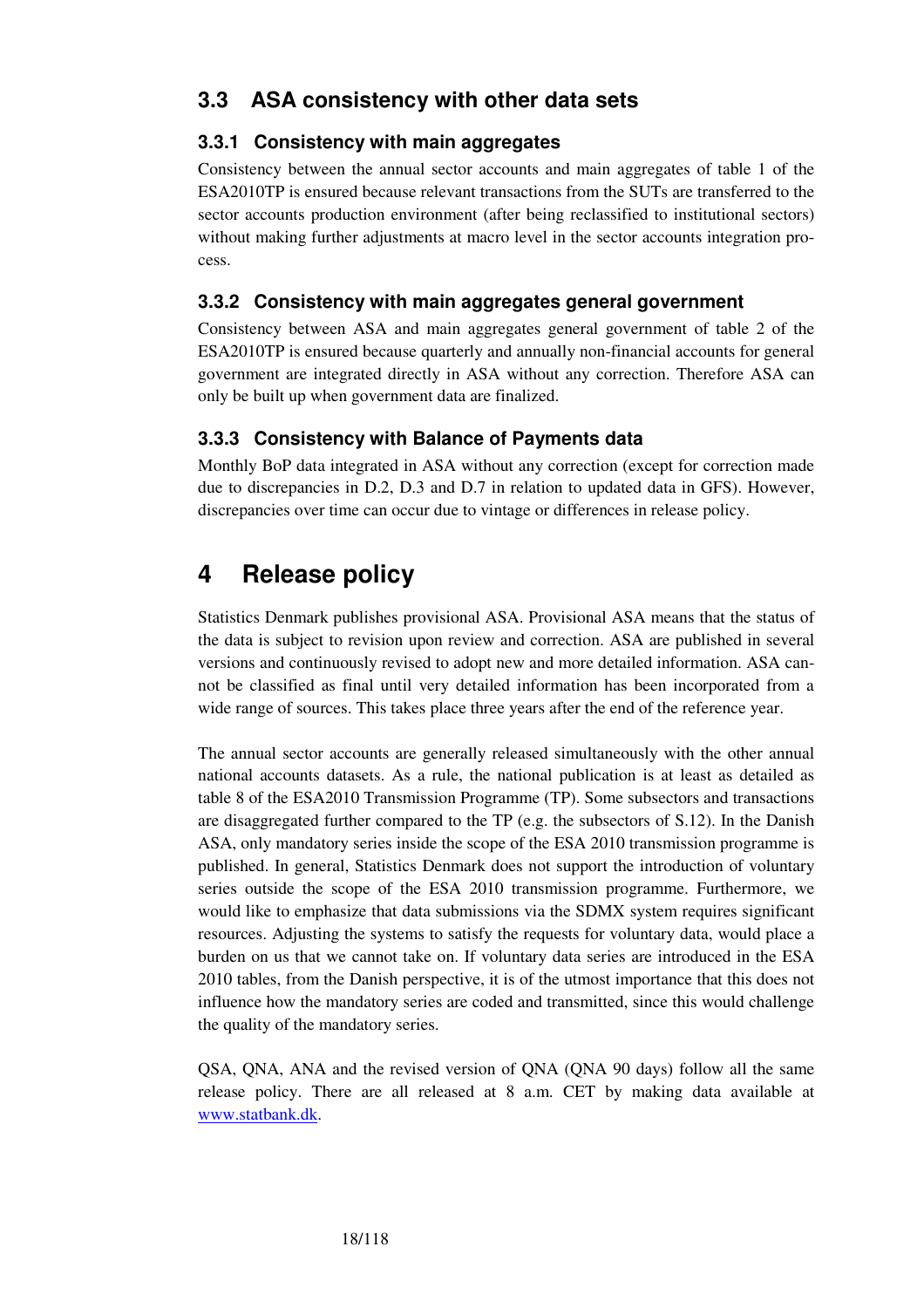Release dates are available one year in advance at Statistics Denmark's website (http://www.dst.dk/en/Statistik/planlagte).

The following table shows that Statistics Denmark publishes ASA five times as provisional before the sixth and final ASA is released.

| <b>Releases for year T</b> | Time for release   | <b>Provisional/final</b> |
|----------------------------|--------------------|--------------------------|
| <b>First release</b>       | March year $T+1$   | Provisional              |
| <b>Second release</b>      | June year $T+1$    | Provisional              |
| Third release*             | September year T+1 | Provisional              |
| <b>Fourth release</b>      | June year $T+2$    | Provisional              |
| <b>Fifth release*</b>      | September year T+2 | Provisional              |
| <b>Sixth release</b>       | June year $T+3$    | Final                    |

\*Only property income and income taxes are revised in September release.

# **5 Revision policy**

ASA follow revisions of other different data sets of national accounts, the most important are main aggregates and GFS/EDP. The Danish non-financial sector accounts together with the rest of the Danish national accounts follow the Harmonized European Revision Policy (HERP).

### **Routine revisions**

The first estimate of year t is compiled as the sum of the four quarterly estimates of year t and released together with the publication of the fourth quarter in March t+1. In June of t+1 a second estimate of year t is published by using updates of quarterly data sources and the first annual data sources. In September of t+1 new estimates of property income and income taxes are published. The fourth estimate of year t is published in June t+2 using updated annual data sources. In September of t+2 new estimates of property income and income taxes are published. In June t+3 the final estimate is published.

The final annual figures are published approximately three years after the statistical year in June. When a new final year is compiled, the two preliminary years are re-estimated, and subsequently the quarterly figures are adjusted and updated to match the new annual totals. So with the QSA for the second quarter every year, all quarters back to the newest final year are open for revisions. The following calculations for QSA take these figures as a starting point.

### **Benchmark revisions**

The non-regular revisions/major revisions mainly occur in the macroeconomic statistics, which are based on a variety of statistics and international manuals that include national accounts and balance of payments statistics. Consequently, new sources and methods are only incorporated in part, because a change of level awaits a major revision. Similarly, new manual rules are only fully incorporated in intervals of several years. In order to ensure consistency between the different statistical systems, major revisions in the na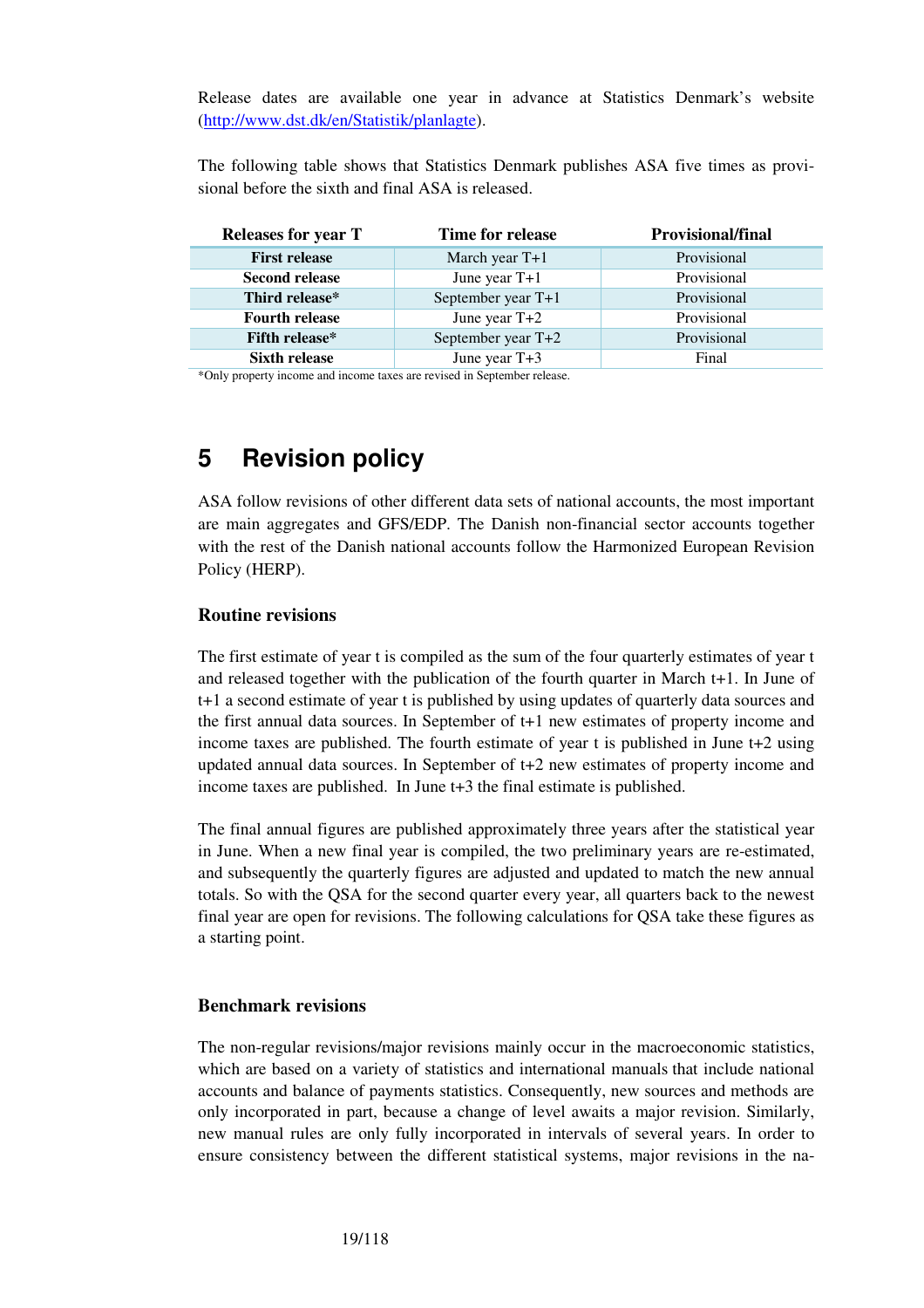tional accounts, general government statistics and balance of payments are performed according to a common plan, which is published as early as possible.

Latest benchmark revision was published in September 2014 which introduced ESA2010. In October 2014, another revision was published due to the new guideline for compiling balance of payments (BPM6) was implemented in the balance of payment statistics. This was followed by a data revision in NA in November 2016 where data were revised back to 2005.

Next major benchmark revision is expected to be in the year 2024 and onwards every 5 years.

# **6 Remarks on problems**

Currently the distributed income of corporations is considered the weakest part of the Danish annual sector accounts and they are often heavily revised due to different data sources for quarters and for years. Furthermore, the distributed income of corporations is for each institutional sector s.2, s.12 and s.13 described using different data sources.

The discrepancy between non-financial and financial sector accounts is also increasing.

The quality of the NPISH-sector is generally low due to difficulties with getting access to data sources and a very time consuming compilation process.

# **7 Development plans**

Over the past years, big efforts have been put in to increasing the overall quality of the Danish non-financial sector accounts, with regard to the internal consistency. Crossdomain consistency has historically been very good in Denmark.

In the next couple of years and before the next benchmark revision in 2024, the focus will continue focussing on areas that will improve the quality of the sector accounts. Special focus will be on developing who-to-whom matrices in order to keep track of the flow of interest as well as the flows of corporation income.

Historically, the non-financial corporations sector S.11 has been estimated as a residual. In the future, we will focus more on the how the sector would look, if it had been based solely on data sources like business accounts.

Another focus area will be on better understanding the drivers behind the vertical discrepancies between the non-financial and financial sector accounts. This analysis of the vertical discrepancy will also benefit from a close cooperation with the Danish Central bank on the financial side of institutional sector accounts.

Work is already going on regarding the link between D.8 in the non-financial sector accounts and F.63 in the financial accounts.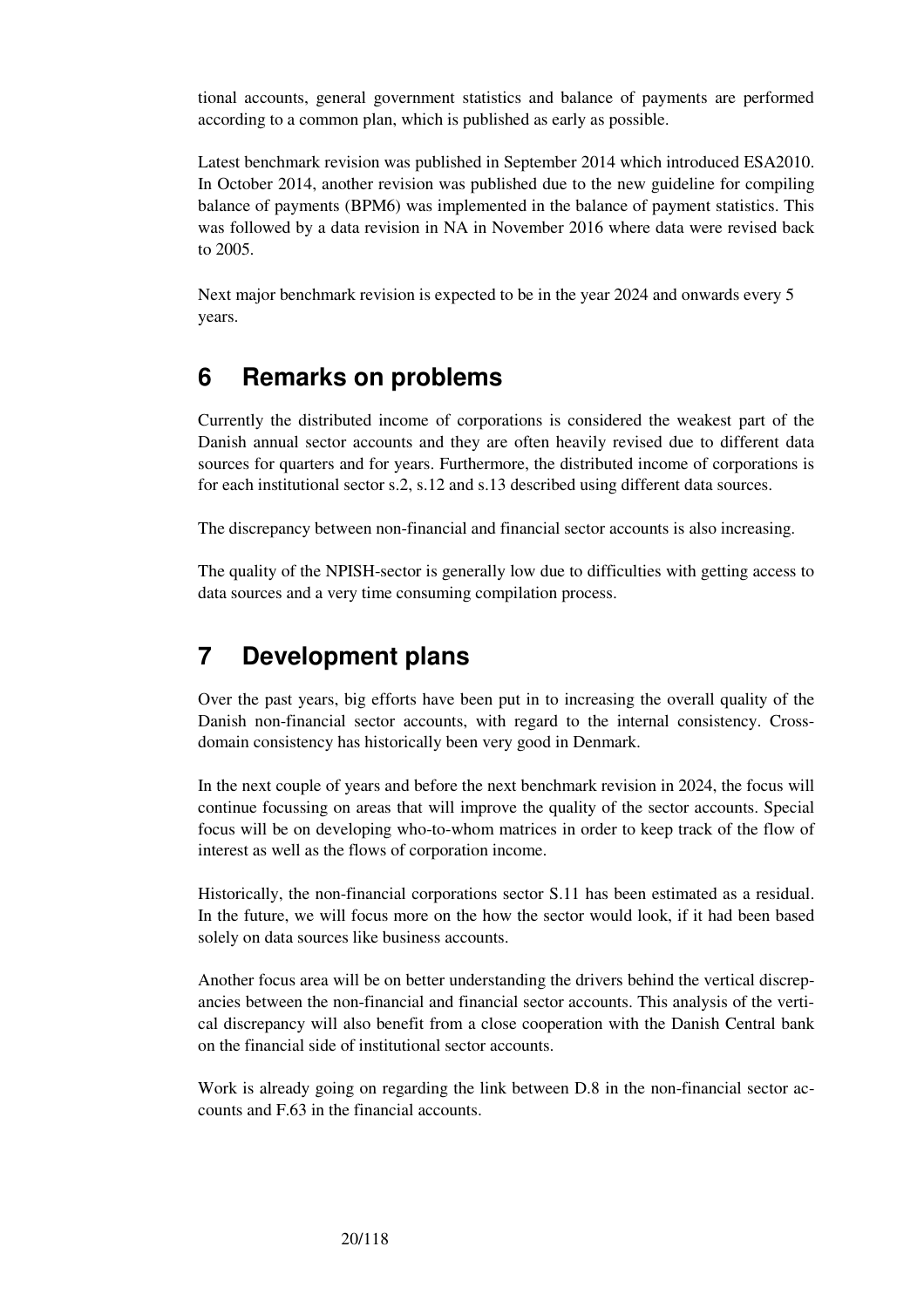Another area we will work on in the coming years is the micro-macro link and especially dissemination of data for households S.14 broken down by socio-economic groups.

New data sources and methods for the compilation of the NPISH-sector have been investigated over the past years. For a part of the sector the sources currently used have low quality and the compilation process is very time consuming. New data sources and methods based on mainly administrative data sources have been found and will be fully implemented in the national accounts in 2024. Until 2024 the new sources will be used to project the current benchmark.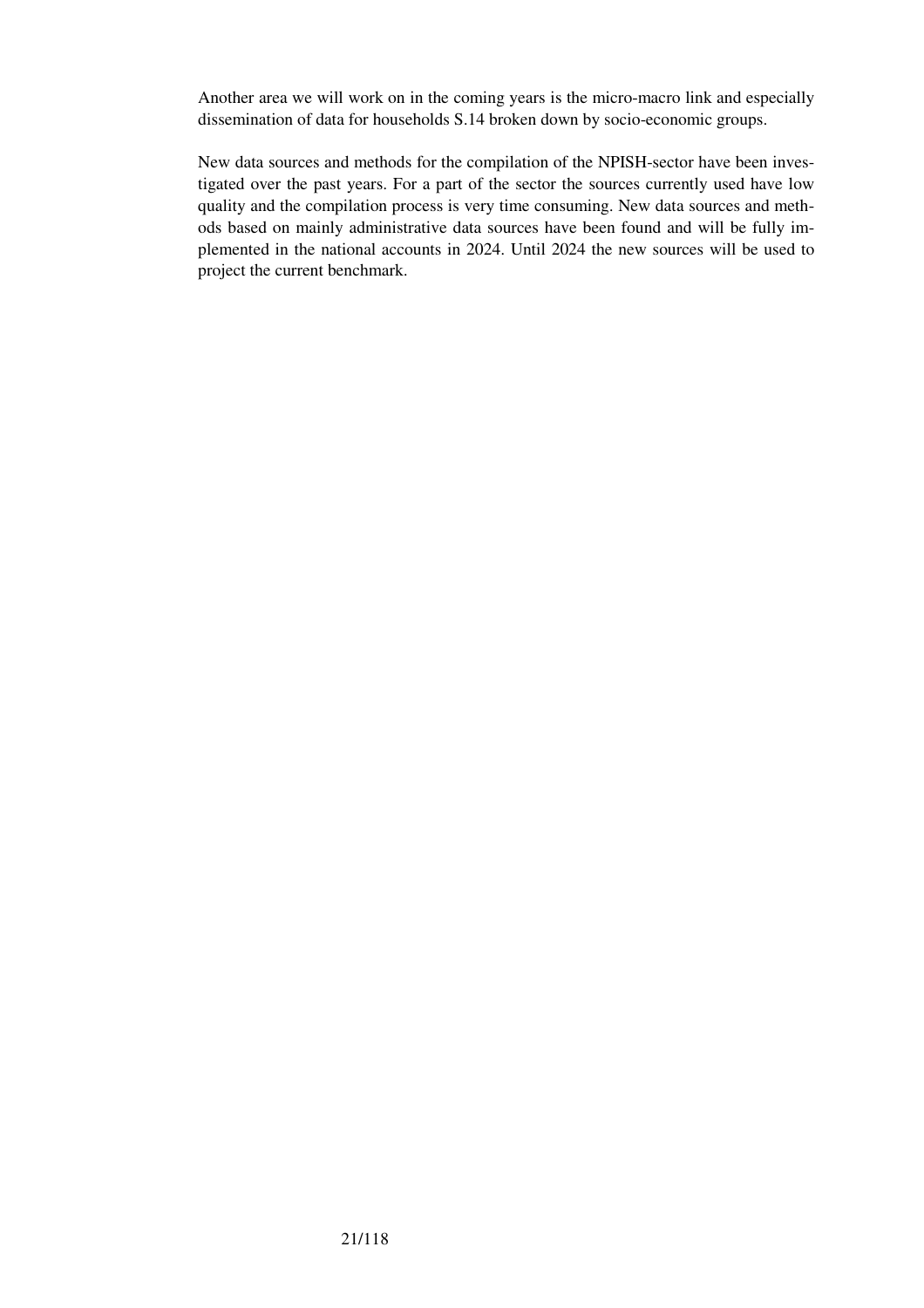# **Section B – Sector delineation**

The aim of this section is to describe how institutional units are allocated to each sector and/or subsector.

# **1 List of the (sub)sectors**

The table below lists the sectors and subsectors that are distinguished in the Danish sector account compilation process. Those sectors are marked with a cross  $(X')$ . The third column indicates any additional breakdown.

| <b>Sector code</b> | <b>List of subsectors</b>                                                              | Mark<br>with $'X'$ | <b>Additional break-</b><br>downs/comments    |
|--------------------|----------------------------------------------------------------------------------------|--------------------|-----------------------------------------------|
| S.11               | Non-financial corporations                                                             | X                  | 1                                             |
| S.11001            | - Public non-financial corporations                                                    |                    | $\prime$                                      |
| S.11002            | - National private non-financial corporations                                          |                    | $\prime$                                      |
| S.11003            | - Foreign controlled non-financial corporations                                        |                    | $\prime$                                      |
| S.12               | Financial corporations                                                                 | X                  |                                               |
| S.121              | - The central bank public                                                              | X                  |                                               |
| S.122              | - Deposit-taking corporations except the central bank                                  | X                  | Compilation of S.122                          |
| S.123              | - Money market funds                                                                   | X                  | and s.123 separately,<br>publication together |
| S.124              | - Non-MMF investment funds                                                             | X                  |                                               |
| S.125              | - Other financial intermediaries, except insurance corpo-<br>rations and pension funds | X                  |                                               |
| S.126              | - Financial auxiliaries                                                                | X                  | $\prime$                                      |
| S.127              | - Captive financial institutions and money lenders                                     | X                  | $\prime$                                      |
| S.128              | - Insurance corporations                                                               | X                  | $\prime$                                      |
| S.129              | - Pension funds                                                                        | X                  | $\prime$                                      |
| S.13               | General government                                                                     | X                  | $\prime$                                      |
| S.1311             | - Central government                                                                   | X                  | $\prime$                                      |
| S.1312             | - State government                                                                     | X                  | $\prime$                                      |
| S.1313             | - Local government                                                                     | X                  | $\prime$                                      |
| S.1314             | - Social security funds                                                                | X                  | $\prime$                                      |
| $S14 + S15$        | Households and Non-profit institutions serving house-<br>holds                         | X                  |                                               |
| S.14               | Households                                                                             | X                  | $\prime$                                      |
| $S.141 + S.142$    | - Employers and own-account workers                                                    |                    | $\prime$                                      |
| $S.143 + S.144+$   | - Others than employers and own-account workers                                        |                    | $\prime$                                      |
| S.145              |                                                                                        |                    |                                               |
| S.15               | Non-profit institutions serving households                                             | X                  | $\prime$                                      |
| S.2                | Rest of the world                                                                      | X                  | S212, S2121, S2122 and<br>S <sub>22</sub>     |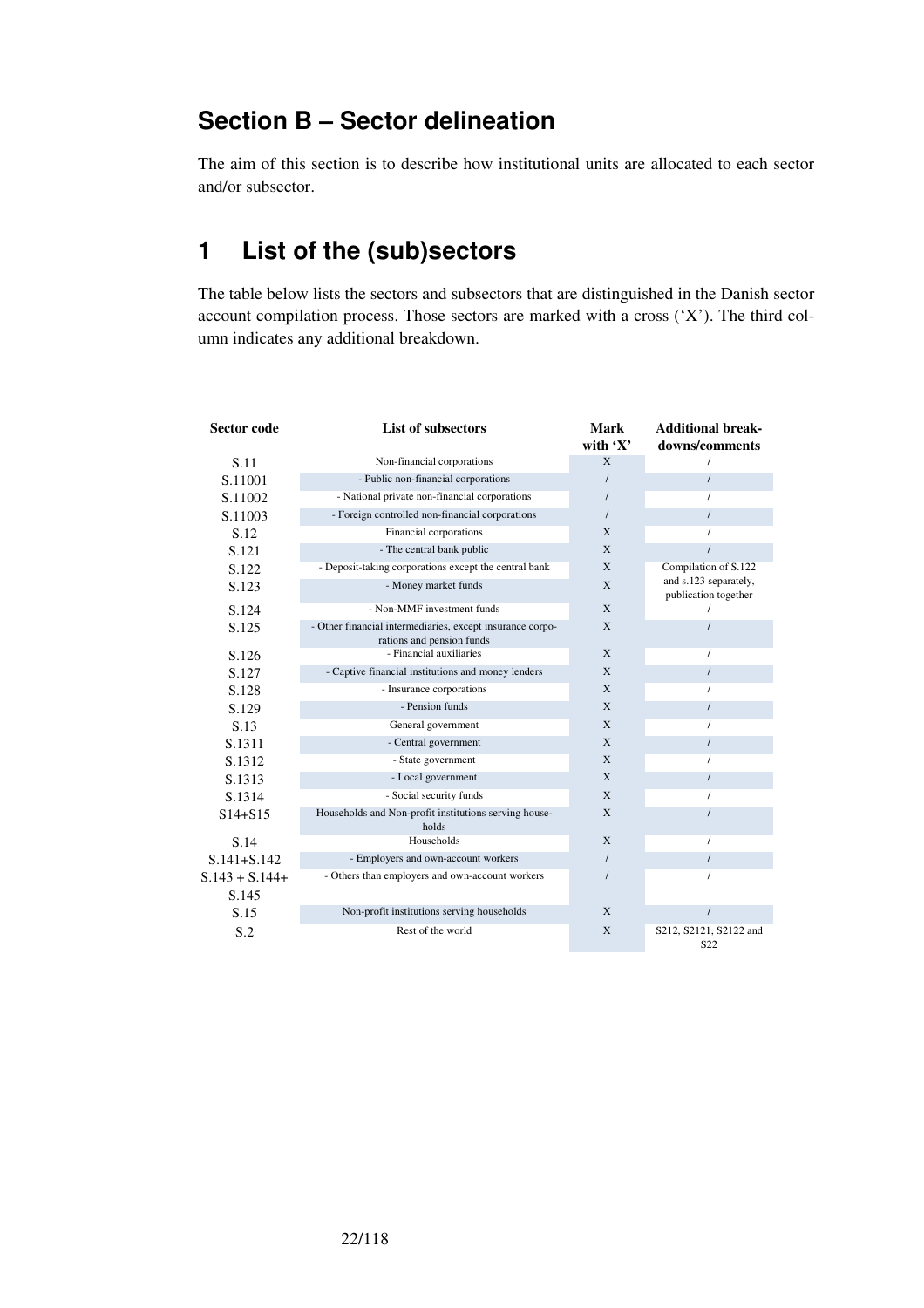# **2 Importance of institutional sectors in domestic economy**

Following Eurostat guidance for the ASA Inventory, the table 2 below contains information on the employment by sector. The table below contains information on the employment by sector. The employment is measured by number of persons in year 2016.

| <b>Sector</b> | <b>Employment</b> (number of persons) | Share in total economy $(\% )$ |  |  |
|---------------|---------------------------------------|--------------------------------|--|--|
| <b>S.11</b>   | 1.567.384                             | 54.4                           |  |  |
| <b>S.12</b>   | 75.551                                | 2.6                            |  |  |
| S.13          | 818,540                               | 28.5                           |  |  |
| S.14          | 343.293                               | 11.9                           |  |  |
| <b>S.15</b>   | 71.685                                | 2.5                            |  |  |
| Total         | 2,876,453                             | 100                            |  |  |
|               |                                       |                                |  |  |

#### **Employment by institutional sector, reference year 2016**

# **3 Sector allocation of institutional units**

ESA2010 sectors are a statistical classification. The sector code is used to group institutional units with the same primary activity and function. The sector division is based on the European sector classification, which is defined in the manual European System of Accounts (ESA 2010). This classification is consistent with the international sector classification defined in the System of National Accounts 2008 (SNA 2008). The Danish sector classification can be found here:

### CLASSIFICATION BY SECTOR IN THE EUROPEAN SYSTEM OF ACCOUNTS (ESA2010)

ESA2010 sectors are distinguished by connecting them with sectors in Statistics Denmark's Statistical Business Register (SBR). SBR sectors are a statistical classification which, like ESA2010 sectors, is used to group institutional units with the same characteristics. When compared to ESA2010 sector codes, it is possible e.g. to group corporations with market activities between central government, regions, and municipalities.

Every legal unit in Statistics Denmark's Statistical Business Register (SBR) is assigned a relevant sector code and a relevant ESA2010 code according to legal organization form, the main activity code and type of ownership. Allocation of sector codes is done by a sector algorithm that uses relevant information from SBR. In allocating sector codes the sector algorithm needs two tables. The first table contains logical rules which automatically assign a sector code to at legal unit based on the relevant information ('legal form' and NACE classification) from SBR. The second table contains a list of individual legal units that are manually classified to certain sectors, overruling the logical rule.

E.g. Quasi-corporations (QC) and sole proprietorship (SP) can be distinguished by using the logical rules in the sector algorithm. The identification of QC's, partnerships and SP's are based on the legal form. QC and all partnerships are placed in the relevant corporate sector, while SP are placed in the household sector.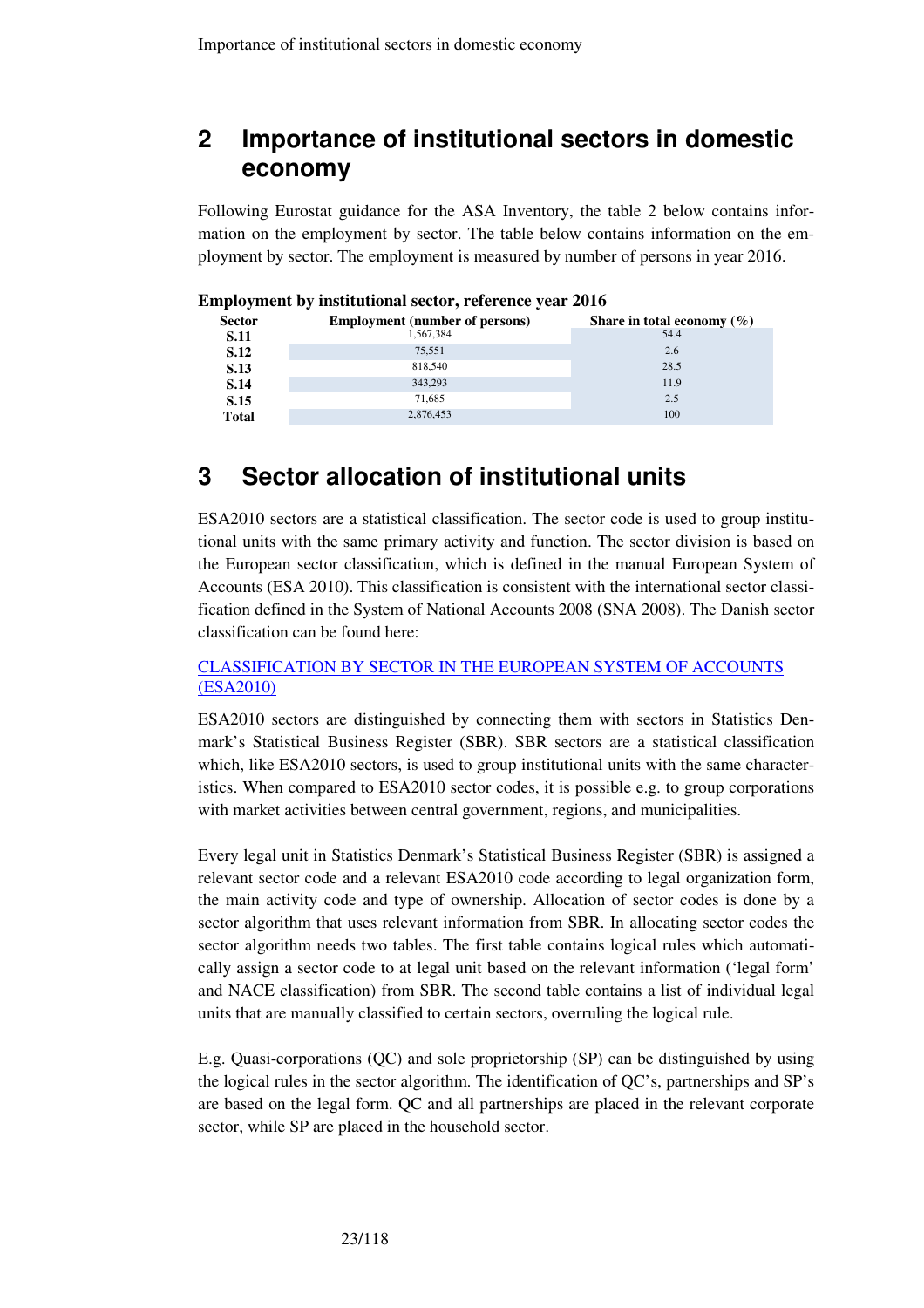There is a joint working group within Statistics Denmark (and The Danish Central Bank) responsible for the practical implementation of the sector classification. The group perform continuously inspections and controlling of both tables and the coding of the sector algorithm.

# **4 Matrix of industries by sectors**

The table below shows the distribution of gross value added (GVA) by industries and institutional sectors for the year 2016.

| <b>NACE</b> Rev2                                                                                                                            | Sectors (in GVA) Percentages of total GVA |              |      |            |              |      |  |
|---------------------------------------------------------------------------------------------------------------------------------------------|-------------------------------------------|--------------|------|------------|--------------|------|--|
|                                                                                                                                             | <b>Total</b>                              | S.11         | S.12 | S.13       | S.14         | S.15 |  |
| 01 Crop and animal production, hunting and related service activities                                                                       | 0.9%                                      | 0.3%         |      |            | 0.6%         |      |  |
| 02 Forestry and logging                                                                                                                     | 0.1%                                      | $0.0\%$      |      | $0.0\%$    | 0.1%         |      |  |
| 03 Fishing and aquaculture                                                                                                                  | 0.1%                                      | 0.1%         |      |            | 0.0%         |      |  |
| 06 Extraction of crude petroleum and natural gas                                                                                            | $0.8\%$                                   | 0.8%         |      |            |              |      |  |
| 08 Other mining and quarrying                                                                                                               | 0.1%                                      | 0.1%         |      |            | 0.0%         |      |  |
| 09 Mining support service activities                                                                                                        | $0.2\%$                                   | 0.2%         |      |            | 0.0%         |      |  |
| 10 Manufacture of food products                                                                                                             | 1.5%                                      | 1.5%         |      |            | 0.1%         |      |  |
| 11 Manufacture of beverages                                                                                                                 | 0.2%                                      | 0.2%         |      |            | 0.0%         |      |  |
| 12 Manufacture of tobacco products                                                                                                          | $0.0\%$                                   | 0.0%         |      |            |              |      |  |
| 13 Manufacture of textiles                                                                                                                  | 0.1%                                      | 0.1%         |      |            | 0.0%         |      |  |
| 14 Manufacture of wearing apparel                                                                                                           | 0.0%                                      | 0.0%         |      |            | 0.0%         |      |  |
| 15 Manufacture of leather and related products                                                                                              | $0.0\%$                                   | $0.0\%$      |      |            | 0.0%         |      |  |
| 16 Manufacture of wood and of products of wood etc.                                                                                         | 0.2%                                      | 0.2%         |      |            | 0.0%         |      |  |
| 17 Manufacture of paper and paper products                                                                                                  | 0.1%                                      | 0.1%         |      |            | 0.0%         |      |  |
| 18 Printing and reproduction of recorded media                                                                                              | 0.2%                                      | 0.2%         |      |            | 0.0%         |      |  |
| 19 Manufacture of coke and refined petroleum products                                                                                       | 0.2%                                      | 0.2%         |      |            |              |      |  |
| 20 Manufacture of chemicals and chemical products                                                                                           | 1.0%                                      | 1.0%         |      |            | 0.0%         |      |  |
| 21 Manufacture of basic pharmaceutical products and pharmaceutical                                                                          | 3.6%                                      | 3.6%         |      |            | 0.0%         |      |  |
| 22 Manufacture of rubber and plastic products                                                                                               | 0.5%                                      | 0.5%         |      |            | 0.0%         |      |  |
| 23 Manufacture of other non-metallic mineral products                                                                                       | 0.5%                                      | 0.5%         |      |            | 0.0%         |      |  |
| 24 Manufacture of basic metals                                                                                                              | 0.2%                                      | 0.2%         |      |            | 0.0%         |      |  |
| 25 Manufacture of fabricated metal products, except machinery and                                                                           | $1.0\%$                                   | 1.0%         |      |            | $0.0\%$      |      |  |
| 26 Manufacture of computer, electronic and optical products                                                                                 | 0.9%                                      | 0.9%         |      |            | 0.0%         |      |  |
| 27 Manufacture of electrical equipment                                                                                                      | 0.4%                                      | 0.4%         |      |            | 0.0%         |      |  |
| 28 Manufacture of machinery and equipment n.e.c.                                                                                            | 2.2%                                      | 2.2%         |      |            | 0.0%         |      |  |
| 29 Manufacture of motor vehicles, trailers and semi-trailers                                                                                | 0.2%                                      | 0.2%         |      |            | 0.0%         |      |  |
| 30 Manufacture of other transport equipment                                                                                                 | 0.1%                                      | 0.1%         |      |            | 0.0%         |      |  |
| 31 Manufacture of furniture                                                                                                                 | 0.3%                                      | 0.3%         |      |            | 0.0%         |      |  |
| 32 Other manufacturing                                                                                                                      | 0.8%<br>0.4%                              | 0.8%<br>0.3% |      |            | 0.0%<br>0.0% |      |  |
| 33 Repair and installation of machinery and equipment<br>35 Electricity, gas, steam and air conditioning supply                             | 1.5%                                      | 1.5%         |      |            |              |      |  |
| 36 Water collection, treatment and supply                                                                                                   | $0.2\%$                                   | 0.2%         |      |            |              |      |  |
|                                                                                                                                             | 0.3%                                      | 0.3%         |      |            |              |      |  |
| 37 Sewerage                                                                                                                                 | 0.4%                                      | 0.4%         |      |            | 0.0%         |      |  |
| 38 Waste collection, treatment and disposal activities; materials recovery<br>39 Remediation activities and other waste management services |                                           |              |      | $\uparrow$ |              |      |  |
|                                                                                                                                             | $\uparrow$                                |              |      |            |              |      |  |
| 41 Construction of buildings                                                                                                                | 1.5%<br>1.4%                              | 1.4%<br>1.1% |      | 0.2%       | 0.2%<br>0.1% |      |  |
| 42 Civil engineering<br>43 Specialised construction activities                                                                              | 2.5%                                      | 2.2%         |      |            | 0.2%         |      |  |
| 45 Wholesale and retail trade and repair of motor vehicles                                                                                  | 1.3%                                      | 1.2%         |      |            | $0.2\%$      |      |  |
| 46 Wholesale trade, except of motor vehicles and motorcycles                                                                                | 8.5%                                      | 8.3%         |      |            | 0.1%         |      |  |
| 47 Retail trade, except of motor vehicles and motorcycles                                                                                   | 3.2%                                      | 2.7%         |      |            | 0.5%         |      |  |
| 49 Land transport and transport via pipelines                                                                                               | 1.8%                                      | 1.4%         |      |            | 0.3%         |      |  |
| 50 Water transport                                                                                                                          | 1.4%                                      | 1.3%         |      | 0.0%       | 0.0%         |      |  |
| 51 Air transport                                                                                                                            | $0.3\%$                                   | $0.3\%$      |      |            | $0.0\%$      |      |  |
| 52 Warehousing and support activities for transportation                                                                                    | 1.4%                                      | 1.2%         |      | 0.1%       | $0.0\%$      |      |  |
| 53 Postal and courier activities                                                                                                            | 0.4%                                      | 0.3%         |      |            | $0.0\%$      |      |  |
| 55 Accommodation                                                                                                                            | 0.4%                                      | 0.3%         |      |            | 0.0%         |      |  |
| 56 Food and beverage service activities                                                                                                     | 1.3%                                      | 1.0%         |      |            | 0.3%         |      |  |
| 58 Publishing activities                                                                                                                    | $0.8\%$                                   | 0.8%         |      |            | 0.0%         |      |  |
| 59 Motion picture, video and television programme production, sound                                                                         | $0.5\%$                                   | 0.4%         |      | $0.0\%$    | 0.1%         |      |  |
| 60 Programming and broadcasting activities                                                                                                  | 0.2%                                      | 0.1%         |      | 0.1%       |              |      |  |
| 61 Telecommunications                                                                                                                       | 1.1%                                      | 1.1%         |      |            | $0.0\%$      |      |  |
| 62 Computer programming, consultancy and related activities                                                                                 | 1.9%                                      | 1.8%         |      |            | 0.1%         |      |  |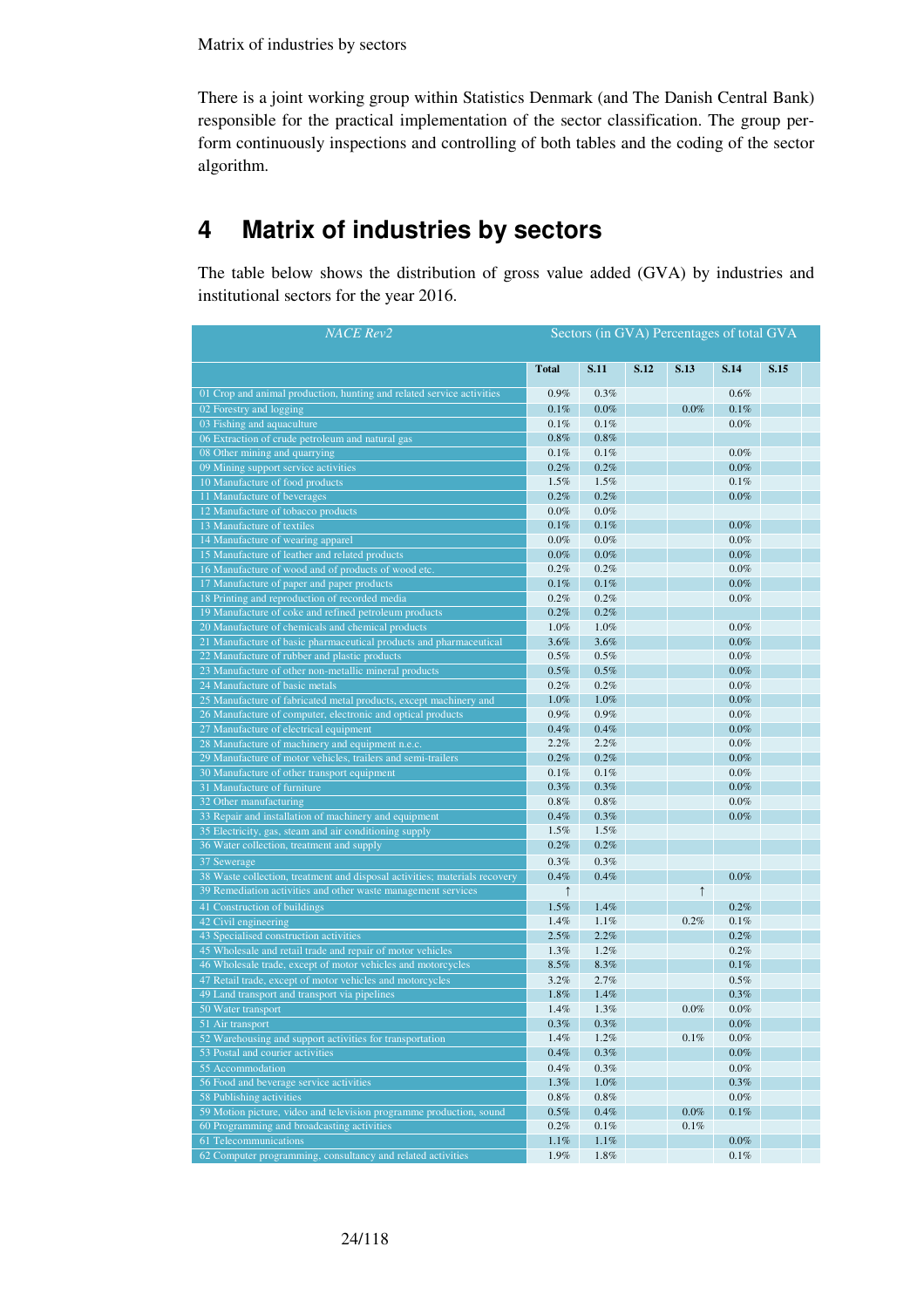## Matrix of industries by sectors

| 63 Information service activities                                           | 0.3%    | 0.2%    |         |          | $0.0\%$ |      |  |
|-----------------------------------------------------------------------------|---------|---------|---------|----------|---------|------|--|
| 64 Financial service activities, except insurance and pension funding       | 4.4%    |         | 4.4%    |          |         |      |  |
| 65 Insurance, reinsurance and pension funding, except compulsory social     | 1.1%    |         | 1.1%    |          |         |      |  |
| 66 Activities auxiliary to financial services and insurance activities      | 0.6%    |         | 0.6%    |          |         |      |  |
| 68 Real estate activities                                                   | 10.3%   | 4.3%    |         | 0.1%     | 5.9%    |      |  |
| 69 Legal and accounting activities                                          | 1.2%    | 1.1%    |         |          | 0.1%    |      |  |
| 70 Activities of head offices; management consultancy activities            | 1.1%    | 1.0%    | $0.0\%$ |          | 0.1%    |      |  |
| 71 Architectural and engineering activities; technical testing and analysis | 1.8%    | 1.7%    |         | 0.0%     | $0.0\%$ |      |  |
| 72 Scientific research and development                                      | 1.4%    | 1.2%    |         | 0.1%     | $0.0\%$ |      |  |
| 73 Advertising and market research                                          | 0.3%    | 0.3%    |         |          | 0.0%    |      |  |
| 74 Other professional, scientific and technical activities                  | 0.4%    | 0.4%    |         |          | $0.0\%$ |      |  |
| 75 Veterinary activities                                                    | 0.1%    | 0.1%    |         |          | $0.0\%$ |      |  |
| 77 Rental and leasing activities                                            | $0.6\%$ | 0.6%    |         |          | $0.0\%$ |      |  |
| 78 Employment activities                                                    | 1.0%    | 0.6%    |         | 0.3%     | 0.0%    |      |  |
| 79 Travel agency, tour operator reservation service and related activities  | 0.2%    | 0.1%    |         | 0.0%     | $0.0\%$ |      |  |
| 80 Security and investigation activities                                    | 0.1%    | 0.1%    |         |          | 0.0%    |      |  |
| 81 Services to buildings and landscape activities                           | 0.8%    | 0.6%    |         | 0.0%     | 0.2%    |      |  |
| 82 Office administrative, office support and other business support         | 0.6%    | 0.5%    |         |          | $0.0\%$ |      |  |
| 84 Public administration and defence; compulsory social security            | 5.0%    | 0.2%    |         | 4.8%     |         |      |  |
| 85 Education                                                                | 6.4%    | 0.1%    |         | 5.5%     | 0.1%    | 0.7% |  |
| 86 Human health activities                                                  | 5.0%    | 0.8%    |         | 3.7%     | 0.5%    |      |  |
| 87 Residential care activities                                              | 1.0%    |         |         | 1.0%     |         |      |  |
| 88 Social work activities without accommodation                             | $4.3\%$ |         |         | 4.2%     |         | 0.2% |  |
| 90 Creative, arts and entertainment activities                              | 0.5%    | 0.3%    |         | 0.1%     | 0.1%    |      |  |
| 91 Libraries, archives, museums and other cultural activities               | 0.4%    | $0.0\%$ |         | 0.3%     | $0.0\%$ | 0.1% |  |
| 92 Gambling and betting activities                                          | 0.2%    | 0.2%    |         |          |         |      |  |
| 93 Sports activities and amusement and recreation activities                | 0.4%    | 0.2%    |         | 0.1%     | $0.0\%$ | 0.1% |  |
| 94 Activities of membership organisations                                   | 0.9%    | 0.2%    |         | 0.3%     |         | 0.4% |  |
| 95 Repair of computers and personal and household goods                     | 0.1%    | 0.1%    |         |          | $0.0\%$ |      |  |
| 96 Other personal service activities                                        | 0.5%    | 0.2%    |         | 0.0%     | 0.2%    |      |  |
| 97 Activities of households as employers of domestic personnel              | 0.3%    |         |         |          | 0.3%    |      |  |
| Total (Share in %)                                                          | 100.0%  | 60.7%   | $6.0\%$ | $21.0\%$ | 10.8%   | 1.4% |  |

*Note: Cells with 0.0% are insignificant values (below 0.05 %). Empty cells are NA*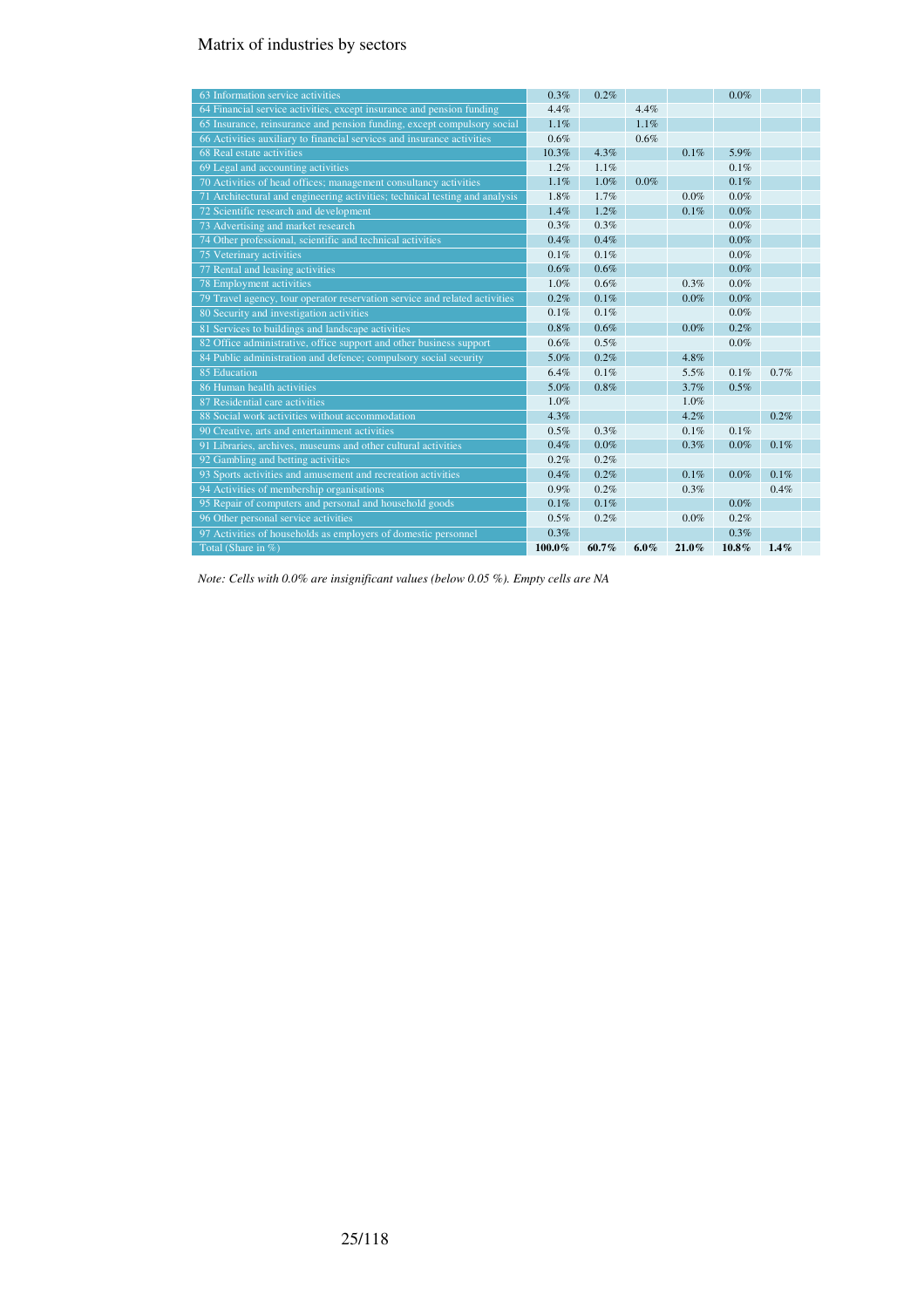This section provides a list of main data sources (surveys, register, data or administrative data) used for each of the distinguished subsectors as indicated in the table below.

| <b>DS</b>       | Data source name                                                                         | Data source description                                                                            | <b>Used for</b> |
|-----------------|------------------------------------------------------------------------------------------|----------------------------------------------------------------------------------------------------|-----------------|
| code            |                                                                                          |                                                                                                    | sector/s        |
| DS1             | Annual report from the                                                                   | Type of data source: administrative data source                                                    | S.121           |
|                 | <b>Danish Central Bank</b>                                                               | Type of collection method: N/A                                                                     |                 |
|                 |                                                                                          | Reporting units: Danish Central Bank                                                               |                 |
|                 |                                                                                          | <b>Content:</b> income statement and balance sheet                                                 |                 |
|                 |                                                                                          | Valuation principle: accrual                                                                       |                 |
|                 |                                                                                          | Organisation collecting data: Danish Central Bank                                                  |                 |
|                 |                                                                                          | Periodicity: annual                                                                                |                 |
|                 |                                                                                          | Timeliness: t+4 (months)                                                                           |                 |
| DS <sub>2</sub> | <b>Statistical Material from</b>                                                         | Type of data source: administrative data source                                                    | S.122           |
|                 | the Danish FSA on banks                                                                  | Type of collection method: The firms send data directly to the FSA                                 |                 |
|                 |                                                                                          | Reporting units: Financial institutions reporting to the Danish FSA                                |                 |
|                 |                                                                                          | <b>Content:</b> income statement and balance sheet                                                 |                 |
|                 |                                                                                          | Valuation principle: accrual                                                                       |                 |
|                 |                                                                                          | Organisation collecting data: The Danish FSA                                                       |                 |
|                 |                                                                                          | Periodicity: annual                                                                                |                 |
|                 |                                                                                          | Timeliness: t+9 (months).                                                                          |                 |
| DS3             | <b>Statistical Material from</b><br>the Danish FSA on mort-<br>gage lending institutions | Type of data source: administrative data source                                                    | S.122           |
|                 |                                                                                          | Type of collection method: The firms send data directly to the FSA                                 |                 |
|                 |                                                                                          | Reporting units: Financial institutions reporting to the Danish FSA                                |                 |
|                 |                                                                                          | <b>Content:</b> income statement and balance sheet<br>Valuation principle: accrual                 |                 |
|                 |                                                                                          | Organisation collecting data: the Danish FSA                                                       |                 |
|                 |                                                                                          | Periodicity: annual                                                                                |                 |
|                 |                                                                                          | Timeliness: t+7 (months).                                                                          |                 |
| DS4             | <b>Annual report from</b>                                                                | Type of data source: administrative data source                                                    | S.122           |
|                 | banking and other finan-<br>cial institutions                                            | Type of collection method: N/A<br>Reporting units: Kommunekredit, Skibskredit, Realkredit Danmark, |                 |
|                 |                                                                                          | Nykredit, BRF, Totalkredit, Nordea kredit, LR realkredit, DLR<br>kredit, Grønlandsbanken           |                 |
|                 |                                                                                          | <b>Content:</b> income statement and balance sheet                                                 |                 |
|                 |                                                                                          | Valuation principle: accrual                                                                       |                 |
|                 |                                                                                          | Organisation collecting data: the reporting units                                                  |                 |
|                 |                                                                                          | Periodicity: annual                                                                                |                 |
|                 |                                                                                          | Timeliness: t+4 (months)                                                                           |                 |
| DS5             | Annual report from<br><b>Nordea Danmark</b>                                              | Type of data source: administrative data source                                                    | S.122           |
|                 |                                                                                          | Type of collection method: N/A                                                                     |                 |
|                 |                                                                                          | Reporting units: Nordea                                                                            |                 |
|                 |                                                                                          | <b>Content:</b> Income statement from the Danish branch of Nordea                                  |                 |
|                 |                                                                                          | Valuation principle: accrual                                                                       |                 |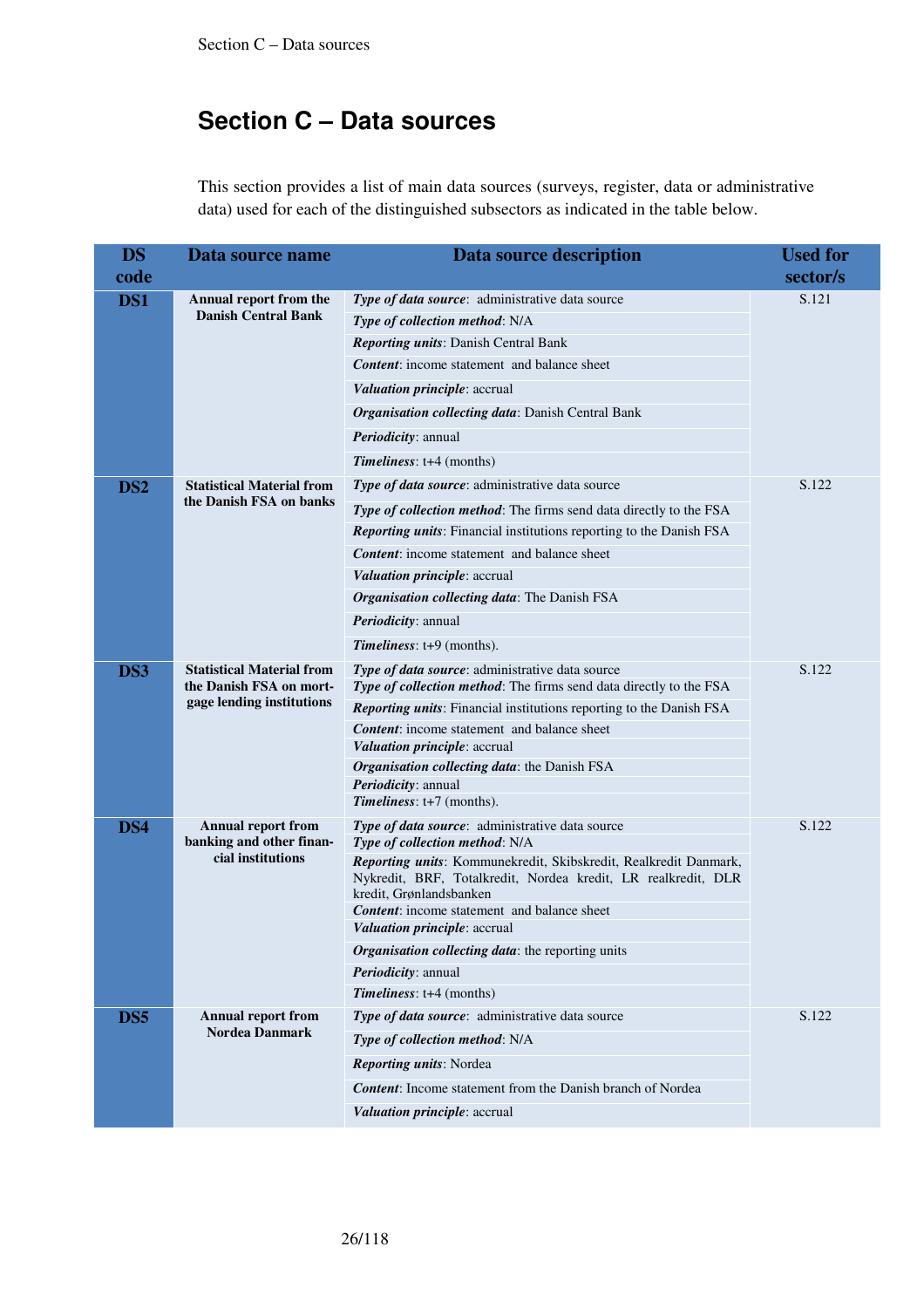|                 |                                               | Organisation collecting data: Nordea                                              |              |
|-----------------|-----------------------------------------------|-----------------------------------------------------------------------------------|--------------|
|                 |                                               | Periodicity: quarterly data aggregated to annually                                |              |
|                 |                                               | Timeliness: t+4 (months)                                                          |              |
| DS6             | Data on branches in                           | Type of data source: administrative data source                                   | S.122        |
|                 | <b>Danske Bank operating</b><br>abroad        | Type of collection method: N/A                                                    |              |
|                 |                                               | <b>Reporting units: Danske Bank</b>                                               |              |
|                 |                                               | <b>Content:</b> income statement from branches of Danske Bank operating<br>abroad |              |
|                 |                                               | Valuation principle: accrual                                                      |              |
|                 |                                               | Organisation collecting data: Danske Bank                                         |              |
|                 |                                               | Periodicity: annual                                                               |              |
|                 |                                               | Timeliness: t+4 (months)                                                          |              |
| DS7             | Data on foreign branches                      | Type of data source:                                                              | S.122        |
|                 | operating in Denmark                          | Type of collection method:                                                        |              |
|                 |                                               | <b>Reporting units:</b>                                                           |              |
|                 |                                               | Content:                                                                          |              |
|                 |                                               | Valuation principle:                                                              |              |
|                 |                                               | Organisation collecting data: Danish Central Bank                                 |              |
|                 |                                               | Periodicity: annual                                                               |              |
|                 |                                               | $Timelines: t+5 (months)$                                                         |              |
| DS <sub>8</sub> | <b>Annual report from</b><br>Sydbank          | Type of data source: administrative data source                                   | S.122        |
|                 |                                               | Type of collection method: N/A                                                    |              |
|                 |                                               | <b>Reporting units: Sydbank</b>                                                   |              |
|                 |                                               | <b>Content:</b> income statement from branches of Sydbank operating<br>abroad     |              |
|                 |                                               | Valuation principle: accrual                                                      |              |
|                 |                                               | Organisation collecting data: Sydbank                                             |              |
|                 |                                               | <i>Periodicity: annual</i>                                                        |              |
|                 |                                               | Timeliness: t+4 (months)                                                          |              |
| DS9             | <b>Statistical Material from</b>              | Type of data source: administrative data source                                   | S.128, S.129 |
|                 | the Danish FSA on insur-<br>ance institutions | Type of collection method: The firms send data directly to the FSA                |              |
|                 |                                               | Reporting units: Financial institutions reporting to the Danish FSA               |              |
|                 |                                               | <b>Content:</b> income statement and balance sheet                                |              |
|                 |                                               | Valuation principle: accrual                                                      |              |
|                 |                                               | <b>Organisation collecting data:</b> The Danish FSA                               |              |
|                 |                                               | Periodicity: annual                                                               |              |
|                 |                                               | Timeliness: t+7 (months). We receive preliminary data at t+5<br>(months).         |              |
| <b>DS10</b>     | <b>Annual report from ATP</b>                 | Type of data source: administrative data source                                   | S.129        |
|                 |                                               | Type of collection method: N/A                                                    |              |
|                 |                                               | <b>Reporting units: ATP</b>                                                       |              |
|                 |                                               | <b>Content:</b> income statement and balance sheet                                |              |
|                 |                                               | Valuation principle: accrual                                                      |              |
|                 |                                               | Organisation collecting data: ATP                                                 |              |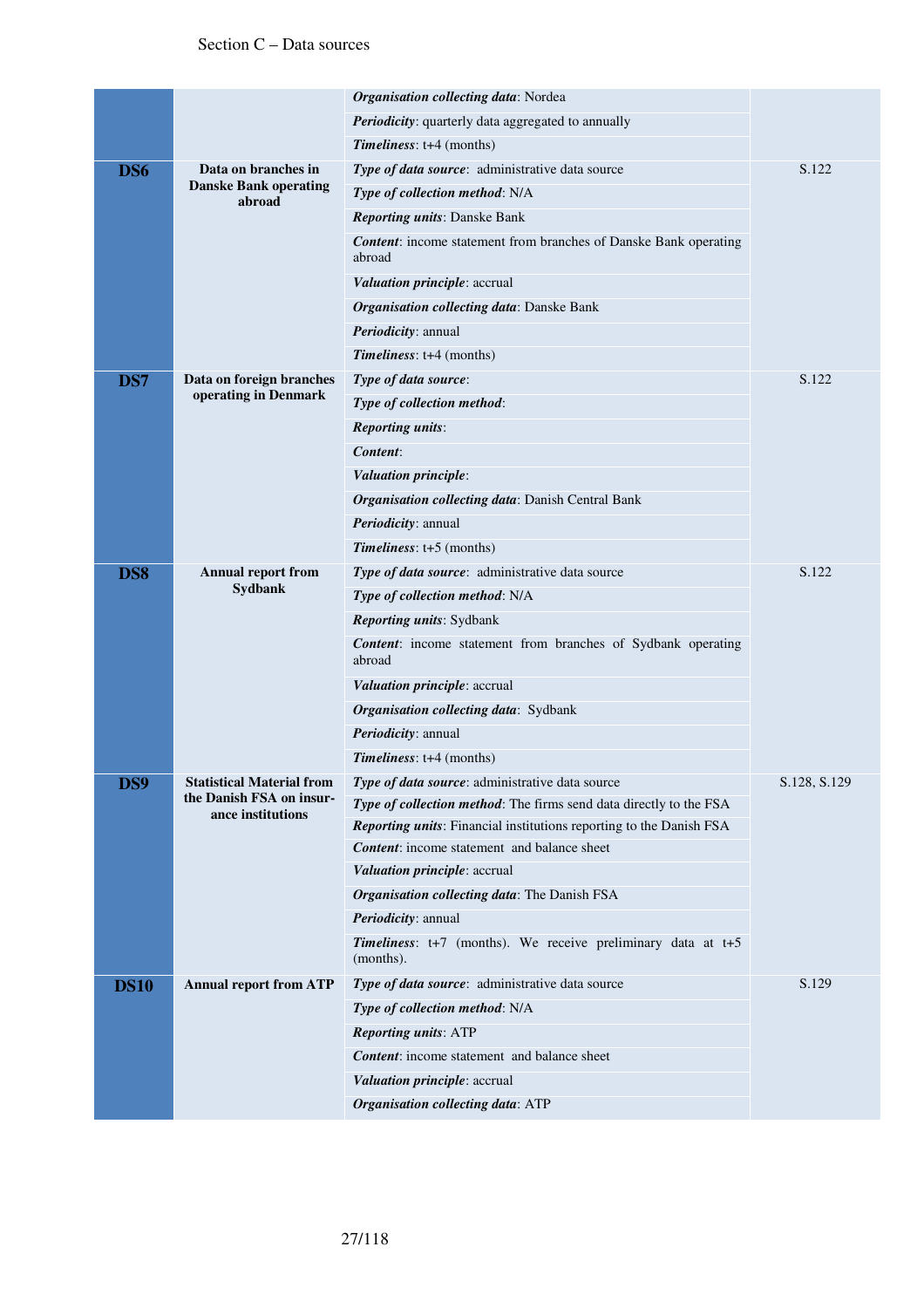|             |                                                         | Periodicity: annual                                                                                           |               |
|-------------|---------------------------------------------------------|---------------------------------------------------------------------------------------------------------------|---------------|
|             |                                                         | Timeliness: t+4 (months)                                                                                      |               |
| <b>DS11</b> | <b>Balance of Payment</b>                               | Type of data source: statistical data source, administrative data<br>source<br>Type of collection method: N/A | S.2 and S.128 |
|             |                                                         | Reporting units: All legal units                                                                              |               |
|             |                                                         | <b>Content:</b> All transactions taking place between Denmark and RoW                                         |               |
|             |                                                         | Valuation principle: accrual                                                                                  |               |
|             |                                                         | <b>Organisation collecting data:</b> Statistics Denmark (BoP office)                                          |               |
|             |                                                         | Periodicity: Monthly                                                                                          |               |
|             |                                                         | Timeliness: $t+2$ (months)                                                                                    |               |
| <b>DS12</b> | <b>Tax on returns from</b><br>pension investments       | Type of data source: statistical data source, administrative data<br>source                                   | S.128, S.129  |
|             |                                                         | Type of collection method: N/A                                                                                |               |
|             |                                                         | <b>Reporting units:</b> firms paying the pension tax                                                          |               |
|             |                                                         | <b>Content:</b> pension investment tax payments                                                               |               |
|             |                                                         | Valuation principle: accrual                                                                                  |               |
|             |                                                         | Organisation collecting data: Statistics Denmark, the tax office                                              |               |
|             |                                                         | Periodicity: annual                                                                                           |               |
|             |                                                         | Timeliness: t+5 (months) first estimate, T+10 (months) final esti-<br>mate                                    |               |
| <b>DS13</b> | <b>Annual report from</b><br>Eksportkreditfonden        | Type of data source: administrative data source                                                               | S.128         |
|             |                                                         | Type of collection method: N/A                                                                                |               |
|             |                                                         | Reporting units: Eksportkreditfonden                                                                          |               |
|             |                                                         | <b>Content:</b> income statement and balance sheet                                                            |               |
|             |                                                         | Valuation principle: accrual                                                                                  |               |
|             |                                                         | Organisation collecting data: Eksportkreditfonden                                                             |               |
|             |                                                         | Periodicity: annual                                                                                           |               |
|             |                                                         | Timeliness: t+4 (months)                                                                                      |               |
| <b>DS14</b> | <b>Annual report from</b>                               | Type of data source: administrative data source                                                               | S.128         |
|             | Stormrådet                                              | Type of collection method: N/A                                                                                |               |
|             |                                                         | Reporting units: Stormrådet                                                                                   |               |
|             |                                                         | <b>Content:</b> income statement and balance sheet                                                            |               |
|             |                                                         | Valuation principle: accrual                                                                                  |               |
|             |                                                         | Organisation collecting data: Stormrådet                                                                      |               |
|             |                                                         | Periodicity: annual                                                                                           |               |
|             |                                                         | Timeliness: t+6 (months)                                                                                      |               |
| <b>DS15</b> | <b>Transactions between</b><br>pensionsinstitutions and | Type of data source: statistical data source                                                                  | S.129         |
|             | <b>banks</b>                                            | Type of collection method: N/A                                                                                |               |
|             |                                                         | <b>Reporting units: Pension institutions</b>                                                                  |               |
|             |                                                         | <b>Content:</b> transactions between banks and pension institutions                                           |               |
|             |                                                         | Valuation principle: accrual                                                                                  |               |
|             |                                                         | Organisation collecting data: The insurance and pension interest<br>group (Forsikring og Pension)             |               |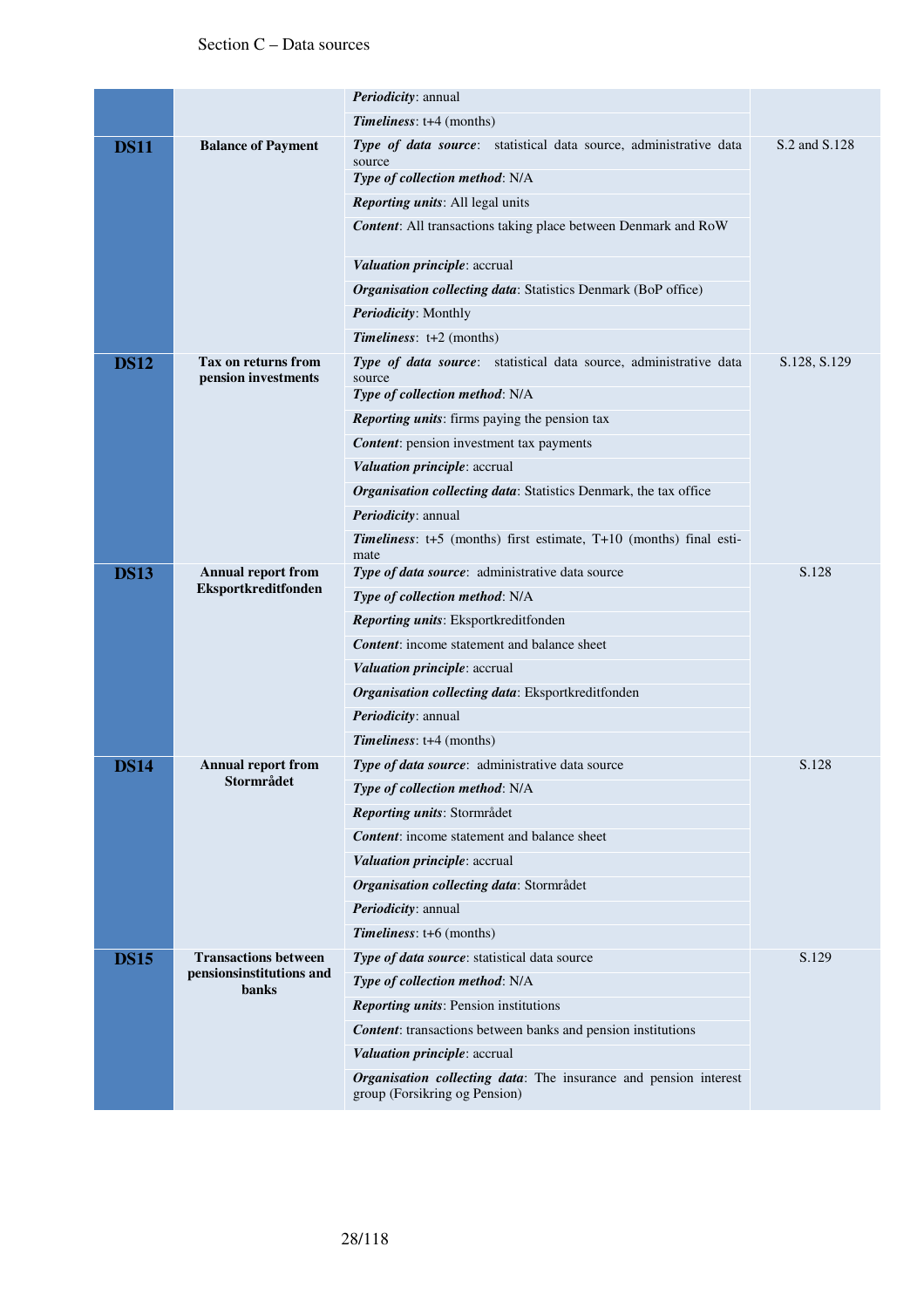|             |                                                        | Periodicity: annual                                                                                                                                                                                                                                                                                                                 |                   |
|-------------|--------------------------------------------------------|-------------------------------------------------------------------------------------------------------------------------------------------------------------------------------------------------------------------------------------------------------------------------------------------------------------------------------------|-------------------|
|             |                                                        | <b>Timeliness:</b> $t+5$ (months)                                                                                                                                                                                                                                                                                                   |                   |
| <b>DS16</b> | <b>Annual Financial reports</b>                        | Type of data source: administrative data source                                                                                                                                                                                                                                                                                     | S.125, S.126 and  |
|             |                                                        | <b>Type of collection method:</b> The collection of financial statements is<br>done in two ways. First, firms are required to report their financial<br>statements to the Danish Business Authorities. These reports are<br>publically available on their website. The second method is the use<br>of download of the XBRL reports. | S.127             |
|             |                                                        | Reporting units: In principle all firms are required to publish finan-<br>cial statements, however there are some exceptions (such as firms<br>that have a legal status as a charity). Some firms are excused from<br>disclosing an XBRL report.<br>Content: Contains a full financial statement on the individual identi-          |                   |
|             |                                                        | ty: their expenses, income, assets, and liabilities. It details their size<br>and eventual movements that occurred during the accounting period.                                                                                                                                                                                    |                   |
|             |                                                        | <i>Valuation principle: accrual</i>                                                                                                                                                                                                                                                                                                 |                   |
|             |                                                        | <b>Organisation collecting data: Statistics Denmark</b>                                                                                                                                                                                                                                                                             |                   |
|             |                                                        | Periodicity: Annual                                                                                                                                                                                                                                                                                                                 |                   |
|             |                                                        | <b>Timeliness:</b> $t + 12$ (months)                                                                                                                                                                                                                                                                                                |                   |
| <b>DS17</b> | <b>Danish Business Registry</b>                        | Type of data source: administrative data source                                                                                                                                                                                                                                                                                     | S.11, S.12, S.13, |
|             |                                                        | <b>Type of collection method:</b> It is principally a data source that covers<br>all firms in Denmark.                                                                                                                                                                                                                              | S.14 and S.15     |
|             |                                                        | <b>Reporting units:</b> All firms that have a registered CVR number in<br>Denmark.                                                                                                                                                                                                                                                  |                   |
|             |                                                        | <b>Content:</b> contains an individual identifying number (CVR), name,<br>address, industry classification (DB07), sub-industries (DB07),<br>sector classification, number of fulltime employees, turnover, etc.                                                                                                                    |                   |
|             |                                                        | Valuation principle: annually                                                                                                                                                                                                                                                                                                       |                   |
|             |                                                        | <b>Organisation collecting data: Statistics Denmark</b>                                                                                                                                                                                                                                                                             |                   |
|             |                                                        | <b>Periodicity:</b> quarterly                                                                                                                                                                                                                                                                                                       |                   |
|             |                                                        | <b>Timeliness:</b> the registry is updated on a daily basis                                                                                                                                                                                                                                                                         |                   |
| <b>DS18</b> | Reinvested earnings on<br>foreign direct<br>investment | Type of data source: statistical data source                                                                                                                                                                                                                                                                                        | S.125, S.126 and  |
|             |                                                        | Type of collection method: Collected by the Danish Centralbank as<br>one of their statistical tasks.                                                                                                                                                                                                                                | S.127             |
|             |                                                        | Reporting units: All financial firms (sector classifikation S.12) can<br>be required to report to the Danish Centralbank                                                                                                                                                                                                            |                   |
|             |                                                        | <b>Content:</b> Contains the reinvested earnings on foreign direct invest-<br>ment from the S.12 sector.                                                                                                                                                                                                                            |                   |
|             |                                                        | Valuation principle: flow                                                                                                                                                                                                                                                                                                           |                   |
|             |                                                        | Organisation collecting data: Danmarks Nationalbank                                                                                                                                                                                                                                                                                 |                   |
|             |                                                        | <b>Periodicity:</b> quarterly                                                                                                                                                                                                                                                                                                       |                   |
|             |                                                        | Timeliness: t+3 (months)                                                                                                                                                                                                                                                                                                            |                   |
| <b>DS19</b> | Wage bill registry                                     | Type of data source: statistical data source                                                                                                                                                                                                                                                                                        | S.15              |
|             |                                                        | <b>Type of collection method:</b> full account of wage earnings on CVR<br>basis                                                                                                                                                                                                                                                     |                   |
|             |                                                        | <b>Reporting units:</b> All firms that have employees                                                                                                                                                                                                                                                                               |                   |
|             |                                                        | <b>Content:</b> registry of total wage bill across CVR numbers                                                                                                                                                                                                                                                                      |                   |
|             |                                                        | Valuation principle: flow                                                                                                                                                                                                                                                                                                           |                   |
|             |                                                        |                                                                                                                                                                                                                                                                                                                                     |                   |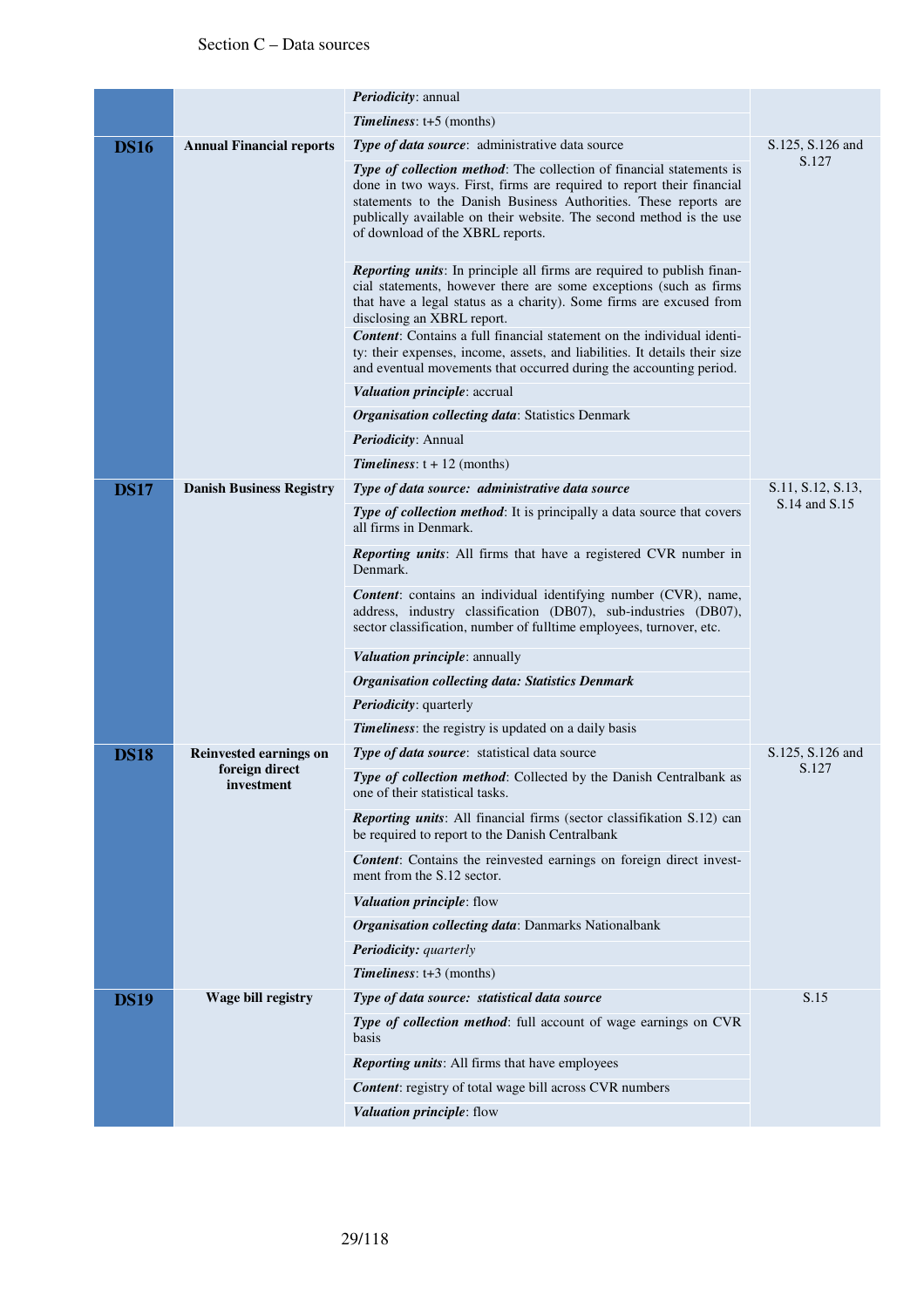|             |                                                              | <b>Organisation collecting data:</b> Statistics Denmark                                                                                                                                                                                                                                                                                                                       |                   |
|-------------|--------------------------------------------------------------|-------------------------------------------------------------------------------------------------------------------------------------------------------------------------------------------------------------------------------------------------------------------------------------------------------------------------------------------------------------------------------|-------------------|
|             |                                                              | <b>Periodicity: Annual</b>                                                                                                                                                                                                                                                                                                                                                    |                   |
|             |                                                              | $Timelines: t+12 (months)$                                                                                                                                                                                                                                                                                                                                                    |                   |
| <b>DS20</b> | <b>Budget statements on</b>                                  | Type of data source: administrative data source                                                                                                                                                                                                                                                                                                                               | S.15, S.13        |
|             | extra budgetrary units                                       | Type of collection method: entities are required to submit their<br>financial report in a specific form to the Danish Ministry of Educa-<br>tion.<br><b>Reporting units:</b> Full coverage of educational institutions that are<br>eligible for grants.                                                                                                                       |                   |
|             |                                                              | <b>Content:</b> full financial statement of educational institutions                                                                                                                                                                                                                                                                                                          |                   |
|             |                                                              | Valuation principle: accrual                                                                                                                                                                                                                                                                                                                                                  |                   |
|             |                                                              | <b>Organisation collecting data:</b> Ministry of Education                                                                                                                                                                                                                                                                                                                    |                   |
|             |                                                              | <b>Periodicity: Annual</b>                                                                                                                                                                                                                                                                                                                                                    |                   |
|             |                                                              | <b>Timeliness:</b> $t+12$ (months)                                                                                                                                                                                                                                                                                                                                            |                   |
| <b>DS21</b> | <b>Corporate taxes</b>                                       | Type of data source: administrative data source                                                                                                                                                                                                                                                                                                                               | S.11, S.12, S.13, |
|             |                                                              | <b>Type of collection method:</b> Danish Tax Authority requires a disclo-<br>sure of tax eligible income. Statistics Denmark augments the data<br>with industry codes (DB07) and ownership codes.                                                                                                                                                                             | S.14, S.15        |
|             |                                                              | <b>Reporting units:</b> All firms subject to taxes                                                                                                                                                                                                                                                                                                                            |                   |
|             |                                                              | <b>Content:</b> Corporate taxes of firms across branches                                                                                                                                                                                                                                                                                                                      |                   |
|             |                                                              | Valuation principle: flow                                                                                                                                                                                                                                                                                                                                                     |                   |
|             |                                                              | Organisation collecting data: Danish Tax Authorities                                                                                                                                                                                                                                                                                                                          |                   |
|             |                                                              | Periodicity: Annual                                                                                                                                                                                                                                                                                                                                                           |                   |
|             |                                                              | <b>Timeliness:</b> $t+24$ (months)                                                                                                                                                                                                                                                                                                                                            |                   |
| <b>DS22</b> | <b>Annual Financial reports</b><br>of charitable foundations | Type of data source: administrative data source                                                                                                                                                                                                                                                                                                                               | S.15              |
|             |                                                              | Type of collection method: relies on a web search as nearly all foun-<br>dations publish their financial accounts on their website, as it is an<br>oft requirement to receive public/private funds. Danish Fundraising<br>Board requires any entity that holds a fundraising to disclose their<br>financial report to them.<br><b>Reporting units:</b> Charitable foundations |                   |
|             |                                                              | Content: Contains a full financial statement on the individual identi-<br>ty: their expenses, income, assets, and liabilities. It details their size<br>and eventual movements that occurred during the accounting period.                                                                                                                                                    |                   |
|             |                                                              | Valuation principle: accrual                                                                                                                                                                                                                                                                                                                                                  |                   |
|             |                                                              | <b>Organisation collecting data: Statistics Denmark</b>                                                                                                                                                                                                                                                                                                                       |                   |
|             |                                                              | <b>Periodicity: Annual</b>                                                                                                                                                                                                                                                                                                                                                    |                   |
|             |                                                              | <b>Timeliness:</b> $t+12$ (months)                                                                                                                                                                                                                                                                                                                                            |                   |
| <b>DS23</b> | <b>Stat Recognised Museum</b>                                | Type of data source: administrative data source                                                                                                                                                                                                                                                                                                                               | S.15              |
|             | accounts                                                     | <b>Type of collection method:</b> The stat recognised museums according<br>to the Museum Act is required to report their budget and financial<br>statements to the Ministry of Culture                                                                                                                                                                                        |                   |
|             |                                                              | <b>Reporting units:</b> Stat recognised museums according to the Museum<br>Act                                                                                                                                                                                                                                                                                                |                   |
|             |                                                              | Content: Account system of expenses of personal, rents, production<br>costs, grants received from the public, entre income etc.                                                                                                                                                                                                                                               |                   |
|             |                                                              | Valuation principle: flow                                                                                                                                                                                                                                                                                                                                                     |                   |
|             |                                                              | <b>Organisation collecting data:</b> Ministry of Culture                                                                                                                                                                                                                                                                                                                      |                   |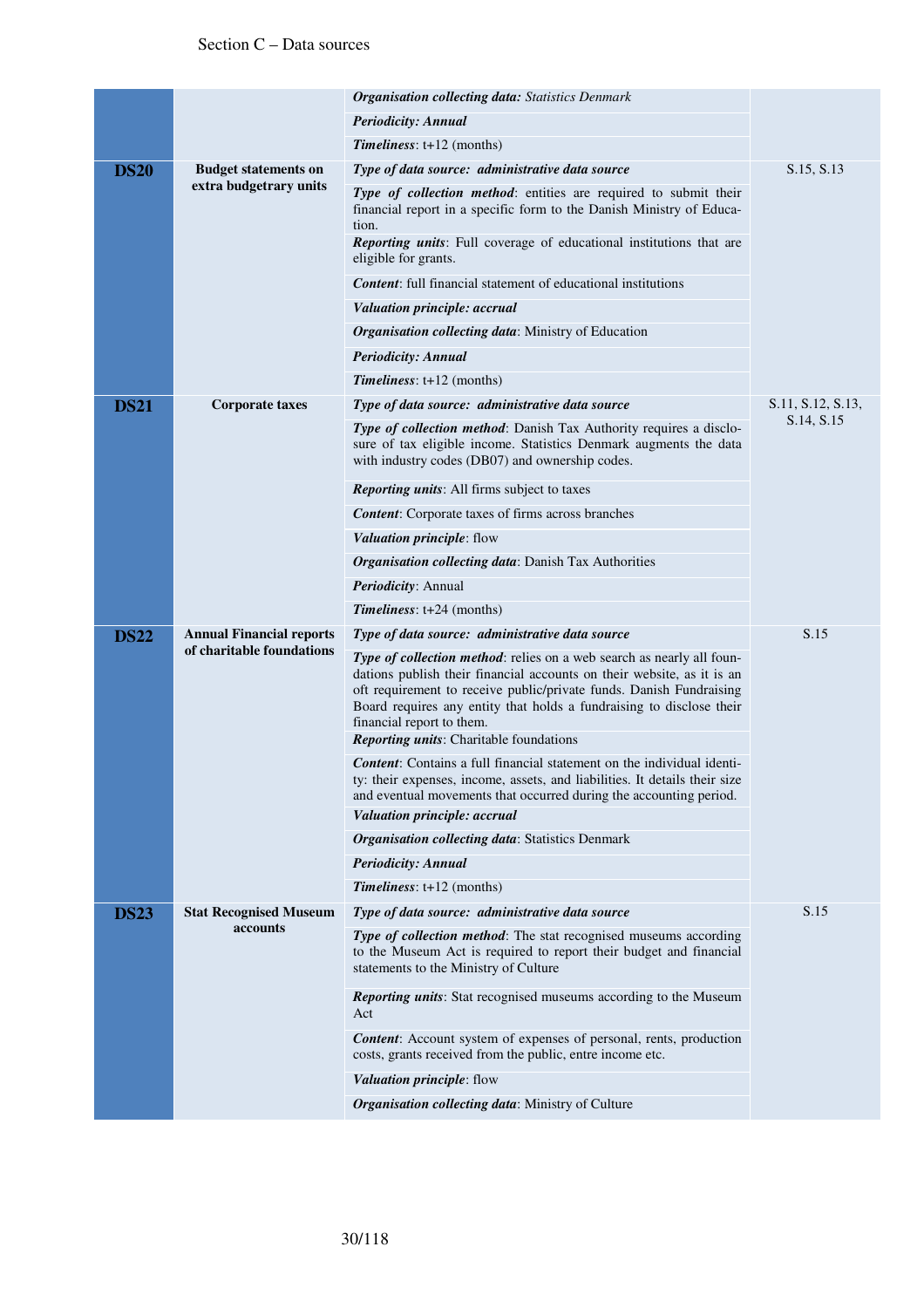|             |                                                  | Periodicity: Annual                                                                                                                                                                                                                                                                                                                                                                                                                                 |              |
|-------------|--------------------------------------------------|-----------------------------------------------------------------------------------------------------------------------------------------------------------------------------------------------------------------------------------------------------------------------------------------------------------------------------------------------------------------------------------------------------------------------------------------------------|--------------|
|             |                                                  | <b>Timeliness:</b> $t+12$ (months)                                                                                                                                                                                                                                                                                                                                                                                                                  |              |
| <b>DS24</b> | <b>Charitable foundations'</b><br>self-financing | Type of data source: administrative data source                                                                                                                                                                                                                                                                                                                                                                                                     | S.15         |
|             |                                                  | Type of collection method: The applicants of public grants for chari-<br>table purposes are required to indicate their self-financing. This is<br>used to calculate their allotted size of the pool if their application is<br>accepted.                                                                                                                                                                                                            |              |
|             |                                                  | Reporting units: Applicants of three major grants funds.                                                                                                                                                                                                                                                                                                                                                                                            |              |
|             |                                                  | <b>Content:</b> contains the self-financing of the applicant of public funds.                                                                                                                                                                                                                                                                                                                                                                       |              |
|             |                                                  | Valuation principle: flow                                                                                                                                                                                                                                                                                                                                                                                                                           |              |
|             |                                                  | <b>Organisation collecting data:</b> the ministry responsible for the grant                                                                                                                                                                                                                                                                                                                                                                         |              |
|             |                                                  | <b>Periodicity: Annual</b>                                                                                                                                                                                                                                                                                                                                                                                                                          |              |
|             |                                                  | Timeliness: t+24 (months)                                                                                                                                                                                                                                                                                                                                                                                                                           |              |
| <b>DS25</b> | <b>Financial statements</b>                      | Type of data source: statistical data source                                                                                                                                                                                                                                                                                                                                                                                                        | S.125, S.126 |
|             | from investment funds<br>and companies           | Type of collection method: Any firm that wishes to become an in-<br>vestment funds and company needs to apply at the Danish Financial<br>Supervisory Authority. The firms will be subsequently supervised<br>and is required to disclose financial statements. Danish Financial<br>Supervisory Authority publishes a statistics on the basis of these<br>disclosures.<br><i>Reporting units:</i> All firms that have a license to be an investment- |              |
|             |                                                  | fund or company                                                                                                                                                                                                                                                                                                                                                                                                                                     |              |
|             |                                                  | <b>Content:</b> Aggregated financial statistics of companies registered as<br>an investment- fund or company                                                                                                                                                                                                                                                                                                                                        |              |
|             |                                                  | Valuation principle: accrual                                                                                                                                                                                                                                                                                                                                                                                                                        |              |
|             |                                                  | <b>Organisation collecting data:</b> Danish Financial Supervisory Au-<br>thority                                                                                                                                                                                                                                                                                                                                                                    |              |
|             |                                                  | <b>Periodicity: Annual</b>                                                                                                                                                                                                                                                                                                                                                                                                                          |              |
|             |                                                  | <b>Timeliness:</b> $t+12$ (months)                                                                                                                                                                                                                                                                                                                                                                                                                  |              |
| <b>DS26</b> | <b>Accounts Statistics for</b>                   | Type of data source: statistical data source                                                                                                                                                                                                                                                                                                                                                                                                        | S.11, S.14   |
|             | non-agricultural private<br>sector               | <b>Type of collection method:</b> Survey of companies or a submission of<br>their statements in a specified format. The recipients will be contact-<br>ed in the absence of reporting. The data is supplemented with tax<br>records and the business registry.<br><b>Reporting units:</b> Private industry and service sector                                                                                                                       |              |
|             |                                                  | <b>Content:</b> Aggregated financial statistics of companies registered                                                                                                                                                                                                                                                                                                                                                                             |              |
|             |                                                  | Valuation principle: accrual                                                                                                                                                                                                                                                                                                                                                                                                                        |              |
|             |                                                  | <b>Organisation collecting data: Statistics Denmark</b>                                                                                                                                                                                                                                                                                                                                                                                             |              |
|             |                                                  | <b>Periodicity: Annual</b>                                                                                                                                                                                                                                                                                                                                                                                                                          |              |
|             |                                                  | <b>Timeliness:</b> t+18 (months)                                                                                                                                                                                                                                                                                                                                                                                                                    |              |
| <b>DS27</b> | <b>Statistics of financing</b>                   | Type of data source: statistical data source                                                                                                                                                                                                                                                                                                                                                                                                        | S.125        |
|             | companies                                        | <b>Type of collection method:</b> Data is collected by direct reporting from<br>the financing companies which provide leases, consumer credit and<br>other kinds of financing. Companies which accept deposits are not<br>included.                                                                                                                                                                                                                 |              |
|             |                                                  | Reporting units: All firms with industry code that classifies them as<br>a financing company.                                                                                                                                                                                                                                                                                                                                                       |              |
|             |                                                  | <b>Content:</b> Financial statements of financing companies                                                                                                                                                                                                                                                                                                                                                                                         |              |
|             |                                                  | Valuation principle: Accrual                                                                                                                                                                                                                                                                                                                                                                                                                        |              |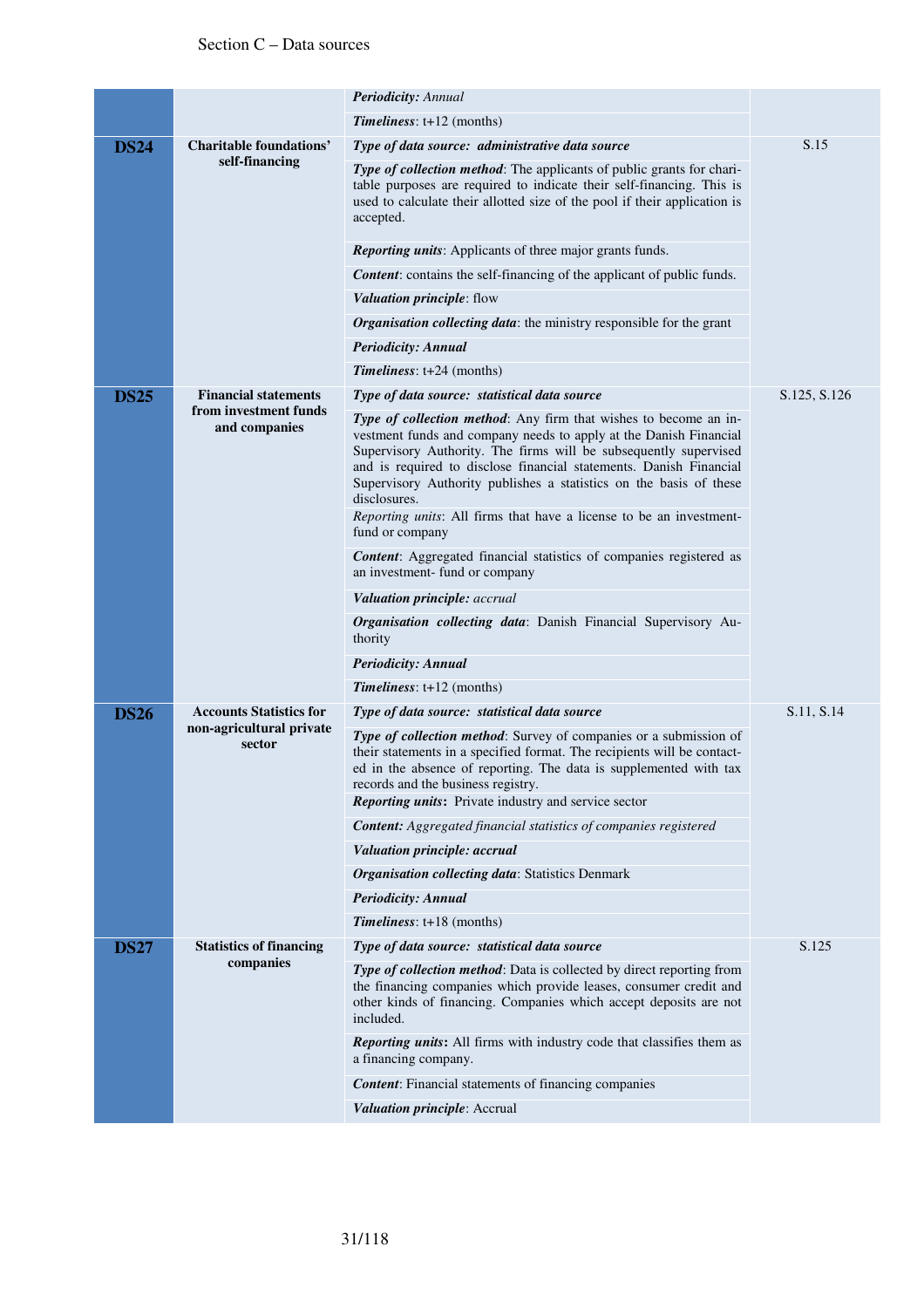|             |                                               | <b>Organisation collecting data: Statistics Denmark</b>                                                                                                                                  |                   |
|-------------|-----------------------------------------------|------------------------------------------------------------------------------------------------------------------------------------------------------------------------------------------|-------------------|
|             |                                               | Periodicity: Annual                                                                                                                                                                      |                   |
|             |                                               | <b>Timeliness:</b> $t+18$ (months)                                                                                                                                                       |                   |
| <b>DS28</b> | <b>Financial balance sheet</b>                | Type of data source: statistical data source                                                                                                                                             | S.125             |
|             | statistics                                    | Type of collection method: Financial information that enriches the<br>Business Registry.                                                                                                 |                   |
|             |                                               | <b>Reporting units:</b> All units in the business registry                                                                                                                               |                   |
|             |                                               | <b>Content:</b> Financial information                                                                                                                                                    |                   |
|             |                                               | Valuation principle: accrual                                                                                                                                                             |                   |
|             |                                               | <b>Organisation collecting data:</b> Private agent (Bisnode)                                                                                                                             |                   |
|             |                                               | <b>Periodicity: Annual</b>                                                                                                                                                               |                   |
|             |                                               | <b>Timeliness:</b> $t+6$ to $t+18$ (months)                                                                                                                                              |                   |
| <b>DS29</b> | <b>Annual accounting statis-</b>              | Type of data source: administrative data source                                                                                                                                          | S.124             |
|             | tics of non-<br>moneymarkets funds            | Type of collection method: directly reporting to the Danish FSA                                                                                                                          |                   |
|             |                                               | <b>Reporting units:</b> Investment funds - Undertakings for Collective<br>Investment in Transferable Securities (UCITS) and Alternative<br>investment fund (AIF)                         |                   |
|             |                                               | <b>Content:</b> income statement and balance sheet                                                                                                                                       |                   |
|             |                                               | <i>Valuation principle: accrual</i>                                                                                                                                                      |                   |
|             |                                               | Organisation collecting data: the Danish FSA                                                                                                                                             |                   |
|             |                                               | Periodicity: Annual                                                                                                                                                                      |                   |
|             |                                               | <b>Timeliness:</b> $t+5$ (months)                                                                                                                                                        |                   |
| <b>DS30</b> | <b>Securities statistics</b>                  | Type of data source: administrative data source                                                                                                                                          | S.11, S.12, S.13, |
|             |                                               | Type of collection method: data is collected from securities deposi-<br>tories                                                                                                           | S.14, S.15        |
|             |                                               | Reporting units: all entities issuing or holding debt securities or<br>Equity and investment fund shares or units                                                                        |                   |
|             |                                               | <b>Content:</b> stock and flow data - including dividends paya-<br>ble/receivable - for all entities issuing or holding debt securities or<br>Equity and investment fund shares or units |                   |
|             |                                               | <i>Valuation principle: accrual</i>                                                                                                                                                      |                   |
|             |                                               | Organisation collecting data: Danmarks Nationalbank                                                                                                                                      |                   |
|             |                                               | Periodicity: monthly                                                                                                                                                                     |                   |
|             |                                               | Timeliness: t+1 (months)                                                                                                                                                                 |                   |
| <b>DS31</b> | Quarterly financial ac-                       | Type of data source: statistical data source                                                                                                                                             | S.11, S.12, S.13, |
|             | counts of non-<br>moneymarkets funds<br>S.124 | Type of collection method: an output from the balanced quarterly<br>financial accounts                                                                                                   | S.14, S.15        |
|             |                                               | Reporting units: all entities classified in S.124                                                                                                                                        |                   |
|             |                                               | <b>Content:</b> a full balanced financial accounts for sector S.124 includ-<br>ing counterpart information                                                                               |                   |
|             |                                               | <i>Valuation principle: accrual</i>                                                                                                                                                      |                   |
|             |                                               | Organisation collecting data: Danmarks Nationalbank                                                                                                                                      |                   |
|             |                                               | <b>Periodicity: Quarterly</b>                                                                                                                                                            |                   |
|             |                                               |                                                                                                                                                                                          |                   |
|             |                                               | <b>Timeliness:</b> $t+3$ (months)                                                                                                                                                        |                   |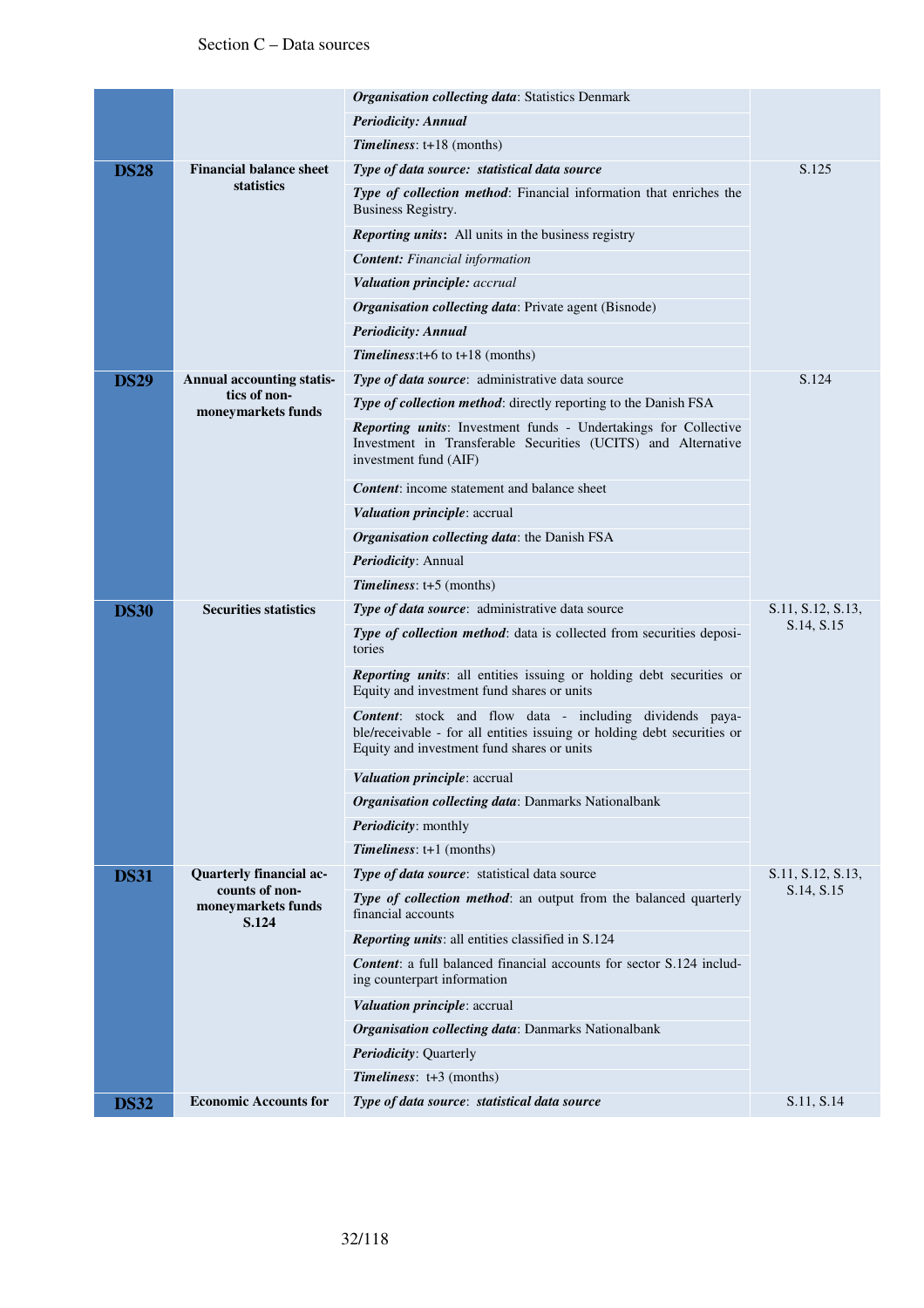|             | agriculture                              | Type of collection method: Data is collected from other existing<br>statistics related to the agriculture sector                                                                              |                   |
|-------------|------------------------------------------|-----------------------------------------------------------------------------------------------------------------------------------------------------------------------------------------------|-------------------|
|             |                                          | <b>Reporting units:</b> entities in the agriculture sector                                                                                                                                    |                   |
|             |                                          | <b>Content:</b> Production, intermediate consumption                                                                                                                                          |                   |
|             |                                          | <i>Valuation principle: accrual</i>                                                                                                                                                           |                   |
|             |                                          | <b>Organisation collecting data: Statistics Denmark</b>                                                                                                                                       |                   |
|             |                                          | Periodicity: Annual                                                                                                                                                                           |                   |
|             |                                          | <b>Timeliness:</b> $t+18$ (months)                                                                                                                                                            |                   |
| <b>DS33</b> | <b>Statistics of Monetary</b>            | Type of data source: administrative data source                                                                                                                                               | S.122             |
|             | <b>Financial Institutions</b>            | <b>Type of collection method:</b> Data is collected by direct reporting from<br>Monetary Financial Institutions<br><b>Reporting units:</b> Monetary Financial Institutions                    |                   |
|             |                                          | <b>Content:</b> income statements and balance sheet data                                                                                                                                      |                   |
|             |                                          | Valuation principle: accrual                                                                                                                                                                  |                   |
|             |                                          | <b>Organisation collecting data: Danmarks Nationalbank</b>                                                                                                                                    |                   |
|             |                                          | <b>Periodicity:</b> monthly                                                                                                                                                                   |                   |
|             |                                          | $Timelines: t+1 (months)$                                                                                                                                                                     |                   |
| <b>DS34</b> | <b>Statistics for Fixed Capi-</b>        | Type of data source: statistical data source                                                                                                                                                  | S.11, S.12, S.13, |
|             | tal Stock                                | Type of collection method: Data is collected using direct stock in-<br>formation from registers and primary data sources<br>Reporting units: All entities generating Danish economic activity | S.14, S.15        |
|             |                                          | Content: Gross stock, Net stock, Consumption of fixed capital, Other<br>volume changes in non-financial assets n.e.c., Revaluations<br>Valuation principle: accrual                           |                   |
|             |                                          | <b>Organisation collecting data: Statistics Denmark</b>                                                                                                                                       |                   |
|             |                                          | Periodicity: Annual                                                                                                                                                                           |                   |
|             |                                          | <b>Timeliness:</b> $t+16$ (months)                                                                                                                                                            |                   |
| <b>DS35</b> | Tax records on charita-                  | Type of data source: administrative data source                                                                                                                                               | S.15              |
|             | ble donations and union<br>subscriptions | <b>Type of collection method:</b> Data is collected by directly reporting<br>from the Danish Tax Authorities<br><b>Reporting units:</b> Danish Tax payers                                     |                   |
|             |                                          | <b>Content:</b> The total donations/subscriptions reported to the Tax Au-<br>thorities that is received by charities/trade unions<br>Valuation principle: accrual                             |                   |
|             |                                          | <b>Organisation collecting data: Statistics Denmark</b>                                                                                                                                       |                   |
|             |                                          | Periodicity: Annual                                                                                                                                                                           |                   |
|             |                                          | <b>Timeliness:</b> t+18 (months)                                                                                                                                                              |                   |
| <b>DS36</b> | <b>Household budget survey</b>           | Type of data source: statistical data source                                                                                                                                                  | S.14, S.15        |
|             |                                          | Type of collection method: Data is collected by a compilation of<br>survey responses.<br>Reporting units: Households selected for the survey                                                  |                   |
|             |                                          | <b>Content:</b> Household spending includes expenditure on sport and                                                                                                                          |                   |
|             |                                          | culture.<br>Valuation principle: accrual                                                                                                                                                      |                   |
|             |                                          | <b>Organisation collecting data: Statistics Denmark</b>                                                                                                                                       |                   |
|             |                                          | Periodicity: Annual                                                                                                                                                                           |                   |
|             |                                          | Timeliness: t+24 (months)                                                                                                                                                                     |                   |
|             |                                          |                                                                                                                                                                                               |                   |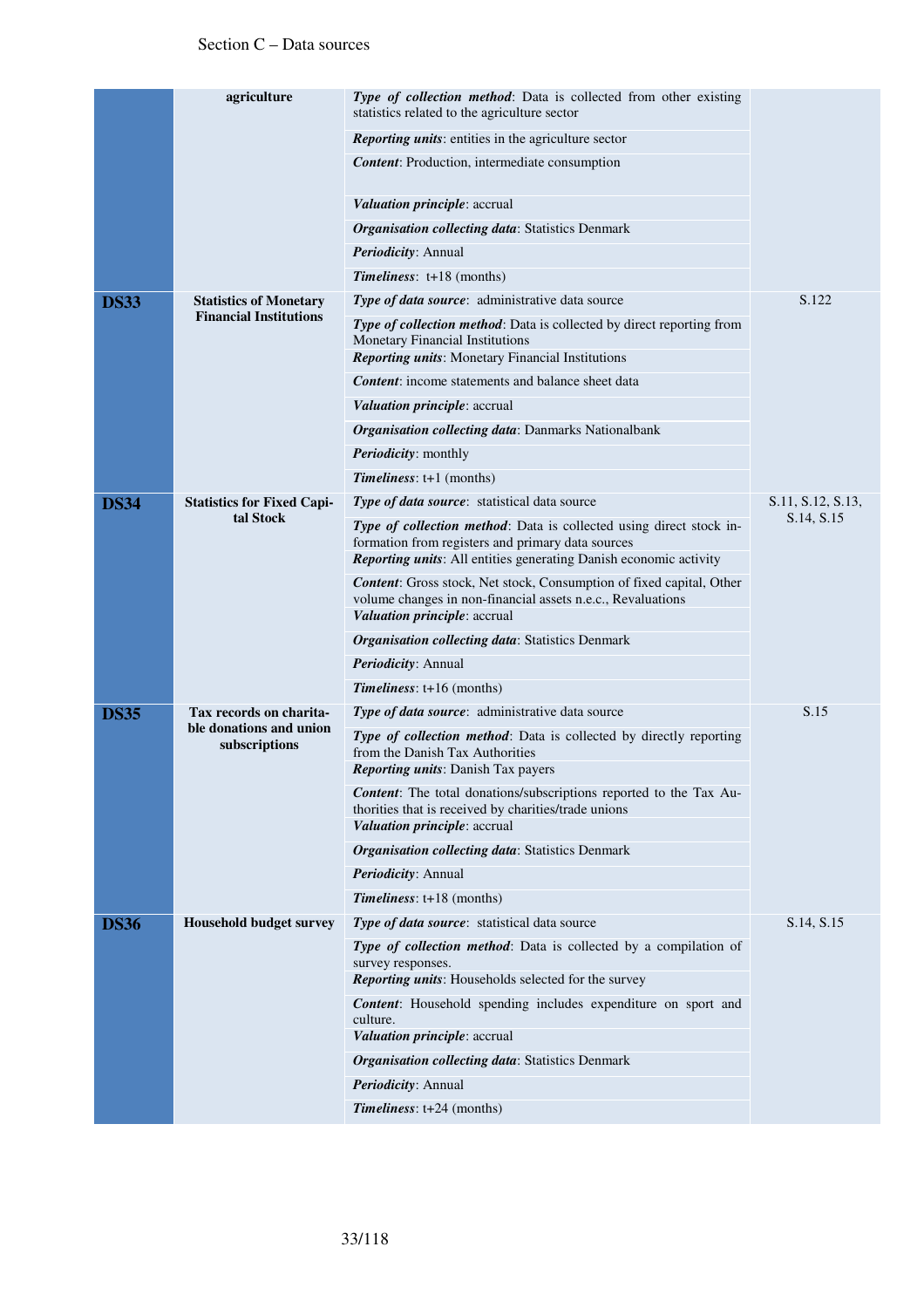| <b>DS37</b> | The database for inte-<br>grated public accounts<br>(DIOR)                    | Type of data source: administrative data source                                                                                                                           | S.11, S.13, S.14, |
|-------------|-------------------------------------------------------------------------------|---------------------------------------------------------------------------------------------------------------------------------------------------------------------------|-------------------|
|             |                                                                               | <b>Type of collection method:</b> Received electronically from the central<br>government, the municipalities and the regions'<br>financial management systems.            | S.15 and S.2      |
|             |                                                                               | <b>Reporting units:</b> Government units                                                                                                                                  |                   |
|             |                                                                               | <b>Content:</b> Accounts data for the central government, the local gov-<br>ernment, social security funds and the extra budgetary units.<br>Valuation principle: accrual |                   |
|             |                                                                               | <b>Organisation collecting data: Statistics Denmark</b>                                                                                                                   |                   |
|             |                                                                               | <b>Periodicity:</b> quarterly                                                                                                                                             |                   |
|             |                                                                               | $Timelines: t+3 (months)$                                                                                                                                                 |                   |
| <b>DS38</b> | <b>Working time accounts</b>                                                  | Type of data source: Register (administrative data) based statistics                                                                                                      | S.11, S.12, S.13, |
|             |                                                                               | Type of collection method: From administrative registers                                                                                                                  | S.14, S.15        |
|             |                                                                               | Reporting units: All entities obliged to pay taxes                                                                                                                        |                   |
|             |                                                                               | <b>Content:</b> Compensation of employees, employment in persons and<br>hours worked                                                                                      |                   |
|             |                                                                               | Valuation principle: accrual                                                                                                                                              |                   |
|             |                                                                               | <b>Organisation collecting data: Statistics Denmark</b>                                                                                                                   |                   |
|             |                                                                               | Periodicity: quarterly                                                                                                                                                    |                   |
|             |                                                                               | $Timelines: t+3 (months)$                                                                                                                                                 |                   |
| <b>DS39</b> | <b>Business Enterprise</b><br><b>Research and Develop-</b><br>ment Statistics | Type of data source: Statistical data source                                                                                                                              | S.11, S.12, S.14  |
|             |                                                                               | Type of collection method: sampled based survey                                                                                                                           |                   |
|             |                                                                               | <b>Reporting units:</b> Entities in the business sector                                                                                                                   |                   |
|             |                                                                               | Content: R&D produced on own account and R&D purchased                                                                                                                    |                   |
|             |                                                                               | Valuation principle: accrual                                                                                                                                              |                   |
|             |                                                                               | <b>Organisation collecting data: Statistics Denmark</b>                                                                                                                   |                   |
|             |                                                                               | Periodicity: Annual                                                                                                                                                       |                   |
|             |                                                                               | Timeliness: t+12 (months)                                                                                                                                                 |                   |
| <b>DS40</b> | Income registry                                                               | Type of data source: Administrative data source                                                                                                                           | S.14              |
|             |                                                                               | Type of collection method: From Danish tax authorities                                                                                                                    |                   |
|             |                                                                               | <b>Reporting units:</b> Danish tax authorities                                                                                                                            |                   |
|             |                                                                               | <b>Content:</b> Taxable income and expenses with are deductible                                                                                                           |                   |
|             |                                                                               | Valuation principle: accrual                                                                                                                                              |                   |
|             |                                                                               | <b>Organisation collecting data: Statistics Denmark</b>                                                                                                                   |                   |
|             |                                                                               | Periodicity: Annual                                                                                                                                                       |                   |
|             |                                                                               | Timeliness: t+12 (months)                                                                                                                                                 |                   |
| <b>DS41</b> | Boligstøtteregistret                                                          | Type of data source: Administrative data source                                                                                                                           | S.14              |
|             |                                                                               | Type of collection method: Administrative information                                                                                                                     |                   |
|             |                                                                               | <b>Reporting units:</b> Danish government                                                                                                                                 |                   |
|             |                                                                               | <b>Content:</b> Information on rents and housing assistance                                                                                                               |                   |
|             |                                                                               | Valuation principle: accrual                                                                                                                                              |                   |
|             |                                                                               | <b>Organisation collecting data: Statistics Denmark</b>                                                                                                                   |                   |
|             |                                                                               | Periodicity: Annual and monthly                                                                                                                                           |                   |
|             |                                                                               | Timeliness: t+3 (months)                                                                                                                                                  |                   |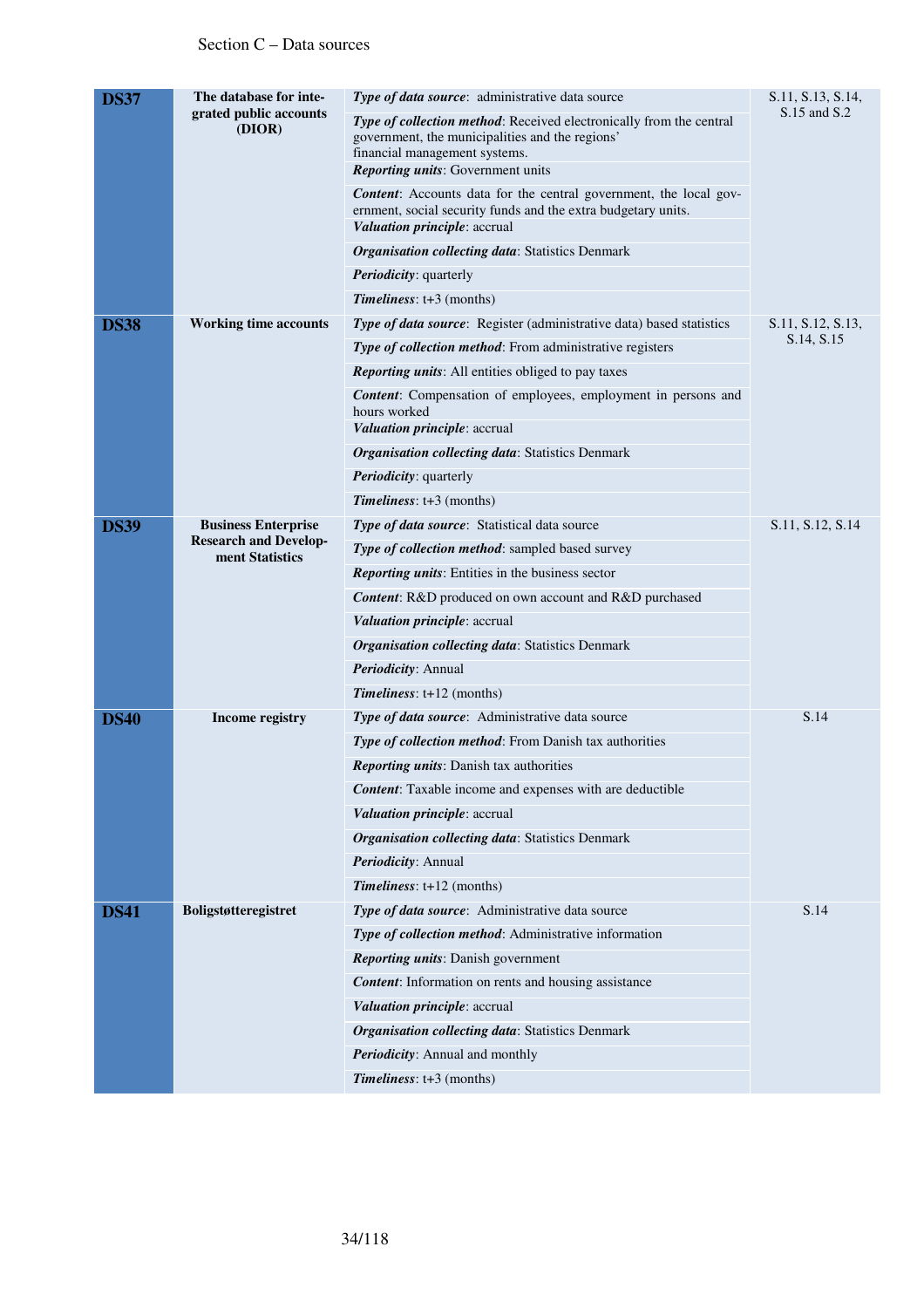# **Section D – Description by transaction**

# **1 Market output (P.11)**

# **1.1 Description of compilation procedures**

## **Sector S.1**

*A. Sources* 

Virtually all available economic statistics are applied as data sources when making the national accounts. Danish GDP and GNI (2012) give a full description of these data sources. The two most important data sources for the production approach are DS26 and DS37.

## *B. Methods*

The final annual national accounts are prepared at a very detailed level where virtually all sources are incorporated, which also ensures that the final national accounts subsequently can be used as a benchmark for the quarterly and preliminary national accounts for later periods.

First, the sources are recoded to match the concepts of the national accounts, which in the final national accounts also include product numbers where possible. There are a total of approximately 2,350 products covering both goods and services. In order to ensure total coverage for the national accounts, enumeration or estimation is made using supplementary sources in areas where the source material does not have total coverage. Then, based on the collected and processed statistics, totals for all parts of the national accounts are compiled. This includes among others production values and intermediate consumption for all industries, measurements for the various consumer groups and types of investment, as well as public consumption.

Next, supply-use tables are compiled, which collect the full source material and provide an unreconciled national account to begin with. The matrices have two dimensions:

- 1. Industry / group of consumption / investment type dimension
- 2. Product dimension.

The matrices are reconciled in two rounds. In the first round, the product dimension of the matrices is balanced, which means that on the one hand the approach (production  $+$ import) and on the other the application (intermediate consumption + consumption + investment + export) for each of the approx. 2,350 product balances must balance.

As an example, it creates an imbalance if a company has reported their production and export on different product numbers for different primary statistics. In such a case the company's reports across primary statistics must be investigated, which may give rise to corrections or deviations from one or more primary statistics.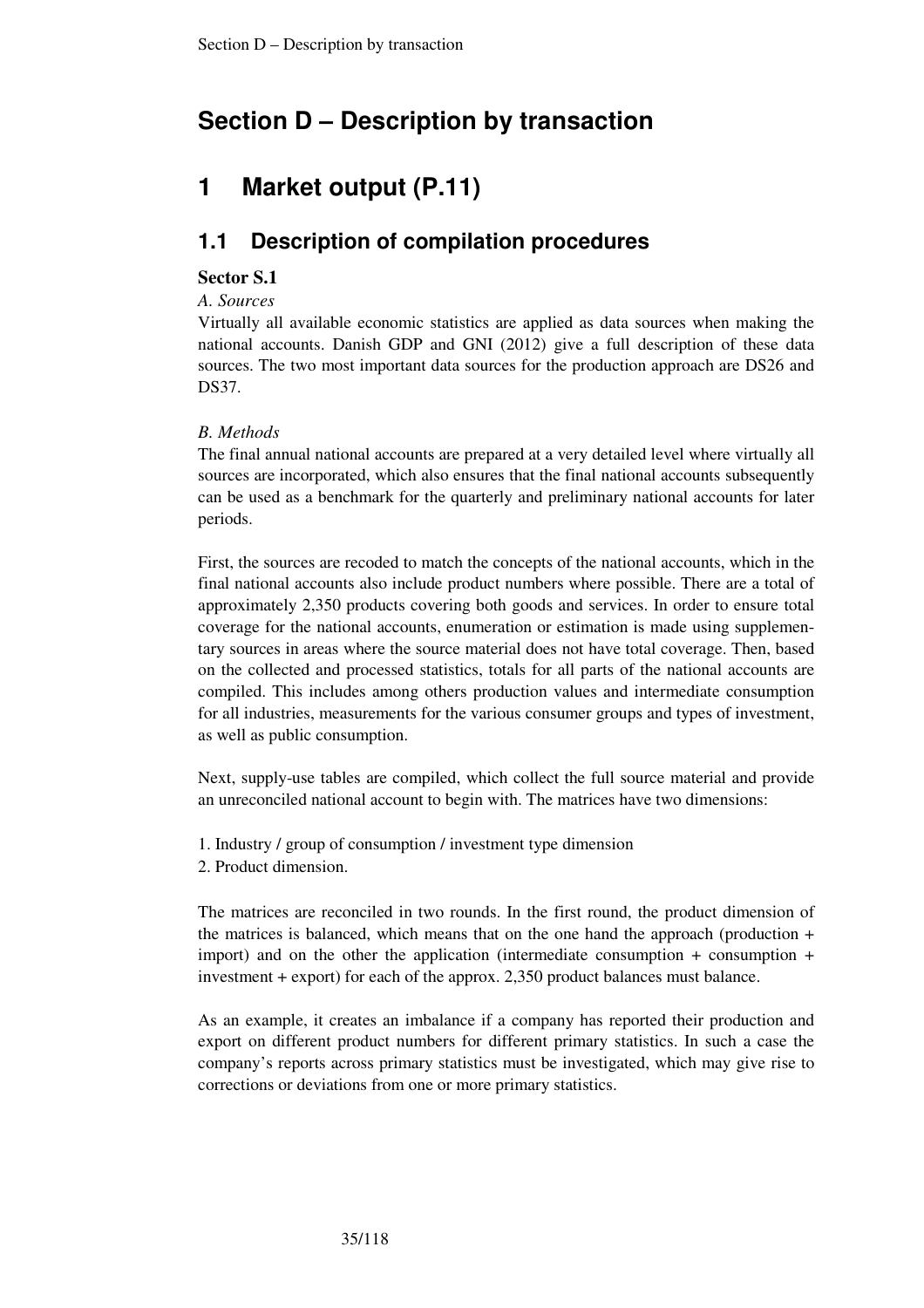#### Market output (P.11)

In the second round of reconciliation, it is attempted to bring each industry / consumer group /investment type close to the totals previously determined based on the primary sources. This process may also give rise to further investigations that result in corrections or deviations from primary statistics.

### **Sectors S.11 and S.14**

#### *A. Sources*

The production account in S.11 and S.14 is based on a variety of sources. The most important data source is DS26, which cover a major part of sectors S.11 and S.14. Other sources are DS32**,** administrative data and various indicators. The total list of sources used can be found in Danish GDP and GNI (2012).

#### *B. Methods*

The split between S.11 and S.14 is based on information about type of ownership from the Danish business register. Table 3.8 at p. 58 in Danish GDP and GNI (2012) shows the connection between ownership codes and sector codes. A detailed description of methods used at industry level can be found in Danish GDP and GNI (2012) chapter 3.

#### **Sector S.12**

## *A. Sources*

DS1, DS2-DS10, DS13, DS14, DS16, DS17, DS25, DS27, DS29.

### *B. Methods*

#### *Sector S.121, S.124*

Output is calculated from the sum of costs. The expenses are obtained from data sources DS1 and DS29.

#### *Sector S.122*

The market output of S.122 is calculated as the sum of financial intermediation services paid for directly (charges and fees, commissions, margins on the trading of securities and foreign exchange) and financial intermediation services paid for indirectly (FISIM). The sources DS4 to DS8 are used to correct for foreign branches of Danish Banks and for branches of foreign banks operating in Denmark.

#### *Sectors S.125-7*

The output value of the sector is equal to the sum of the output value of its industries. The sectors S.125 and S.127 share a common method that the output value is calculated from the sum of its costs. The only exception is two industries 649100 in S.125 and 649230 in S.125 which is estimated with the standard market output method as the business accounts data include revenue. Industry 649100's output is derived from financial statistics where output is the sum of net-interest receipts and service fees. In sector S.126 market output is primarily the sum of sale of services, provisions, brokerage fees and other revenue.

The data sources are a sample of business accounts in each industry of the sectors. Grossing methods are used to estimate the industry output value. The grossing method of sector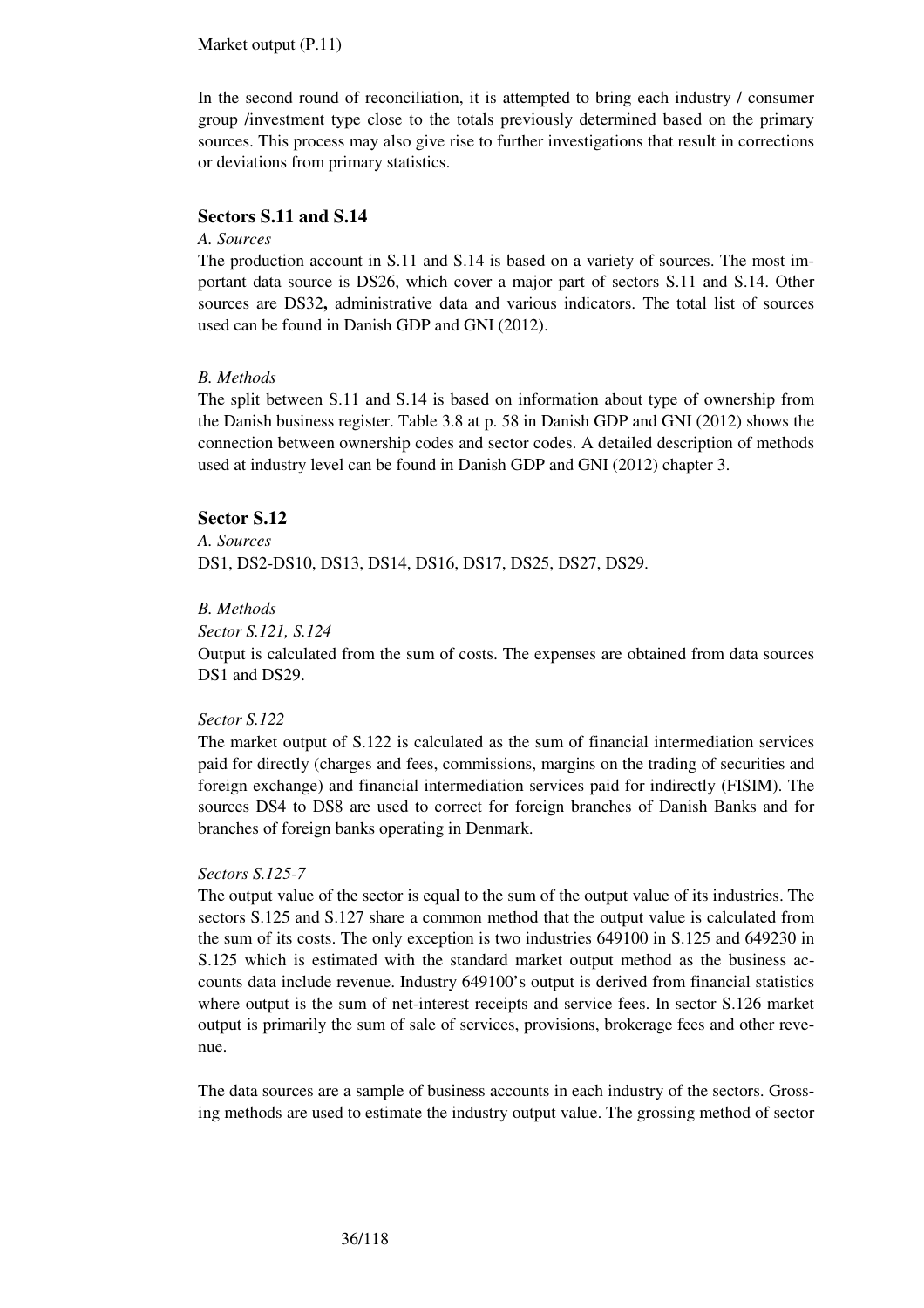Market output (P.11)

S.125 and S.127, is the sum of the samples financial assets divided by industries' total assets. Sector S.126 uses wage data to estimate the grossing ratio. Larger units in the sectors are identified and removed from the population as their unique properties would skew a grossing method. It should be stressed that the gross ratio has significantly decreased after the use of electronic business accounts.

The output estimated by the business account data is adjusted by research and development and software production as to avoid double counting. Lastly, the FISIM production is added to the output value. DB07 industry 649100 and 649230, like S.122, is a FISIM producer.

#### *Sector S.128 and S.129*

For life insurance and pension funds, output value is calculated from the costs point of view, with the addition of a profit element for net operating surplus of 1.5% of own funds. This percentage is low because the total return on own funds in life insurance corporations, in addition to net operating surplus, consists of property income and holding gains etc. which are not allocated to insured persons and are not included in bonus equalisation provisions. Bonus equalisation provisions in life and pension insurance are the funds of the policyholders and not part of the corporation's own funds. In contrast to life insurance provisions, they are not broken down by policyholder but are owned by the policyholders jointly. Their function is to avoid major fluctuations in the corporations' "account interest", i.e. the percentage interest which the policyholders receive in a given year on the funds they have saved with the corporation.

For more information: Danish GDP and GNI (2012).

#### **Sector S.13**

*A. Sources*  DS37.

#### *B. Methods*

The compilation procedure can be briefly described as follows: When the data is collected and loaded into the database the classification according to ESA2010 starts. This means that expenditure and revenue is classified into categories like e.g. salary, investments, income transfers and interest. This is done mostly by automatically converting the primary account data into national accounts by predefined rules translating primary accounts entries into ESA2010 categories. Non trivial entries is converted manually by reading supplementary account information and by communication to the relevant government units. Market output (P.11) is compiled by identifying all sales of goods and services in the primary accounts for all government units (Coverage and sources can be found in section A.1 in Inventory of the methods, procedures and sources used for the compilation of deficit and debt data and the underlying government sector accounts according to ESA2010). This is done by identifying all sales in the primary accounts. In practice this means that certain account numbers identified by an analysis (carried out each time the structure of the primary accounts change) is classified as sales of goods and services. Afterwards the marked part is separated manually by reading text information on the pri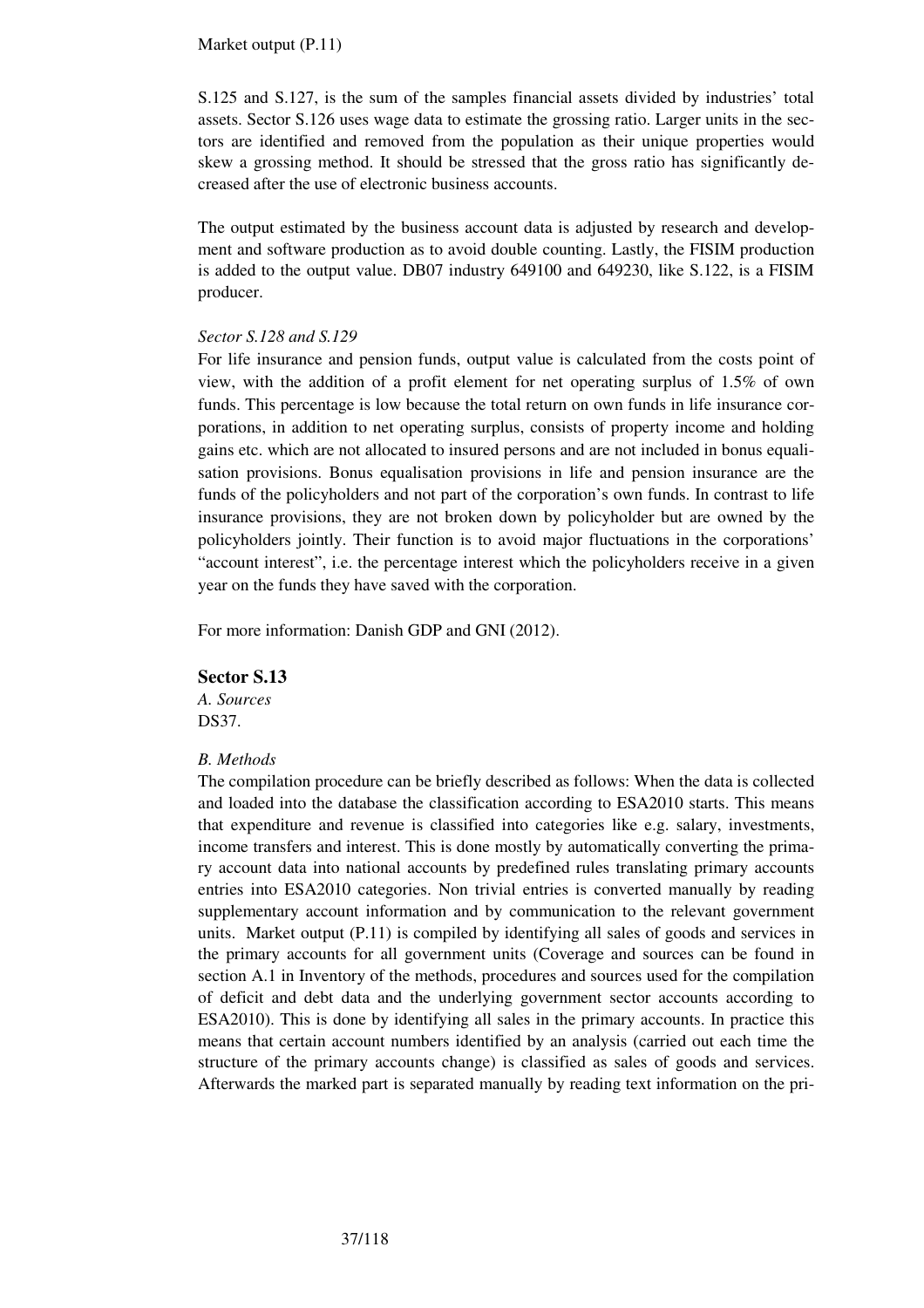Output for own final use (P.12)

mary accounts and use our knowledge about the accounting practises in government units.

#### **Sector S.15**

*A. Sources*  DS17, DS19, DS20, DS22, DS23, DS24, DS35, DS36, DS37.

### *B. Methods*

Statistics Denmark collects a sample of annual accounts for each industry, and then grosses up to the population using data on wages. Some industries have data sources that cover the entire population. The annual accounts contain useful information regarding market- and non-market production as well as current transfers to and from the industries. It is thus possible to determine whether a price is economically significant or not and thus distinguish between market and non-market production for a given good.

Market output constitutes a minor part of the total output of the NPISH sector. The administrative data sources indicated some NPISH units had sales subject to VAT. The NPISH units are identified in the Danish Business Registry. These sales and rental income from renting facilities are included in the market output of the sector. The total market output is minor compared to the non-market output P.13. Refer to Danish GDP and GNI (2012) chapter 3.

# **1.2 Balancing adjustments across all sectors**

Consistency with the total output in the ANA is obtained by adjusting the output for S.11 and S.14.

# **1.3 Additional details**

-

# **2 Output for own final use (P.12)**

# **2.1 Description of compilation procedures**

## **Sectors S.11 and S.14**

*A. Sources*  DS19, DS39, DS26.

#### *B. Methods*

Output for own final use in S.11 and partly for S.14 consists of:

- 1. Software and large databases produced at own account
- 2. Own-account research and development
- 3. Capital goods for own final use (excluding own-account software and R&D)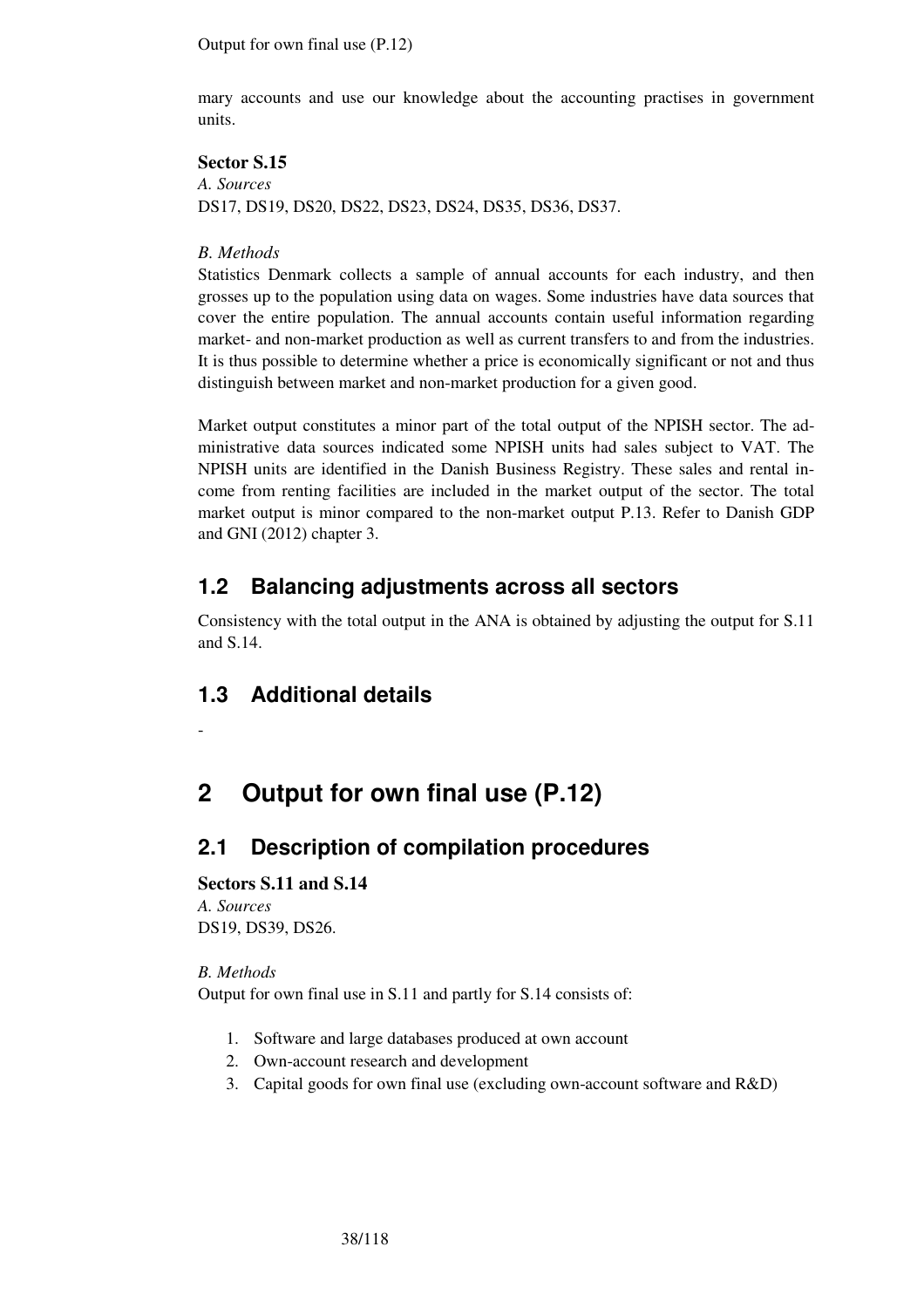Output for own final use (P.12)

Software and large databases produced at own account is calculated from the supply side, more specifically from total wages and salaries which in each sector and industry are considered to relate to own output of software. A detailed description of the method can be found in Danish GDP and GNI (2012) p. 170.

The calculation of own-account research and development for the private sector is mainly based on R&D statistics (Frascati manual). The sum of cost method is used. A detailed description can be found in Danish GDP and GNI (2012) p. 171-172.

Capital goods for own final use is compiled using information from the industrial account statistics using the variable "own-account work" at industry/sector level. In order to comply with ESA2010 a mark-up for gross-operating surplus is added to arrive at marketprices. A detailed description can be found in Danish GDP and GNI (2012) p. 212-213.

**Sector S.12** 

*A. Sources*  DS19, DS39.

#### *B. Methods*

Output for own final use in S.12 consists of software, databases etc. produced at own account and own-account R&D. See description of methods above.

#### **Sector S.13**

*A. Sources*  DS19, DS37.

#### *B. Methods*

Output for own final use in S.13 consists of software and large databases produced at own account and own-account R&D. Software and large databases produced at own account is compiled using the method described above. Own-account production of R&D is identified by using the COFOG distribution of government expenditures. More information can be found in Danish GDP and GNI (2012) p. 173.

### **Sector S.14**

*A. Sources*  DS41.

## *B. Methods*

Output for own final use in S.14 consists predominately of dwelling services produced by owner-occupiers. The calculations for dwellings comply with the method set out in Commission Regulation 1722/2005. The most important principle in the Commission Regulation is that the countries have to use the stratification method to calculate the imputed rental value of owner-occupied dwellings. Denmark has always used this method. More information can be found in Danish GDP and GNI (2012) p. 110-116.

**Sector S.15**  *A. Sources*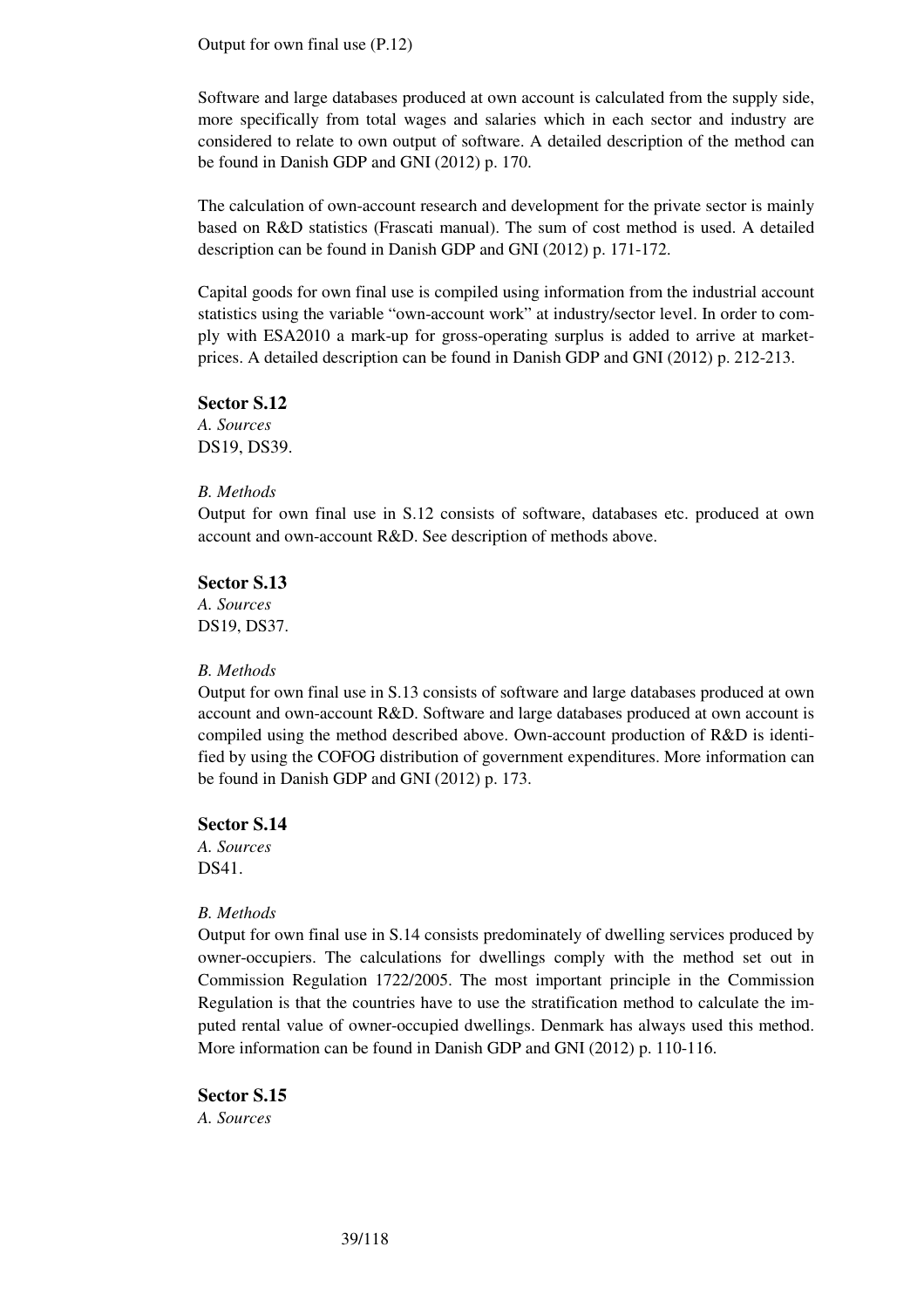Non-market output (P.13)

DS19.

## *B. Methods*

Output for own final use in S.15 consists of software and large databases produced at own account and R&D. software and large databases produced at own account is compiled using the method described above. Own-account R&D is limited to one unit Danish Cancer Society.

# **2.2 Balancing adjustments across all sectors**

No balancing is needed.

# **2.3 Additional details**

**3 Non-market output (P.13)** 

# **3.1 Description of compilation procedures**

## **Sector S.13**

-

*A. Sources*  DS37.

## *B. Methods*

Data for S.13 is calculated residually. First P.1 is calculated using the sum-of-cost method (D.1+P.2+D.29-D.39+P.51c).Then P.13 is calculated by subtracting P.11 and P.12 from P.1.

## **Sector S.15**

*A. Sources*  DS17, DS19, DS20, DS22, DS23, DS24, DS35, DS36, DS37.

## *B. Methods*

Statistics Denmark collects a sample of annual accounts for each industry, and then grosses up to the population using data on wages. The Business Registry is used to identify the NPISH population and is considered exhaustive. The collected annual accounts contain useful information regarding market- and non-market production as well as current transfers to and from the industries. It is thus possible to determine whether a price is economically significant or not and thus distinguish between market and non-market production for a given good.

The non-market output P.13 is estimated by the sum of cost approach as defined by ESA2010. It is defined as the sum of immediate consumption P.2, total wages D.1, deprecations and net taxes. It is thereafter adjusted by the P.11 and P.12. Data for S.15 is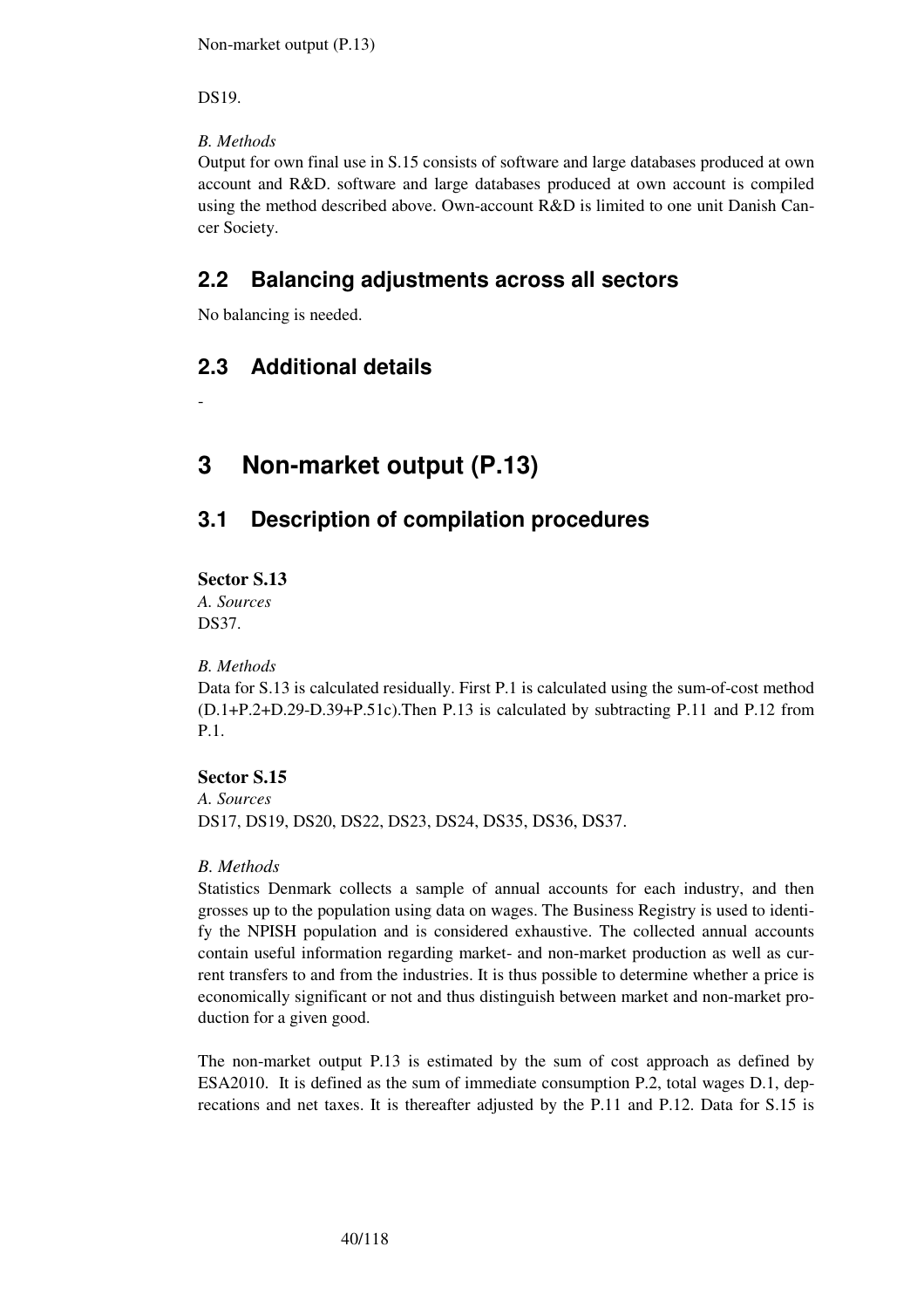Intermediate consumption (P.2)

calculated residually. First P.1 is calculated using the sum-of-cost method (D.1+P.2+D.29-D.39+P.51c). Then P.13 is calculated by subtracting P.11 and P.12 from P.1. A detailed description of sources and methods used at industry level can be found in Danish GDP and GNI (2012) chapter 3.

```
Intermediate consumption
```

```
+ Wages
```
+ Depreciations

+ Other production taxes Other production subsidies

```
= Output
```
The level is calculated by industry basis. Most of the NPISH industries are estimated with the use of a sample. The samples values are grossed by data on wages. The only exception is administrative data on high school level education and business schools.

# **3.2 Balancing adjustments across all sectors**

No balancing is needed.

# **3.3 Additional details**

-

# **4 Intermediate consumption (P.2)**

# **4.1 Description of compilation procedures**

## **Sector S.1**

## *A. Sources*

Virtually all available economic statistics are applied as data sources when making the national accounts. Danish GDP and GNI (2012) give a full description of these data sources. The two most important data sources for the production approach are DS26 and DS37.

## *B. Methods*

The methods used to calculate P.2 are described in relation to the description of P.11 in section 1.1. A more detailed description can be found in section 3.5 in Documentation of Statistics for General Government Finances.

## **Sectors S.11 and S.14**

## *A. Sources*

The production account in S.11 and S.14 is based on a variety of sources. The most important data source is DS26, which cover a major part of sectors S.11 and S.14. Other sources are DS32**,** administrative data and various indicators.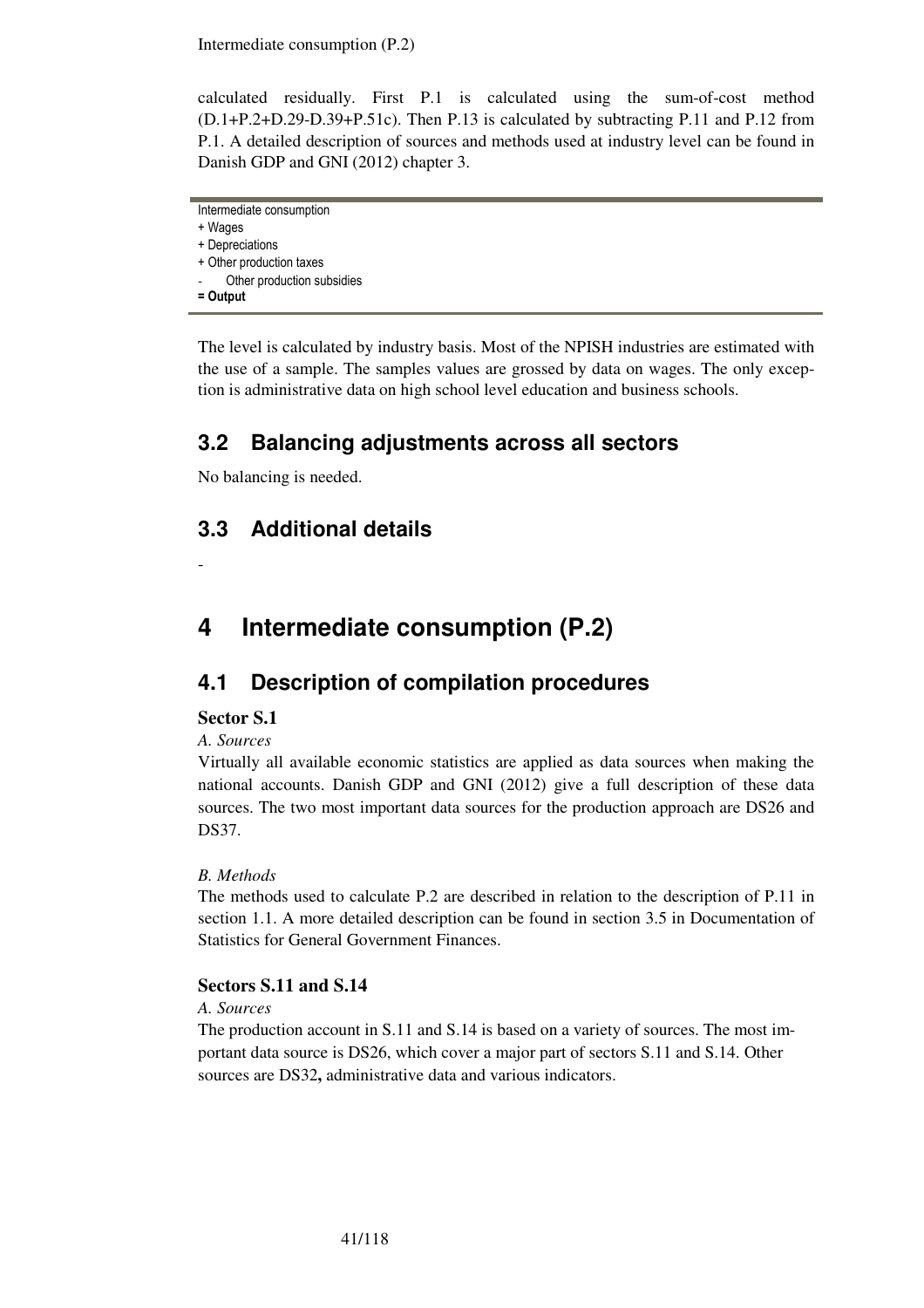Intermediate consumption (P.2)

#### *B. Methods*

The split between S.11 and S.14 is based on information about type of ownership from the Danish business register. Table 3.8 at p. 58 in Danish GDP and GNI (2012) shows the connection between ownership codes and sector codes. A detailed description of sources and methods used at industry level can be found in the Danish GDP and GNI (2012) chapter 3.

#### **Sector S.12**

*A. Sources*  DS1, DS2- DS10, DS13, DS14, DS16, DS17, DS25, DS27, DS33.

*B. Methods Sector S.121, S.124-127* 

P.2 is sum of all costs in the source data, which are not related to wages or transfers. As for P.11 grossing methods for sectors S.125-7 are applied in a similar fashion. The estimate is adjusted by software expenditure, FISIM, other taxes and subsidies, research and development, insurance and fringe benefits. P.2 is calculated for each industry. The sector's P.2 is the sum of the industries' P.2.

#### *Sector S.122*

Other administrative costs, other operating expenditure and fees etc. paid, Mark-up for savings bank for S.122 are gathered from the sources DS2, DS3, DS4. DS5-DS8 are used to correct for foreign branches of Danish banks, and for Danish branches of foreign banks. For a more detailed calculation please refer to Danish GDP and GNI (2012) for the industry NACE 64 Monetary intermediation.

#### *Sector S.128 and S.129*

Table 3.46 estimates the intermediate consumption of life insurance corporations. For pension funds, ATP, burial funds and other insurance, the estimates are made in exactly the same way.

#### Table Intermediate consumption of life insurance, pension funding and other insurance DKK mill.

- FLI: Administration fees 1 369
- FLI: Other ordinary income 1 820
- + FLI: Rentals 160
- + FLI: Other staffing expenditure 2 329
- + FLI: Costs associated with investment activity 1 972
- + FLI: Other acquisition and administrative costs 616
- + FLI: Commissions to own sales staff 194
- + FLI: Other ordinary expenditure 664
- FLI: Wages and salaries1 2 384
- FLI: Contribution to dividends (R44) from wages and salaries and fees 15
- Purchase of computer software 53
- + Purchase of research and development 465
- + Government fees which are sales of services 54
- = Intermediate consumption in life insurance corporations 3 551
- + Corresponding calculation for general pension funds 1 054
- + Corresponding calculation for company pension funds 21
- + Burial funds 3
- + Other insurance 9 452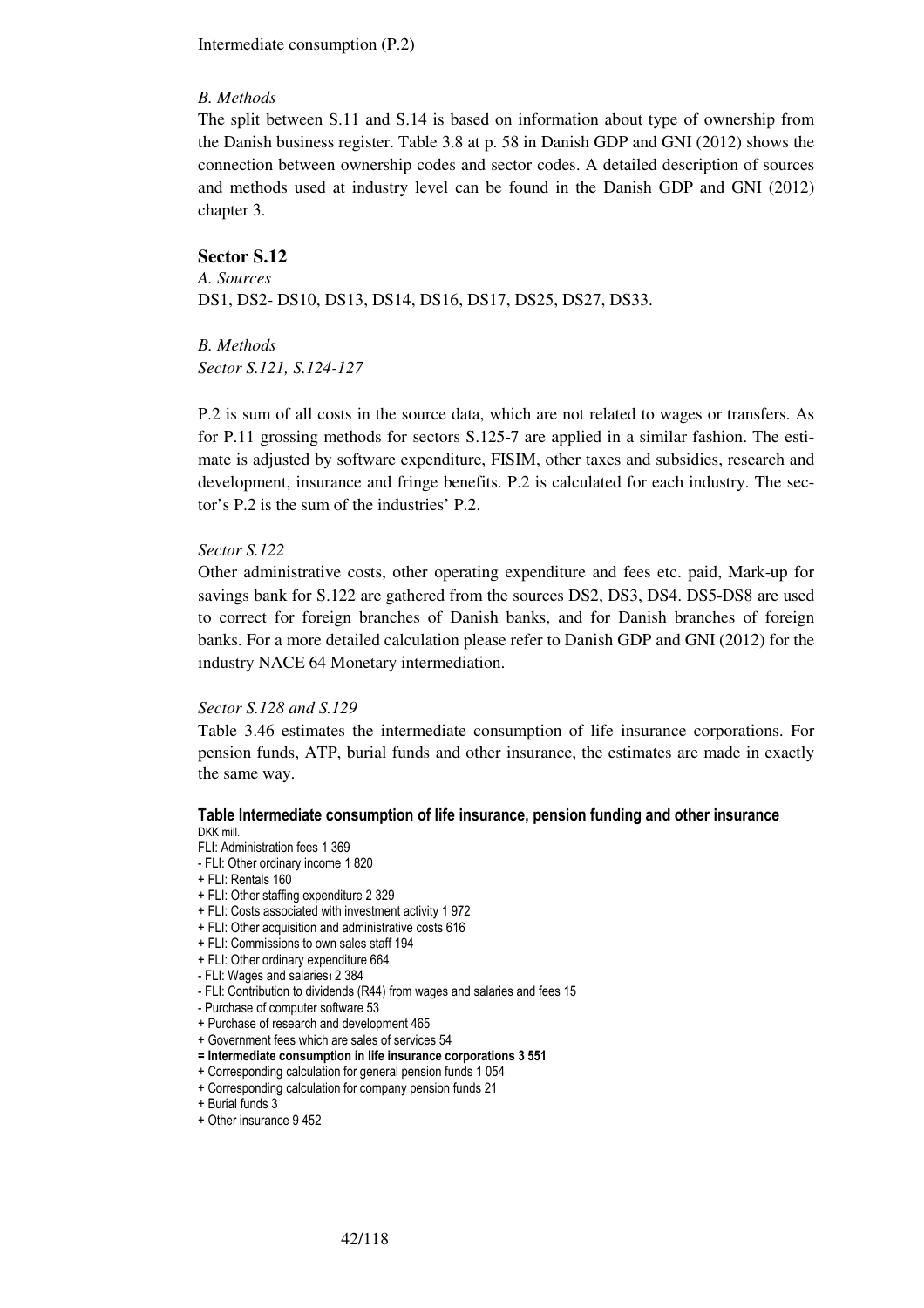Intermediate consumption (P.2)

+ FISIM in 65 425 = Intermediate consumption in industry 65 14 871

See Danish GDP and GNI (2012) page 105.

#### **Sector S.13**

*A. Sources*  DS37.

#### *B. Methods*

The compilation procedure can be briefly described as follows: When the data is collected and loaded into the database the classification according to ESA2010 starts. This means that expenditure and revenue is classified into categories like e.g. salary, investments, income transfers and interest. This is done mostly by automatically converting the primary account data into national accounts by predefined rules translating primary accounts entries into ESA2010 categories. Non trivial entries is converted manually by reading supplementary account information and by communication to the relevant government units. Intermediate consumption (P.2) is compiled by identifying all entries concerning goods and services consumed in the production in the primary accounts for all government units (Coverage and sources can be found in section A.1 in Inventory of the methods, procedures and sources used for the compilation of deficit and debt data and the underlying government sector accounts according to ESA2010). This is done by identifying all entries concerning expenses used buying goods and services used in production in the primary accounts. In practice this means that certain account numbers identified by an analysis (carried out each time the structure of the primary accounts change) is classified as intermediate consumption.

### **Sector S.15**

*A. Sources*  DS17, DS19, DS20, DS22, DS23, DS24, DS35, DS36, DS37.

#### *B. Methods*

Immediate consumption is estimated by the costs that are not wage, depreciations, financial or donations in the data sources. The sample P.2 is calculated and is grossed to the industry level using wage data. The sector's P.2 is found by summing the industries immediate consumption.

# **4.2 Balancing adjustments across all sectors**

Consistency with the intermediate consumption in the ANA is obtained by adjusting the intermediate consumption for S.11 and S.14.

# **4.3 Additional details**

-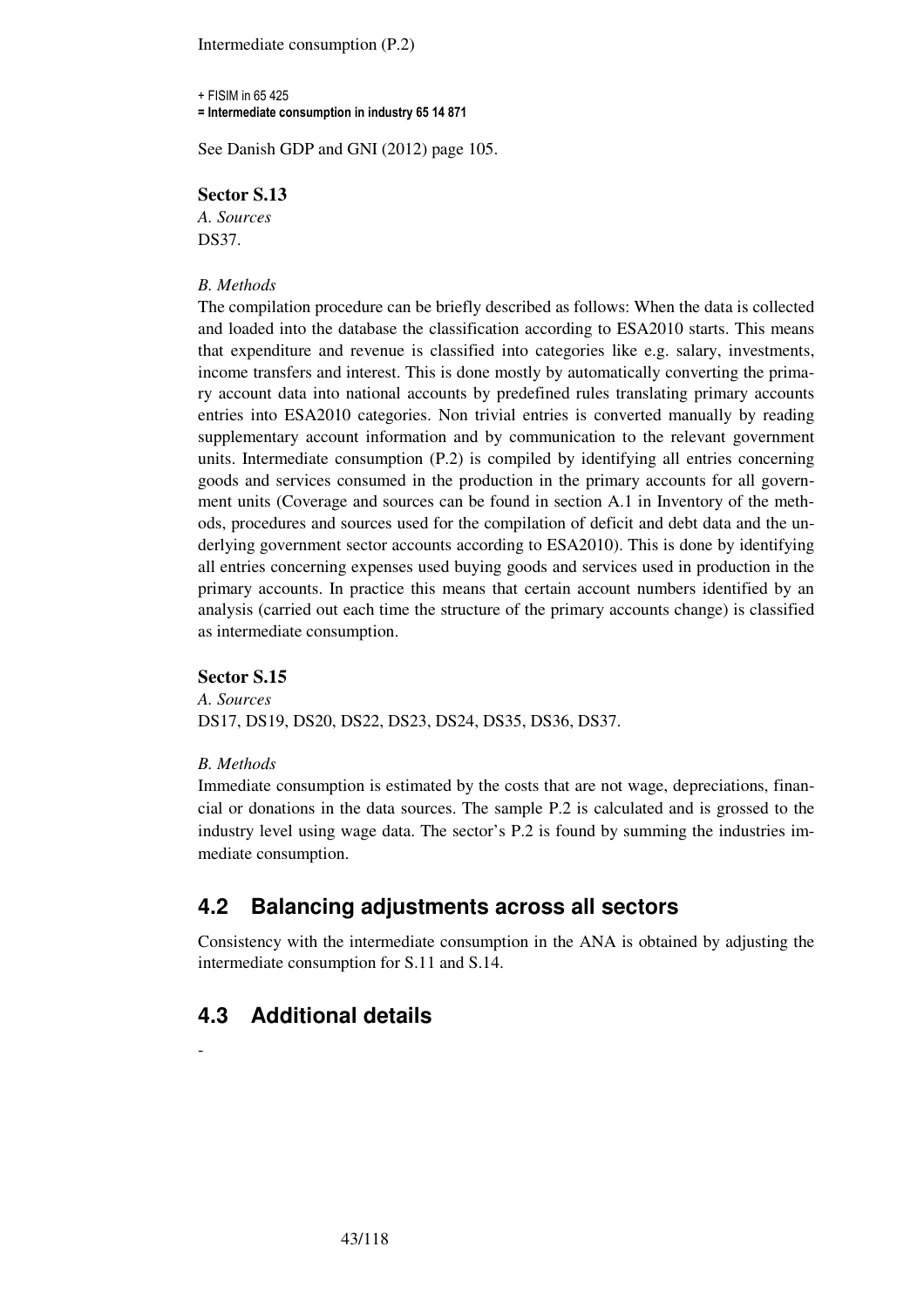# **5 Individual consumption expenditure (P.31)**

# **5.1 Description of compilation procedures**

## **Sector S.13**

*A. Sources*  DS37.

## *B. Methods*

The government individual consumption expenditures consist of individual services within health, recreation, culture and religion, education and social protection, which are either produced by the government sector itself or purchased by market producers and supplied to the households free of charge. The split between individual and collective consumption is based on the COFOG classification.

## **Sector S.14**

### *A. Sources*

Various sources are used to provide information on household final consumption expenditure. The most important one is DS36**.**

## *B. Methods*

Danish GDP and GNI (2012) p. 153 provides information about how the sources are combined in order to calculate the household final consumption.

## **Sector S.15**

*A. Sources*  See subsection 1.1 of Section D

## *B. Methods*

The NPISH consumption is found by subtracting the revenue from sales and production for own final use from the output: P.31=P.1-P.11-P.12-P.131.

# **5.2 Balancing adjustments across all sectors**

Data from the supply-use tables are incorporated without further adjustments.

# **5.3 Additional details**

# **6 Collective consumption expenditure (P.32)**

# **6.1 Description of compilation procedures**

**Sector S.13** 

-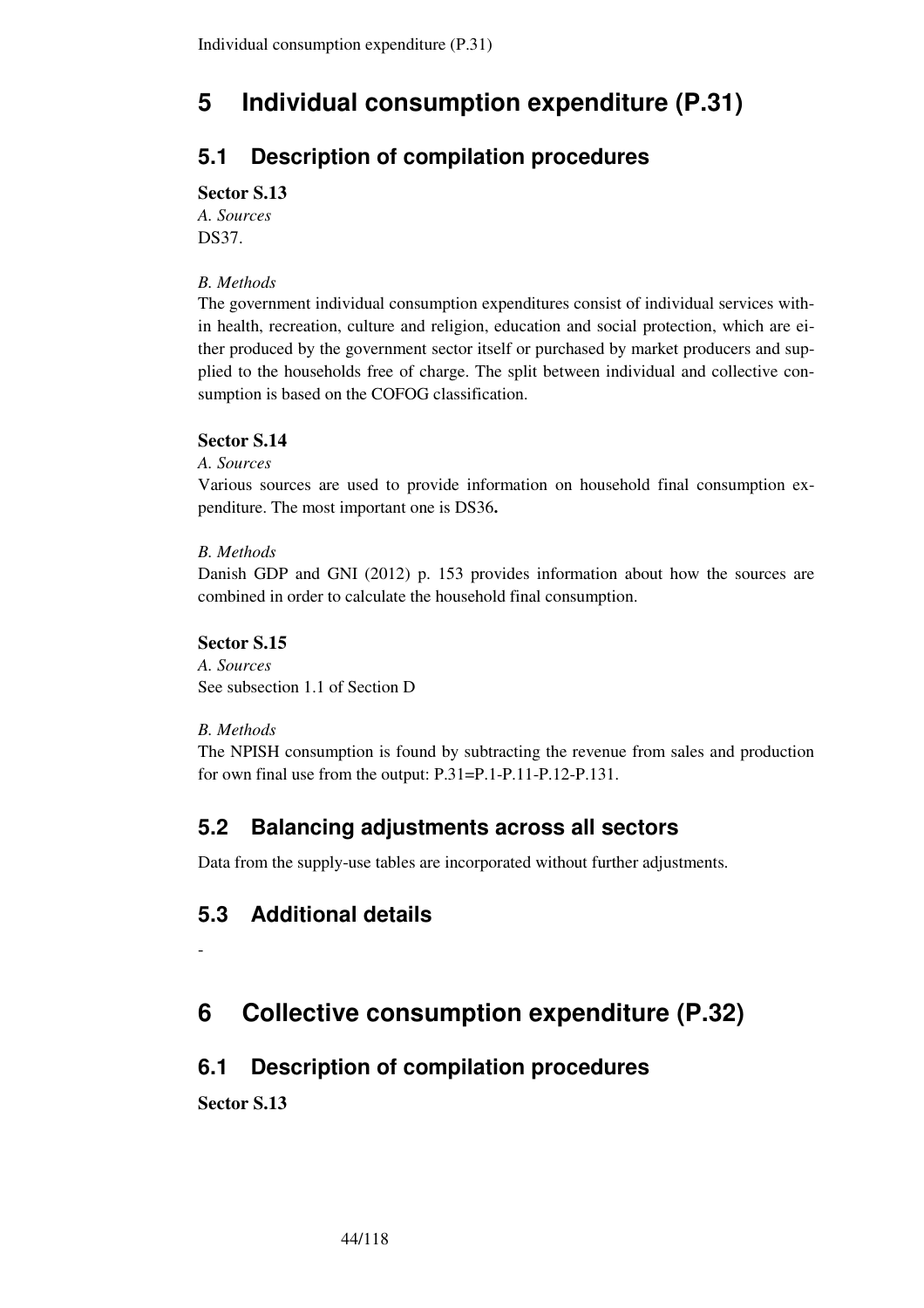Consumption of fixed capital (P.51c)

*A. Sources*  DS37.

## *B. Methods*

See a description in Danish GDP and GNI (2012) p. 163. The split between individual and collective consumption is based on the COFOG classification.

# **6.2 Balancing adjustments across all sectors**

Data from the supply-use tables are incorporated without further adjustments.

# **6.3 Additional details**

-

# **7 Consumption of fixed capital (P.51c)**

# **7.1 Description of compilation procedures**

**Sector S.1** 

*A. Sources*  DS34.

### *B. Methods*

Consumption of fixed capital is compiled as part of the Danish statistics for Fixed Capital Stock DS34.

Consumption of fixed capital is calculated for the following types of assets:

- Dwellings
- Buildings other than dwellings
- Other structures and land improvements
- Transport equipment
- Computer hardware
- Telecommunication equipment
- Other machinery and equipment and weapon systems
- Cultivated biological resources
- Research and development
- Mineral exploration and evaluation
- Computer software and databases
- Entertainment, literary or artistic originals and other intellectual property products

Consumption of fixed capital is calculated according to the geometric method for all types of assets.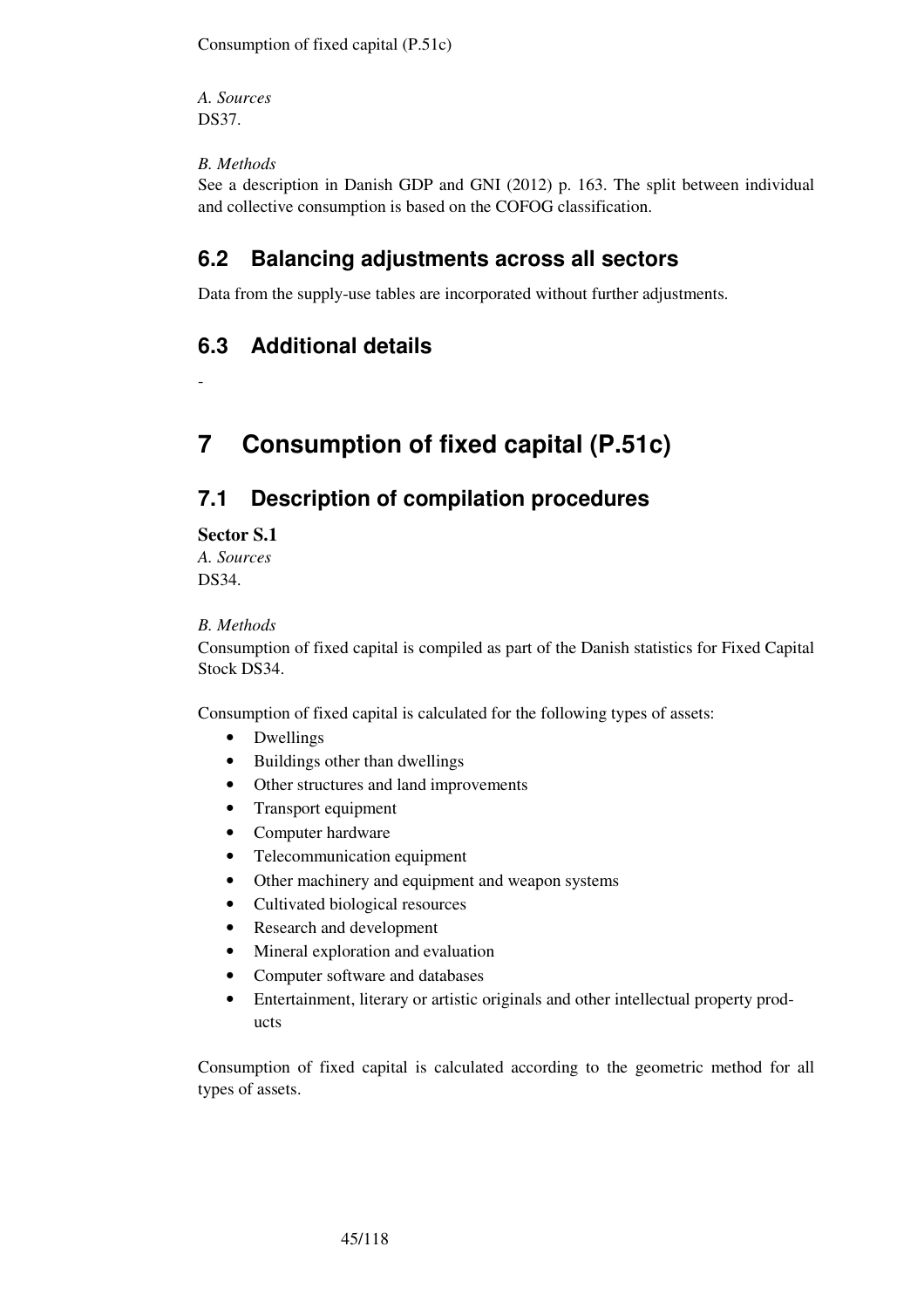Changes in inventories (P.52)

The calculation of geometric depreciation is based on the following formula:

$$
ACFC_t^i = \left[NET_{t-1}^i + \frac{1}{2} * INV_t^i\right] * \frac{R^i}{T^i}
$$

Annual consumption of fixed capital  $(ACFC_t^i)$  for asset *i* is calculated as the rate of depreciation  $\left(\frac{R^i}{T^i}\right)$  $\frac{R^2}{T^i}$ ) multiplied by the net stock at the beginning of the year ( $NET_{t-1}^i$ ) plus half of the annual investments  $(INV_t^i)$ . The rate of depreciation  $\left(\frac{R^i}{T^i}\right)$  $\frac{\pi}{T^i}$ ) is determined as "declining" balance rate" ( $Ri$ ) divided by the lifetime ( $Ti$ ). At the most detailed level of calculations the depreciation rate will typically be constant over time.

#### **Sectors S.11 - S.15**

The Danish statistics of Fixed Capital Stock provides outcomes on consumption of fixed capital with a breakdown into 69 industries as well as a breakdown by institutional sectors.

For buildings and dwellings the sector breakdown is based on information from the Register of Buildings and Dwellings (BBR) about the number of square meters of building stock distributed by sectors.

For other types of investments the sector breakdown is estimated based on sector's share of building stock at the beginning of the year. The stock is determined mostly on the basis of benchmarks and subsequent sectoral investments.

# **7.2 Balancing adjustments across all sectors**

No balancing is needed.

# **7.3 Additional details**

-

# **8 Changes in inventories (P.52)**

# **8.1 Description of compilation procedures**

#### **Sector S.1**

*A. Sources*  DS26.

*B. Methods* 

The calculation of inventories is mainly based on accounts statistics, including information about changes in raw materials, finished goods and work in progress, wholesaling and retailing, and on special information about changes in stocks of individual goods.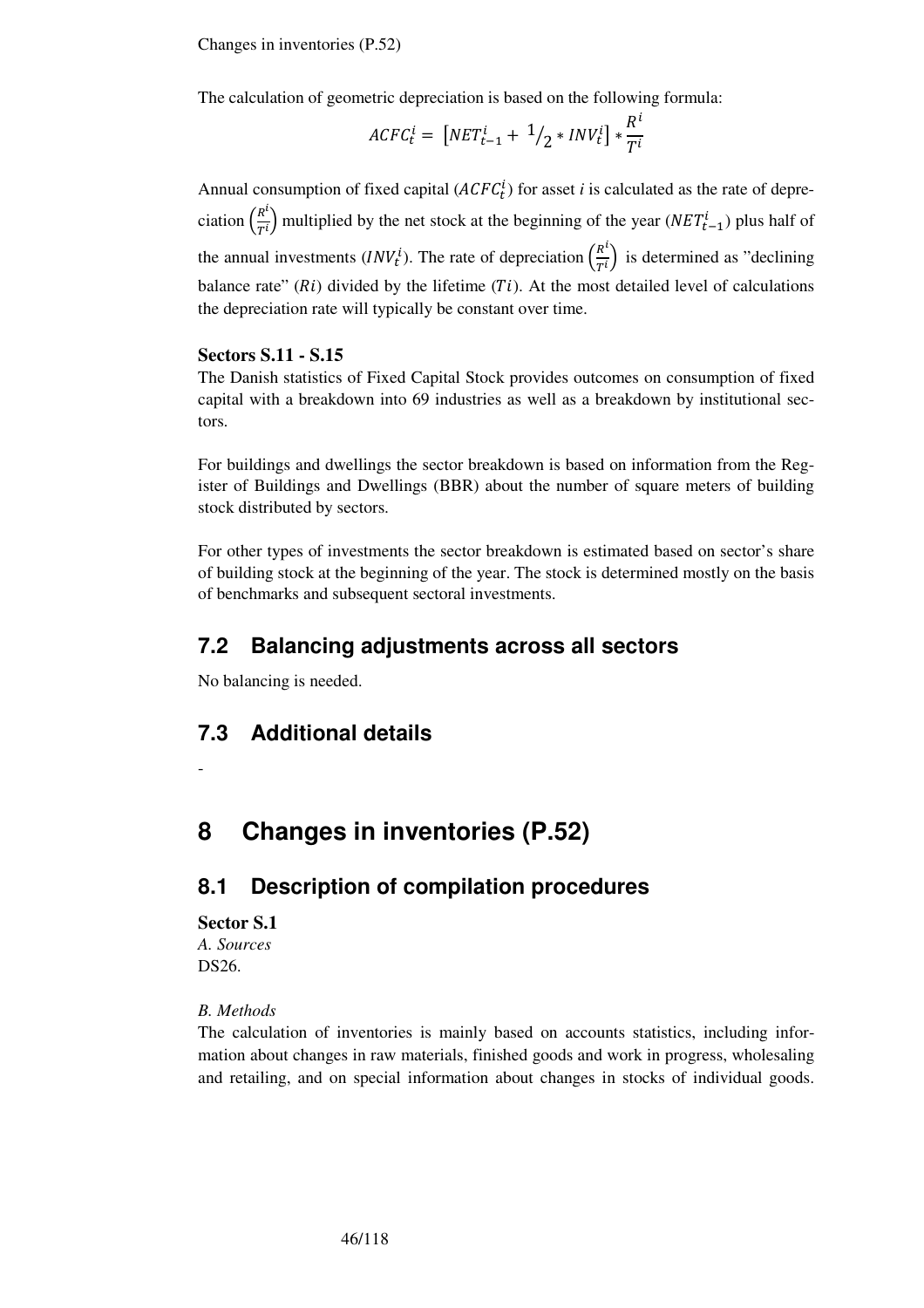Acquisitions less disposals of valuables (P.53)

More information about the sources and methods can be found in Danish GDP and GNI (2012) chapter 5.12.

## **Sectors S.11 and S.14**

*A. Sources*  No direct data sources are used.

B. Methods

The changes in inventories in S.11 and S.14 are calculated residually by subtracting S.15 from S.1. The residual is divided between S.11 and S.14 proportionally to the production.

**Sectors S.12 and S.13**  Not applicable.

**Sector S.15**  *A. Sources*  DS23.

## *B. Methods*

The inventories are compiled directly from data sources, such as museums accounting data, where inventories are tallied and changes are identifiable.

# **8.2 Balancing adjustments across all sectors**

Consistency with ANA is obtained by calculating S.11 and S.14 residually.

# **8.3 Additional details**

# **9 Acquisitions less disposals of valuables (P.53)**

# **9.1 Description of compilation procedures**

## **Sector S.1**

-

*A. Sources*  -

## *B. Methods*

Acquisitions less disposals of valuables are estimated from the supply side using the commodity flow method. See chapter 5.13 in Danish GDP and GNI (2012).

**Sectors S.11, S.12, S.13 and S.15**  Not applicable.

**Sector S.14**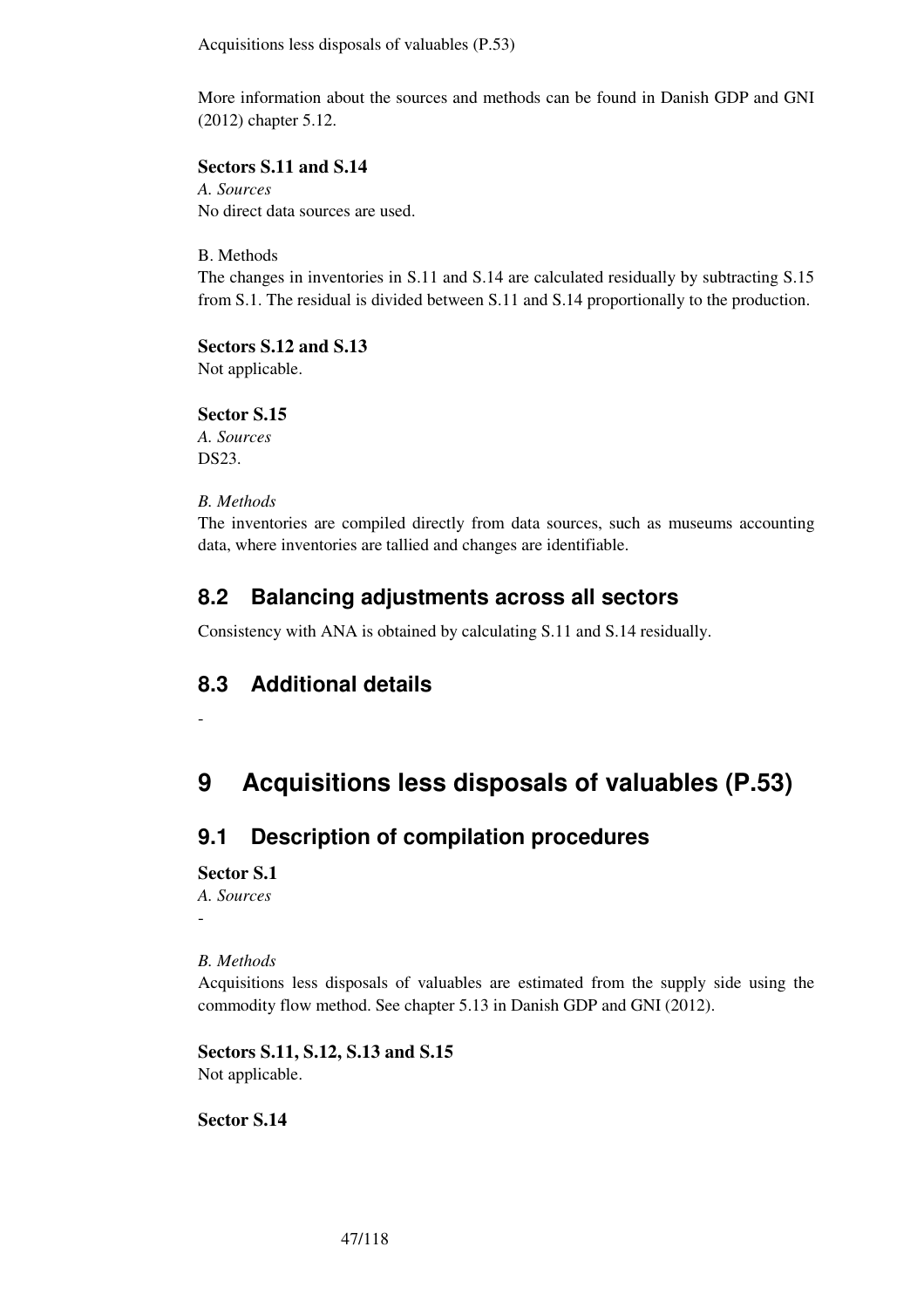Exports of goods (P.61)

Acquisitions less disposals of valuables in S.1 are allocated to S.14.

# **9.2 Balancing adjustments across all sectors**

No balancing is needed.

# **9.3 Additional details**

# **10 Exports of goods (P.61)**

# **10.1 Description of compilation procedures**

**Sector S.2** 

*A. Sources*  DS11.

-

## *B. Methods*

In the national accounts, exports of goods are based directly on Statistics Denmark's estimates of external trade. External trade statistics are described in greater detail in Documentation of Statistics "International Trade in Goods".

# **10.2 Balancing adjustments across all sectors**

Exports of goods are integrated in the supply-use tables. Data are without further adjustments incorporated in the sector accounts.

# **10.3 Additional details**

# **11 Exports of services (P.62)**

# **11.1 Description of compilation procedures**

#### **Sector S.2**

-

*A. Sources*  DS11.

## *B. Methods*

The estimate of the services export is based on a survey conducted by the External Economy unit in Statistics Denmark. For a more detailed description of the sources and methods used to compile the export of services in the External Economy unit please refer to Documentation of Statistics "International Trade in Services".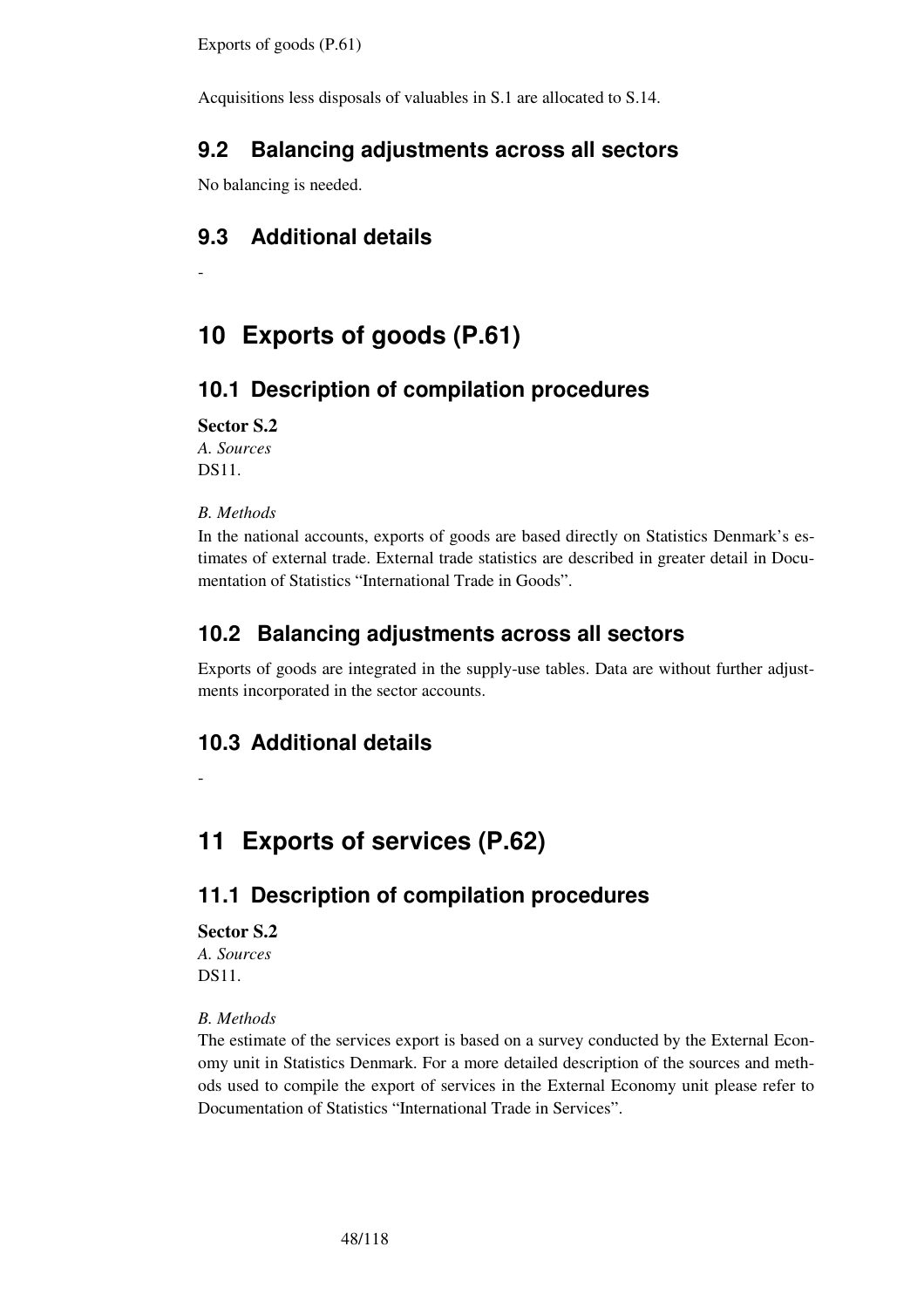# **11.2 Balancing adjustments across all sectors**

Exports of services are integrated in the supply-use tables. Data are without further adjustments incorporated in the sector accounts.

# **11.3 Additional details**

# **12 Exports of FISIM (P.62F)**

# **12.1 Description of compilation procedures**

**Sector S.2** 

-

*A. Sources*  DS27, DS33.

## *B. Methods*

FISIM export is calculated on the basis of a common FISIM calculation framework for all sectors. More details on the applied methods are provided in section 22.3.

# **12.2 Balancing adjustments across all sectors**

Exports of FISIM are integrated in the supply-use tables. Data are without further adjustments incorporated in the sector accounts.

# **12.3 Additional details**

# **13 Imports of goods (P.71)**

# **13.1 Description of compilation procedures**

## **Sector S.2**

-

*A. Sources*  DS11.

## *B. Methods*

In the national accounts, imports of goods are based directly on Statistics Denmark's estimates of external trade. External trade statistics are described in greater detail in Documentation of Statistics "International Trade in Goods".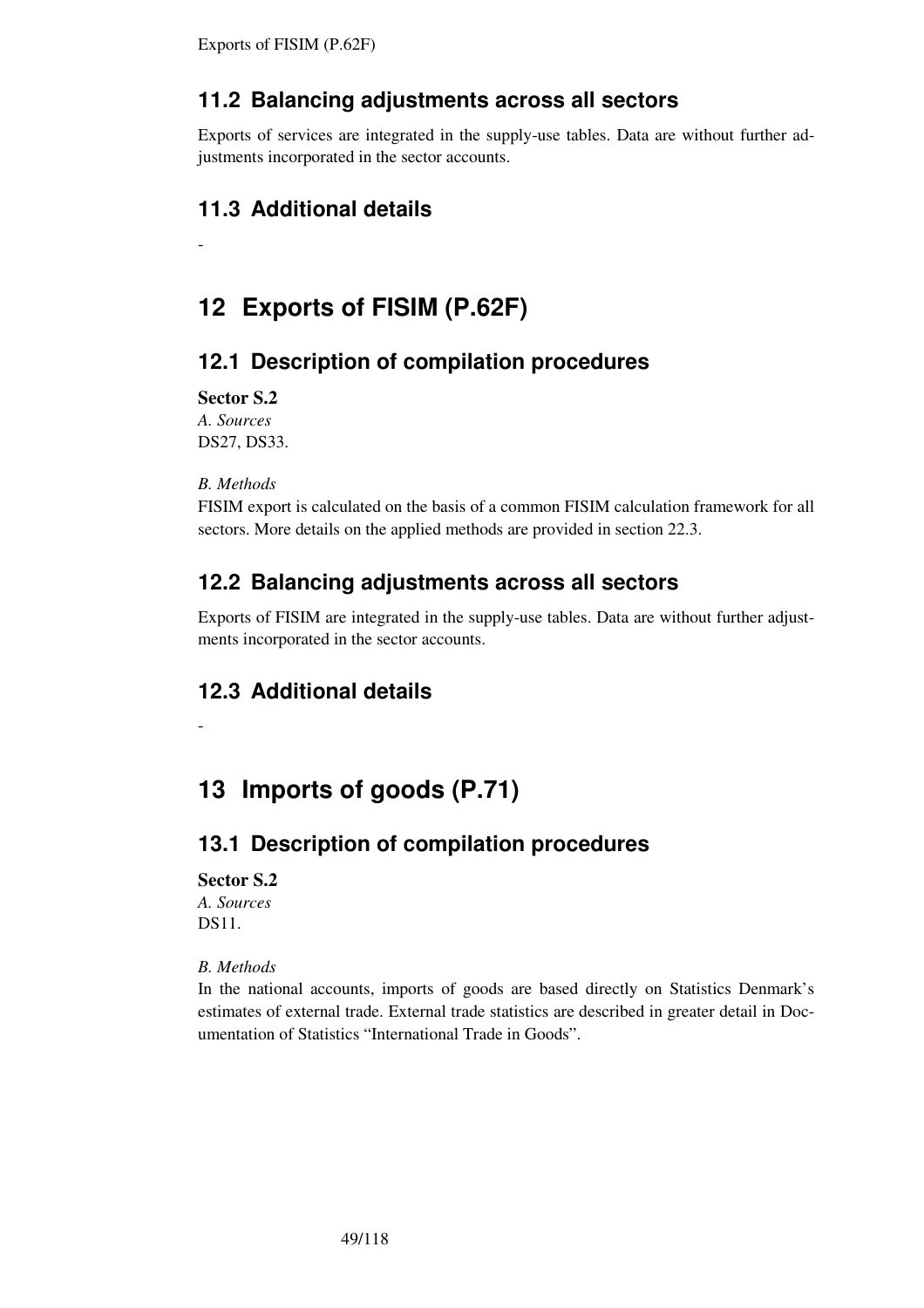# **13.2 Balancing adjustments across all sectors**

Imports of goods are integrated in the supply-use tables. Data are without further adjustments incorporated in the sector accounts.

# **13.3 Additional details**

# **14 Imports of services (P.72)**

# **14.1 Description of compilation procedures**

**Sector S.2** 

-

*A. Sources*  DS11.

*B. Methods* 

The estimate of the services export is based on a survey conducted by the External Economy unit in Statistics Denmark. For a more detailed description of the sources and methods used to compile the export of services in the External Economy unit please refer to Documentation of Statistics "International Trade in Services".

# **14.2 Balancing adjustments across all sectors**

Imports of services are integrated in the supply-use tables. Data are without further adjustments incorporated in the sector accounts.

# **14.3 Additional details**

-

# **15 Imports of FISIM (P.72F)**

# **15.1 Description of compilation procedures**

#### **Sector S.2**

*A. Sources*  DS27, DS33.

### *B. Methods*

FISIM import is calculated on the basis of a common FISIM calculation framework for all sectors. More details on the applied methods are provided in paragraph 22.3.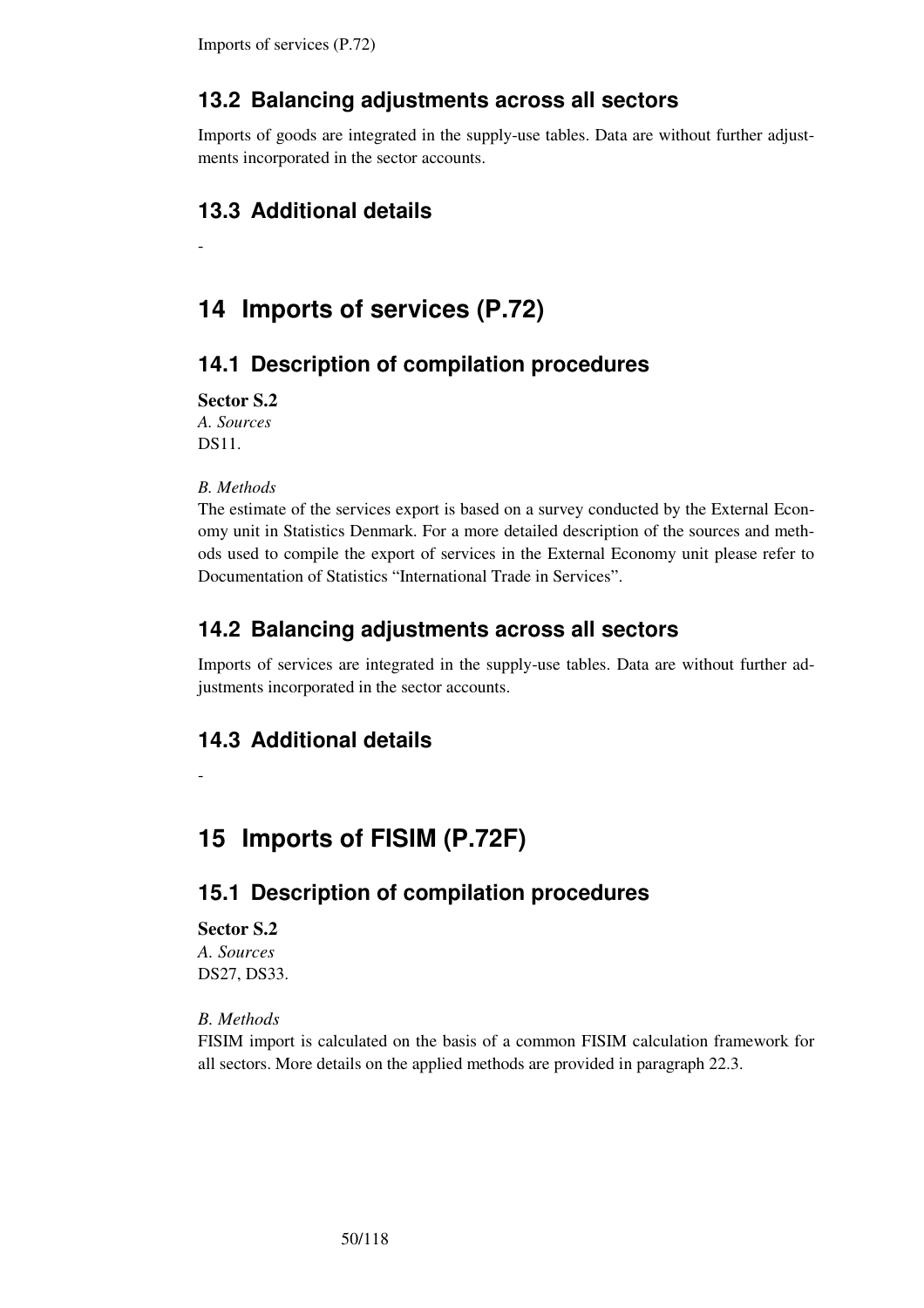## **15.2 Balancing adjustments across all sectors**

Imports of FISIM are integrated in the supply-use tables. Data are without further adjustments incorporated in the sector accounts.

## **15.3 Additional details**

# **16 Wages and salaries (D.11)**

## **16.1 Description of compilation procedures**

*USES* 

-

**Sectors S.11 and S.14** 

*A. Sources*  DS38.

#### *B. Methods*

The primary statistical basis for compiling compensation of employees is the working time accounts (WTA), which integrates Denmark's register based labour market statistics and compiled in accordance with the sectors in Statistics Denmark's Statistical Business Register and hence in accordance with ESA2010 sectors (for further, please go to chapter 3). The WTA is compiled as a NA source; and therefor the definitions of wages and salaries are met to the widest possible extend. In selected areas, other statistics are applied in order to obtain consistency with the remaining national accounts, and supplementary statistics are utilized in order to fulfil the obligations of ESA2010, such as the market value of wages and salaries in kind (values from tax returns are typically underreported) and undeclared wages and salaries (tax evasion).

#### **Sector S.12**

*A. Sources* 

DS1, DS2, DS3, DS4, DS5, DS6, DS8, DS9, DS10, DS13, DS14, DS19.

#### *Sectors S.121, S.124-127*

*B. Methods* 

The transaction is calculated by wages and salaries paid to employees, management and the board of directors plus other non-pension related expenses paid to employees from the data sources. In sectors S.125-7 is grossed to estimate the industry total wage cost and thereafter summed to the sector totals.

#### *Sector S.122*

Wages and salaries to employees for the industry 641900 banks are calculated from the annual report data in DS2, wages to employees and management. The sources DS4, DS5, DS6 and DS8 are used to correct for branches abroad and foreign branches operating in Denmark. For the industries 649210 and 649220 the wages and salaries are gathered from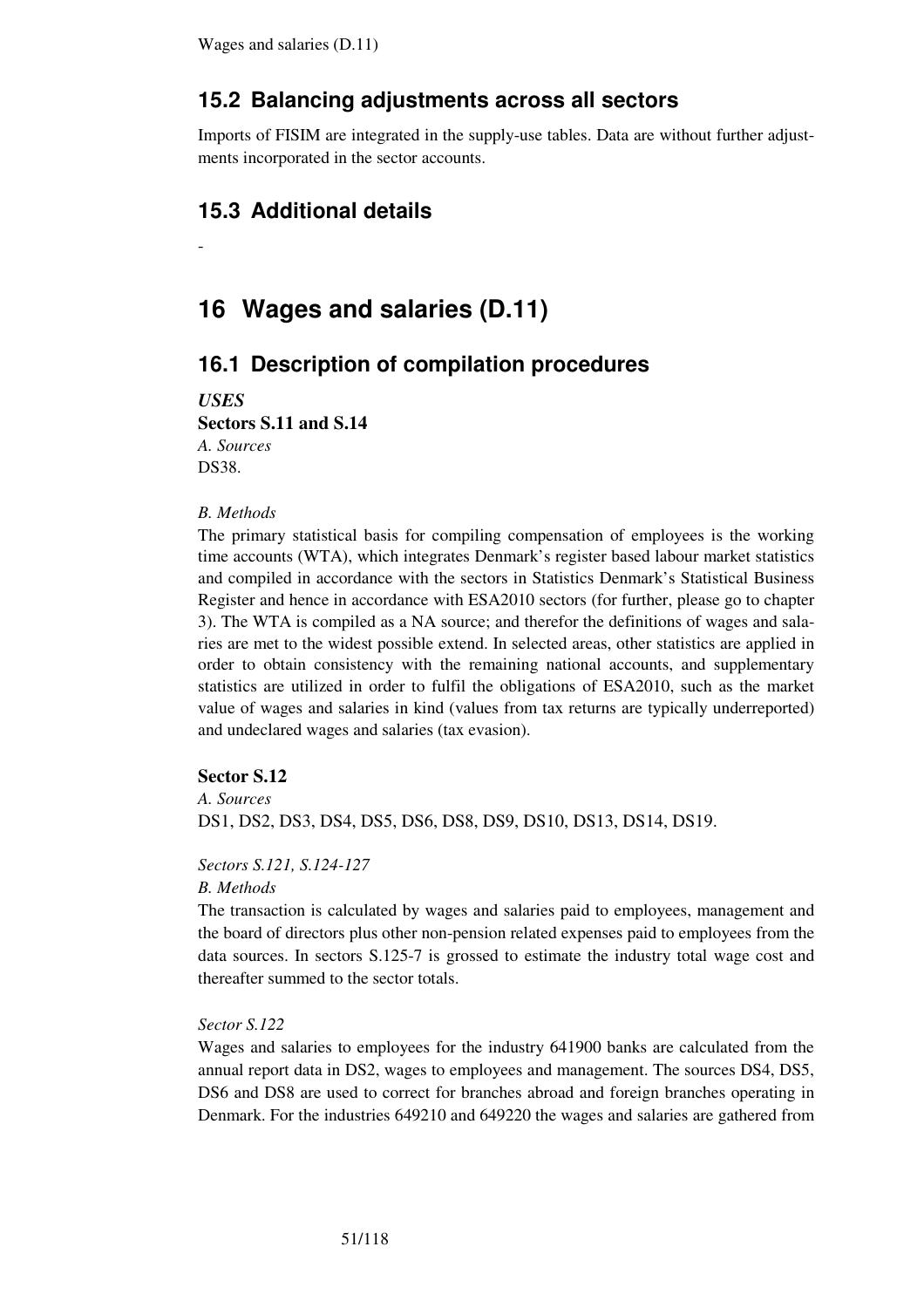Wages and salaries (D.11)

the source DS4, as wages to employees and wages to management from the annual reports. DS3 are used to distinguish between D.11 and D.12 for 649220.

#### *S.128 and S.129*

Wages and salaries are gathered as wages and salaries to employees and management from the annual reports, plus a share of 20% of the salaries and bonuses to the board of directors and board of representatives. The remaining 80% are classified as D.421.

**Sector S.13**  *A. Sources*  DS37.

### *B. Methods*

For D.1, see subsection 1.1 of Section D for general description of the compilation process. Apart from the observed compensation of employees in cash an estimate for compensation in kind, fringe benefits, is added. The split of D.1 between D.11 and D.121 is not taken from general government finances but is calculated using the general method described in this chapter.

#### **Sector S.15**

*A. Sources*  DS19.

#### *B. Methods*

The total wage is directly taken from administrative data sources. It is assumed that 90 % is wages and salaries and the rest is employers' social contribution. The sample wage in each industry has technical interest as it is used to estimate the grossing ratio.

#### **Sector S.2**

*A. Sources*  DS11.

#### *B. Methods*

Compensation of employees from the rest of the world is to a large extent based on administrative tax information on income (from employment) from the Danish tax authorities. More information can be found in Danish GDP and GNI (2012) p. 216. The split between D.11 and D.12 is based on the same sources, which are used for the calculation of D.611.

## *RESOURCES*

**Sector S.1**  *A. Sources*  No direct sources are used.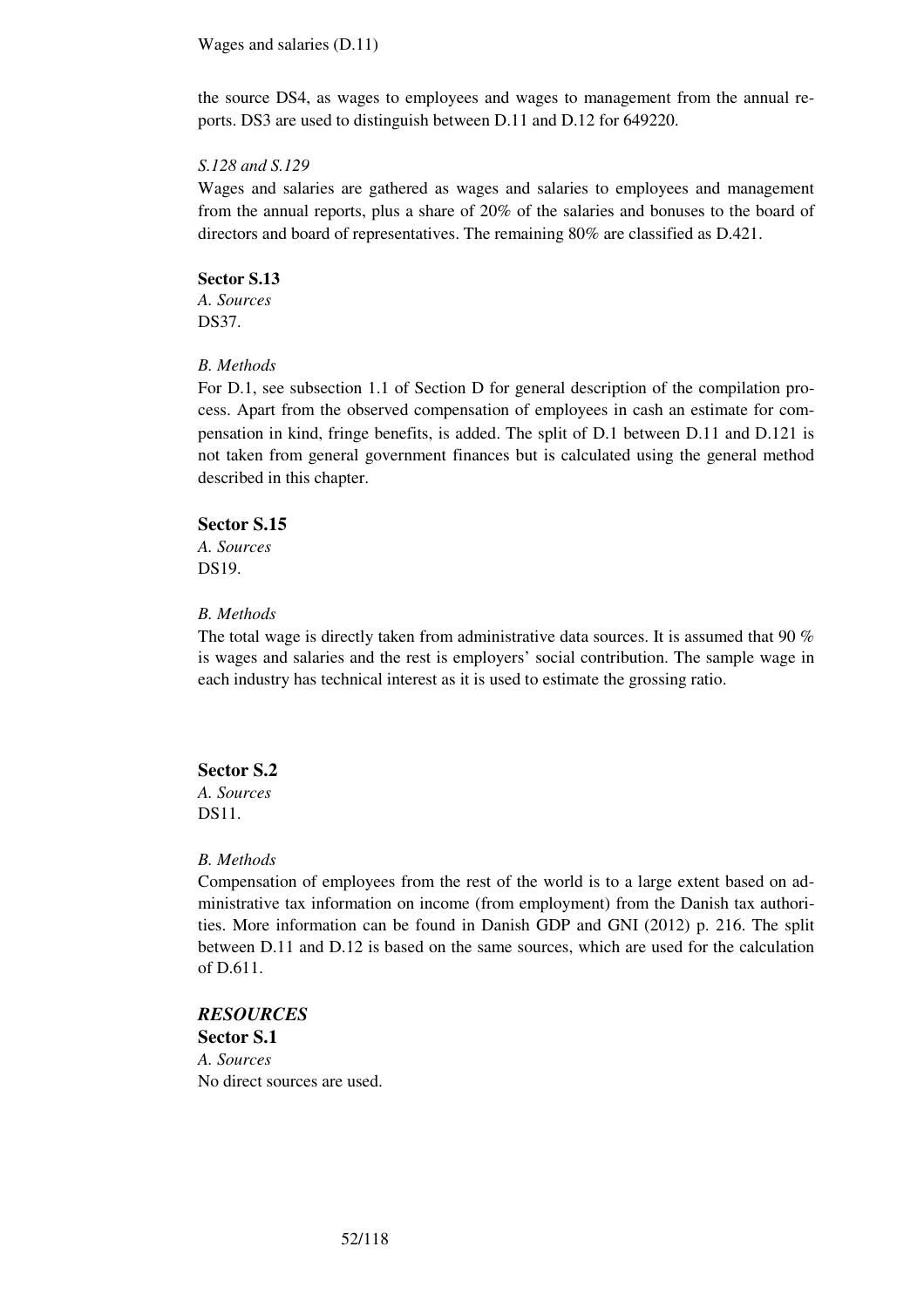Employers' social contributions (D.12)

### *B. Methods*

Data for sector S.1 are obtained as sum of uses for S.1 and S.2 subtracted the resources for S.2.

## **Sector S.14**

*A. Sources*  No direct sources are used.

*B. Methods*  S.14 is the only relevant domestic sector for this transaction.

# **Sector S.2**

*A. Sources*  DS11.

## *B. Methods*

Compensation of employees to the rest of the world is to a large extent based on administrative tax information on income (from employment) from the Danish tax authorities. More information can be found in Danish GDP and GNI (2012) p. 216.

The split between D.11 and D.12 is based on the same sources, which are used for the calculation of D.611.

# **16.2 Balancing adjustments across all sectors**

No balancing is needed.

# **16.3 Additional details**

**17 Employers' social contributions (D.12)** 

# **17.1 Description of compilation procedures**

*USES*  **Sector S.1**  *A. Sources*  DS9, DS10, DS13, DS14, DS15.

## *B. Methods*

-

To ensure consistency in the rerouting to social security funds, the total of D.121 is balanced against the payments of D.6111 plus the taxes paid in this event (in Denmark D.121 is taxable and taxes are paid by the social security funds on behalf of the households).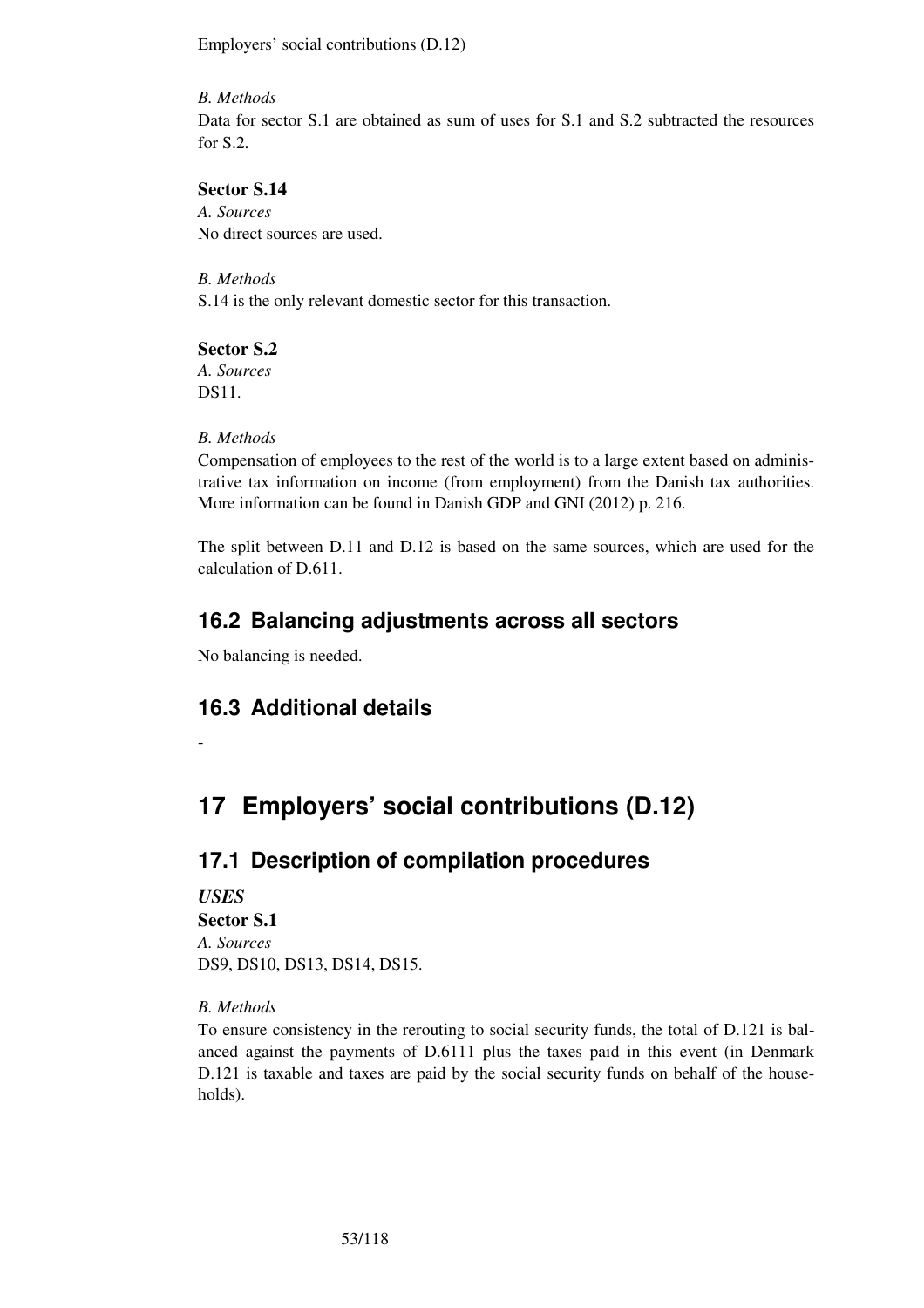### **Sectors S.11 and S.14**

*A. Sources*  DS38.

### *B. Methods*

The primary statistical basis for compiling compensation of employees is the working time accounts (WTA), which integrates Denmark's register based labour market statistics and compiled in accordance with the sectors in Statistics Denmark's Statistical Business Register and hence in accordance with ESA2010 sectors (for further, please go to chapter 3). The WTA is compiled as a NA source; and therefor the definitions of employers' social contributions are aligned. In selected areas, other statistics are applied in order to obtain consistency with the remaining national accounts. When employers' social contributions are compiled, information on the share of the total compensation from the registers is used directly as a measure of the correct ratio of D.121.

### **Sector S.12**

*A. Sources*  DS1, DS2, DS3, DS4, DS5, DS6, DS8, DS9, DS10, DS13, DS14, DS19, DS29.

### *B. Methods*

The transaction is calculated from pension contributions and other social security payments to employees and management from the data sources. In sectors S.125-7 is grossed to estimate the industry total wage cost and thereafter summed to the sector totals. For S.122, the sources DS4, DS5, DS6, DS8 are used to correct for branches abroad and foreign branches operating in Denmark. For the industries 649210 and 649220 the pension contributions and other social security payments are gathered from the source DS4. DS3 are used to distinguish between D.11 and D.12 for 649220.

#### **Sector S.13**

*A. Sources*  DS37.

### *B. Methods*

For D.1, see subsection 1.1 of Section D for general description of the compilation process. The split of D.1 between D.11 and D.121 is calculated using information on the share of the total compensation from the employment register as a measure of the correct ratio of D.121. Imputed contributions to social security schemes (D.122) are estimated contributions paid by civil servants. The calculation is based on the number of civil servants (the Freiburg model).

#### **Sector S.15**

*A. Sources*  DS19.

*B. Methods*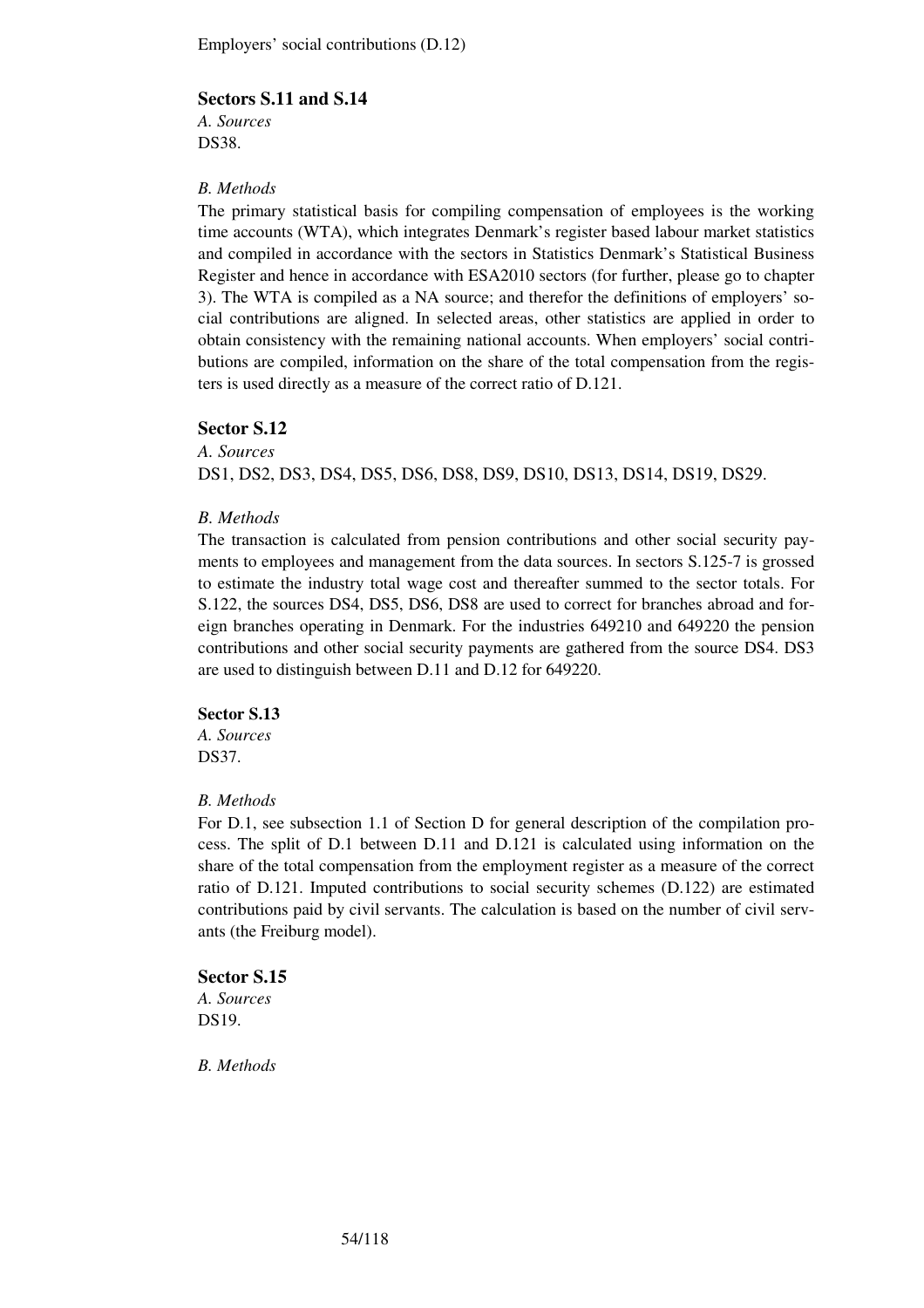Taxes on products (D.21)

The total wage is directly taken from administrative data sources. It is assumed that 90 % is wages and salaries and the rest is employers' social contribution. The sample wage in each industry has technical interest as it is used to estimate the grossing ratio.

## **Sector S.2**

*A. Sources*  DS11.

## *B. Methods*

Compensation of employees from the rest of the world is to a large extent based on administrative tax information on income (from employment) from the Danish tax authorities. More information can be found in Danish GDP and GNI (2012) p. 216. The split between D.11 and D.12 is based on the same sources, which are used for the calculation of D.611.

# **17.2 Balancing adjustments across all sectors**

No balancing is needed.

# **17.3 Additional details**

-

# **18 Taxes on products (D.21)**

# **18.1 Description of compilation procedures**

#### **Sector S.13**  *A. Sources*  DS37.

## *B. Methods*

Taxes on products in S.13 consist of D.211 Value added tax, D.2122 Taxes on imports and D.214 Taxes on products except VAT and taxes on imports.

Taxes on products are recorded when the activities for which the government sector has a claim on occur. More information is found in Danish GDP and GNI (2012) p. 128-131.

**Sector S.2**  *A. Sources*  DS11.

*B. Methods*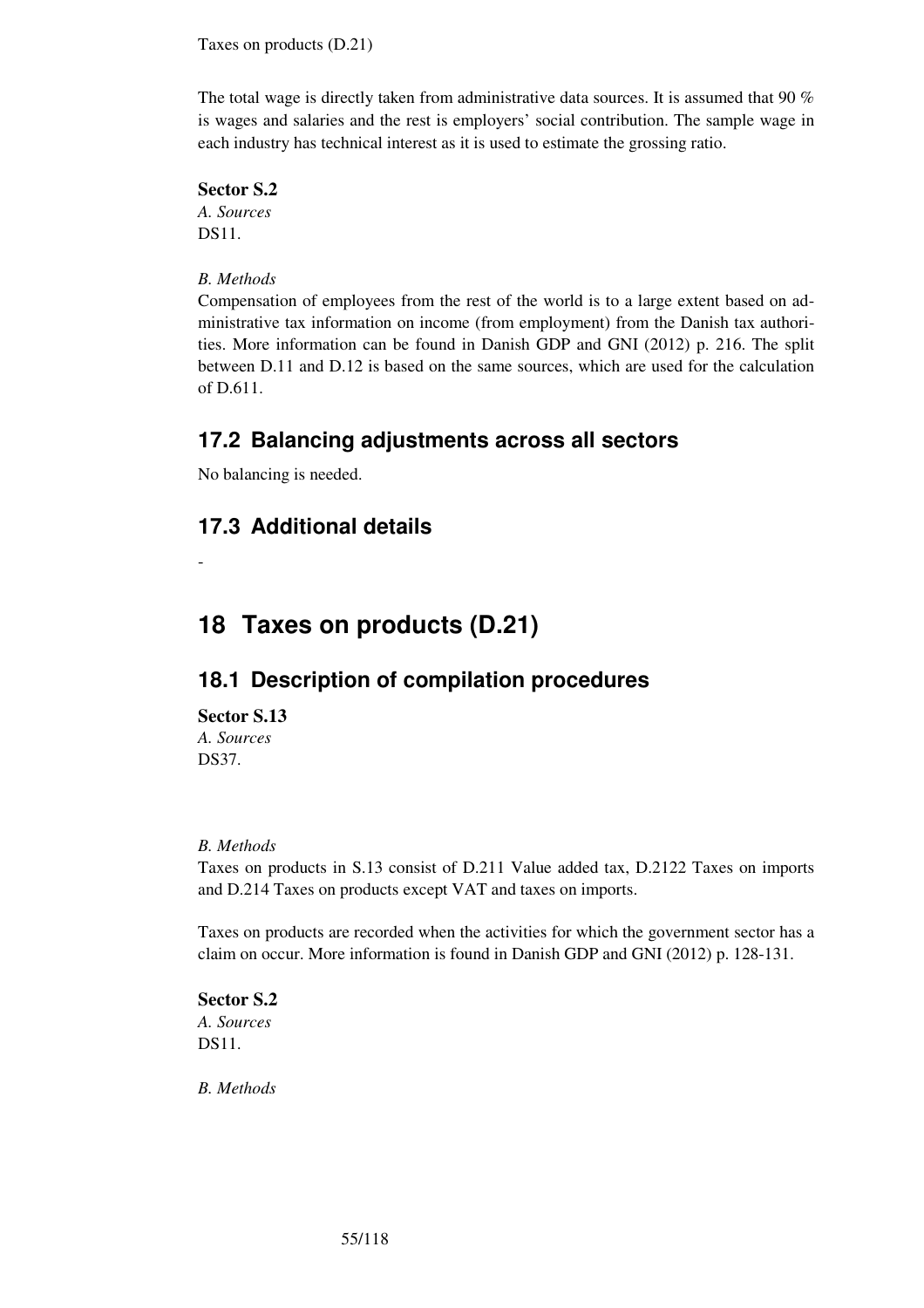Other taxes on production (D.29)

Taxes on products in S.2 consist of D.2121 Import duties. More information is found in Danish GDP and GNI (2012) p. 218.

# **18.2 Balancing adjustments across all sectors**

No balancing is needed.

# **18.3 Additional details**

# **19 Other taxes on production (D.29)**

## **19.1 Description of compilation procedures**

*USES*  **Sector S.1**  *A. Sources*  DS37.

-

*B. Methods*  Data for S.1 is equal to the uses for S.13

## **Sectors S.11, S.12 and S.14**

*A. Sources*  No direct sources are used.

#### *B. Methods*

Data for sectors S.11, S.12 and S.14 are calculated residually by subtracting data for S.13 and S.15. The split between these three sectors is based on the distribution of other taxes on production by industry.

To distribute the different types of taxes by industry a variety of sources are used. Taxes related to work related injuries and the working environment are distributed on industries in proportion to the production in each industry from the National Accounts. Employees' contribution to cost of trainees is distributed on industries using employment data. Taxes on ownership of cars are distributed on industries using information from the motor vehicle register where all motor vehicles and their owners are registered. Payroll taxes are distributed on industries using weighted payroll costs where the weights reflect the relative payroll tax burden for each industry, e.g. the payroll costs of the financial sector are taxed at a higher rate than other industries and their payroll expenses are therefor given a greater weight than expenses of other industries. Taxes on road usage are only paid by freight hauliers and are therefore placed in this industry. Real estate taxes are distributed using the value of the real estate stock of industries. Taxes on sewage are only paid by companies who are not connected to the public waste water treatment plants. These are distributed using a fixed industry distribution. Contribution to deposit guarantee schemes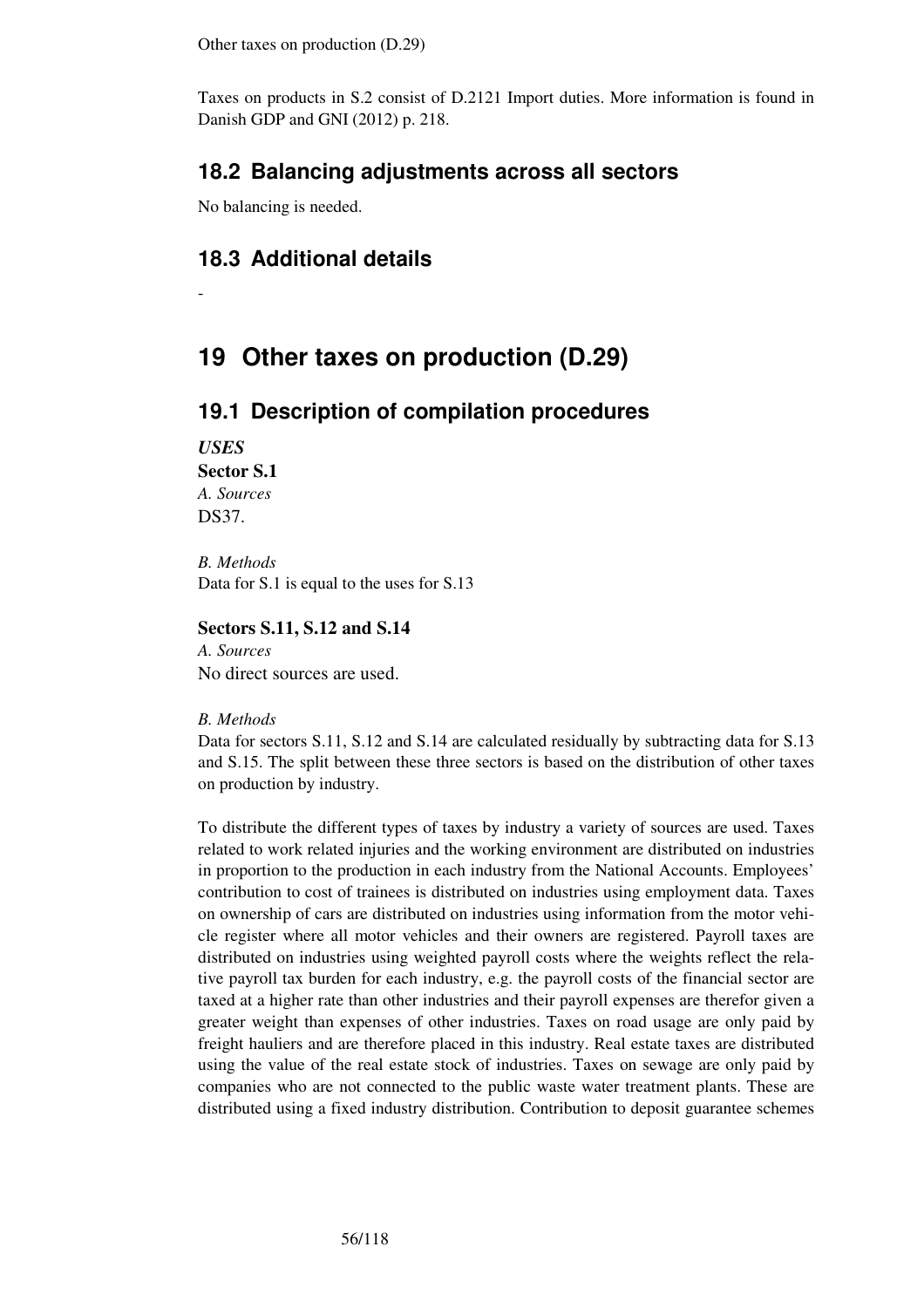Other taxes on production (D.29)

are distributed on industries using information from *Finansiel Stabilitet* — a general government owned company that manages the contributions to the deposit guarantee schemes. Data for S.12 comprises to data for the financial industries (NACE industry K). Data for S.11 and S.14 is calculated residually by subtracting other domestic sectors from S.1. The split between S.11 and S.14 is calculated by using the proportion of the gross value added at industry/sector level.

### **Sector S.13**

*A. Sources*  DS37.

### *B. Methods*

Other taxes on production (D.29) is compiled by identifying taxes on production paid by government in the information on the total revenue from taxes on production from the tax authorities.

#### **Sector S.15**

*A. Sources*  DS17, DS20, DS22, DS23, DS24, DS37.

### *B. Methods*

Oher taxes on production for S.15 are compiled on the basis of business accounts that inform that taxes were paid. Grossing up is applied at last.

**Sector S.2**  Not applicable.

## *RESOURCES*

**Sector S.1**  *A. Sources*  No direct sources are used.

*B. Methods*  Data for S.1 is equal to the resources for S.13.

## **Sector S.13**

*A. Sources*  DS37.

#### *B. Methods*

. Other taxes on production consist of a number of different taxes, for example property taxes. The information is delivered from the tax authorities on an accrual basis and is used without further compilation. More information can be found in Danish GDP and GNI (2012) p. 142.

**Sector S.2**  Not applicable.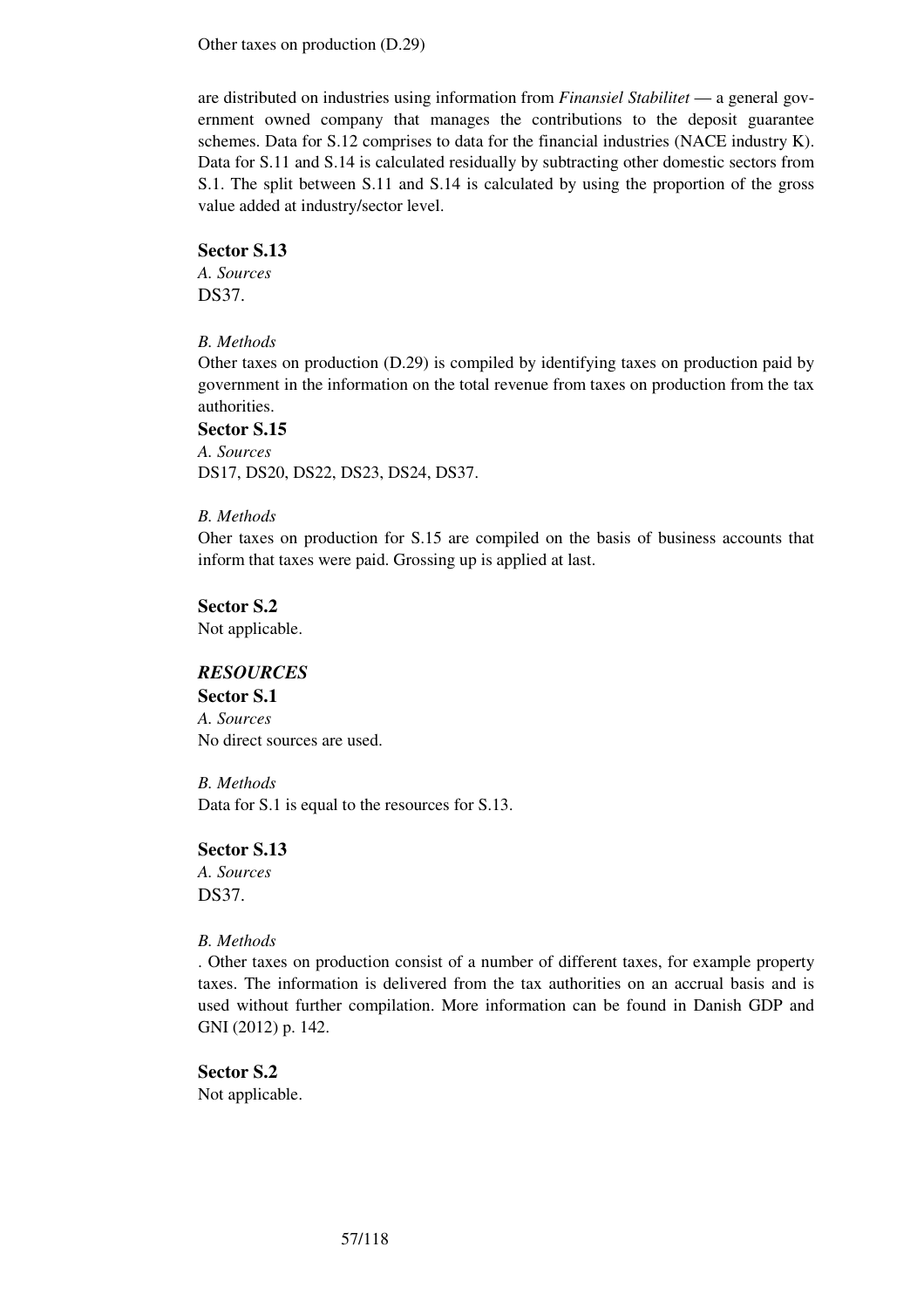Subsidies on products (D.31)

# **19.2 Balancing adjustments across all sectors**

Consistency between uses and resources is ensured by calculating S.11 and S.14 residually.

# **19.3 Additional details**

# **20 Subsidies on products (D.31)**

# **20.1 Description of compilation procedures**

**Sector S.1** 

-

*A. Sources*  DS37.

*B. Methods* 

-

Subsidies on products consist of different schemes. The list of subsidies can be found in Danish GDP and GNI (2012) p.131. Subsidies on products are recorded on an accrual basis, i.e. when the product transaction which gives rise to the subsidy occurs*.* 

# **20.2 Balancing adjustments across all sectors**

No balancing needed.

# **20.3 Additional details**

# **21 Other subsidies on production (D.39)**

# **21.1 Description of compilation procedures**

## *USES*  **Sector S.1**  *A. Sources*  No direct sources are used.

*B. Methods*  Data for S.1 is equal to the uses for S.13.

# **Sector S.13**

*A. Sources*  DS37.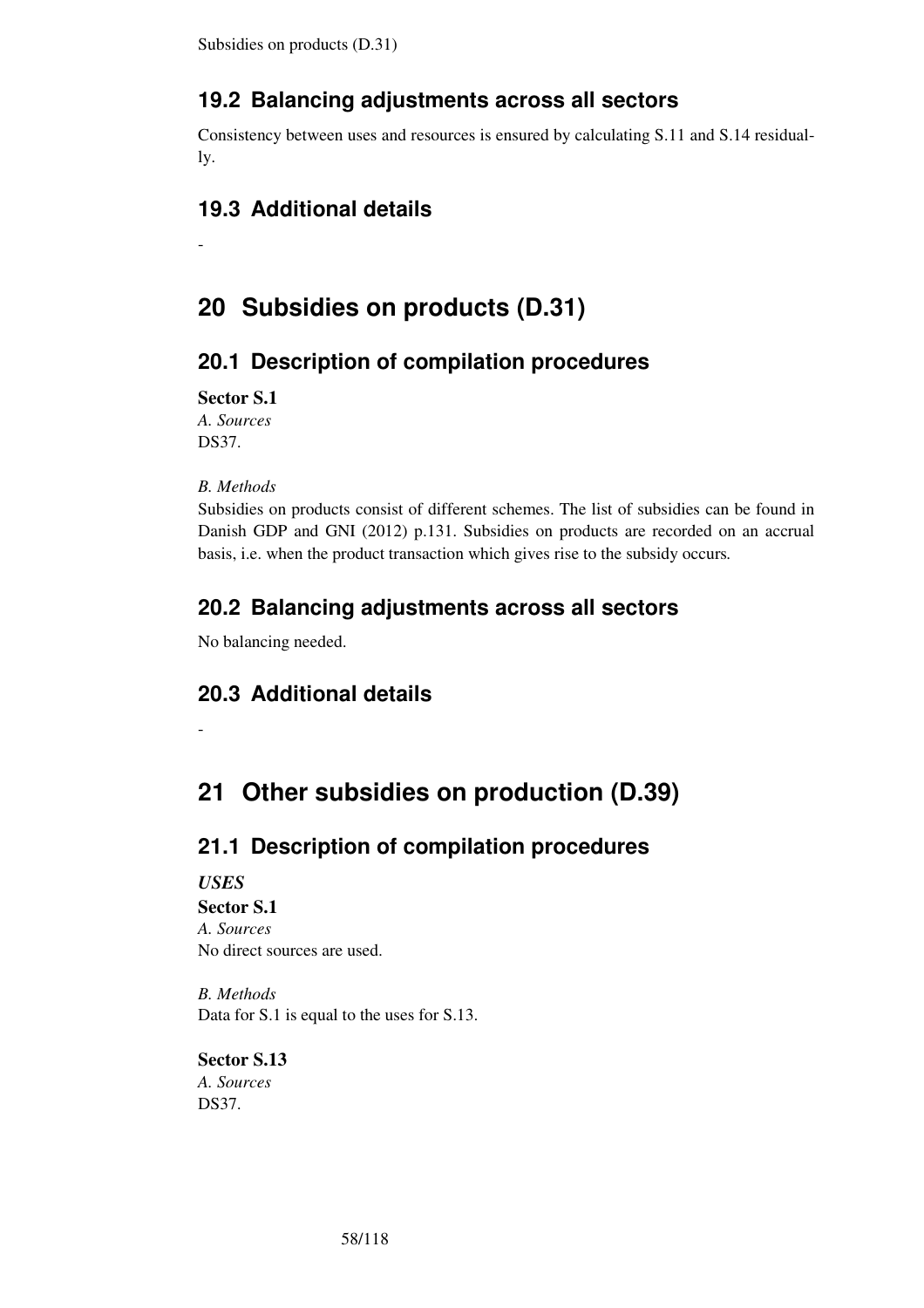#### *B. Methods*

 The compilation procedure can be briefly described as follows: When the data is collected and loaded into the database the classification according to ESA2010 starts. This means that expenditure and revenue is classified into categories like e.g. salary, investments, income transfers and interest. This is done mostly by automatically converting the primary account data into national accounts by predefined rules translating primary accounts entries into ESA2010 categories. Non trivial entries is converted manually by reading supplementary account information and by communication to the relevant government units. Other subsidies on production (D.39) is compiled by identifying all other subsidies on production in the primary accounts for all government units (Coverage and sources can be found in section A.1 in Inventory of the methods, procedures and sources used for the compilation of deficit and debt data and the underlying government sector accounts according to ESA2010). This is done by identifying all other subsidies on production in the primary accounts. In practice this means that certain account numbers identified by an analysis (carried out each time the structure of the primary accounts change) is classified as subsidies on production. Afterwards the different kind of subsidies including D.39 is separated manually by reading text information on the primary accounts and use our knowledge about the accounting practises in government units. Other subsidies on production consist on a number of Danish schemes. This can be found in Danish GDP and GNI (2012) p. 143.

#### **Sector S.2**

*A. Sources*  DS37.

*B. Methods*  Counterpart information from S.13 sources is used.

#### *RESOURCES*

**Sector S.1** 

*A. Sources*  DS37.

*B. Methods*  Data for S.1 is equal to the uses for S.13 subtracted added uses for S.2.

# **Sectors S.11, S.12 and S.14**

*A. Sources*  DS37.

*B. Methods* 

Data for sectors S.11, S.12 and S.14 are calculated residually by subtracting data for S.13 and S.15 from S.1. The split between these three sectors is based on the distribution of other subsidies on production by industry.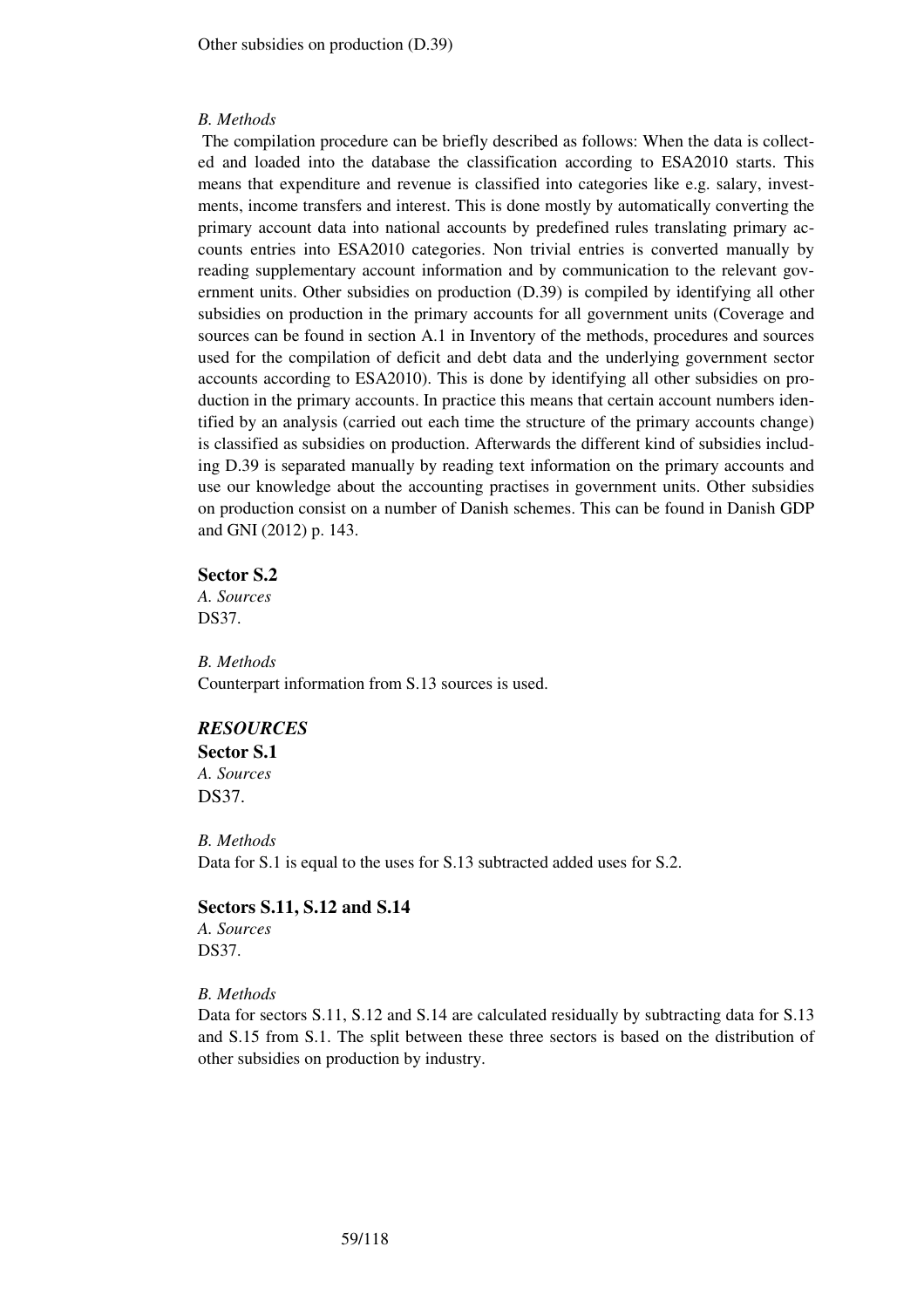Other subsidies on production (D.39)

Each subsidy has an account number making it possible to identify the exact legislative basis for the subsidy. On the basis of this information each subsidy is either placed in an industry or if the subsidy is of a more general nature the subsidy is assigned a distribution on the basis of the nature of the subsidy. E.g. subsidies to promote exports are distributed using industry related exports; subsidies to employment are distributed on industries using employment information and so on. Very general subsidies are distributed on industries using production by industries. A very few subsidies including subsidies to upgrading biogas and subsidies to services rendered to private households are distributed to industries using fixed distributions. Data for S.12 comprises to data for the financial industries (NACE industry K). Data for S.11 and S.14 is calculated residually by subtracting other domestic sectors from S.1. The split between S.11 and S.14 is calculated by using the proportion of the gross value added at industry/sector level.

#### **Sector S.13**

*A. Sources*  DS37.

*B. Methods*  See above section 21.1 Description of compilation procedures, USES.

## **Sector S.15**

*A. Sources*  DS17, DS20, DS22, DS23, DS24, DS37.

#### *B. Methods*

Subsidies for S.15 are compiled on the basis of information that informs that subsidies were received. Grossing up is applied at last.

#### **Sector S.2**

-

Not applicable.

# **21.2 Balancing adjustments across all sectors**

Consistency between uses and resources is ensured by calculating S.11 and S.14 residually.

# **21.3 Additional details**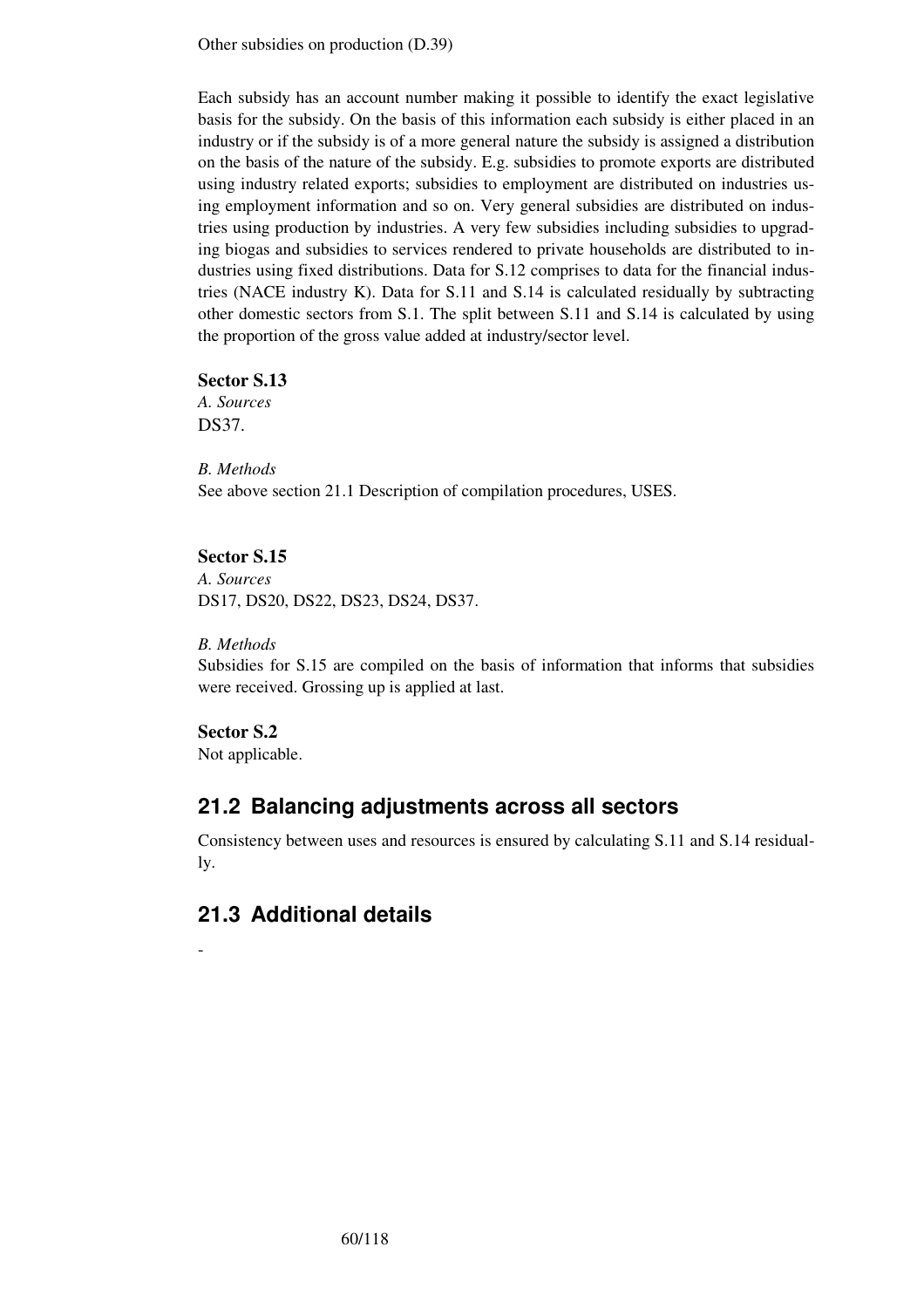# **22.1 Description of compilation procedures**

## **D.41g**

## *USES*

## **Sector S.1**

Data for sector S1 are obtained as sum of all sectors S.11, S.12, S.13, S.14 and S.15

## **Sector S.11**

*A. Sources*  DS<sub>26</sub> is the main data source.

## *B. Methods*

The sources used for the calculation of the interests before FISIM allocation, D41g, are the interests in the intermediate system (see Danish GDP and GNI (2012), corrected for double counting of interests in the industry 680030 Renting of non-residental buildings. The difference between redemption and issue price of bonds losses are added.

## **Sector S.12**

*A. Sources* 

DS1, DS2, DS3, DS4, DS5, DS6, DS7, DS8, DS9, DS10, DS13, DS14, DS16, DS17, D25, DS29.

## *B. Methods*

The transaction is compiled directly from all the collected data sources by adding up interest expenses. The amount of interest accruing each period attributable to the difference between redemption and issue price of bonds is calculated and added to interest expenses. The sources DS4 to DS8 are used to correct for interest expenses in S.122 related to foreign branches of Danish banks and branches of foreign banks less currency contracts and interest rate contracts (swaps). S.125-S.127 payments are grossed.

## **Sector S.13**

*A. Sources*  DS37.

## *B. Methods*

The compilation procedure can be briefly described as follows: When the data is collected and loaded into the database the classification according to ESA2010 starts. This means that expenditure and revenue is classified into categories like e.g. salary, investments, income transfers and interest. This is done mostly by automatically converting the primary account data into national accounts by predefined rules translating primary accounts entries into ESA2010 categories. Non trivial entries is converted manually by reading supplementary account information and by communication to the relevant government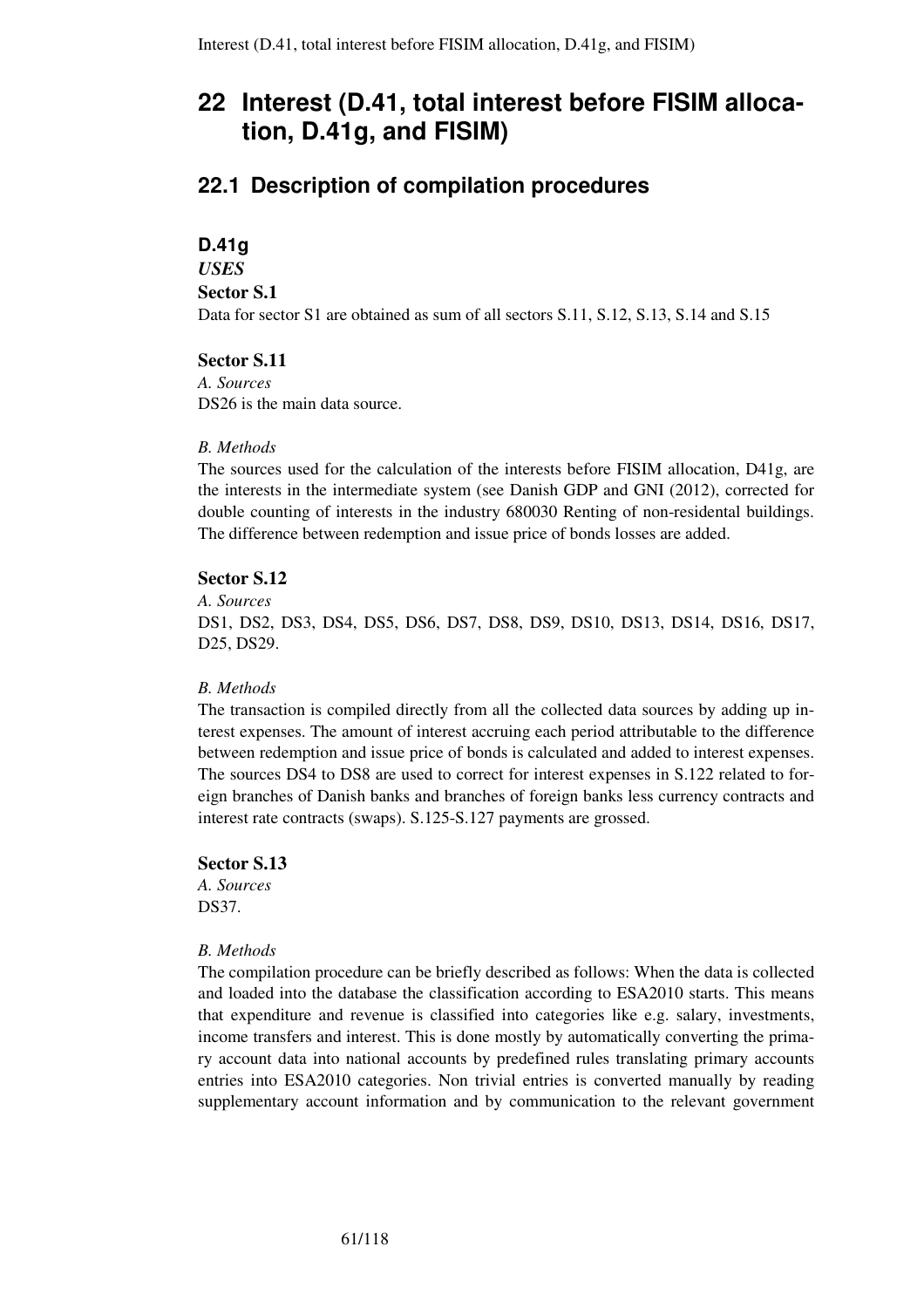units. Interest D. 41 is compiled by identifying all expenses related to interest in the primary accounts for all government units (Coverage and sources can be found in section A.1 in Inventory of the methods, procedures and sources used for the compilation of deficit and debt data and the underlying government sector accounts according to ESA2010). This is done by identifying interest in the primary accounts. In practice this means that certain account numbers identified by an analysis (carried out each time the structure of the primary accounts change) is classified as interest.

#### **Sector S.14**

*A. Sources*  DS40 is the main data source.

### *B. Methods*

From the income statistics registry (ISR), bank and mortgage deeds interest, other interests, student loan interests and corporate interests are collected and added together. To this, the difference between redemption and issue price of bonds losses for households are added. In addition, interests in ordinary partnerships must be deducted, as they are already included in the corporate sector (S.12). Finally, mortgage interest rates are collected from ISR and added, but since administrative and reserve fund contributions that are not interest in the national accounts are included in ISR, corrections must be made for this. The correction is calculated on the basis of the mortgage banks' accounts by calculating the interest rate's share of the total interest rates incl. contribution. Once the interest rate has been calculated, the figure is multiplied by the mortgage interest rates from ISR.

#### **Sector S.15**

*A. Sources*  DS30, DS33.

#### *B. Methods*

The interest income is gathered from monetary financial statistics. It is considered exhaustive. An adjustment is made to account for the difference between redemption and issue price of bonds losses.

#### **Sector S.2**

*A. Sources*  DS11.

#### *B. Methods*

The Central Bank, *Danmarks Nationalbank,* conducts the compilation of property income. Payments of interest income can be referred to two types of instruments: Loans and deposits and debt instruments. In Denmark the information for these two categories is as follows.

Loans and deposits: Main sources are the reporting by banks and mortgage banks and direct reporting by enterprises. Grossing up is used to estimate total figures for Denmark vis-à-vis the rest of the world.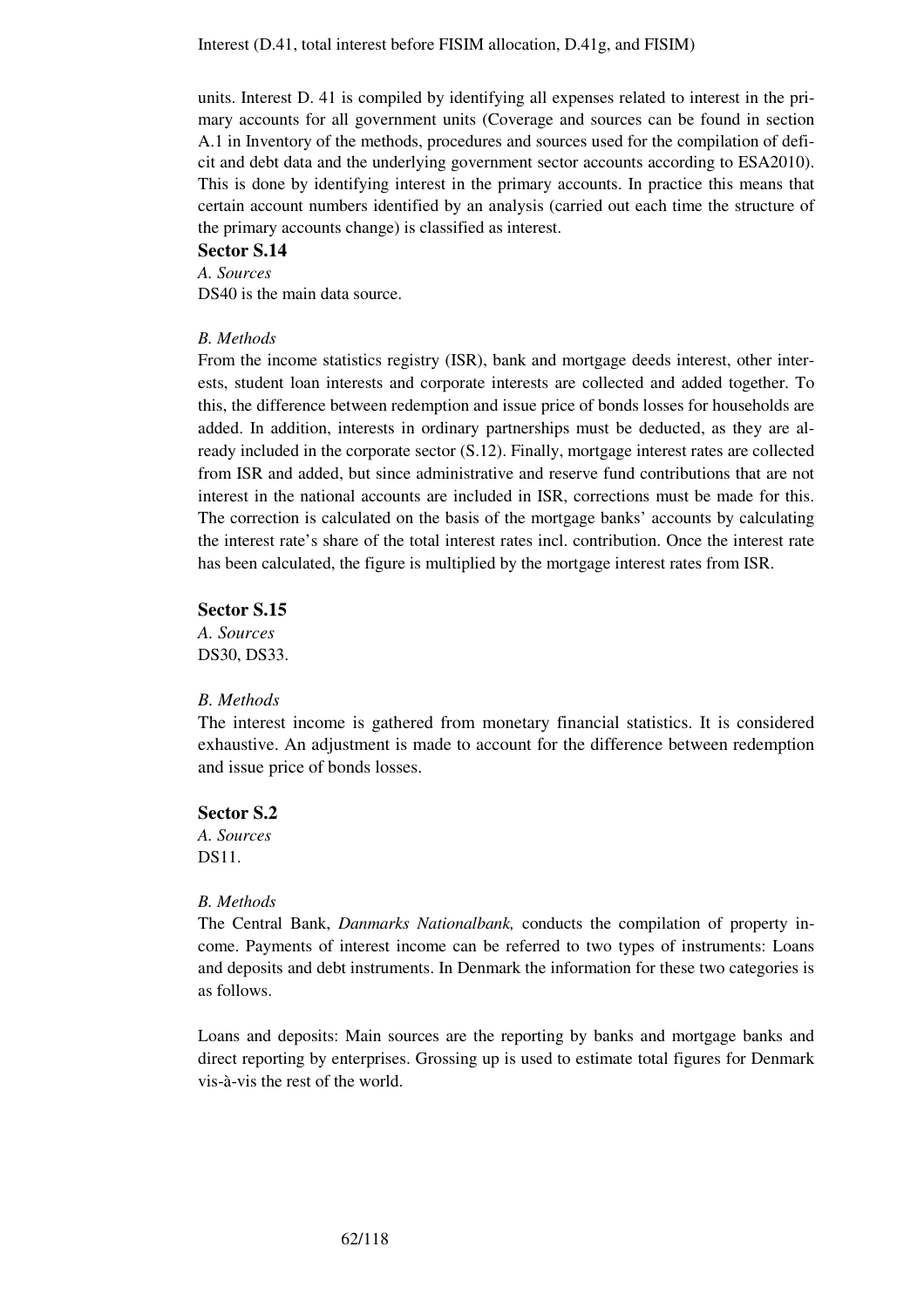Bills, bonds and other debt instruments: Main sources are security statistics and direct reporting by banks and mortgage banks and direct reporting by enterprises. Data from the Securities statistics including information from the ECB's centralised security data base (CSDB) for each individual security (by ISIN code) is used to calculating interest income. In accordance with BPM6 accrued interest on discounted and premium bonds is calculated, e.g. where the issuance price are either lower or higher than the amount to be repaid when the liability matures. The calculation used is based on the debtor approach, cf. BPM6 paragraph 11.52, and is applied on both Danish residents' holdings of bonds issued by non-residents and non-residents' holdings of bonds issued by Danish residents.

There is no correction for tax withheld at source of interest income received from and paid to the rest of the world. There is no such tax in Denmark and it is not common in other countries either. Also the information is not available from the CSDB.

## *RESOURCES*

**Sector S.1**  *A. Sources*  No direct sources are used.

#### *B. Methods*

Data for sector S1 are obtained as sum of uses for S.1 and S.2 subtracted the resources for S.2

### **Sector S.11**

*A. Sources*  No direct sources are used

#### *B. Methods*

The interest before FISIM allocation are calculated residually by subtracting the resources for S.12, S.13, S.14 and S.15 from the total resources for S.1

### **Sector S.12**

*A. Sources*  DS1, DS2, DS3, DS4, DS5, DS6, DS7, DS8, DS9, DS10, DS13,DS14 DS16, DS17, DS25, DS29.

#### *B. Methods*

The transaction is compiled directly from all the collected data sources by adding up interest income. The amount of interest accruing each period attributable to the difference between redemption and issue price of bonds is calculated and added to interest receivables. The sources DS4 to DS8 are used to correct for interest income in S.122 related to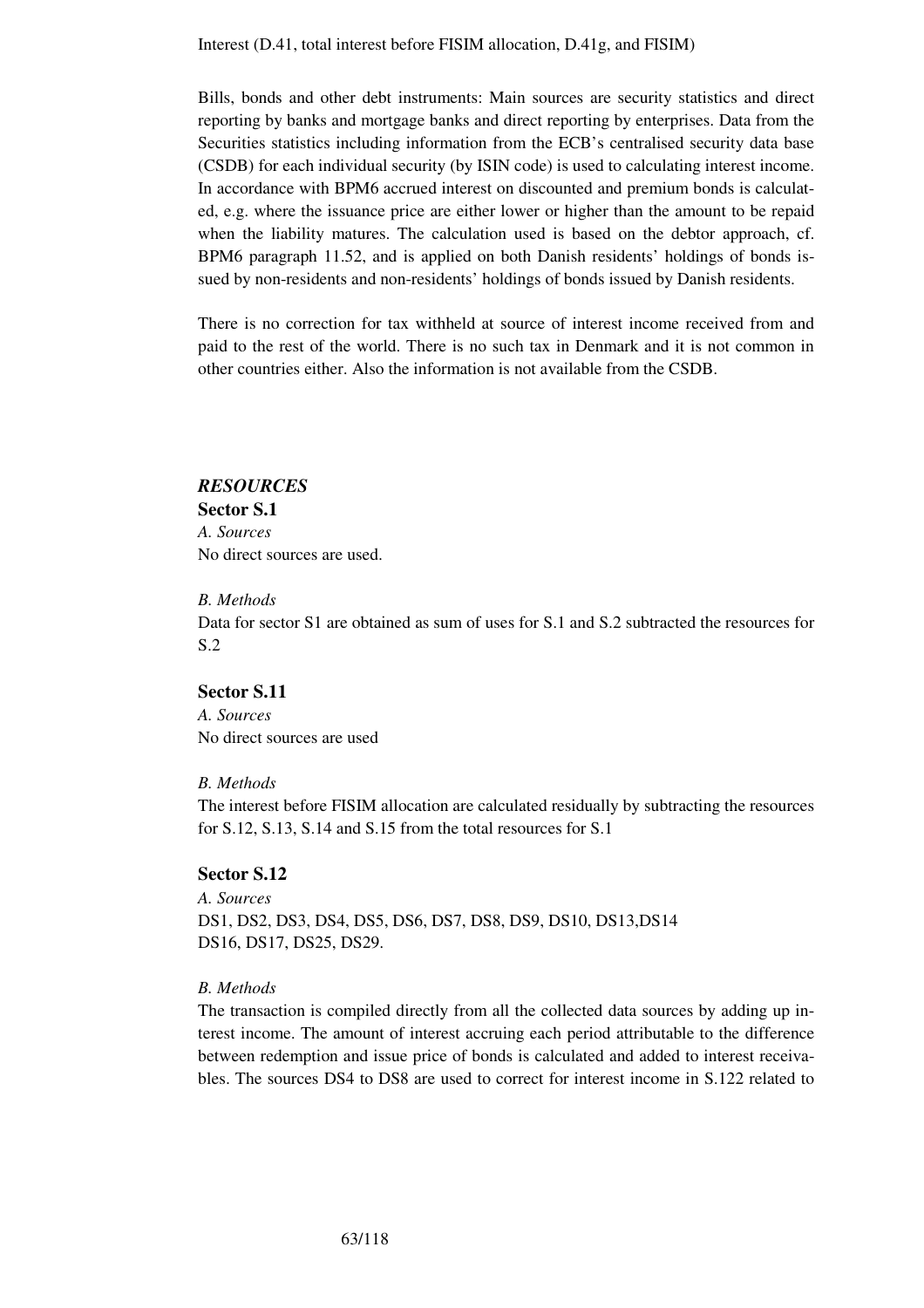foreign branches of Danish banks and branches of foreign banks. S.125-S.127 receivables are grossed.

## **Sector S.13**

*A. Sources*  DS37

*B. Methods*  See above section 22.1 Description of compilation procedures, D.41g, USES **Sector S.14**  *A. Sources*  Diverse data sources are used.

#### *B. Methods*

The household sector's resources are calculated on the basis of figures for issue price gains other interest from income registry, interests from *Lønmodtagernes Dyrtidsfond* and interests from bank deposits and bond holdings. Interests from bank deposits and bond holdings cannot be collected directly, but must be calculated on the basis of the statistics concerning bank deposits and bond holdings from the central bank of Denmark. The interests are obtained by multiplying the annual average holdings by the annual average interest rate on non-business deposits. Interests from bonds are calculated in the same way as interests for bank deposits.

#### **Sector S.15**

*A. Sources*  DS30, DS33.

#### *B. Methods*

The interest income is gathered from monetary financial statistics. It is considered exhaustive.

#### **Sector S.2**

*A. Sources*  DS11.

### *B. Methods*

The Central Bank, *Danmarks Nationalbank,* conducts the compilation of property income. Payments of interest income can be referred to two types of instruments: Loans and deposits and debt instruments. In Denmark the information for these two categories is as follows.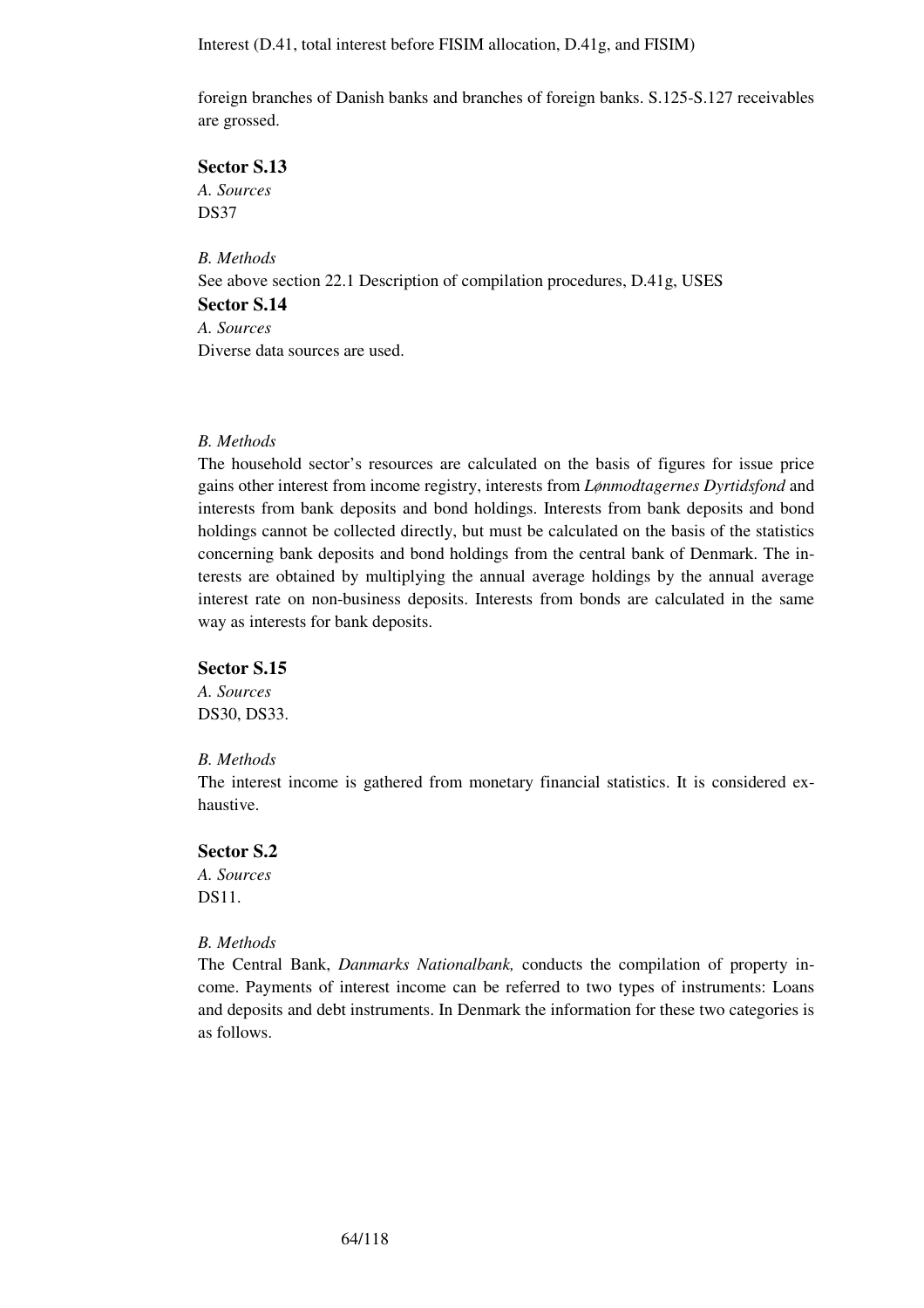Loans and deposits: Main sources are the reporting by banks and mortgage banks and direct reporting by enterprises. Grossing up is used to estimate total figures for Denmark vis-à-vis the rest of the world.

Bills, bonds and other debt instruments: Main sources are security statistics and direct reporting by banks and mortgage banks and direct reporting by enterprises. Data from the Securities statistics including information from the ECB's centralised security data base (CSDB) for each individual security (by ISIN code) is used to calculating interest income. In accordance with BPM6 accrued interest on discounted and premium bonds is calculated, e.g. where the issuance price are either lower or higher than the amount to be repaid when the liability matures. The calculation used is based on the debtor approach, cf. BPM6 paragraph 11.52, and is applied on both Danish residents' holdings of bonds issued by non-residents and non-residents' holdings of bonds issued by Danish residents.

There is no correction for tax withheld at source of interest income received from and paid to the rest of the world. There is no such tax in Denmark and it is not common in other countries either. Also the information is not available from the CSDB.

#### **FISIM**

*USES*  **Sector S.1**  Data for sector S1 are obtained as sum of all relevant subsectors.

### **Sectors S.11, S.12, S.13, S.14, S.15 and S.2**

*A. Sources*  DS27, DS33.

#### *B. Methods*

FISIM on the uses side is calculated on the basis of a common FISIM calculation framework for all sectors. More details on the applied methods are provided in paragraph 22.3.

### *RESOURCES*

#### **Sector S.1**

Data for sector S1 are obtained as sum of all relevant subsectors.

#### **Sectors S.11, S.12, S.13, S.14, S.15 and S.2**

*A. Sources*  DS27, DS33.

#### *B. Methods*

FISIM on the resources side is calculated on the basis of a common FISIM calculation framework for all sectors. More details on the applied methods are provided in paragraph 22.3.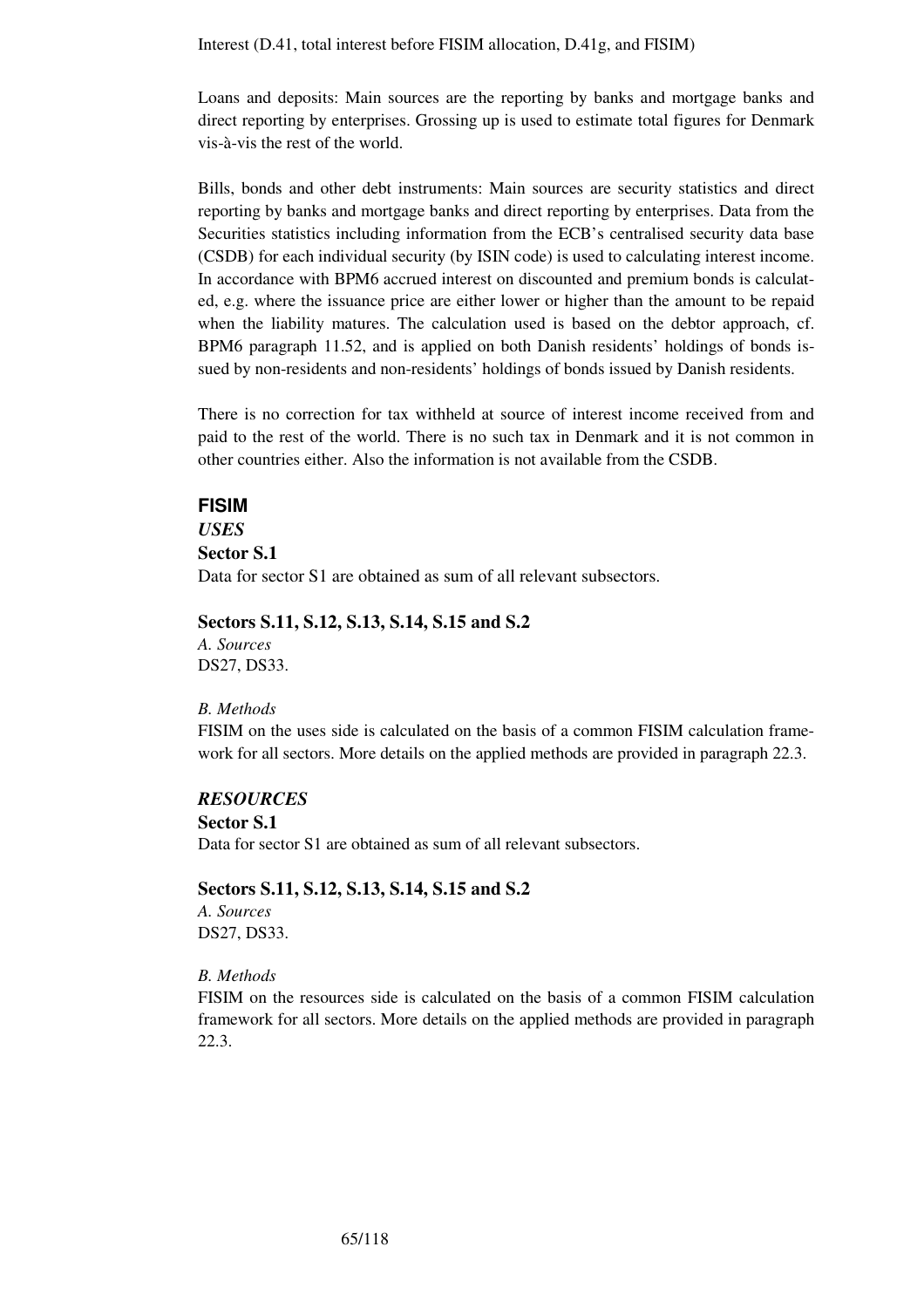# **22.2 Balancing adjustments across all sectors**

Uses and resources of FISIM are calculated in the common FISIM calculation framework for all sectors and no balancing procedures are applied.

# **22.3 Additional details**

FISIM is calculated for all sectors in a common framework based on consistent uses and resources.

```
FISIM on the loans granted to the resident institutional sector is equal to: 
interest \, receive \, table \, on \, loans - (loan \, stocks * internal \, reference \, rate)
```

```
FISIM on the deposits of the resident institutional sector is equal to: 
   (deposit stocks * internal reference rate) – interest payable on deposits
```
FISIM is calculated using three types of currencies: Danish kroner, Euro and other currencies.

The internal reference rate  $RR<sub>I</sub>$  is calculated as the ratio:

```
interest receivable on loans between (and within) S122 and S125
      stocks of loans between (and within) S122 and S125
```
The external reference rate  $RR<sub>E</sub>$  is calculated as the ratio:

 $interest$  on loans + interest on deposits between resident FIs and non  $-$  resident FIs stock of loans + stock of deposits between resident FIs and non  $-$  resident FIs

The exported FISIM is calculated as the sum of FISIM on loans granted to non-residents and FISIM on the deposits of non-residents.

FISIM on loans granted to non-residents is equal to: interest receivable  $-$  (loan stock  $*$  RR<sub>E</sub>)

FISIM on the deposits of non-residents is equal to: (deposit stocks  $*$  RR<sub>E</sub>) – interest payable

FISIM imported by each institutional sector is calculated as the sum of FISIM imported for loans and FISIM imported for deposits.

FISIM imported for loans is equal to: interest receivable by non – resident FIs – (loan stocks  $*$  RR<sub>E</sub>)

FISIM imported for deposits is equal to: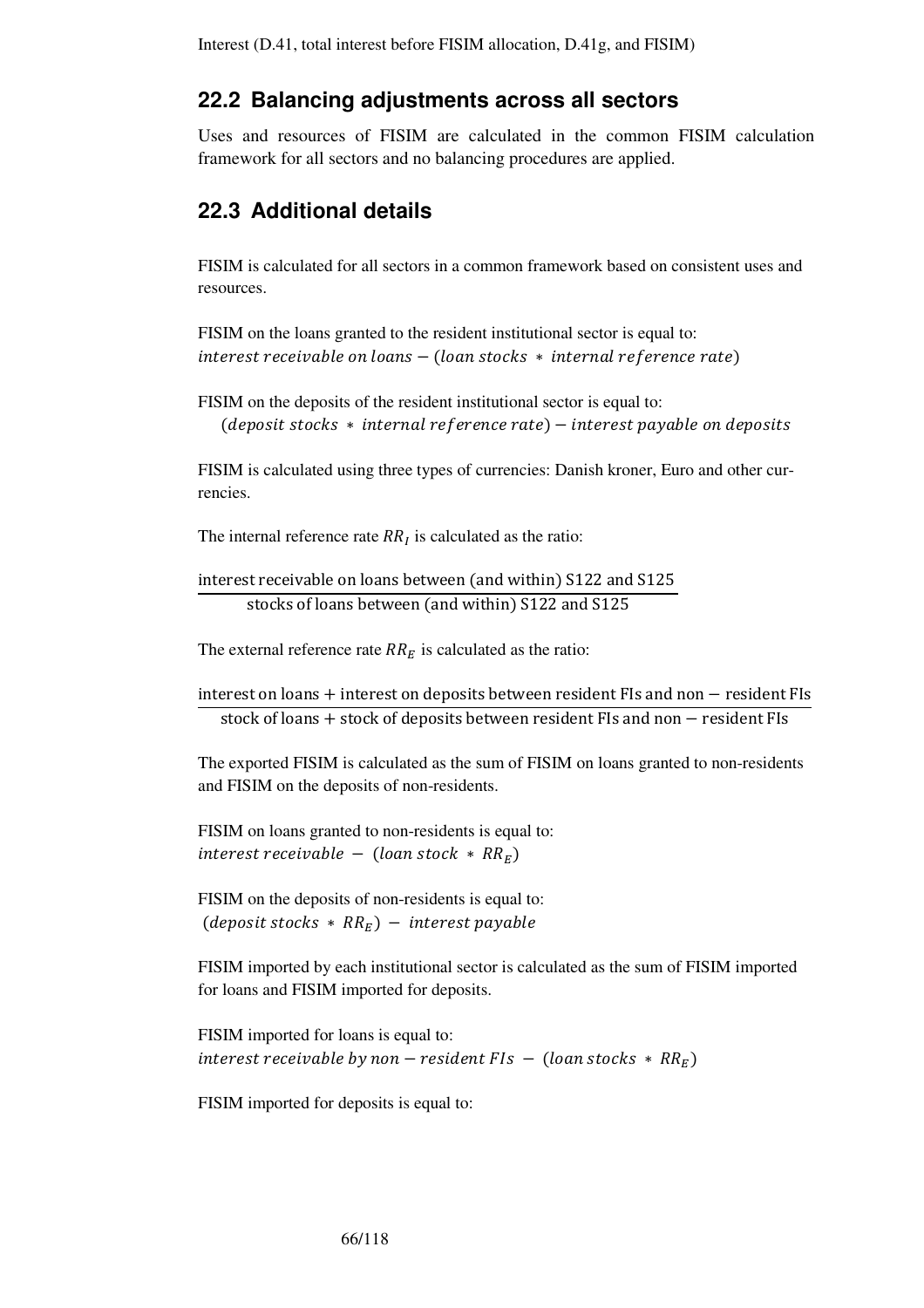Distributed income of corporations (D.42)

(deposit stocks  $* RR_F$ ) – interest payable by non – resident FIs

The FISIM corrections in the sector accounts and the balance of payments are always made at both interests on uses and resources side and on either production, consumption, export or import, so there is no net effect from the correction of FISIM.

More details and examples of the applied method for FISIM calculations are presented in Danish GDP and GNI (2012).

# **23 Distributed income of corporations (D.42)**

# **23.1 Description of compilation procedures**

*USES*

**Sector S.11**  *A. Sources*  DS30, DS26.

### *B. Methods*

Dividends payable are compiled in to parts. One part is compiled from DS30 Securities statistics by adding up dividends issued from listed corporations. The second part is compiled from DS26 Accounting statistics by adding up dividends issued from unlisted corporations. Finally the total figure is corrected regarding superdividends using counterpart information from S.13 receivable.

### **Sector S.12**

#### *A. Sources*

DS1, DS2, DS3, DS4, DS5, DS6, DS7, DS8, DS9, DS10, DS13, DS14, DS16, DS25, DS29.

#### *B. Methods*

The transaction are compiled directly from all the collected data sources by adding up dividend payments and proposed dividends from the previous period. For S.121 Super dividends paid to S.13 is subtracted if applicable. DS4 to DS8 are used to correct for dividends related to foreign branches and branches of foreign banks. A correction is performed for sectors S.128-9 where a share of 80% of bonuses and salaries to Board of directors and board of representatives. The sectors S.125-7 dividend payments are grossed.

## **Sector S.2**

*A. Sources*  DS11.

*B. Methods*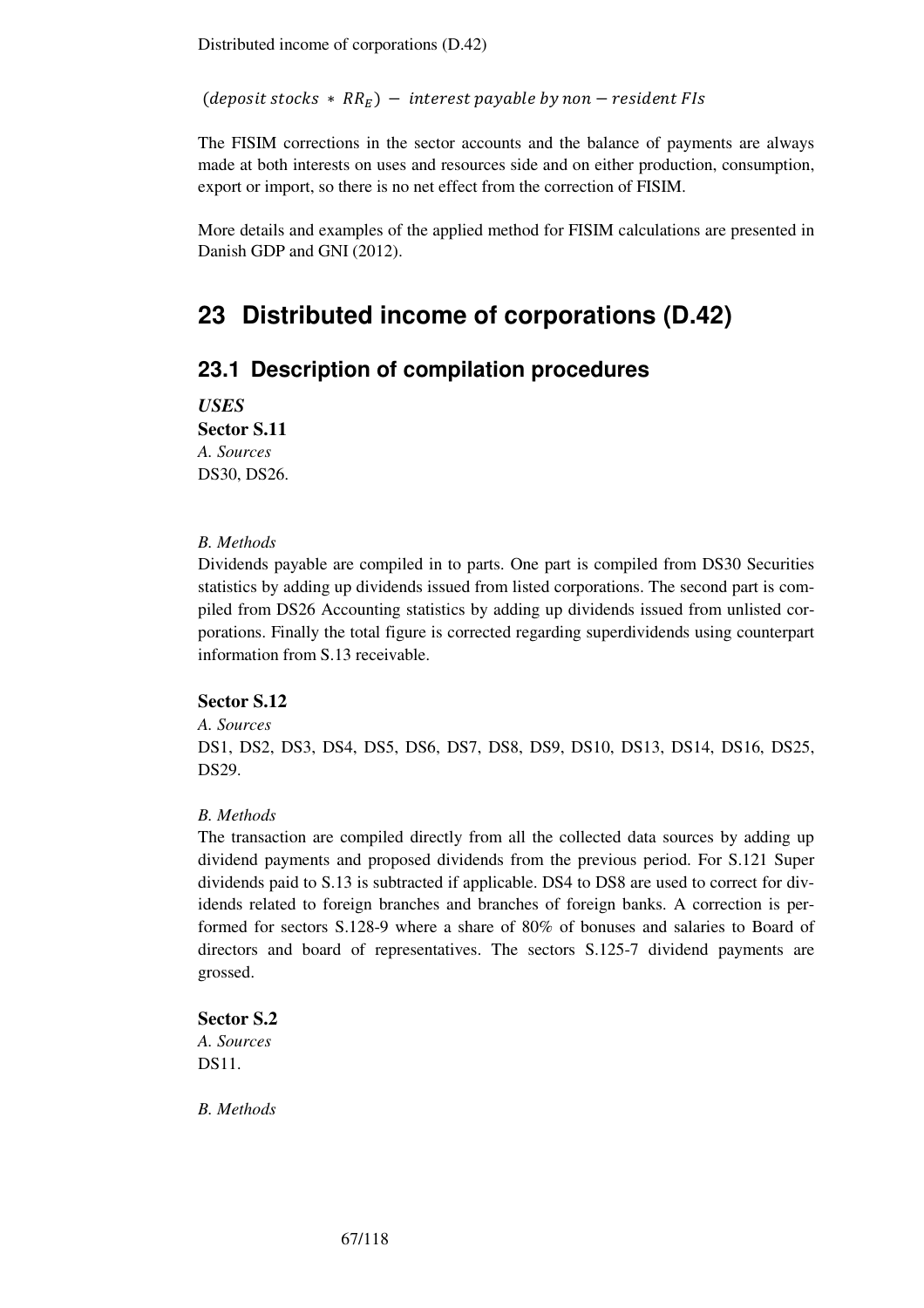Distributed income of corporations (D.42)

Information on distributed income of Danish corporations is obtained from two sources. For listed companies the information is received from the VP Securities (Danish Central Depository Custodian) and for non-listed companies the information is collected by direct reporting.

Distributed income paid to Danish investors holding securities issued by non-residents is calculated by using reported information on their holdings (stocks) and information from the CSDB about the distributed income for each security.

No correction is made for withholding tax on income distributed to or received from the rest of the world. It is implicitly assumed that these taxes are always refunded to the relevant dividend recipients in either Denmark or the rest of the world.

### *RESOURCES*

**Sector S.11**  *A. Sources*  No direct data sources are used.

#### *B. Methods*

Dividends receivable are compiled as a residual that balances across all sectors.

#### **Sector S.12**

*A. Sources* 

DS1, DS2, DS3, DS4, DS5, DS6, DS7, DS8, DS9, DS10, DS13, DS14, DS16, DS25, DS29.

#### *B. Methods*

Dividends on the resources side are compiled directly from all the collected data sources by adding up dividends received from the annual statements. DS4 to DS8 are used to correct for S.122's dividends related to foreign branches and branches of foreign banks. D.4431 is subtracted from the dividends of sectors S.122, S.128 and S.129. The sectors S.125-7 dividend payments are grossed. Dividends on investment property income- and income from subsidiary companies for S.129 Company pension funds are included. For ATP, dividends from associated companies are also included.

#### **Sector S.13**

*A. Sources*  DS37.

#### *B. Methods*

The compilation procedure can be briefly described as follows: When the data is collected and loaded into the database the classification according to ESA2010 starts. This means that expenditure and revenue is classified into categories like e.g. salary, investments, income transfers and interest. This is done mostly by automatically converting the primary account data into national accounts by predefined rules translating primary accounts entries into ESA2010 categories. Non trivial entries is converted manually by reading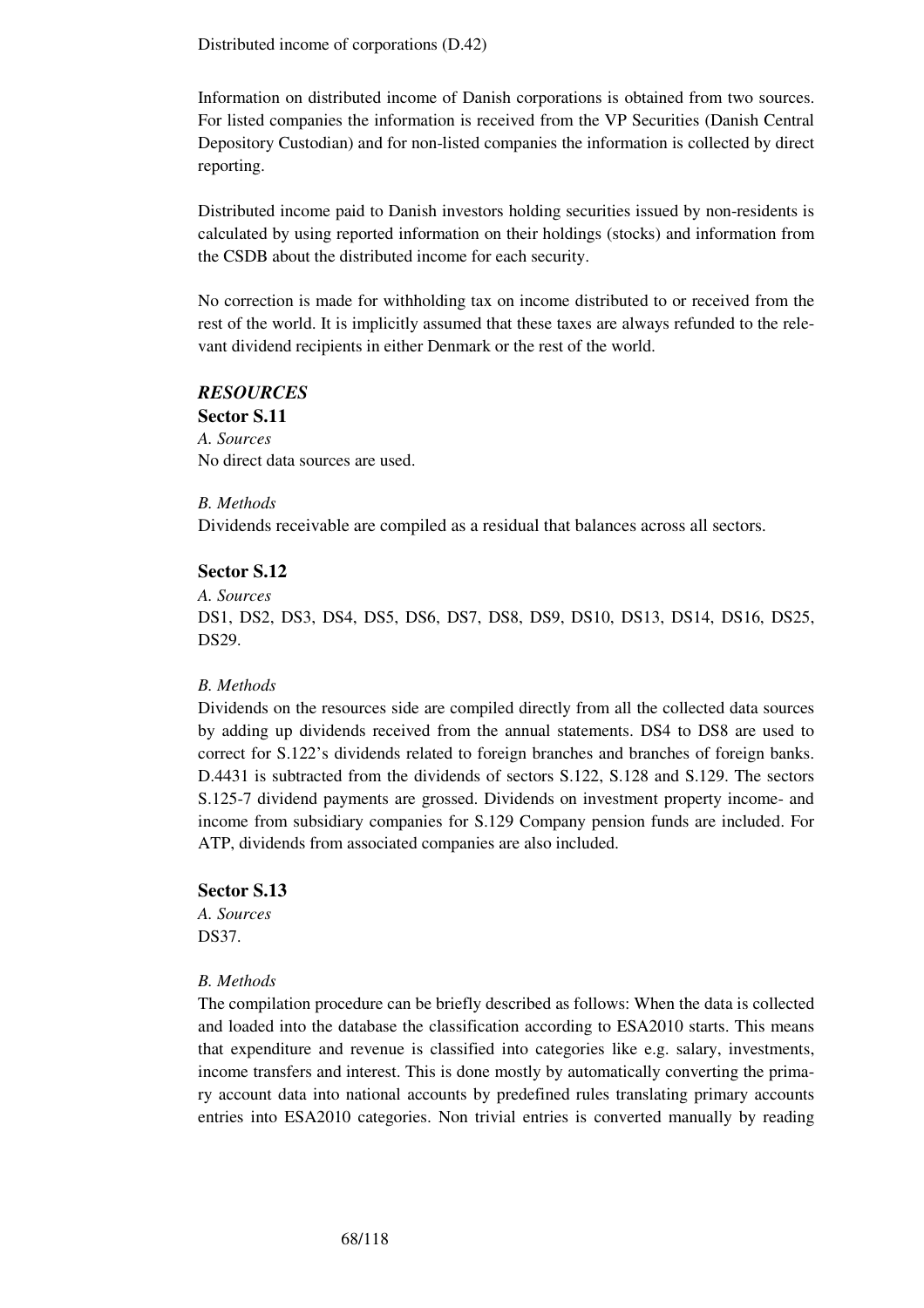Distributed income of corporations (D.42)

supplementary account information and by communication to the relevant government units. Distributed income of corporations (D.42) is compiled by identifying all expenses related to interest distributed income of corporations in the primary accounts for all government units (Coverage and sources can be found in section A.1 in Inventory of the methods, procedures and sources used for the compilation of deficit and debt data and the underlying government sector accounts according to ESA2010). This is done by identifying distributed income of corporations in the primary accounts. In practice this means that certain account numbers identified by an analysis (carried out each time the structure of the primary accounts change) is classified as interest distributed income of corporations.

## **Sector S.14**

*A. Sources*  DS30, DS26, DS17.

#### *B. Methods*

Dividends receivable are compiled in to parts. One part is compiled from DS30 by adding up dividends received by sector S.14 and issued from listed corporations. The second part is compiled from counterpart information of unlisted corporations in DS26. The total dividends issued from unlisted corporations are added up and S.14 receivable is estimated based on ownership data from DS17.

### **Sector S.15**

*A. Sources*  DS30, DS33.

### *B. Methods*

The dividend income is gathered from monetary financial statistics. It is considered exhaustive.

## **Sector S.2**

*A. Sources*  DS11.

#### *B. Methods*

Information on distributed income of Danish corporations is obtained from two sources. For listed companies the information is received from the VP Securities (Danish Central Depository Custodian) and for non-listed companies the information is collected by direct reporting.

Distributed income paid to Danish investors holding securities issued by non-residents is calculated by using reported information on their holdings (stocks) and information from the CSDB about the distributed income for each security.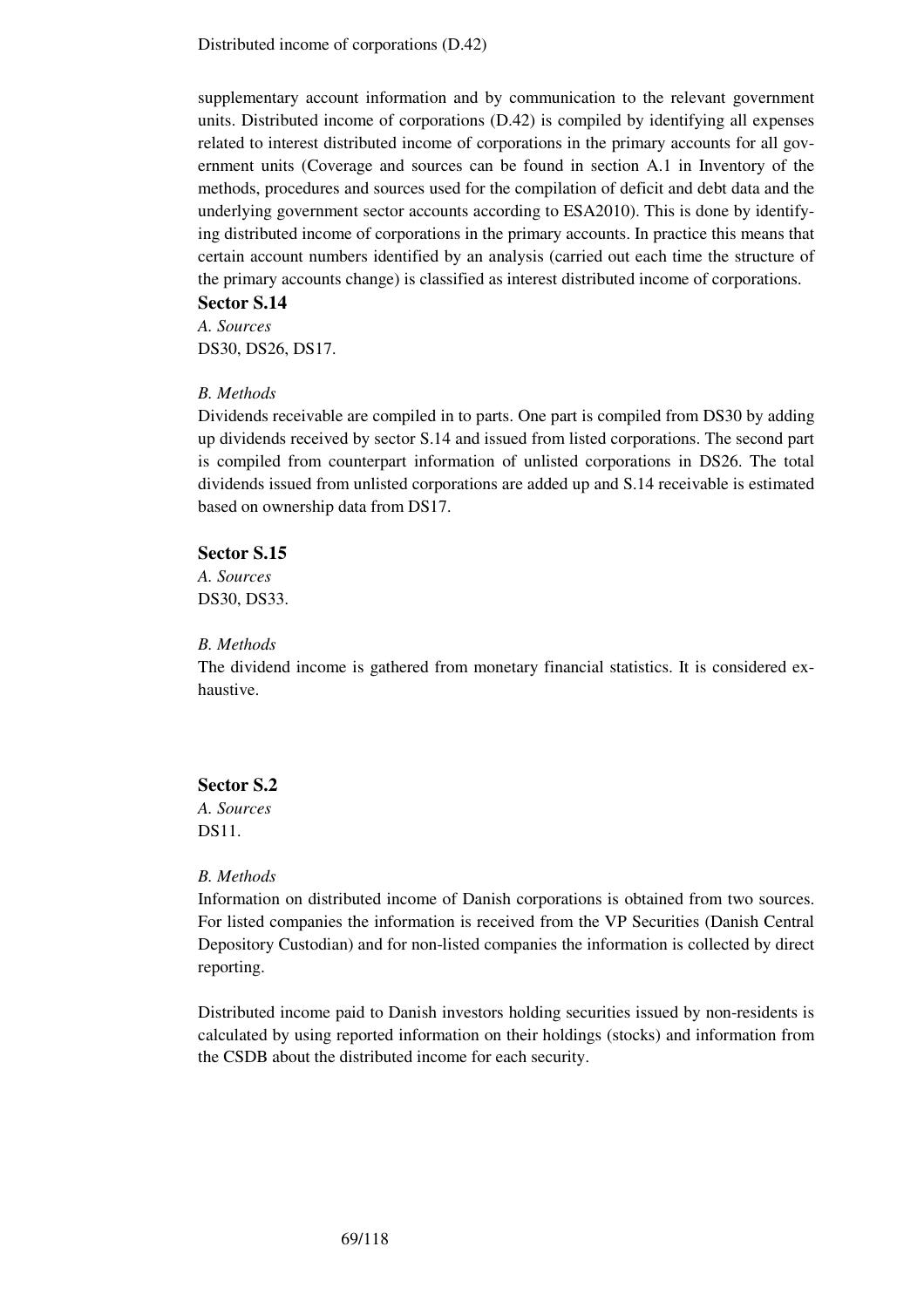Reinvested earnings on foreign direct investment (D.43)

No correction is made for withholding tax on income distributed to or received from the rest of the world. It is implicitly assumed that these taxes are always refunded to the relevant dividend recipients in either Denmark or the rest of the world.

# **23.2 Balancing adjustments across all sectors**

Consistency between uses and resources is obtained by compiling S.11 resources residually.

# **23.3 Additional details**

The further breakdown on D.421 and D.422 is voluntary and is not compiled in the Danish SA, since withdrawals from the income of quasi-corporations is not significant in the case of Denmark. See further details in Danish GDP and GNI (2012).

# **24 Reinvested earnings on foreign direct investment (D.43)**

# **24.1 Description of compilation procedures**

*USES* 

**Sector S.1** 

Data for sector S1 are obtained as sum of all relevant subsectors.

### **Sectors S.11, S.12 and S.2**

*A. Sources*  DS18.

#### *B. Methods*

Reinvested earnings on FDI are compiled by the Central bank based on the direct reporting by Danish companies owned by non-residents (liabilities) or by Danish companies with foreign subsidiaries (assets). The population is updated by using information from an external data provider on all transactions involving Danish companies and nonresident companies.

In the direct reporting an ownership share on 20 percent is being used even though BPM6 states that this should be 10 percent. The 20 percent threshold is in line with the Danish rules for a company's annual financial report. Very few investments between Denmark and the rest of the world are positioned between 10 and 20 percent.

Reinvested earnings are calculated as the reported total profit/loss less reported distributed dividend. In accordance with BPM6 a correction is made for net extraordinary revenue or expenditure to exclude holding gains/losses.

**Sectors S.13, S.14 and S.15**  Not applicable.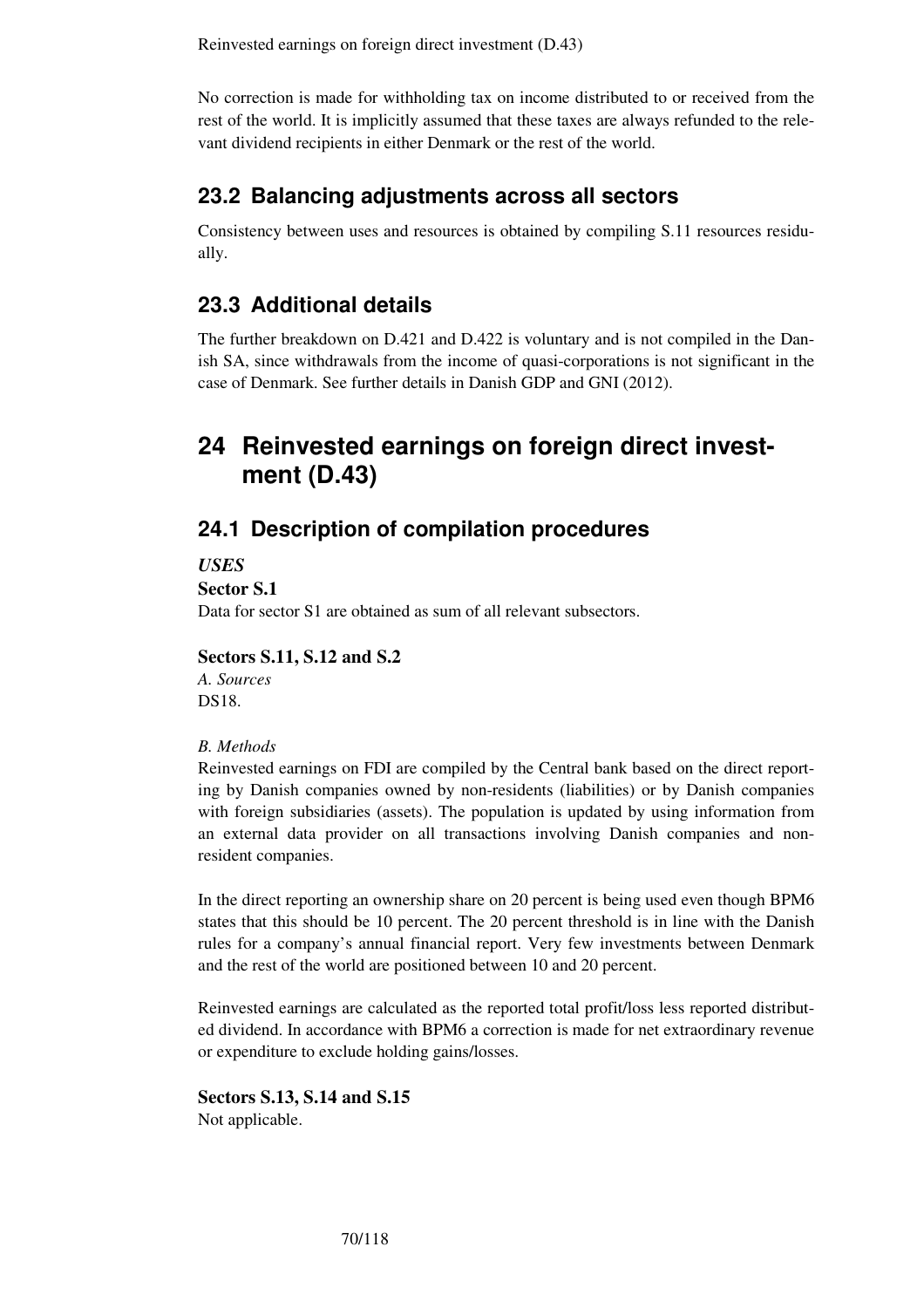Investment income attributable to insurance policy holders (D.441)

### *RESOURCES*

**Sector S.1** 

Data for sector S.1 are obtained as sum of all relevant subsectors*.* 

## **Sectors S.11, S.12 and S.2**

*A. Sources*  DS18.

### *B. Methods*

Reinvested earnings on FDI are compiled by the Central bank based on the direct reporting by Danish companies owned by non-residents (liabilities) or by Danish companies with foreign subsidiaries (assets). The population is updated by using information from an external data provider (Bureau van Dijk) on all transactions involving Danish companies and non-resident companies.

In the direct reporting an ownership share on 20 percent is being used even though BPM6 states that this should be 10 percent. The 20 percent threshold is in line with the Danish rules for a company's annual financial report. Very few investments between Denmark and the rest of the world are positioned between 10 and 20 percent.

Reinvested earnings are calculated as the reported total profit/loss less reported distributed dividend. In accordance with BPM6 a correction is made for net extraordinary revenue or expenditure to exclude holding gains/losses.

**Sectors S.13, S.14 and S.15** 

Not applicable.

-

# **24.2 Balancing adjustments across all sectors**

No balancing is needed.

# **24.3 Additional details**

**25 Investment income attributable to insurance policy holders (D.441)** 

# **25.1 Description of compilation procedures**

*USES*  **Sector S.1** Data for sector S.1 equals the uses for sector S.12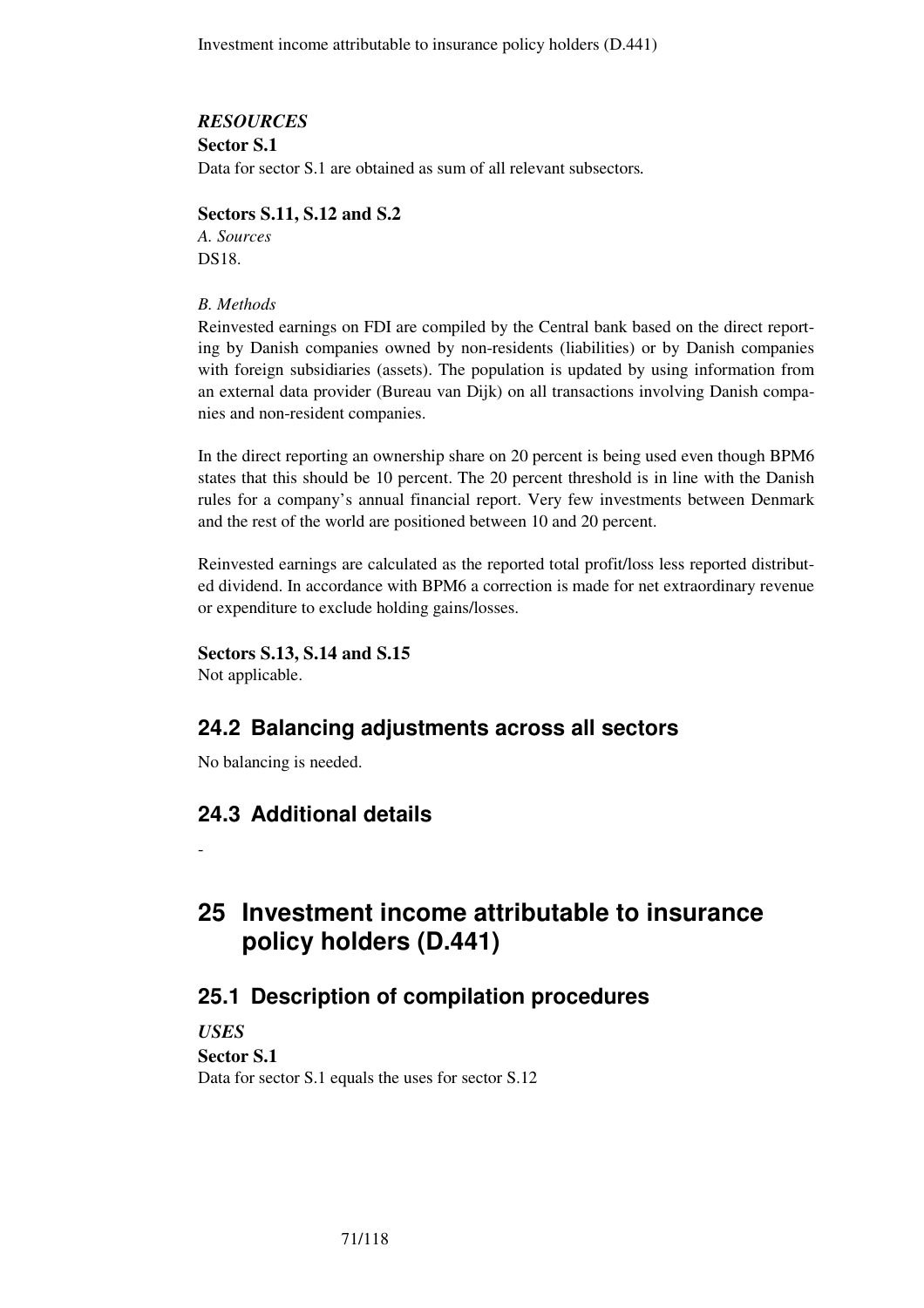## **Sector S.12**

*A. Sources*  DS9, DS13, DS14.

### *B. Methods*

Investment income attributable to non-life insurance policy holders is calculated as net property income and net operating surplus multiplied by the proportion of provisions to be transferred to policyholders, in order to obtain the amount to be transferred. The proportion of provisions to be transferred is calculated as provisions in total divided by interest-bearing financial assets. Total provisions are calculated as total provisions less reinsurance shares of premium provisions and reinsurance shares of claims provisions. Interest-bearing financial assets are calculated as total investment assets less equity and investment fund shares or units and cash and cash equivalents.

Investment income attributable to life insurance companies is calculated as the share of total provisions to be transferred to policyholders multiplied by net investment income  $(D.41,$  receivable +  $D.42 + D.443 - D.41$ , payable). The provisions' share is calculated as total insurance provisions divided by the same amount plus equity.

## **Sector S.2**

Investment income attributable to life- and pension-insurance policy holders is reported by Danish insurance companies in a quarterly survey. The distinction between resident and non-resident policy holders are reported in an annual survey. The information about the resident/non-resident dimension from the annual survey is used to distribute the quarterly data. Credit positions are assumed to be zero.

Investment income attributable to non-life-insurance policy holders is compiled by Statistics Denmark. Basic data is reported by the Danish supervisory authorities. To establish the distinction between resident and non-resident policy holders the reported premiums on direct as well as indirect insurance in the context of foreign trade in services is used.

#### *RESOURCES*

#### **Sector S.1**

Data for sector S1 equals the uses for S.1 subtracted resources for S.2 and added uses for S.2.

## **Sectors S.11 and S.14**

The resources for S.11 and S.14 are calculated residually by subtracting the resources for S.12, S.15 and S.2 from the total resources for S.1+S.2. S.14's share of this residual is calculated using information about S.14's share of D.71 uses. S.11 is calculated residually.

## **Sectors S.12 and S.15**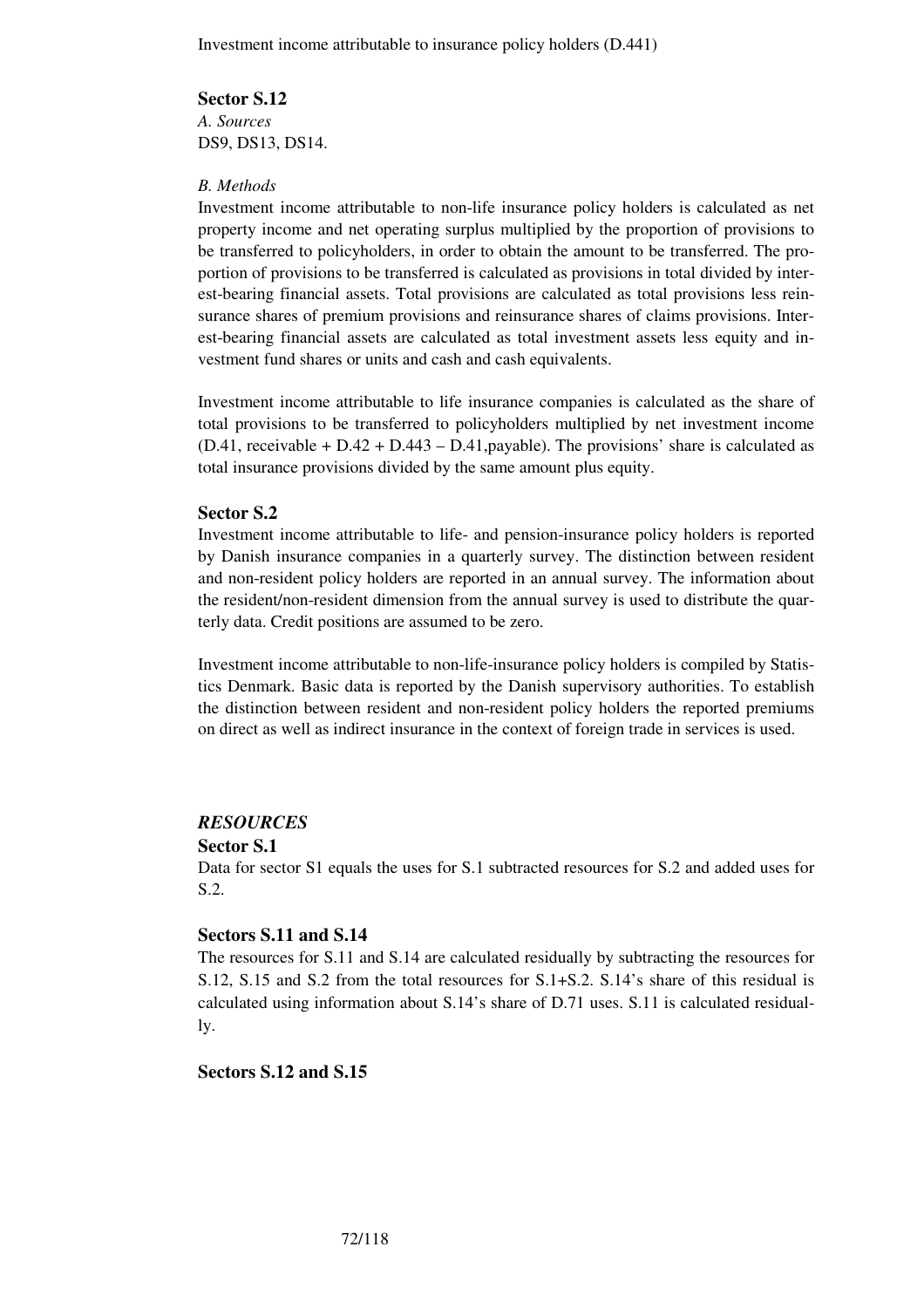The resources for S.12 and S.15 are calculated by using counterpart information from the uses side in S.128. The distribution between industries is estimated from insurance provisions. S.12 and S.15 are obtained as the sum of its industries.

# **25.2 Balancing adjustments across all sectors**

Uses and resourced are balanced by calculating resources for S.11 and S.14 residually.

# **25.3 Additional details**

# **26 Investment income payable on pension entitlements (D.442)**

# **26.1 Description of compilation procedures**

*USES* 

**Sector S.1** 

Data for sector S.1 equals the uses for sector S.12

## **Sector S.12**

*A. Sources*  DS9, DS10.

## *B. Methods*

Danish pension companies are considered life insurance companies. The investment income payable on pension entitlements is calculated in the same way as D.441 for sector S.128 life insurance. The provisions share is calculated as the total pension provisions over total pensions provisions plus equity.

## *RESOURCES*

**Sector S.1**

-

Sector S.1 are obtained as sector S.14 which equals the uses of sector S.12.

# **26.2 Balancing adjustments across all sectors**

No balancing is needed.

# **26.3 Additional details**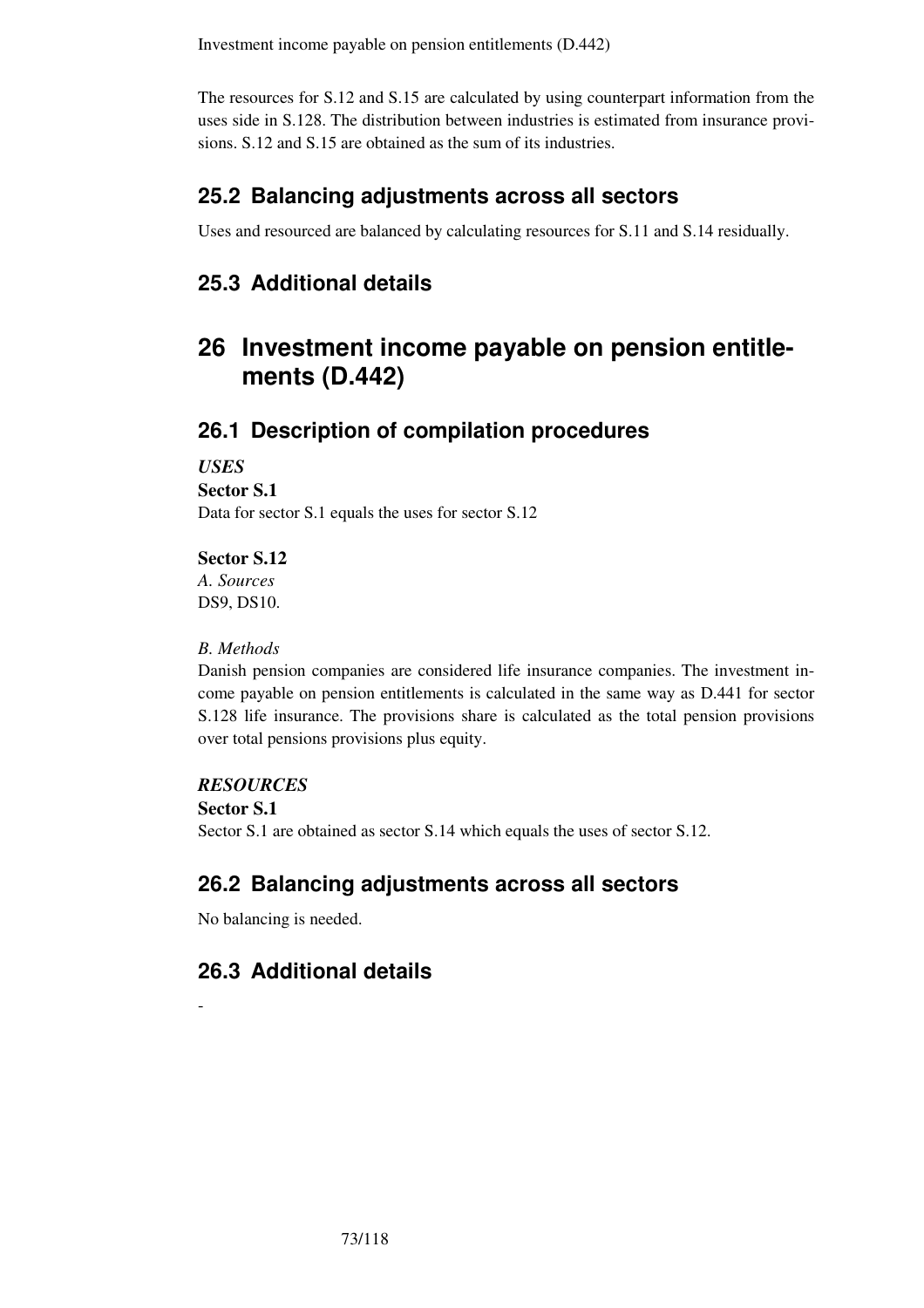# **27 Investment income attributable to collective investment fund shareholders (D.443)**

# **27.1 Description of compilation procedures**

## *USES*

**Sector S.1** 

Data for sector S1 are obtained as sum of all relevant subsectors.

## **Sectors S.11, S.13, S.14 and S.15**

Not applicable.

## **Sectors S.12**

*A. Sources*  DS30, DS31.

### *B. Methods*

D.443 is compiled from DS30 where dividends payable from non-MMF investment funds (S.124) can be obtained. Retained earnings attributable to collective investment fund shareholders are added and it is derived from the compilation of property income of S.124 (resources less uses). Distribution of D.443 is based on F.522 closing balance sheets for each subsector from DS31. See further details in Danish GDP and GNI (2012).

### **Sectors S.2**

*A. Sources*  DS11.

### *B. Methods*

In accordance with BPM6 reinvested earnings are calculated for investment fund shares. Data reported by Danish investment funds can be used to calculate total investment income excluding holding gains and losses. The Danish investment funds also report distributed income, and so reinvested earnings can be calculated as total income less distributed income. Information on the resident/non-resident dimension is an integrated part of the reporting.

Regarding Danish residents' holdings of investment fund shares issued by non-residents no information on the total income generated by these investment funds is available. An estimation of reinvested income attributed to Danish residents' holdings of investment fund shares issued by non-residents is made based on data for Danish investment funds. It is assumed that the implicit rates of return for Danish and non-resident investment funds with the same investment profile are the same, and then the total income attributed to Danish residents from non-resident investment funds is calculated and distributed income subtracted in order to determine reinvested earnings.

## *RESOURCES*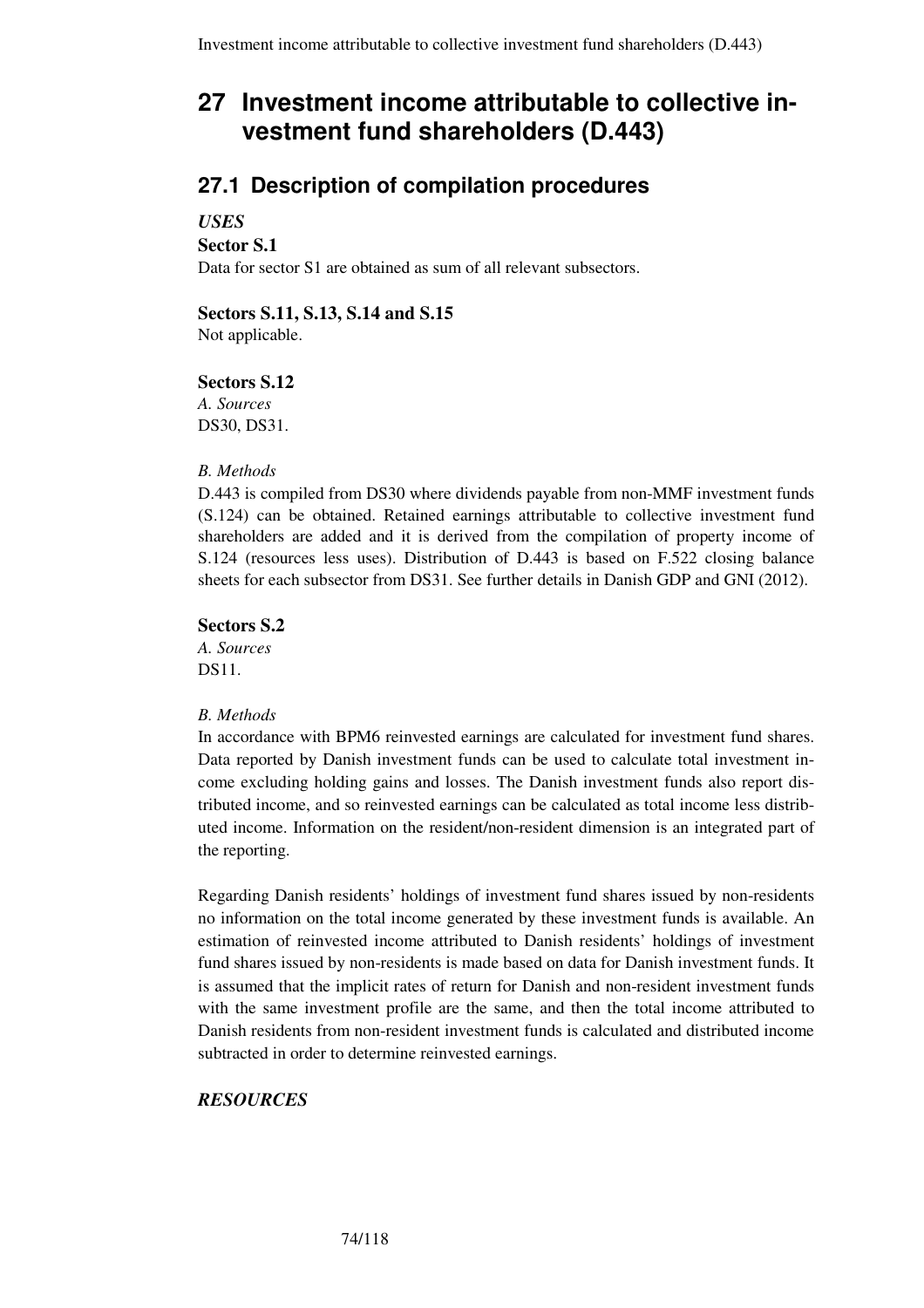Rent (D.45)

## **Sector S.1**

Data for sector S.1 are obtained as sum of all relevant subsectors*.* 

## **Sectors S.11, S.12, S.13, S.14 and S.15**

*A. Sources*  No direct data sources are used.

## *B. Methods*

D.443 resources are compiled using counterpart information see D.443 uses.

### **Sectors S.2**

*A. Sources*  DS11.

### *B. Methods*

In accordance with BPM6 reinvested earnings are calculated for investment fund shares. Data reported by Danish investment funds can be used to calculate total investment income excluding holding gains and losses. The Danish investment funds also report distributed income, and so reinvested earnings can be calculated as total income less distributed income. Information on the resident/non-resident dimension is an integrated part of the reporting.

Regarding Danish residents' holdings of investment fund shares issued by non-residents no information on the total income generated by these investment funds is available. An estimation of reinvested income attributed to Danish residents' holdings of investment fund shares issued by non-residents is made based on data for Danish investment funds. It is assumed that the implicit rates of return for Danish and non-resident investment funds with the same investment profile are the same, and then the total income attributed to Danish residents from non-resident investment funds is calculated and distributed income subtracted in order to determine reinvested earnings.

## **27.2 Balancing adjustments across all sectors**

No balancing is needed.

# **27.3 Additional details**

-

# **28 Rent (D.45)**

## **28.1 Description of compilation procedures**

*USES*  **Sector S.1**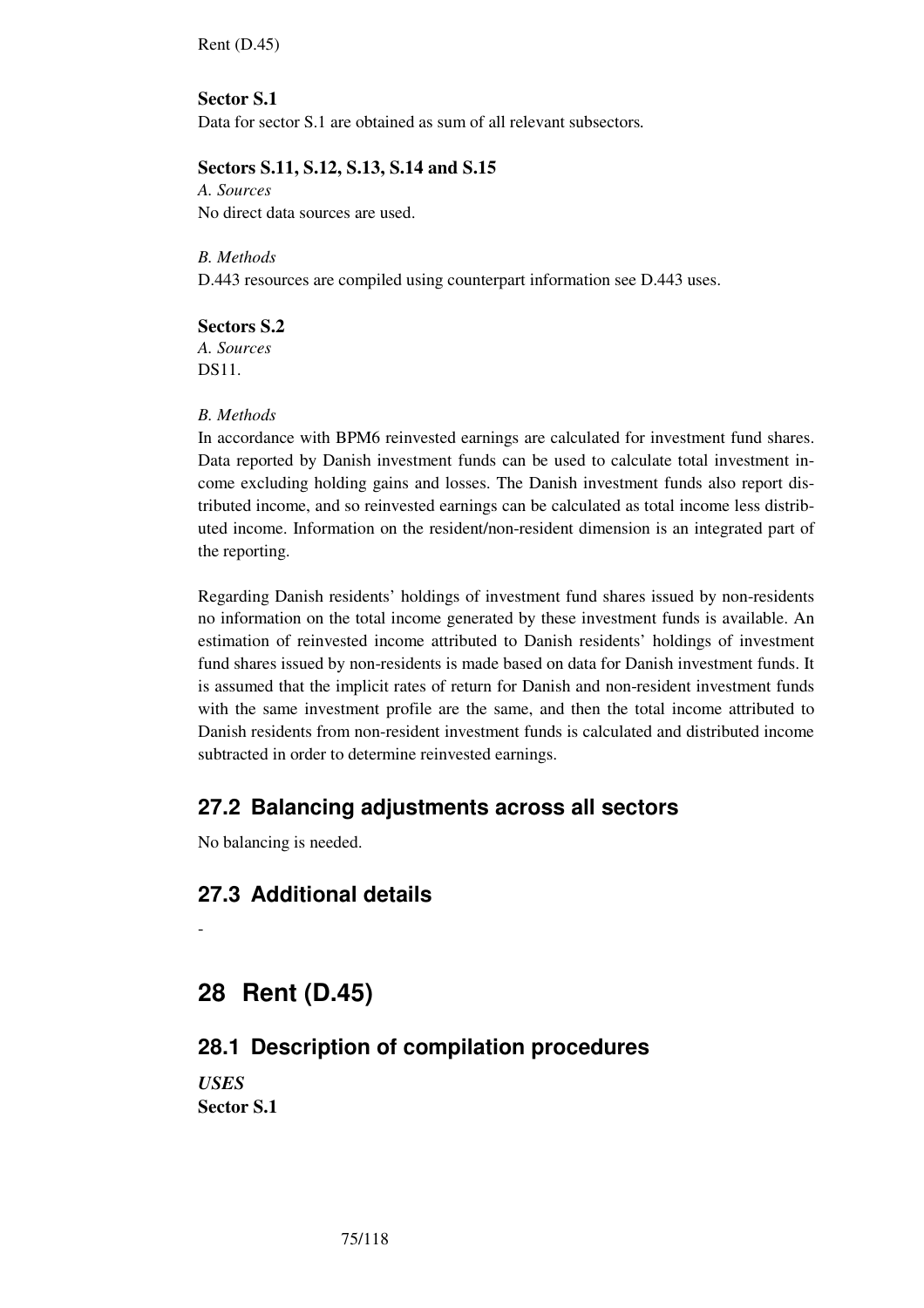Rent (D.45)

*A. Sources*  No direct data sources are used.

*B. Methods*  Uses are equal to the total resources for S.1.

## **Sector S.11**

*A. Sources*  No direct data sources are used.

*B. Methods*  The uses for S.11 are calculated residually by subtracting the uses for S.14 from the total uses*.* 

# **Sectors S.12, S.13 and S.15**

Not applicable.

## **Sector S.14**

*A. Sources*  DS32.

### *B. Methods*

The uses for S.14 is equal the resources in S.14. The source for resources for S.14 is the agriculture statistics, which provides information about rents of land in the agriculture sector*.* 

## *RESOURCES*

**Sector S.1**  *A. Sources*  No direct data sources are used.

*B. Methods*  Data for sector S1 is obtained as sum of sectors S.13 and S.14.

# **Sectors S.11 and S.12**

Not applicable

# **Sector S.13**

*A. Sources*  DS37.

*B. Methods*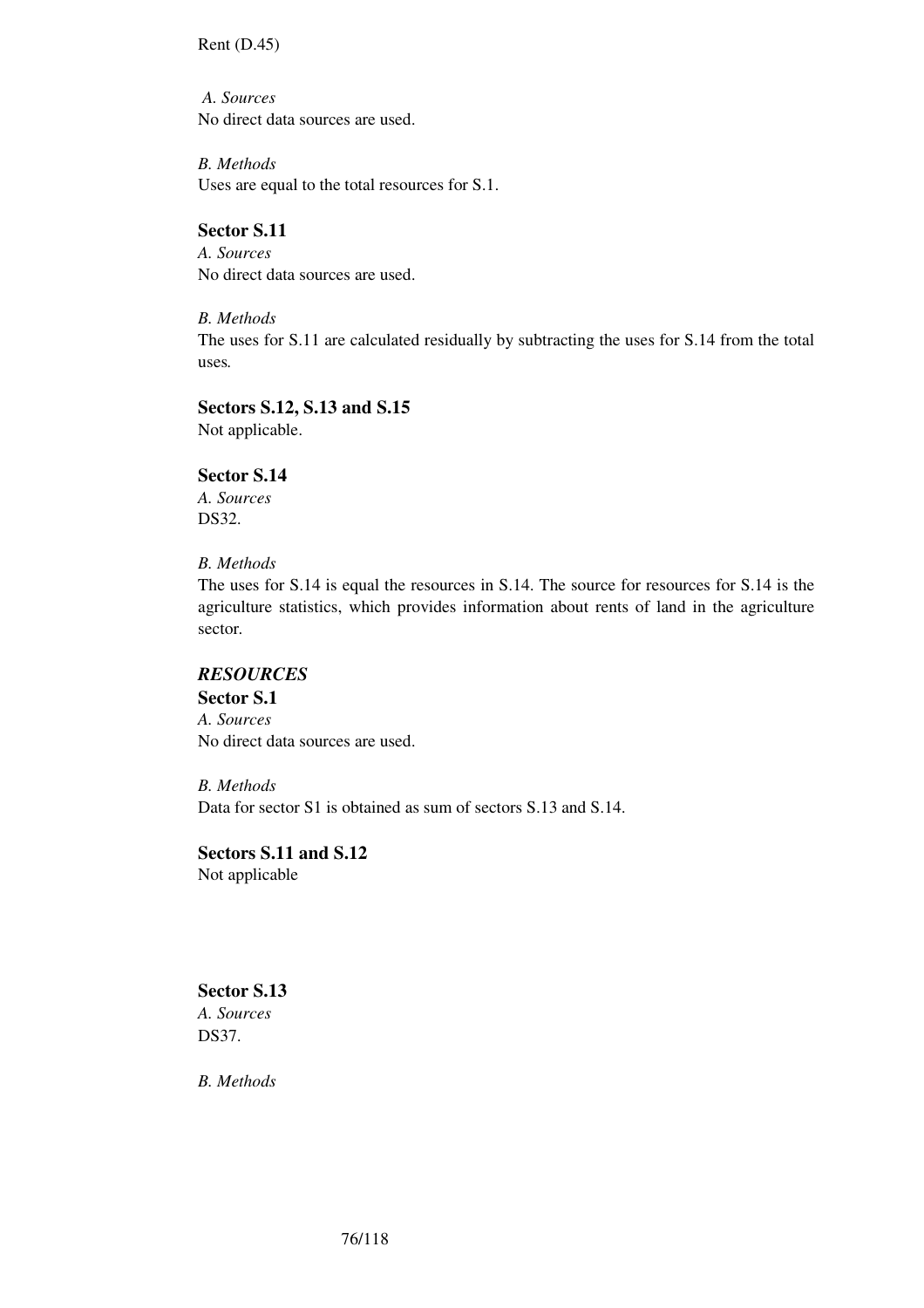Taxes on income (D.51)

See subsection 1.1 of Section D for the general compilation procedure for S.13. A more detailed description can be found in section 3.5 in Documentation of Statistics for General Government Finances.

### **Sector S.14**

*A. Sources*  DS32.

### *B. Methods*

The source for resources for S.14 is the agriculture statistics, which provides information about rents of land in the agriculture sector.

## **Sector S.15**

Not applicable.

# **28.2 Balancing adjustments across all sectors**

Uses and resourced are balanced by calculating uses for S.11 residually.

# **28.3 Additional details**

-

# **29 Taxes on income (D.51)**

# **29.1 Description of compilation procedures**

### *USES*

**Sector S.1**  *A. Sources* 

No direct data sources are used

### *B. Methods*

Data for S.1 is obtained as the resources for S.1 added resources for S.2 and subtracted uses for S.2

## **Sector S.11**

*A. Sources*  No direct data sources are used.

*B. Methods*  Data for S.11 is calculated residually by subtracting the uses for S.12, S.14 and S.15 from S.1.

**Sector S.12**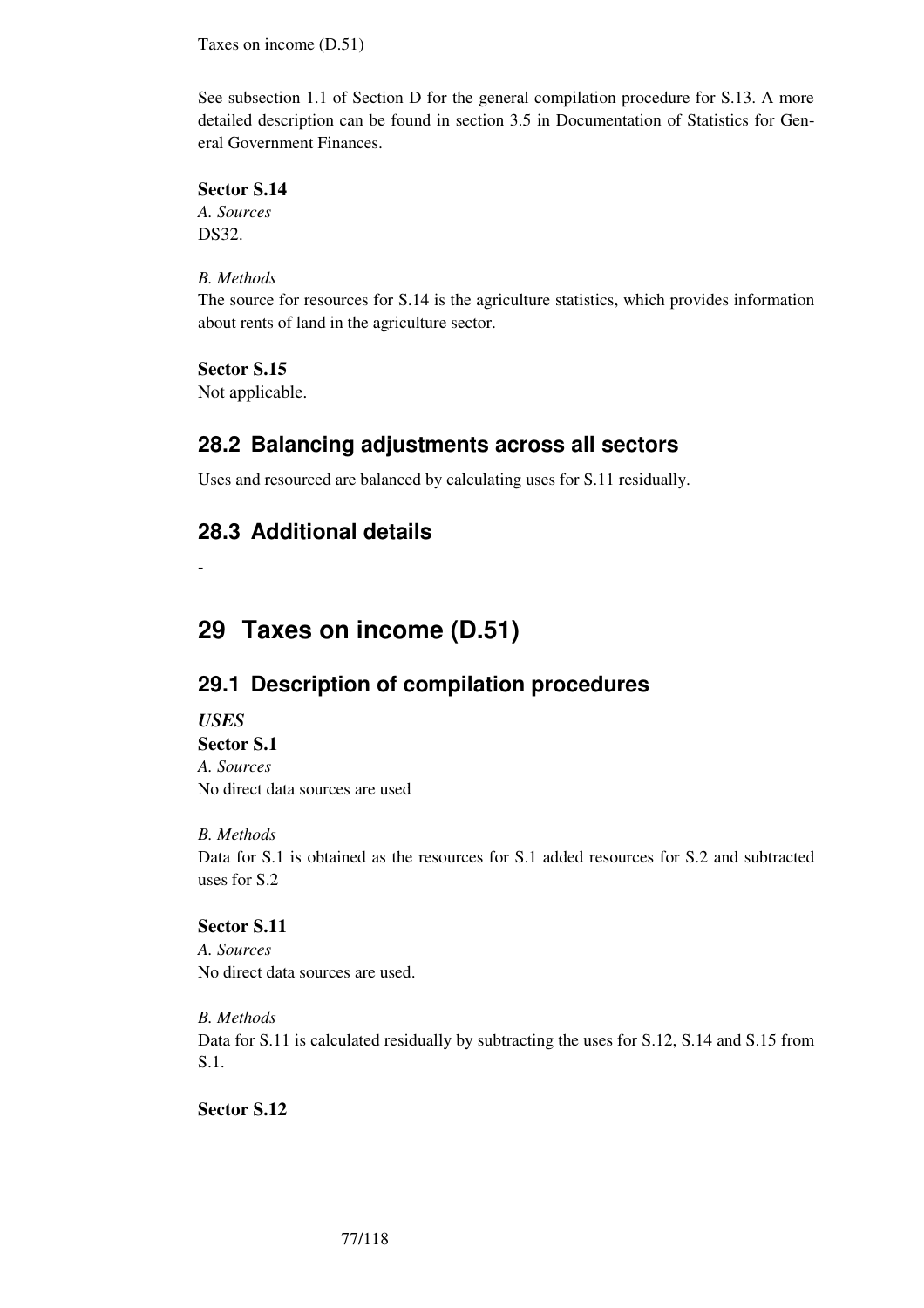Taxes on income (D.51)

*A. Sources*  DS21.

### *B. Methods*

Income taxes for S.12 consist of the corporate taxes for NACE industry K and corporate taxes from industry 70.10.20 from NACE industry M.

### **Sector S.13**

Not applicable

### **Sector S.14**

*A. Sources*  DS37.

### *B. Methods*

Taxes on income for S.14 consist on personal income taxes for households including tax on yield of certain pension scheme assets.

### **Sector S.15**

*A. Sources*  DS21.

### *B. Methods*

Income taxes for S.15 consist of the corporate taxes for the units, which are classified as NPISH units.

## **Sector S.2**

*A. Sources*  DS11.

### *B. Methods*

The information about income taxes comes from the same source used for the compilation of compensation of employees, which is administrative tax information on income (from employment) from the Danish tax authorities.

## *RESOURCES*

**Sector S.1**  *A. Sources*  No direct sources are used.

*B. Methods*  Sector S.13 is the only sector, which receive taxes*.* 

## **Sector S.13**

*A. Sources*  DS37.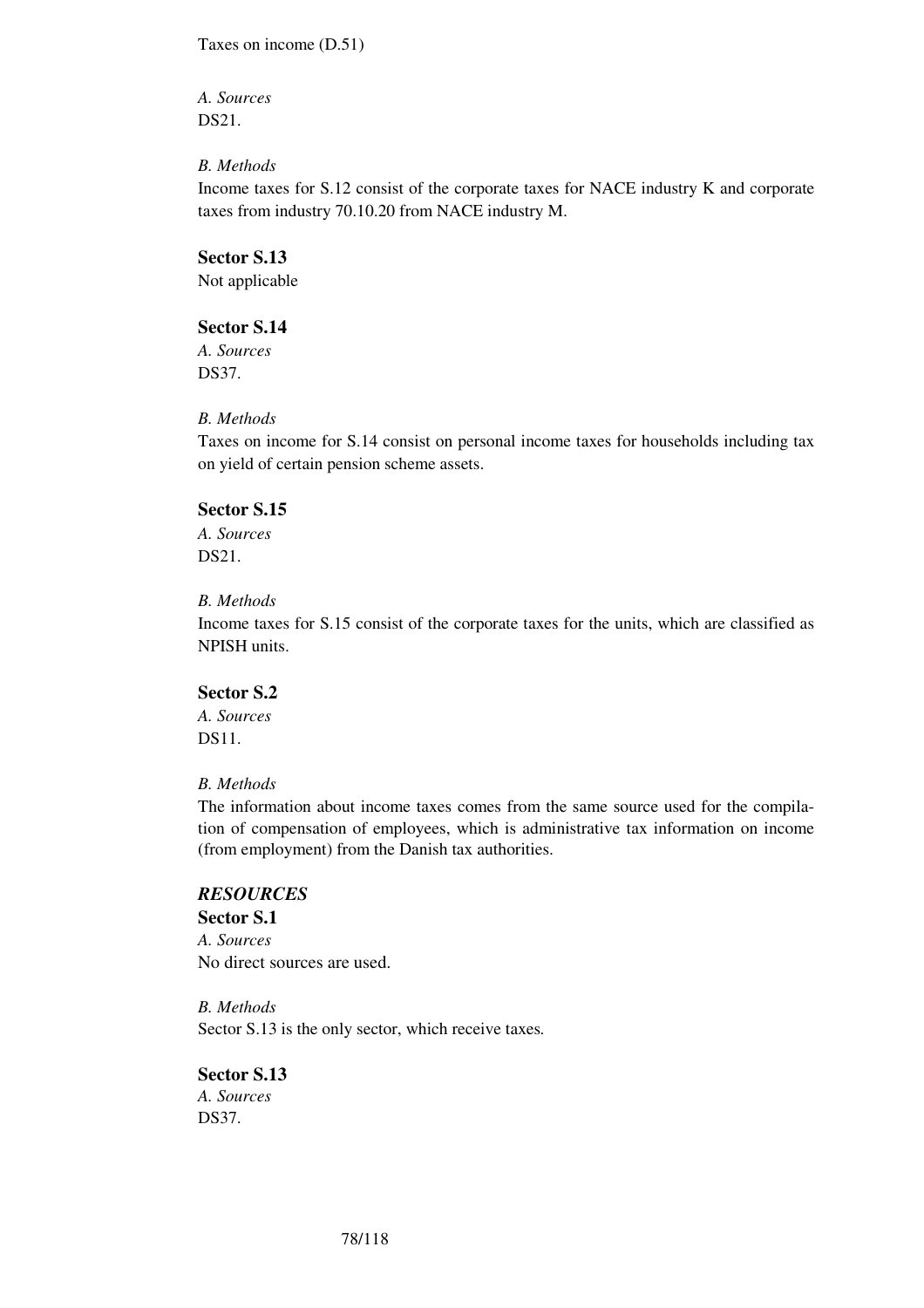### *B. Methods*

Taxes on income are made up by the personal taxes paid by households and corporate taxes, which are paid by companies, which are obligated to pay taxes. The personal taxes consist of ordinary taxes, special contribution to labour market funds, other personal income taxes and tax on yield of certain pension scheme assets (PAL-tax). The corporate taxes are distributed by NACE industry according to information from the Statistical Business Register. A detailed description of the compilation procedure for corporate taxes can be found in Documentation of statistics for corporate taxes.

### **Sector S.2**

*A. Sources*  DS11.

### *B. Methods*

The information about income taxes comes from the same source used for the compilation of compensation of employees, which is administrative tax information on income (from employment) from the Danish tax authorities.

# **29.2 Balancing adjustments across all sectors**

Uses and resourced are balanced by calculating uses for S.11 residually.

# **29.3 Additional details**

# **30 Other current taxes (D.59)**

# **30.1 Description of compilation procedures**

*USES*  **Sector S.1** 

-

*A. Sources*  No direct sources are used.

*B. Methods*  The only relevant domestic sector for this transaction is S.14.

### **Sector S.14**

*A. Sources*  No direct sources are used.

*B. Methods*  All the uses are allocated to S.14.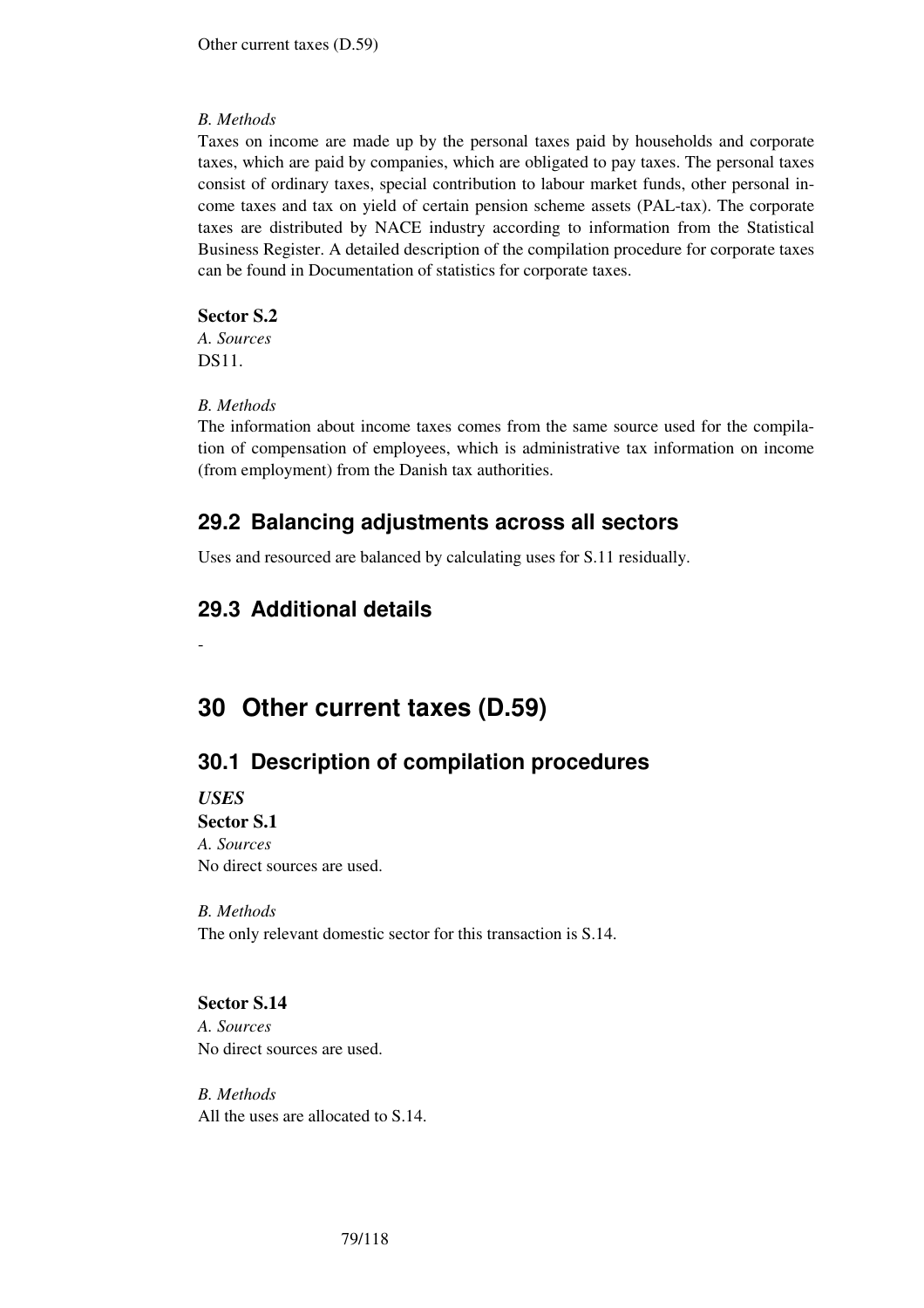Employers' actual social contributions (D.611)

### *RESOURCES*

**Sector S.1** 

*A. Sources*  No direct sources are used.

*B. Methods*  The only relevant domestic sector for this transaction is S.13.

**Sector S.13**  *A. Sources*  DS37.

## *B. Methods*

Other current taxes consist of property value tax, media license and motor vehicle duties paid by households.

# **30.2 Balancing adjustments across all sectors**

No balancing is needed.

# **30.3 Additional details**

**31 Employers' actual social contributions (D.611)** 

# **31.1 Description of compilation procedures**

*USES* 

-

**Sector S.1** *A. Sources*  No direct data sources are used.

## *B. Methods*

S.14 is the only relevant domestic sector for this transaction. The uses are equal to the total uses for S.1. Data for S.1 is equal to the resources for S.1 added the resources for S.2 and subtracted the uses for S.2.

## **Sector S.14**

*A. Sources*  No direct data sources are used.

*B. Methods*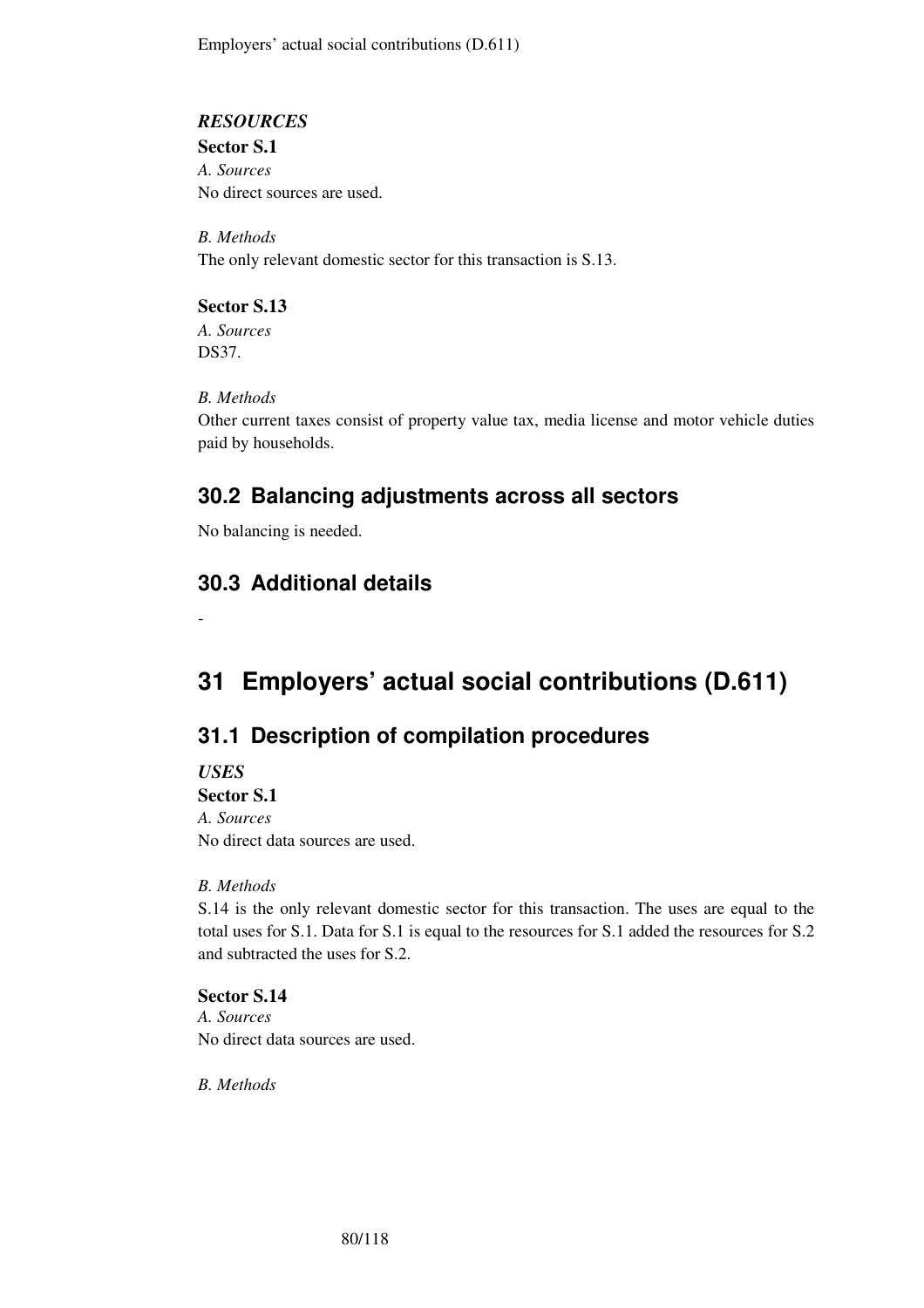Employers' actual social contributions (D.611)

S.14 is the only relevant domestic sector for this transaction. The uses are equal to the total uses for S.1. Data for S.1 is equal to the resources for S.1 added the resources for S.2 and subtracted the uses for S.2.

### **Sector S.2**

*A. Sources*  DS11.

### *B. Methods*

The employers' social actual contributions are compiled in the statistics for International Trade in Services where data reported by companies on monthly basis is used in the compilation. The compilation includes a process of grossing up for the trade not covered. More information can be found in Documentation of Statistics: International Trade in Services.

### *RESOURCES*

**Sector S.1**  *A. Sources*  No direct data sources are used.

*B. Methods*  Data for S.1 is obtained as the sum of S.12 and S.13.

### **Sectors S.11, S.14 and S.15**

Not applicable.

### **Sector S.12**

*A. Sources*  DS9, DS10, DS13, DS14, DS15.

#### *B. Methods*

The total contributions into pension or insurance funds are the base of the calculation. Contributions are adjusted to remove transfers between financial institutions that are not based on increased contributions, DS15 is used to correct for the transfers between pension funds and a proportion of 20% of the transfers between pension funds and banks, the remaining 80% is attributed to D.62. The contributions are not exactly equal to D.121 because the contributions are partly taxed (in Denmark D.121 is taxable and taxes are paid by the social security funds on behalf of the households).

For S.128 life insurance companies and S.129 general pension funds, it is only the social security part of employers' contributions that is considered. The social security part of S.128 life insurance is estimated as the premiums to insurance contracts that are part of an employment contract divided by the total premiums. In the same way, the part of the contributions that is part of an employment contract for the general pension funds are divided by the total contributions for general pension funds. In Denmark, a large proportion of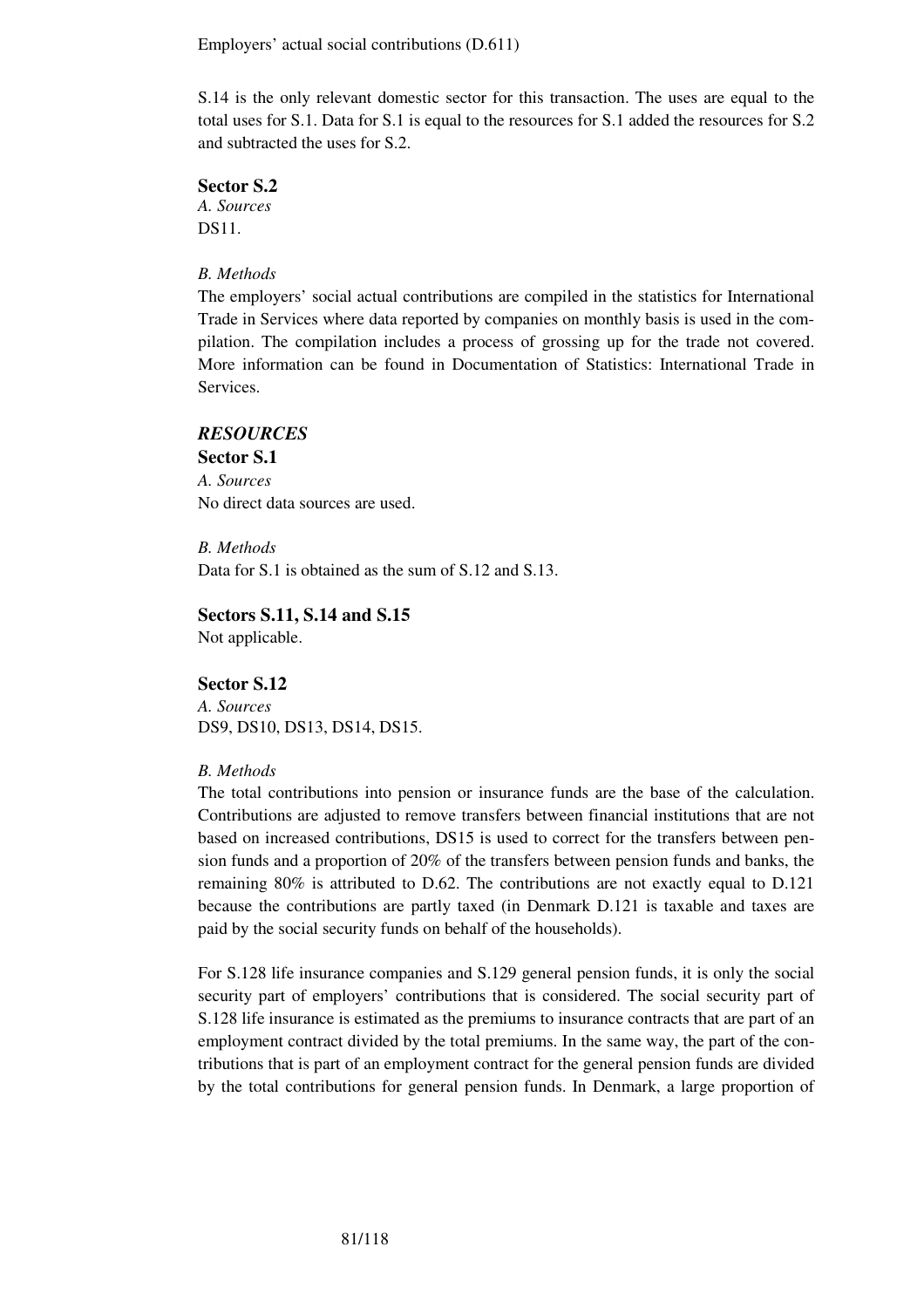Employers' actual social contributions (D.611)

pensions and life insurances is part of the employment contracts on the Danish labour market, so these shares are larger than 90%.

**Sector S.13** 

*A. Sources*  DS37.

### *B. Methods*

The compilation procedure can be briefly described as follows: When the data is collected and loaded into the database the classification according to ESA2010 starts. This means that expenditure and revenue is classified into categories like e.g. salary, investments, income transfers and interest. This is done mostly by automatically converting the primary account data into national accounts by predefined rules translating primary accounts entries into ESA2010 categories. Non trivial entries is converted manually by reading supplementary account information and by communication to the relevant government units. Employers' actual social contributions (D.611) is compiled by identifying all entries concerning employers' actual social contributions in the primary accounts for all government units (Coverage and sources can be found in section A.1 in Inventory of the methods, procedures and sources used for the compilation of deficit and debt data and the underlying government sector accounts according to ESA2010). This is done by identifying all entries concerning employers' actual social contributions in the primary accounts. In practice this means that certain account numbers identified by an analysis (carried out each time the structure of the primary accounts change) is classified as employers' actual social contributions.

**Sector S.2** 

*A. Sources*  DS11.

#### *B. Methods*

-

The employers' social actual contributions are compiled in the statistics for International Trade in Services where data reported by companies on monthly basis is used in the compilation. The compilation includes a process of grossing up for the trade not covered. More information can be found in Documentation of Statistics: International Trade in Services.

# **31.2 Balancing adjustments across all sectors**

Uses and resourced are balanced by calculating uses for S.14 residually.

## **31.3 Additional details**

82/118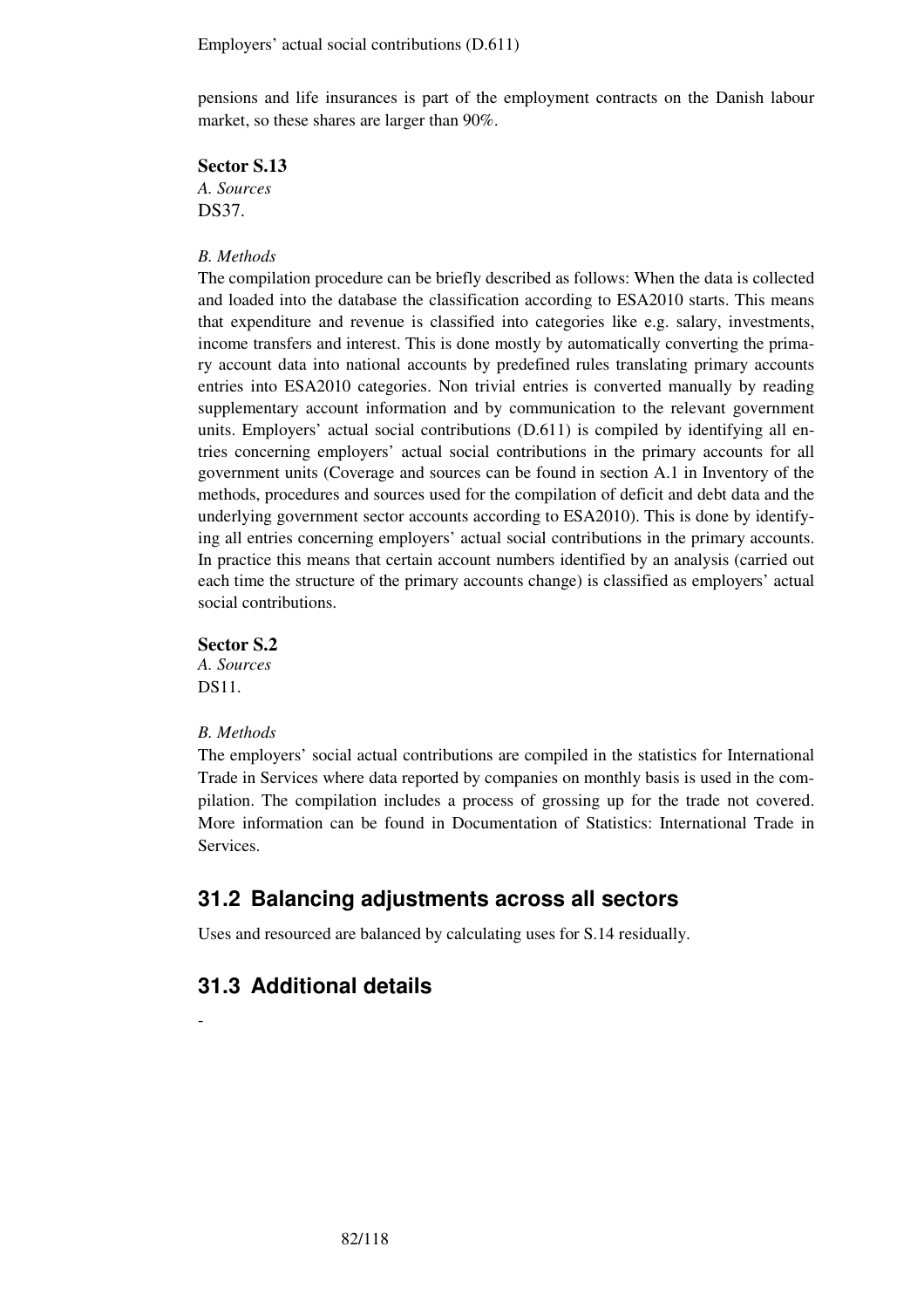# **32 Employers' imputed social contributions (D.612)**

# **32.1 Description of compilation procedures**

*USES* 

**Sector S.1**  *A. Sources*  No direct data sources are used.

*B. Methods*  Data for S.1 is equal to the resources for S.1.

## **Sector S.14**

*A. Sources*  No direct data sources are used.

## *B. Methods*

S.14 is the only relevant sector for this transaction. The uses are equal to the total uses for S.1.

## *RESOURCES*

**Sector S.1**  *A. Sources*  No direct data sources are used.

*B. Methods*  Data for S.1 is equal to the resources for S.1.

**Sectors S.11, S.12, S.14, S.15 and S.2**  Not applicable.

## **Sector S.13**  *A. Sources*  DS37.

-

*B. Methods*  See section 17.1 for description of the compilation procedures for D.122.

# **32.2 Balancing adjustments across all sectors**

No balancing is needed.

# **32.3 Additional details**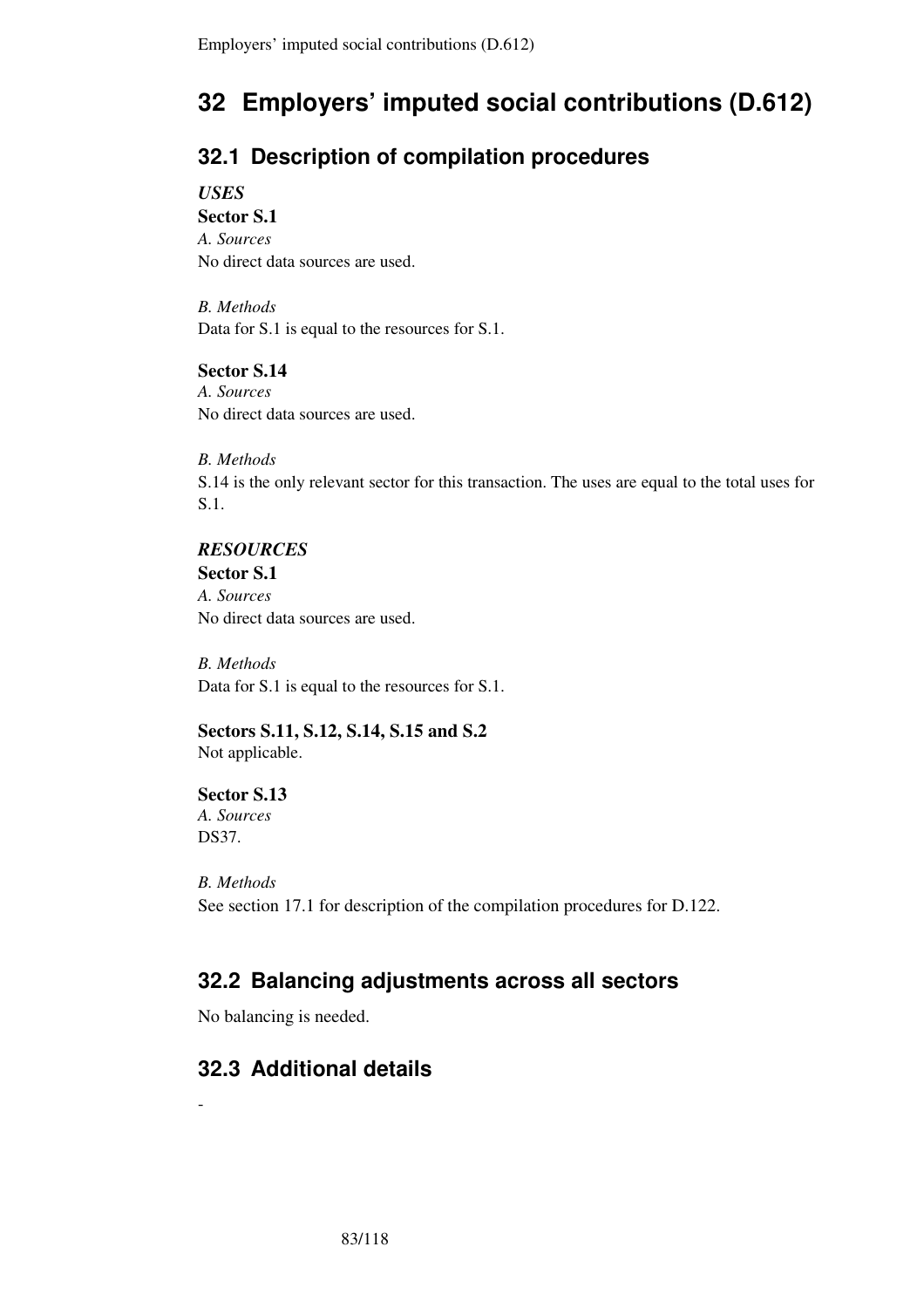# **33 Households' actual social contributions (D.613)**

# **33.1 Description of compilation procedures**

*USES* 

**Sector S.1**  *A. Sources*  No direct data sources are used.

*B. Methods*  Data for S.1 is equal to the resources for S.1.

### **Sector S.14**

*A. Sources*  No direct data sources are used.

### *B. Methods*

S.14 is the only relevant domestic sector for this transaction. The uses are equal to the total uses for S.1.

**Sector S.2**  Not applicable.

## *RESOURCES*

**Sector S.1**  *A. Sources*  No direct data sources are used.

*B. Methods*  Data for S.1 is obtained as the sum of S.12 and S.13.

# **Sectors S.11, S.14, S.15 and S.2**

Not applicable.

### **Sector S.12**

*A. Sources*  DS9, DS10, DS13, DS14, DS15.

*B. Methods*  D.613 consists primarily of obligatory social contributions to pension schemes from social benefits.

## **Sector S.13**

*A. Sources*  DS37.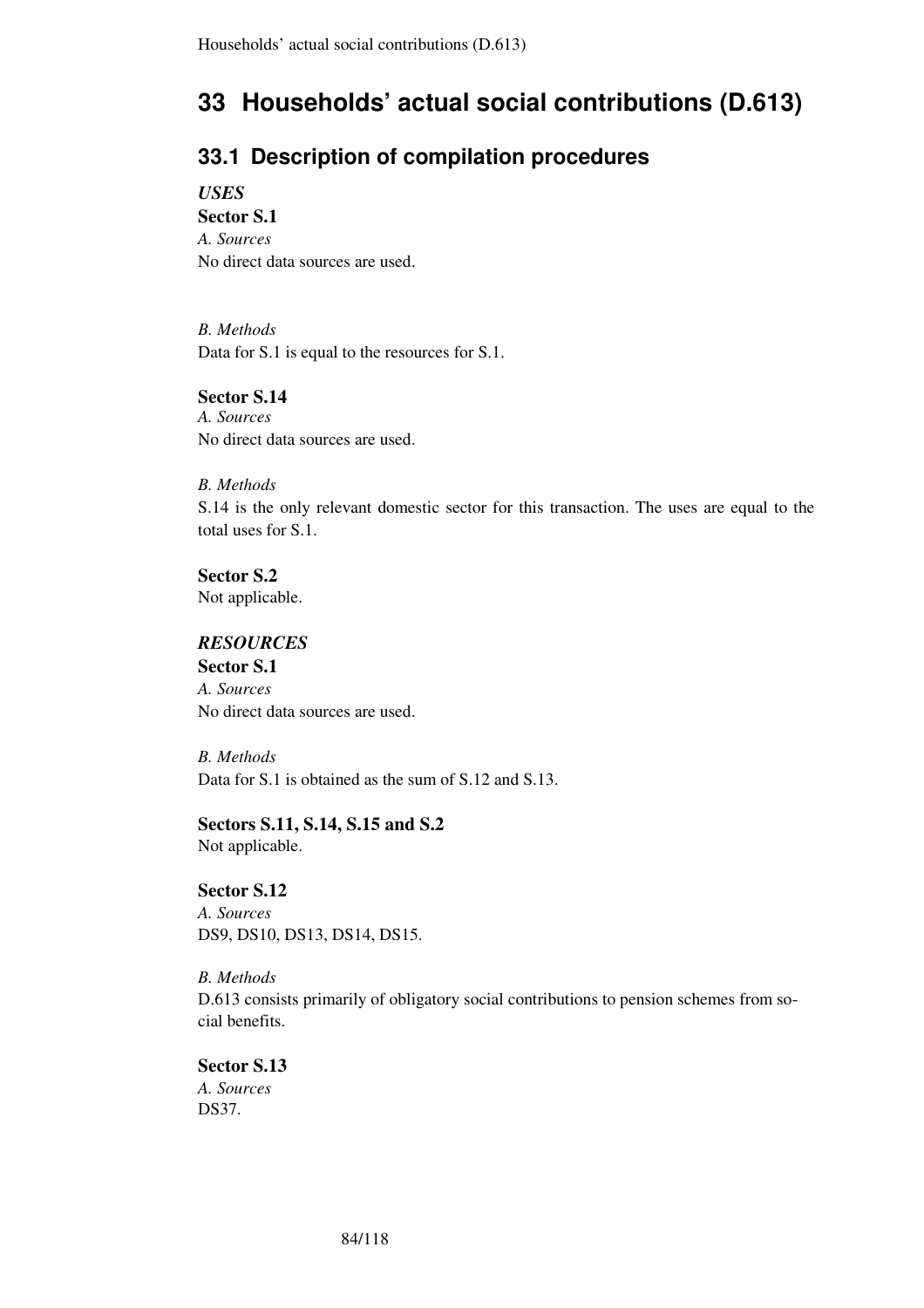### *B. Methods*

The compilation procedure can be briefly described as follows: When the data is collected and loaded into the database the classification according to ESA2010 starts. This means that expenditure and revenue is classified into categories like e.g. salary, investments, income transfers and interest. This is done mostly by automatically converting the primary account data into national accounts by predefined rules translating primary accounts entries into ESA2010 categories. Non trivial entries is converted manually by reading supplementary account information and by communication to the relevant government units. Households' actual social contributions (D.613) is compiled by identifying all expenses related to households' actual social contributions in the primary accounts for all government units (Coverage and sources can be found in section A.1 in Inventory of the methods, procedures and sources used for the compilation of deficit and debt data and the underlying government sector accounts according to ESA2010). This is done by identifying households' actual social contributions in the primary accounts for social security funds. In practice this means that certain account numbers identified by an analysis (carried out each time the structure of the primary accounts change) is classified as households' actual social contributions.

# **33.2 Balancing adjustments across all sectors**

Uses and resourced are balanced by calculating uses for S.14 residually.

# **33.3 Additional details**

At this point we also reroute a portion of D.611 to D.613, due to a misinterpretation of employees' contributions of the total contribution of the employers. This will be corrected at the next benchmark revision.

# **34 Households' social contribution supplements (D.614)**

## **34.1 Description of compilation procedures**

### *USES*  **Sector S.1**

*A. Sources*  No direct data sources are used.

*B. Methods*  Data for S.1 is equal to the resources for S.1.

**Sector S.14**  *A. Sources*  No direct data sources are used.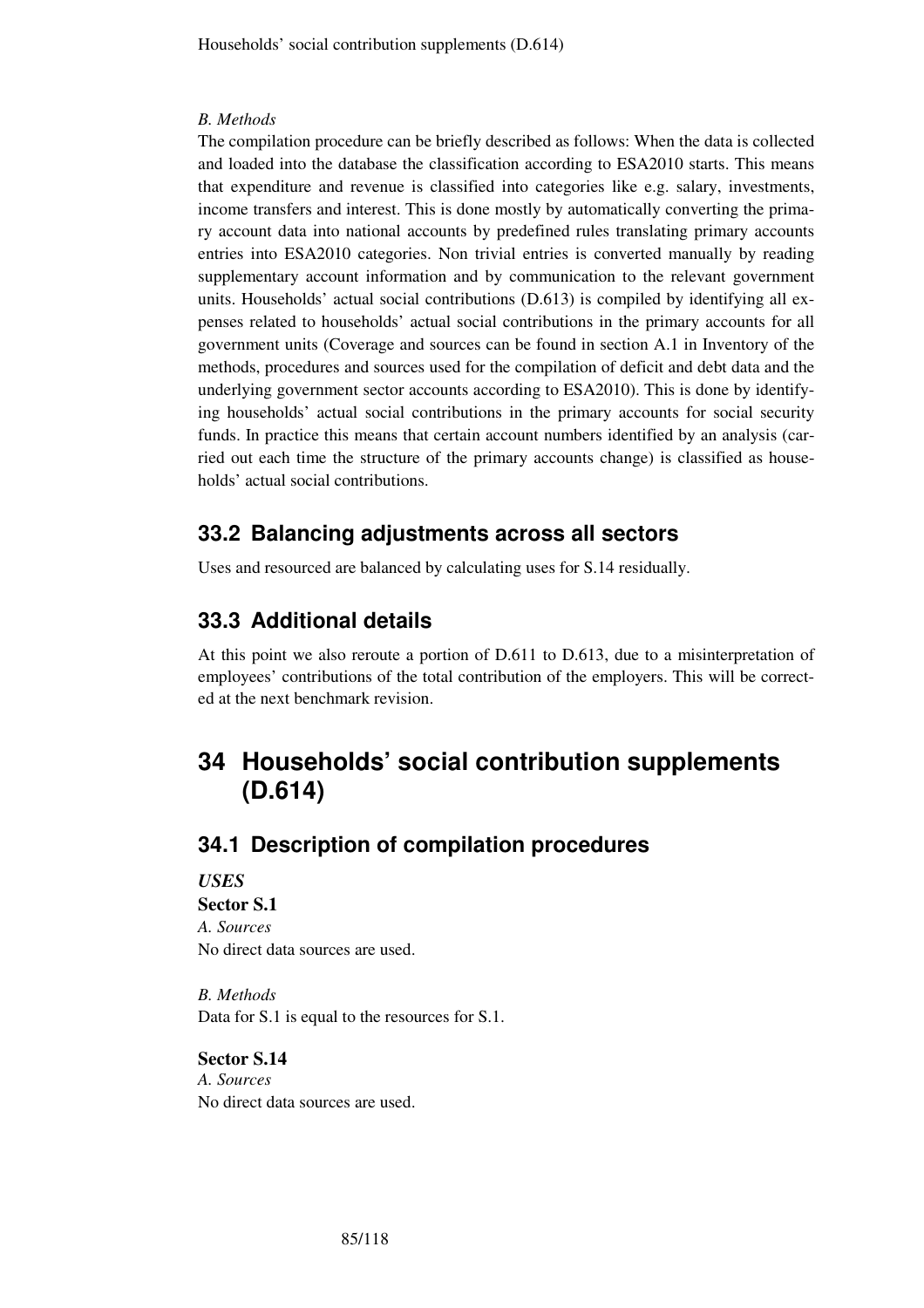Households' social contribution supplements (D.614)

### *B. Methods*

S.14 is the only relevant domestic sector for this transaction. The uses are equal to the total uses for S.1.

## **Sector S.2**

Not applicable.

## *RESOURCES*

**Sector S.1** *A. Sources*  No direct data sources are used.

*B. Methods*  Data for S.1 is equal to the resources for S.12.

**Sectors S.11, S.13, S.14, S.15 and S.2**  Not applicable.

## **Sector S.12**

*A. Sources*  DS9, DS10, DS12, DS13, DS14.

### *B. Methods*

The S.12 calculation is:  $(D.441 + D.442 - PAL-tax)$  where PAL-tax is the pension return tax (DS12). For the life insurance companies in S.128 only the social security part of the D.441 is considered. For sector S.129, D.442 is used. For general pension funds we only consider the social security part. For general pension funds it is calculated as the total share of benefits paid to life insurance contracts, which are part of employment contracts. For the estimation of the social part see D.611.

Denmark is one of the few countries in the Europe with a pension return tax. This tax also taxes revaluations. The pension return tax is deducted in the calculation of D.614 for two reasons: Firstly, the households' social contribution supplements that households actually receive is less taxes (they are paid by the social security funds on behalf of the households). Secondly, without deducting the tax from D.614 the tax has a large impact on the disposable income for household (B.6n/g), which would be contra intuitive. However, the volatility of the pension tax affects households' savings  $(B.8n/g)$  instead through D.8 as a second best solution.

# **34.2 Balancing adjustments across all sectors**

No balancing is needed.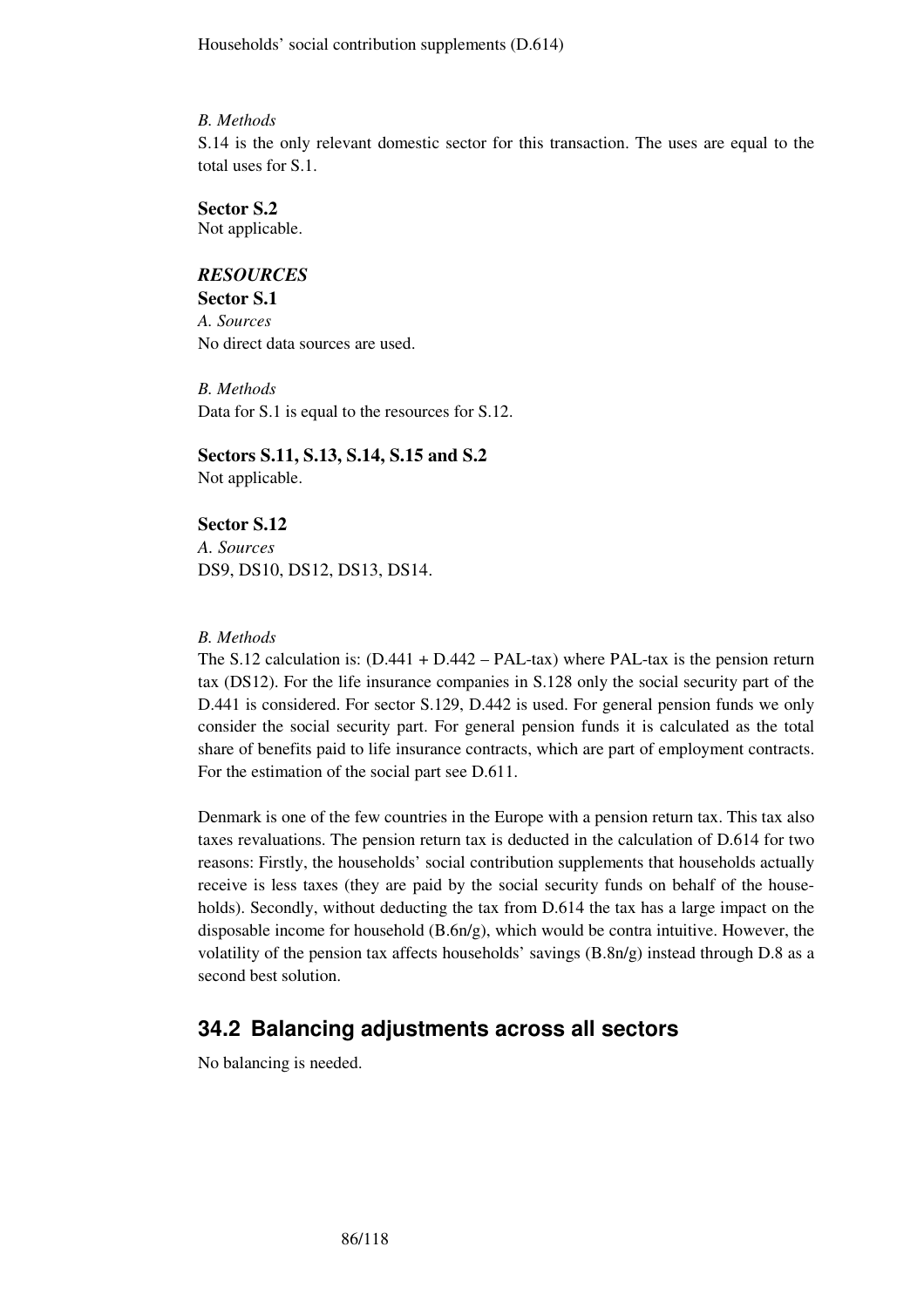# **34.3 Additional details**

# **35 Social insurance scheme service charges (D.61SC)**

# **35.1 Description of compilation procedures**

*USES* 

-

**Sector S.1**  *A. Sources*  No direct sources are used.

*B. Methods*  Data for S.1 is equal to the uses for S.1.

### **Sector S.14**

*A. Sources*  No direct sources are used.

## *B. Methods* S.14 figures are solely based on counterpart information from the sectors S.128 and S.129.

**Sector S.2**  Not applicable.

## *RESOURCES*

**Sector S.1**  *A. Sources*  No direct sources are used.

*B. Methods*  Data for S.1 is equal to the resources for S.12.

**Sectors S.11, S.13, S.14, S.15 and S.2**  Not applicable.

## **Sector S.12**

*A. Sources*  DS9, DS10, DS13, DS14.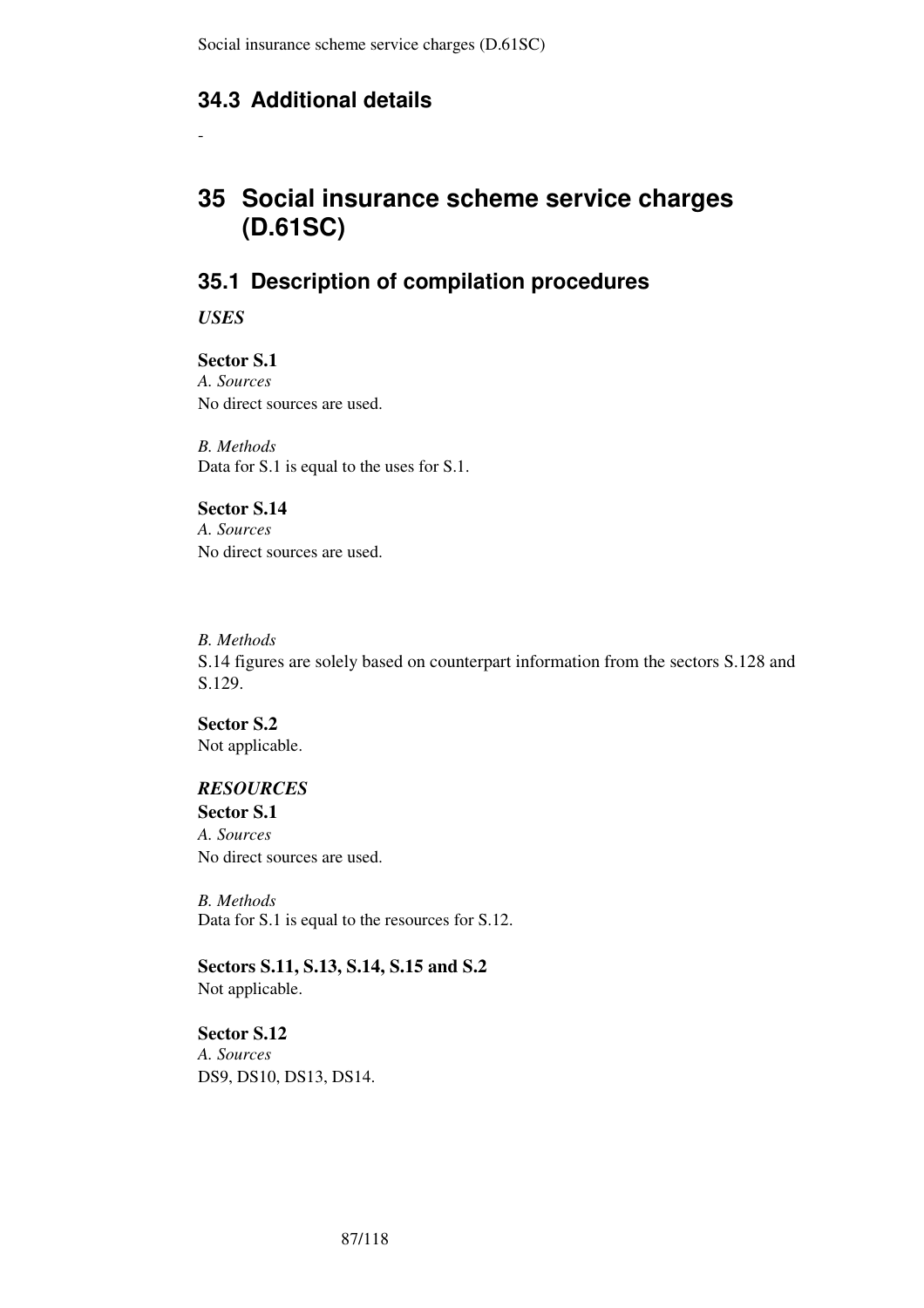Social benefits other than social transfers in kind (D.62)

### *B. Methods*

D.61SC consists only of the part of P.11 that concerns social security. For sectors S.128 and S.129 the transaction is equal to P.11. The only exception is life insurance and general pension funds where a social share is applied. The description of the estimation method of the social share of life insurance can be found under transaction D.611. The social share of benefits for general pension funds can be found under transaction D.614 and  $D.62$ .

# **35.2 Balancing adjustments across all sectors**

No balancing is needed.

# **35.3 Additional details**

# **36 Social benefits other than social transfers in kind (D.62)**

# **36.1 Description of compilation procedures**

*USES* 

-

**Sector S.1**  *A. Sources*  No direct sources are used.

*B. Methods*  Data for S.1 is equal to the uses for S.12 and S.13.

## **Sectors S.11, S.14 and S.15**

Not applicable.

# **Sector S.12**  *A. Sources*

DS9, DS10, DS13, DS14.

## *B. Methods*

The total benefits paid out by pension and insurance funds is the base of the calculation. Benefits are adjusted to remove transfers between financial institutions that are not based on increased pay outs, similar to the calculations for D.611. 80% of the transfers between pension funds and banks are corrected. Only benefits that are social security related are part of D.62. This is the same procedure as described for D.61. Like the calculation for the share of social contributions for S.128 life insurance companies and S.129 general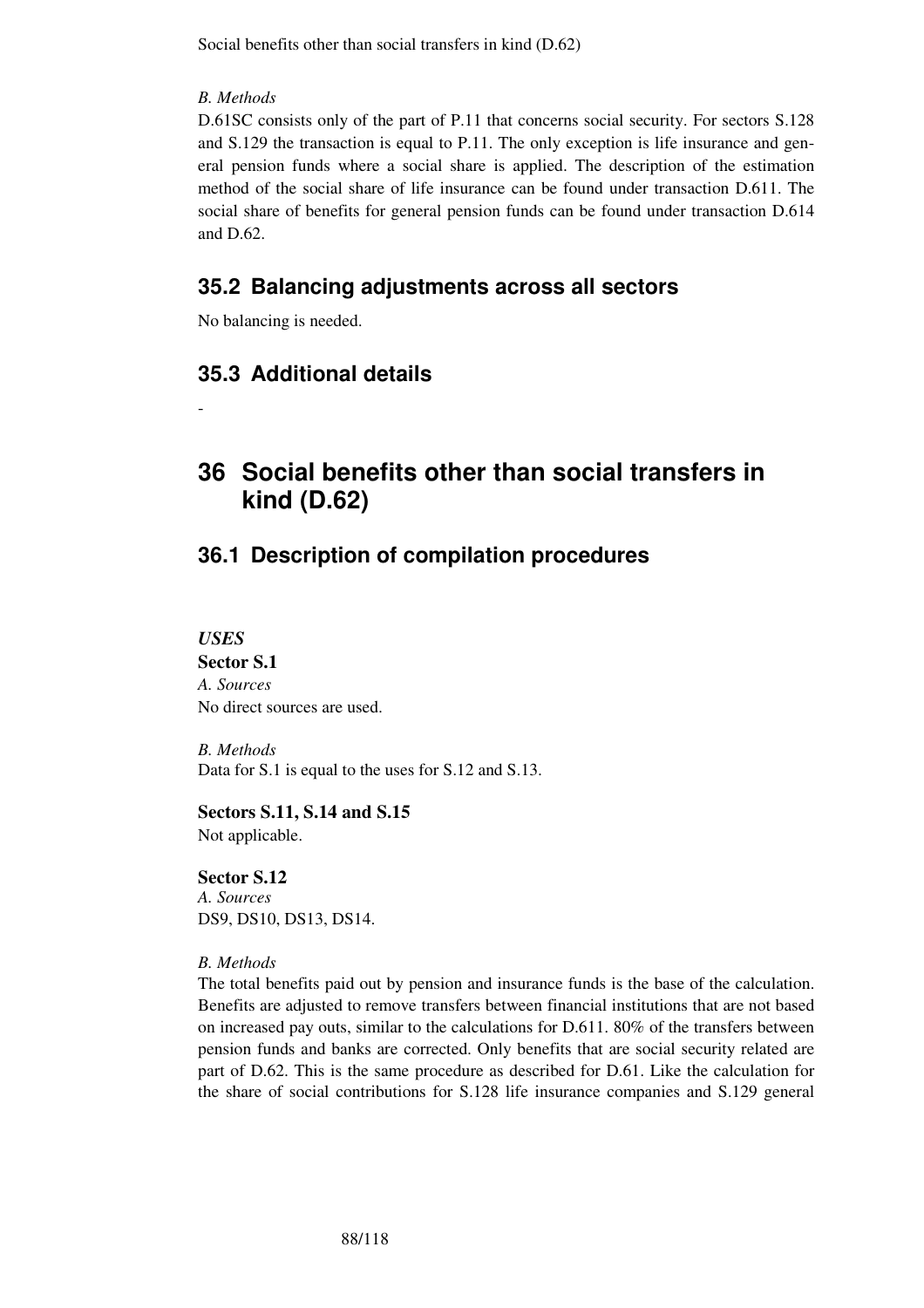Social benefits other than social transfers in kind (D.62)

pension funds, there is a social share of benefits paid to life insurance contracts, which is part of an employment contract.

**Sector S.13** 

*A. Sources*  DS37.

### *B. Methods*

The compilation procedure can be briefly described as follows: When the data is collected and loaded into the database the classification according to ESA2010 starts. This means that expenditure and revenue is classified into categories like e.g. salary, investments, income transfers and interest. This is done mostly by automatically converting the primary account data into national accounts by predefined rules translating primary accounts entries into ESA2010 categories. Non trivial entries is converted manually by reading supplementary account information and by communication to the relevant government units. Social benefits other than social transfers in kind (D.62) is compiled by identifying all expenses related to social benefits other than social transfers in kind in the primary accounts for all government units (Coverage and sources can be found in section A.1 in Inventory of the methods, procedures and sources used for the compilation of deficit and debt data and the underlying government sector accounts according to ESA2010). This is done by identifying social benefits other than social transfers in kind in the primary accounts for social security funds. In practice this means that certain account numbers identified by an analysis (carried out each time the structure of the primary accounts change) is classified as social benefits other than social transfers in kind.

**Sector S.2** 

*A. Sources*  DS11.

### *B. Methods*

Social benefits are compiled in the statistics International Trade in Services, where data reported by companies on monthly basis is used in the compilation. The compilation includes a process of grossing up for the trade not covered. More information can be found in Documentation of statistics: International Trade in Services.

### *RESOURCES*

# **Sector S.1**

*A. Sources*  No direct sources are used.

#### *B. Methods*

Data for S.1 is equal to the uses for S.1 subtracted the resources for S.2 and added the uses for S.2.

### **Sector S.14**

*A. Sources*  No direct sources are used.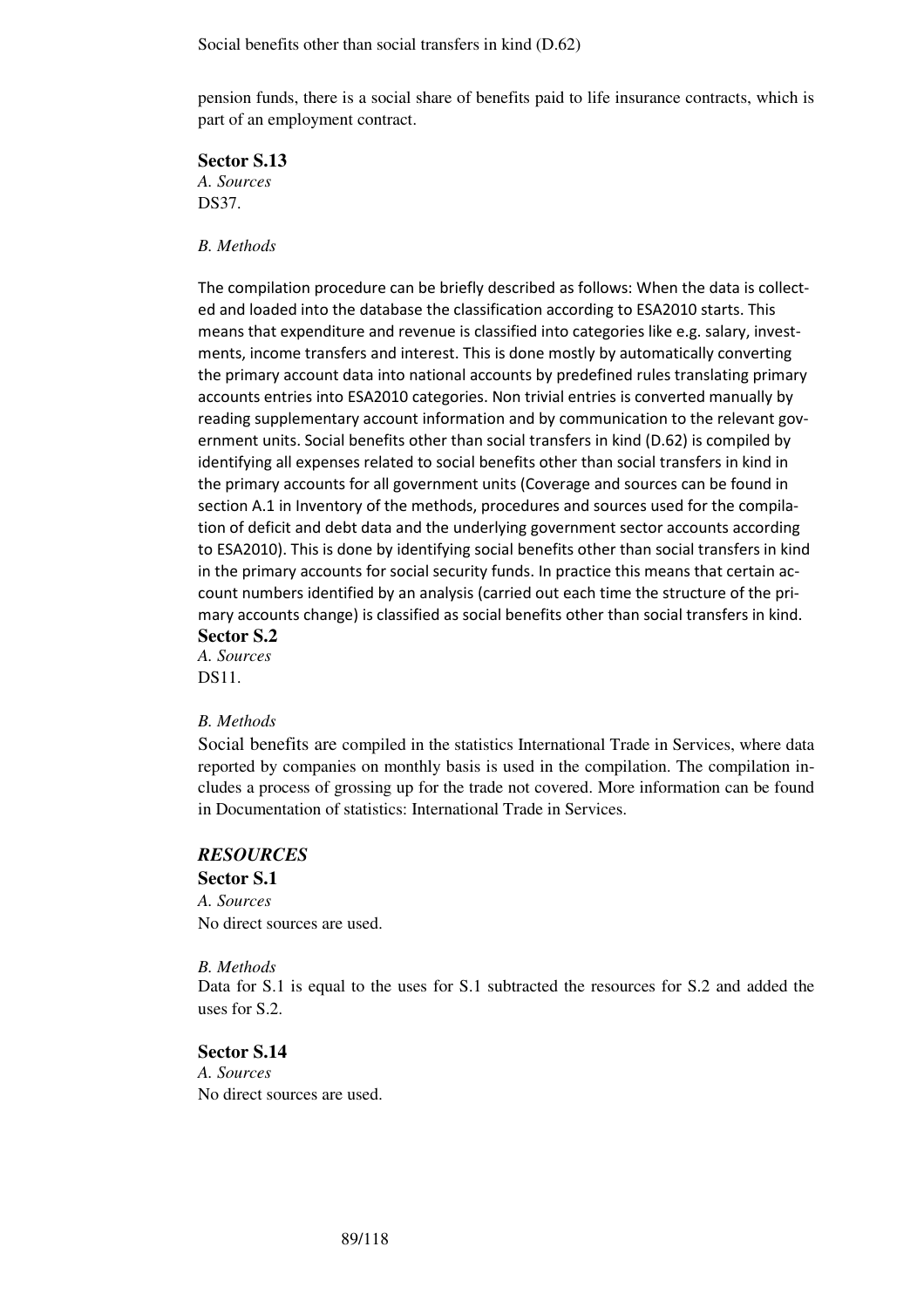Social transfers in kind – non-market production (D631)

*B. Methods*  S.14 is the only relevant domestic sector for this transaction.

## **Sector S.2**

*A. Sources*  DS11, DS37.

### *B. Methods*

Social benefits are compiled in the statistics International Trade in Services, where data reported by companies on monthly basis is used in the compilation. The compilation includes a process of grossing up for the trade not covered. More information can be found in Documentation of statistics: International Trade in Services. Social benefits from the government sector are based on counterpart information from S.13 data source.

## **36.2 Balancing adjustments across all sectors**

No balancing is needed.

# **36.3 Additional details**

# **37 Social transfers in kind – non-market production (D631)**

## **37.1 Description of compilation procedures**

## *USES*

-

### **Sector S.13**

*A. Sources*  DS37.

### *B. Methods*

The government individual consumption expenditures consist of individual services within health, recreation, culture and religion, education and social protection, which are produced by the government sector. The split between individual and collective consumption is based on the COFOG classification.

### **Sector S.15**

*A. Sources*  See subsection 1.1 of Section D.

### *B. Methods*

D.631 is equal to the NPISH consumption and it is found by subtracting the revenue from sales and production for own final use from the output: D.631=P.31=P.1-P.11-P.12- P.131.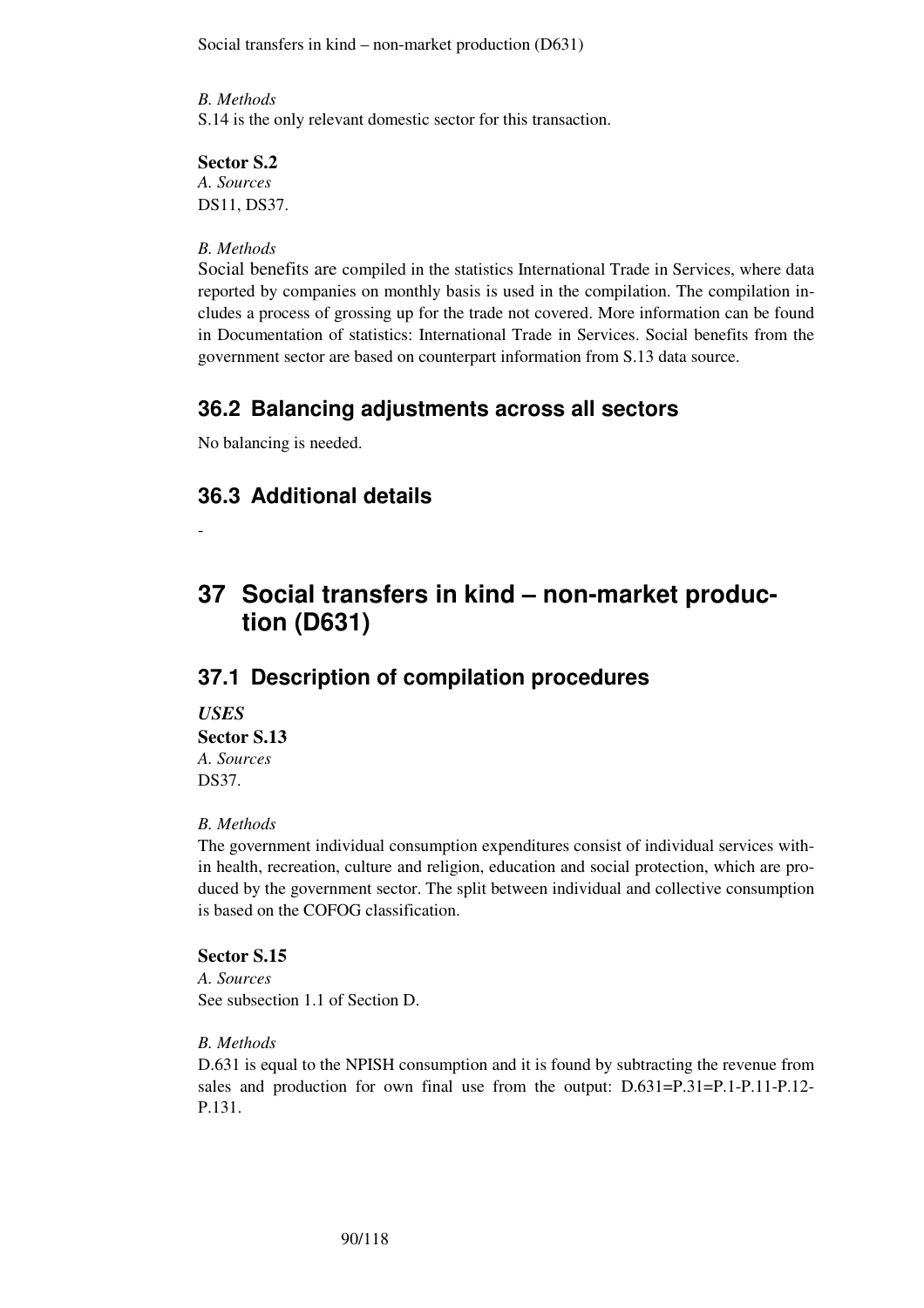## *RESOURCES*

**Sector S.14**  *A. Sources*  No direct data sources are used.

*B. Methods*  D.631 in S.14 is equal to the sum of uses for S.13 and S.15.

# **37.2 Balancing adjustments across all sectors**

No balancing is needed.

# **37.3 Additional details**

# **38 Social transfers in kind – purchased market production (D.632)**

# **38.1 Description of compilation procedures**

*USES*  **Sector S.13**  *A. Sources*  DS37.

-

## *B. Methods*

The government individual consumption expenditures consist of individual services within health, recreation, culture and religion, education and social protection, which are purchased from market producers and offered to the households free of charge.

## *RESOURCES*

**Sector S.14**  *A. Sources*  No direct sources are used.

*B. Methods*  The resources are equal to the uses for S.13.

# **38.2 Balancing adjustments across all sectors**

No balancing is needed.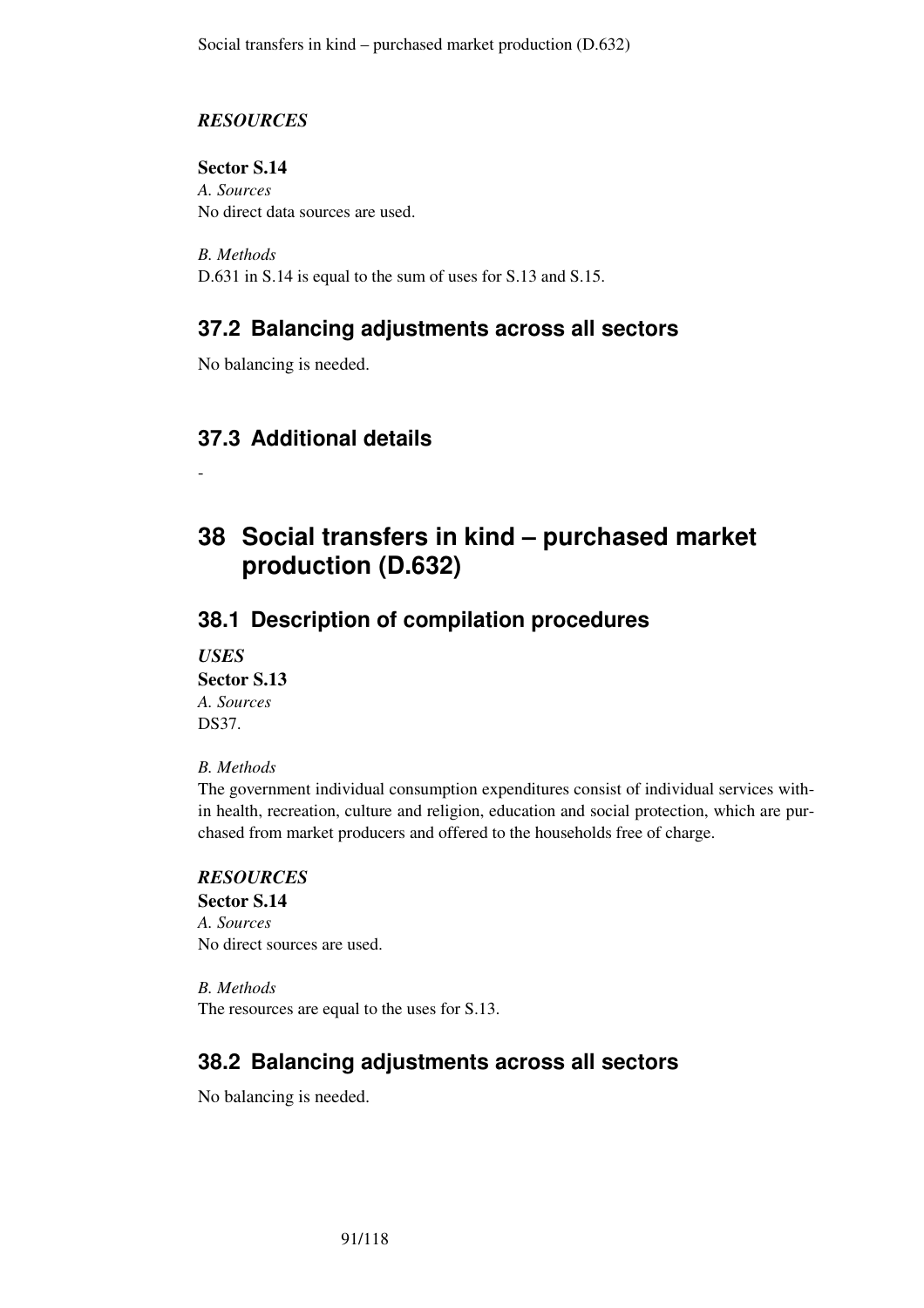# **38.3 Additional details**

# **39 Net non-life insurance premiums (D.71)**

# **39.1 Description of compilation procedures**

*USES* 

-

**Sector S.1**  *A. Sources*  No direct data sources are used.

*B. Methods Data for sector S.1 is equal to the total resources for S.1+S.2 subtracted uses for S.2.* 

## **Sectors S.11 and S.14**

*A. Sources*  No direct data sources are used.

## *B. Methods*

The uses for sector S.11 and S.14 are calculated residually by subtracting uses for S.12, S.15 and S.2 from the total uses for S.1+S.2. The residual is divided between S.11 and S.14 proportional to the production.

### **Sector S.12**

*A. Sources*  DS9, DS13, DS14

### *B. Methods*

*Sectors S.122-S.127* 

D.71 payable is equal to the resources of D.72 receivable. For a detailed description see the compilation description under D.72 resources.

### *Sector S.128*

D.71 payable is calculated for sector S.128 as average of the last 5 years reinsurance claims provisions for the non-life insurance companies. D.71 payable is equal to D.72 receivable for life insurance companies, where an estimated 10% of D.72 was attributed to life insurance. This is because some life insurance companies does not only provide life insurance and pensions, but also health insurance and accident insurance (often as part of a group insurance scheme).

**Sector S.13**  Not applicable.

**Sector S.15**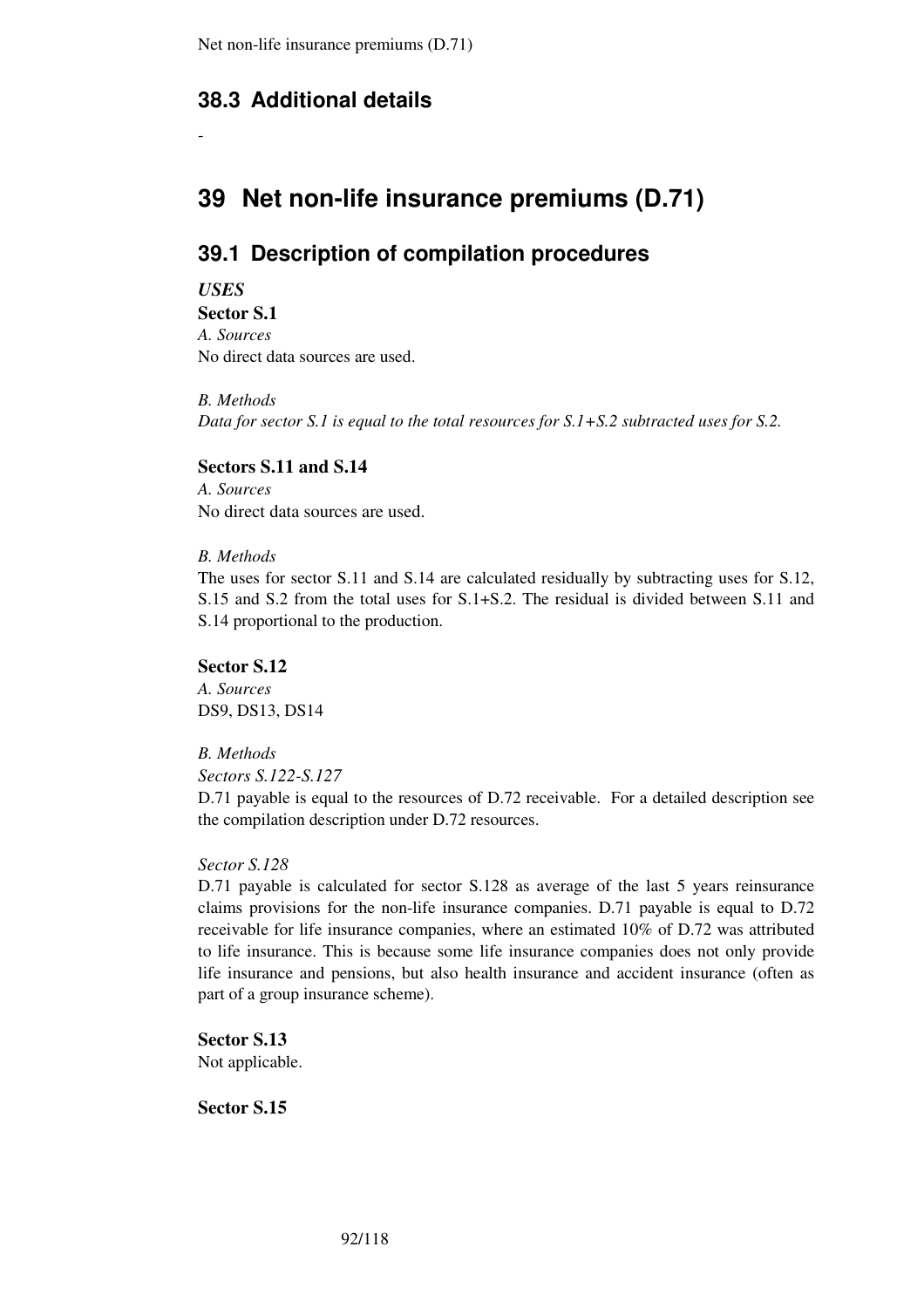Net non-life insurance premiums (D.71)

*A. Sources*  DS20, DS22, DS23.

### *B. Methods*

Non-life insurance premiums for S.15 are compiled on the basis of information for insurance expenses, which is then grossed up for the population.

### **Sector S.2**

*A. Sources*  DS11.

*B. Methods* 

The non-life insurance premiums are being reported by companies to the statistics International Trade in Services. Information can be found in Documentation of statistics: International Trade in Services.

### *RESOURCES*

**Sector S.1**  *A. Sources*  No direct data sources are used.

*B. Methods*  Data for sector S.1 is equal to S.12 resources.

## **Sectors S.11, S.13, S.14 and S.15**

Not applicable.

### **Sector S.12**

D.71 receivables are only applicable for sector S.128.

*A. Sources*  DS9, DS13, DS14.

### *Sector S.128*

D.71 receivable is calculated as the sum of premiums from the annual report (DS9, DS13, DS14) + investment income attributed to the policy holder as calculated in D.441 less the output value P.11. Output P.11 is used as an estimate for service charges, since P.11 is calculated from the costs point of view.

## **Sector S.2**

*A. Sources*  DS11.

### *B. Methods*

The non-life insurance premiums compiled in the statistics International Trade in Services, where data reported by companies on monthly basis is used in the compilation. The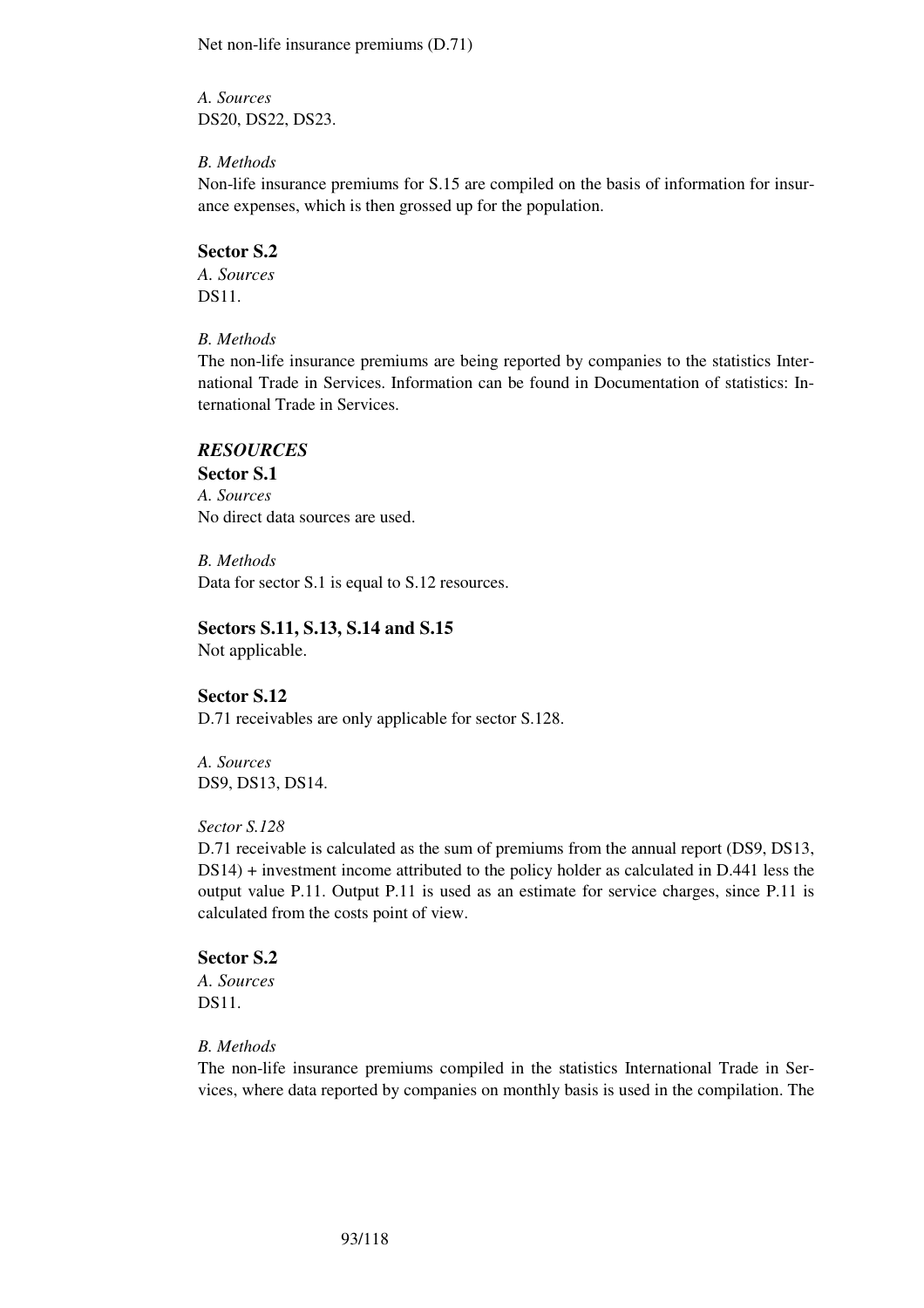compilation includes a process of grossing up for the trade not covered. More information can be found in Documentation of Statistics: International Trade in Services.

## **39.2 Balancing adjustments across all sectors**

Uses and resources are balanced by calculating S.11 and S.14 residually.

# **39.3 Additional details**

# **40 Non-life insurance claims (D.72)**

## **40.1 Description of compilation procedures**

*USES* 

### **Sector S.1**

*A. Sources*  No direct data sources are used.

*B. Methods*  Data for sector S.1 is equal to S.12 uses.

**Sectors S.11, S.13, S.14 and S.15**  Not applicable.

#### **Sector S.12**

*A. Sources*  DS9, DS11, DS13, DS14.

### *B. Methods*

D.72 payable is calculated as the total of expenses related to claims from the annual report data, for non-life insurance companies the annual report data (DS9) are the total claims paid less the changes in claims provisions and expenses related to the insurance technical interest rate. The claims are adjusted for S.2 by subtracting gross premiums related to foreign business, from the annual report statistics (DS9). Labour Market Insurance claims are classified as pension benefits and are subtracted from D.72.

#### **Sector S.2**

*A. Sources*  DS11.

#### *B. Methods*

The non-life insurance premiums are compiled in the statistics International Trade in Services, where data reported by companies on monthly basis is used in the compilation.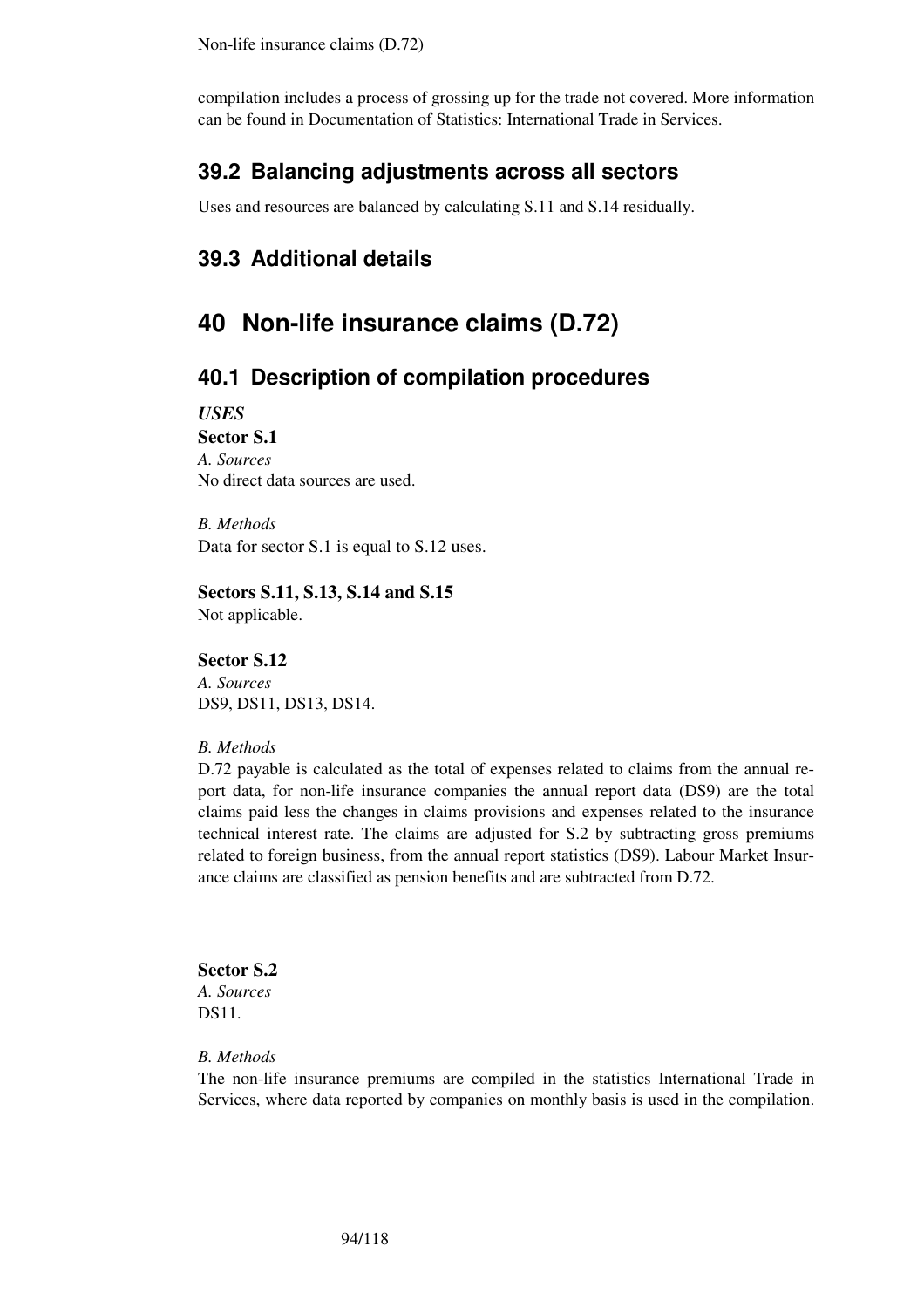Non-life insurance claims (D.72)

The compilation includes a process of grossing up for the trade not covered. More information can be found in Documentation of Statistics: International Trade in Services.

## *RESOURCES*

**Sector S.1** *A. Sources*  No direct sources are used.

*B. Methods*  Data for sector S.1 is equal to the total uses for S.1+S.2 subtracted resources for S.2.

### **Sectors S.11 and S.14**

*A. Sources*  No direct sources are used.

#### *B. Methods*

The resources for sector S.11 and S.14 are calculated residually by subtracting resources for S.12, S.15 and S.2 from the total resources for S.1+S.2. The residual is divided between S.11 and S.14 proportional to the production.

## **Sector S.12**

*A. Sources*  DS9, DS11, DS13, DS14.

*B. Methods* 

*Sector S.122-S.127* 

D.72 receivables are calculated in the sector S.128 insurance companies. The total claims receivable are calculated as the sum of claims from the annual reports (DS9) adjusted for imported and exported claims from the balance of payment statistics (DS11), the claims is divided into motor vehicle insurance and non-motor vehicle insurance. The claims are assigned to counterpart industries and sectors by a distribution matrix by types on insurance. The claims are adjusted by averaging the last 5 years claims.

#### *Sector S.128*

D.72 receivable for the insurance companies are calculated as described above, and is obtained as the total claims receivable for the industry 650000, but is unadjusted contrary to the rest of S.12.

**Sector S.13**  Not applicable.

**Sector S.15** *A. Sources*  DS20, DS22, DS23.

*B. Methods*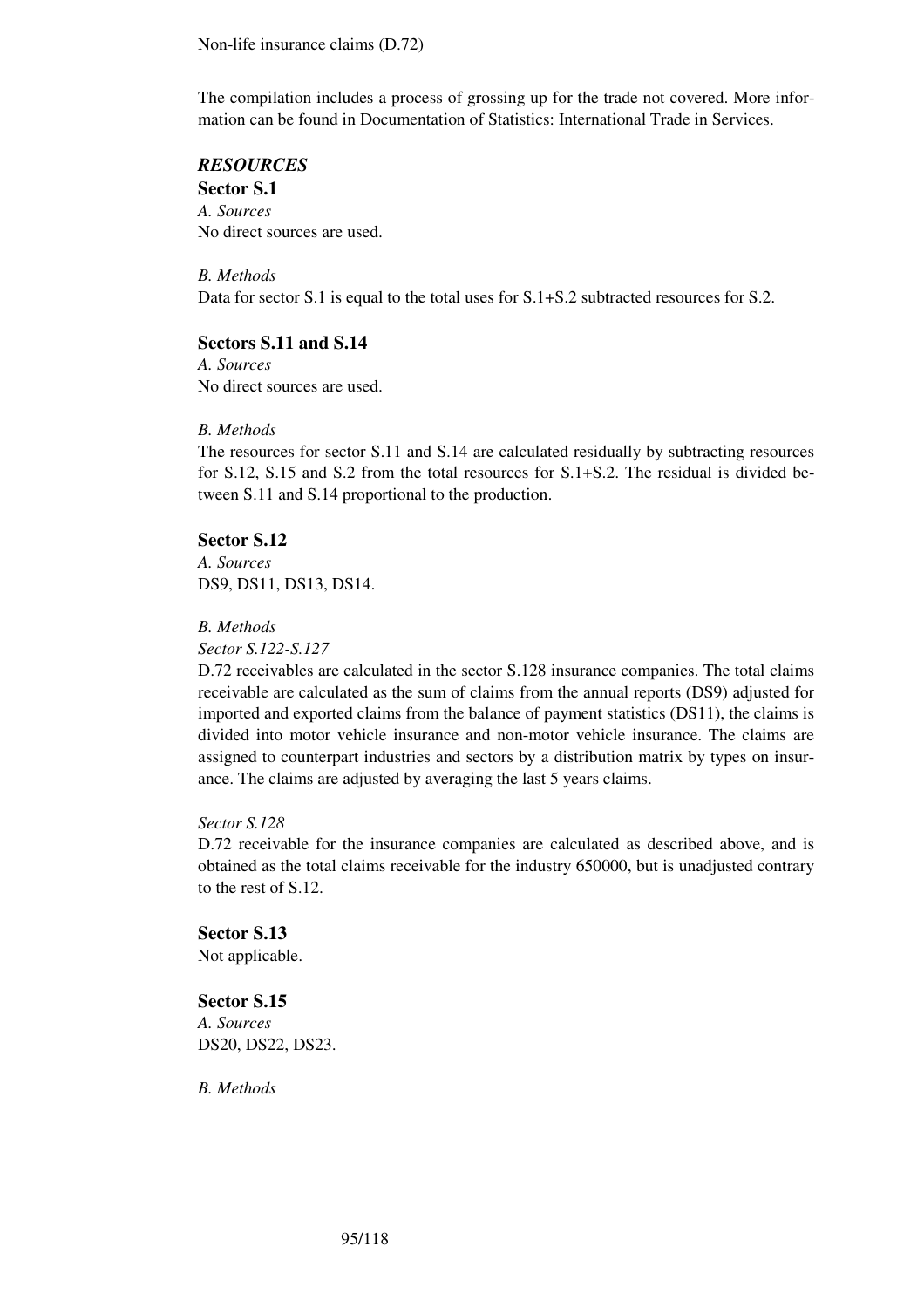Current international cooperation (D.74)

Non-life insurance claims for S.15 are compiled on the basis of information for received claims where this information is available. Where it is not available the insurance claims are estimated on the basis of paid insurance premiums. Grossing up is applied at last.

### **Sector S.2**

*A. Sources*  DS11.

*B. Methods* 

The non-life insurance premiums are compiled in the statistics International Trade in Services, where data reported by companies on monthly basis is used in the compilation. The compilation includes a process of grossing up for the trade not covered. More information can be found in Documentation of Statistics: International Trade in Services.

## **40.2 Balancing adjustments across all sectors**

Uses and resources are balanced by calculating S.11 and S.14 residually.

# **40.3 Additional details**

-

# **41 Current international cooperation (D.74)**

## **41.1 Description of compilation procedures**

### *USES*

**Sector S.1** 

Data for sector S.1 is equal to S.13 uses.

### **Sectors S.11, S.12, S.14 and S.15**

Not applicable.

### **Sector S.13**

*A. Sources*  DS37.

### *B. Methods*

The compilation procedure can be briefly described as follows: When the data is collected and loaded into the database the classification according to ESA2010 starts. This means that expenditure and revenue is classified into categories like e.g. salary, investments, income transfers and interest. This is done mostly by automatically converting the primary account data into national accounts by predefined rules translating primary accounts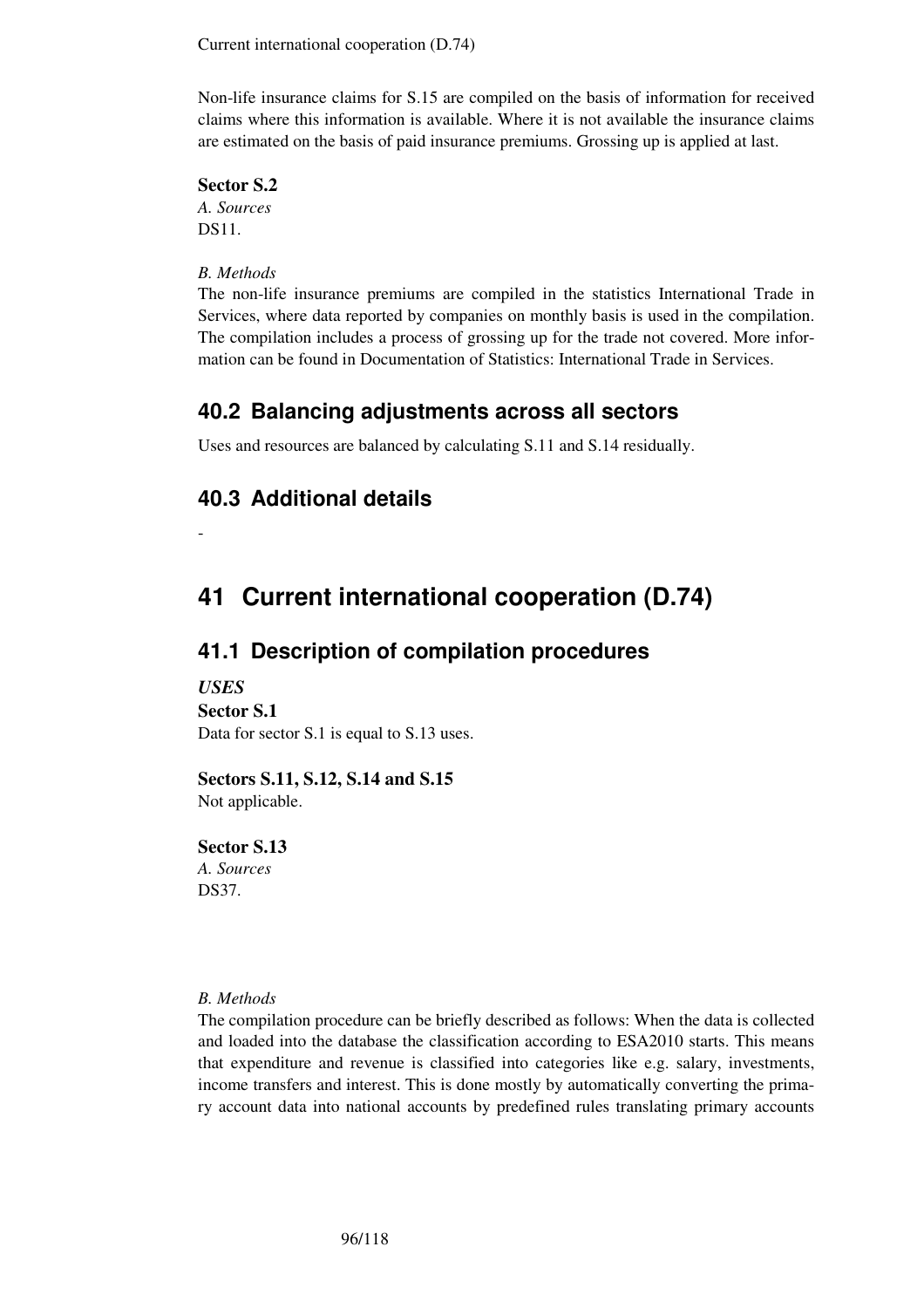Current international cooperation (D.74)

entries into ESA2010 categories. Non trivial entries is converted manually by reading supplementary account information and by communication to the relevant government units. Current international cooperation (D.74) is compiled by identifying all expenses related to current international cooperation in the primary accounts for all government units (Coverage and sources can be found in section A.1 in Inventory of the methods, procedures and sources used for the compilation of deficit and debt data and the underlying government sector accounts according to ESA2010). This is done by identifying current international cooperation in the primary accounts for social security funds. In practice this means that certain account numbers identified by an analysis (carried out each time the structure of the primary accounts change) is classified as current international cooperation.

**Sector S.2**  *A. Sources* 

DS37.

*B. Methods*  Counterpart information from S.13 data source is used.

## *RESOURCES*

**Sector S.1** 

Data for sector S1 is equal to S.13 resources.

## **Sectors S.11, S.12, S.14 and S.15**

Not applicable.

## **Sector S.13**

*A. Sources*  DS37.

*B. Methods*  See above section 41.1 Description of compilation procedures, USES. **Sector S.2** 

*A. Sources*  DS37.

-

*B. Methods*  Counterpart information from S.13 data source is used.

# **41.2 Balancing adjustments across all sectors**

No balancing is needed.

# **41.3 Additional details**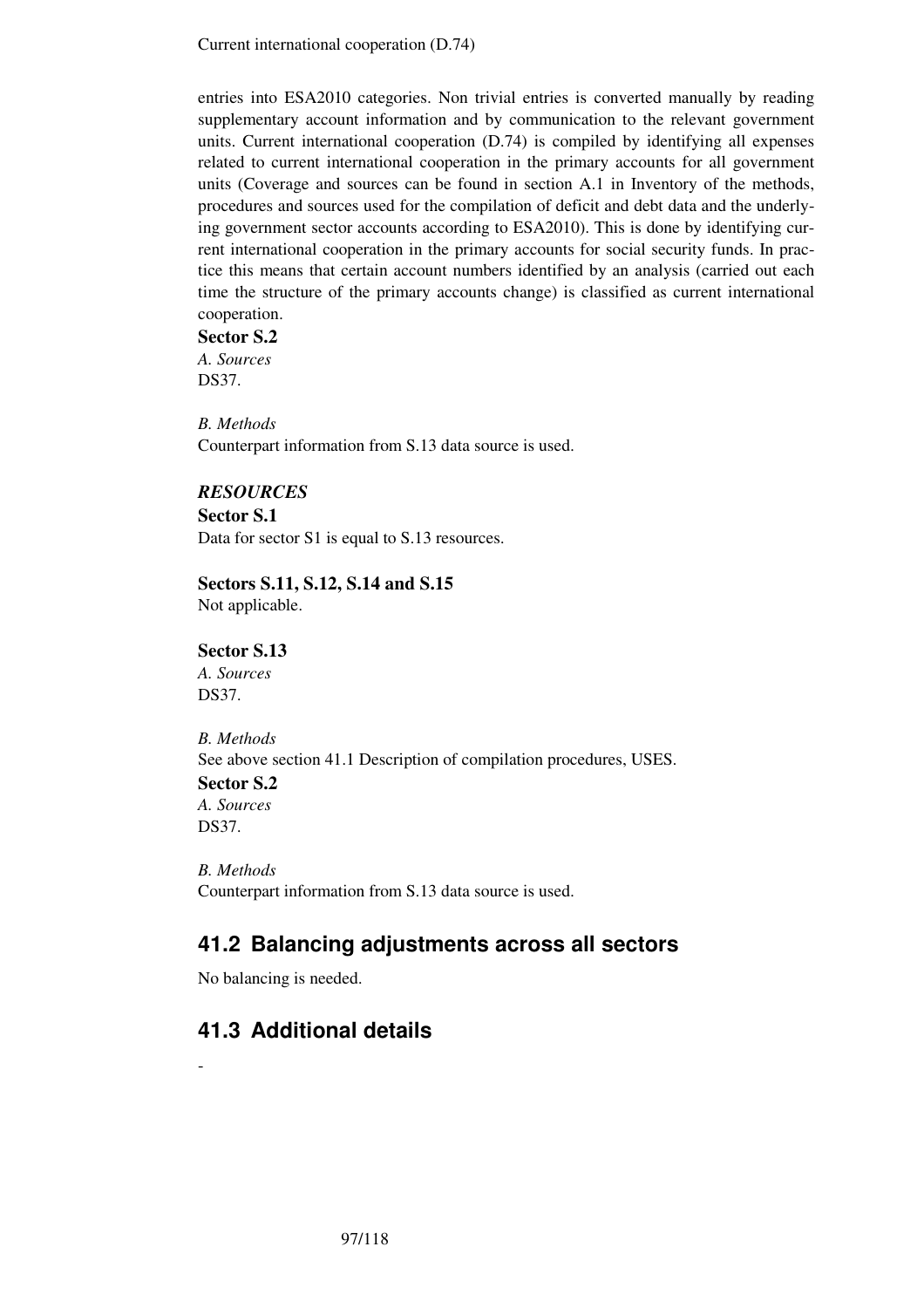# **42 Miscellaneous current transfers (D.75)**

# **42.1 Description of compilation procedures**

*USES* 

# **Sector S.1**  *A. Sources*

No direct sources are used.

## *B. Methods*

Data for sector S.1 uses is equal to S.1 resources added S.2 resources and subtracted S.2 uses.

## **Sector S.11**

*A. Sources*  No direct sources are used.

## *B. Methods*

Data for S.11 is calculated residually by subtracting uses for S.12, S.13, S.14, S.15 and S.2 from the total uses for S.1+S.2*.* 

## **Sector S.12**

*A. Sources*  DS<sub>1</sub>

## *B. Methods*

S.121's D.759 is calculated as the part of the production value P.11 that does not concern the sales of coins and medals. Parts of D.759 of S.122 are the resources of S.121 D.759.

## **Sector S.13**

*A. Sources*  DS37.

## *B. Methods*

The compilation procedure can be briefly described as follows: When the data is collected and loaded into the database the classification according to ESA2010 starts. This means that expenditure and revenue is classified into categories like e.g. salary, investments, income transfers and interest. This is done mostly by automatically converting the primary account data into national accounts by predefined rules translating primary accounts entries into ESA2010 categories. Non trivial entries is converted manually by reading supplementary account information and by communication to the relevant government units. Miscellaneous current transfers (D.75) is compiled by identifying all expenses related to miscellaneous current transfers in the primary accounts for all government units (Coverage and sources can be found in section A.1 in Inventory of the methods, procedures and sources used for the compilation of deficit and debt data and the underlying government sector accounts according to ESA2010). This is done by identifying miscellaneous current transfers in the primary accounts for social security funds. In practice this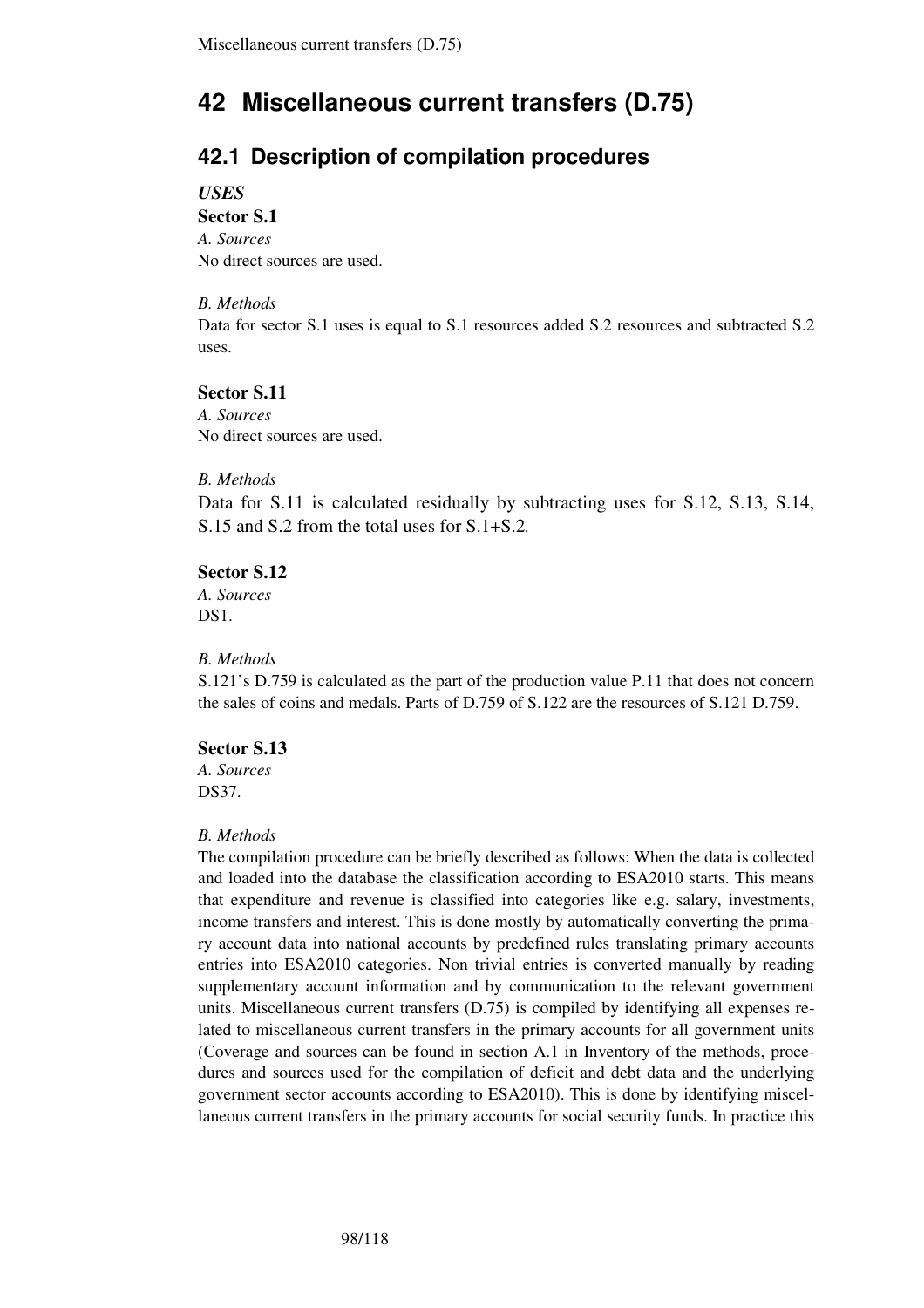Miscellaneous current transfers (D.75)

means that certain account numbers identified by an analysis (carried out each time the structure of the primary accounts change) is classified as miscellaneous current transfers.

**Sector S.14**  *A. Sources*  DS36.

### *B. Methods*

The data source used to be the household budget survey. However for the past years the uses for S.14 have been imputed.

### **Sector S.15**

*A. Sources*  DS20, DS22, DS23, DS24, *DS35, DS36, DS37*.

#### *B. Methods*

Tax records (donations and union membership fees are tax deductible in Denmark) and administrative sources disclose transfers to the NPISH sector. Household surveys include data on expenditure on sports- and culture subscriptions. Lastly, business accounts supplements the aforementioned sources and it constitutes the last part. The grossing ratio is only applied on the latter component. The total use is estimated from the sample financial statements, as they indicate how much of the total donations are transferred.

### **Sector S.2**

*A. Sources*  DS11.

#### *B. Methods*

Miscellaneous current transfers are reported to the statistics International Trade in Services, where miscellaneous current transfers to non-resident units are compiled. This can, for example, include private aid. Households' transfers abroad are calculated by projecting the latest known estimate for this activity with an index of price developments.

### *RESOURCES*

**Sector S.1**  *A. Sources*  No direct sources are used.

*B. Methods*  Data for sector S.1 is obtained as sum of all sectors S.11, S.12, S.13, S.14 and S.15.

### **Sector S.11**

*A. Sources*  No direct sources are used.

*B. Methods*  Data for S.11 is obtained by dividing the uses for S.2 by two.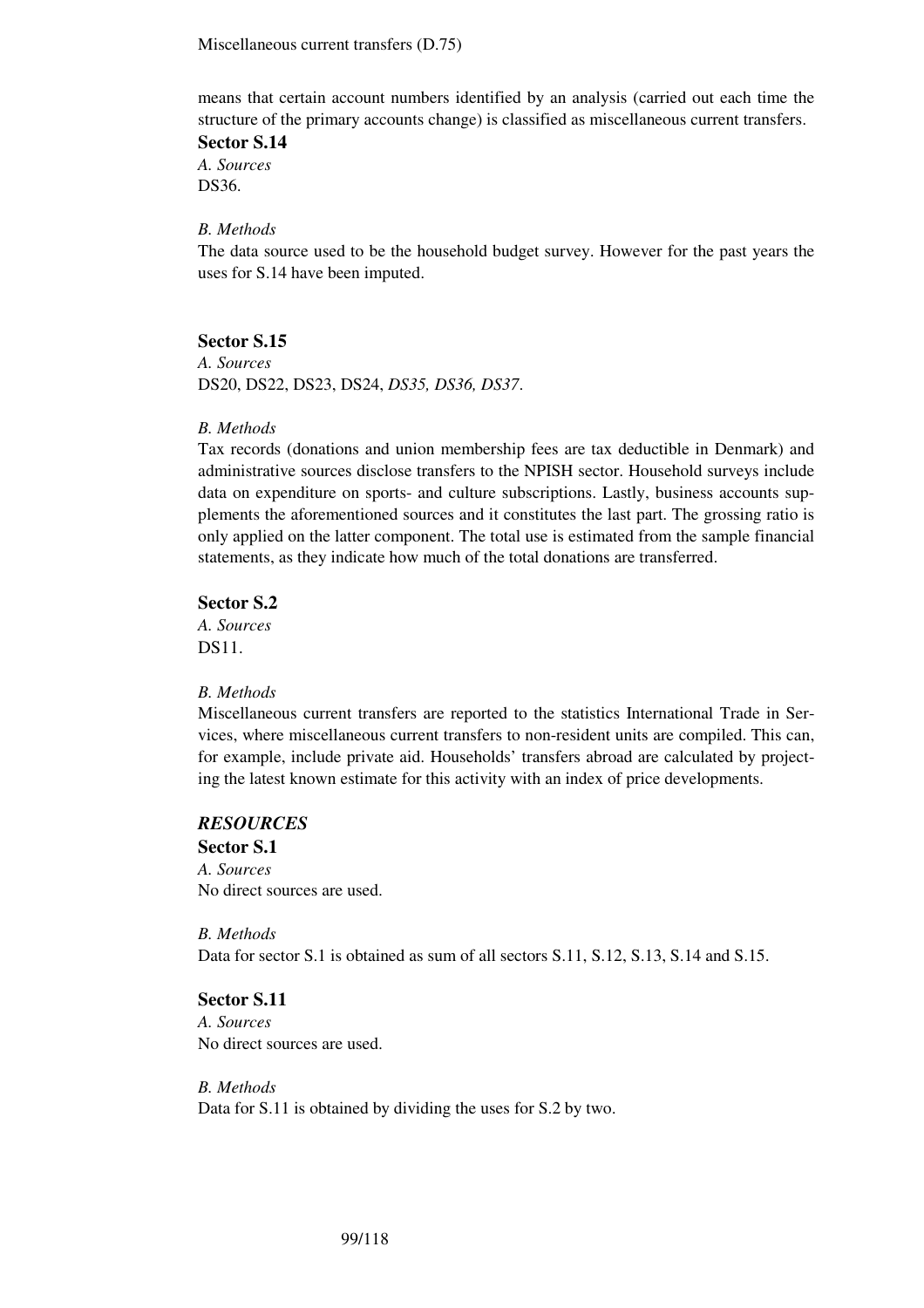Miscellaneous current transfers (D.75)

### **Sector S.12**

*A. Sources*  DS<sub>1</sub>.

*B. Methods*  Parts of D.759 of S.122 are the uses of S.121 D.759.

#### **Sector S.13**

*A. Sources*  DS37.

*B. Methods*  See above section 42.1 Description of compilation procedures, USES.

**Sector S.14**  *A. Sources* 

DS36.

#### *B. Methods*

The data source used to be the household budget survey. However for the past years the uses for S.14 have been imputed.

### **Sector S.15**

*A. Sources*  DS20, DS22, DS23, DS24, *DS35, DS36, DS37*.

### *B. Methods*

Tax records (donations and union membership fees are tax deductible in Denmark) and administrative sources disclose transfers to the NPISH sector. Household surveys include data on expenditure on sports- and culture subscriptions. Lastly, business accounts supplements the aforementioned sources and it constitutes the last part. The grossing ratio is only applied on the latter component.

**Sector S.2** 

*A. Sources*  DS11.

### *B. Methods*

Miscellaneous current transfers are reported to the statistics International Trade in Services, where miscellaneous current transfers from non-resident units are compiled. This can, for example, include private EU funds. Non-resident households' transfers to private individuals in Denmark are calculated by projecting the latest known estimate for this activity with an index of price developments.

## **42.2 Balancing adjustments across all sectors**

Uses and resources are balanced by calculating S.11 uses residually.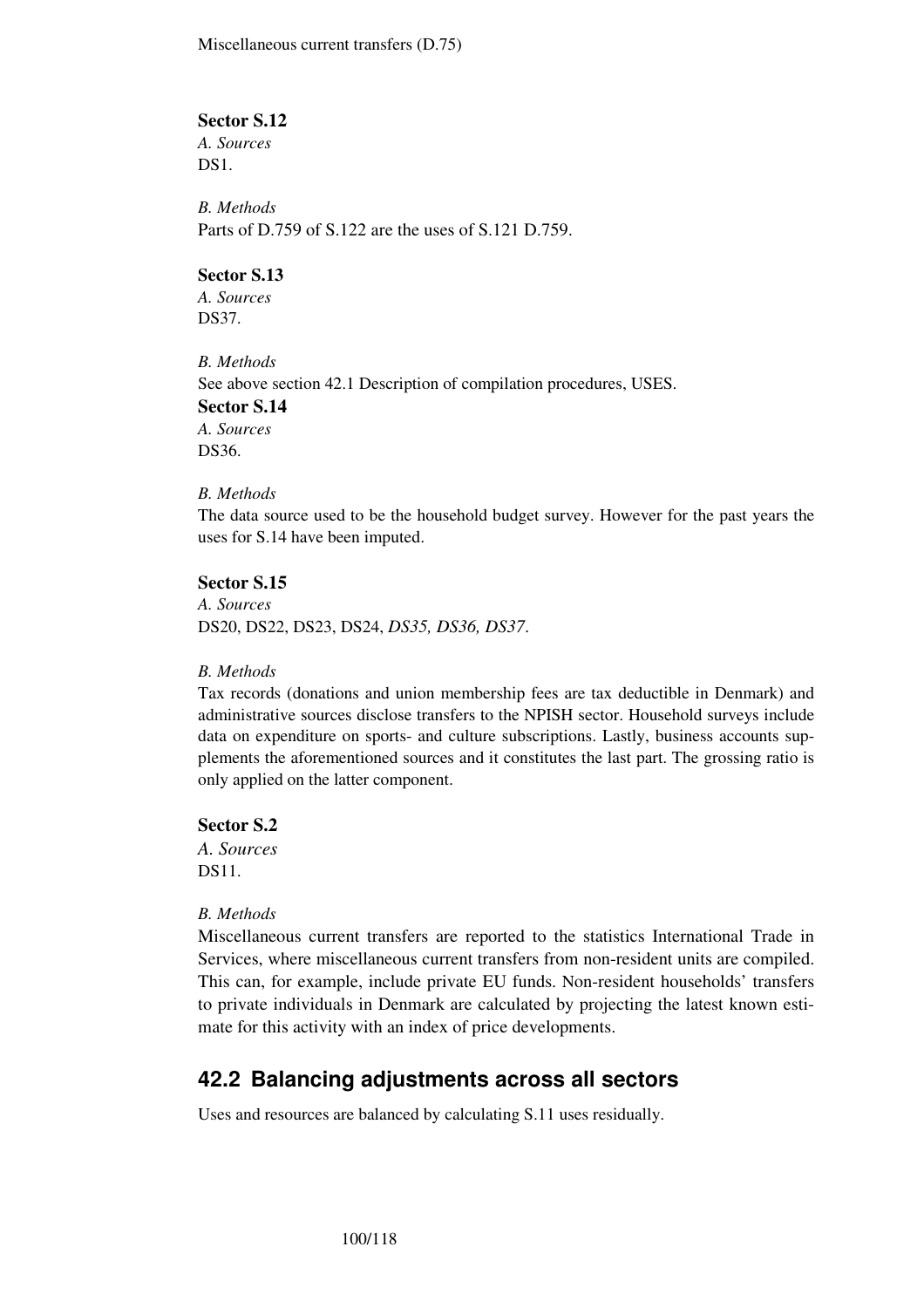## **42.3 Additional details**

# **43 VAT- and GNI-based EU own resources (D.76)**

## **43.1 Description of compilation procedures**

*USES* 

-

**Sector S.1**  *A. Sources*  No direct sources are used.

*B. Methods*  Uses for S.1 are equal to uses for S.13.

**Sectors S.11, S.14, S.15 and S.2**  Not applicable.

## **Sector S.13**

*A. Sources*  DS37.

### *B. Methods*

The compilation procedure can be briefly described as follows: When the data is collected and loaded into the database the classification according to ESA2010 starts. This means that expenditure and revenue is classified into categories like e.g. salary, investments, income transfers and interest. This is done mostly by automatically converting the primary account data into national accounts by predefined rules translating primary accounts entries into ESA2010 categories. Non trivial entries is converted manually by reading supplementary account information and by communication to the relevant government units. VAT- and GNI-based EU own resources (D.76) is compiled by identifying all expenses related to VAT- and GNI-based EU own resources in the primary accounts for all government units (Coverage and sources can be found in section A.1 in Inventory of the methods, procedures and sources used for the compilation of deficit and debt data and the underlying government sector accounts according to ESA2010). This is done by identifying VAT- and GNI-based EU own resources in the primary accounts for general government. In practice this means that certain account numbers identified by an analysis (carried out each time the structure of the primary accounts change) is classified as VAT- and GNI-based EU own resources.

*RESOURCES*  **Sector S.1**  Not applicable.

**Sectors S.11, S.12, S14, S.14 and S.15**  Not applicable.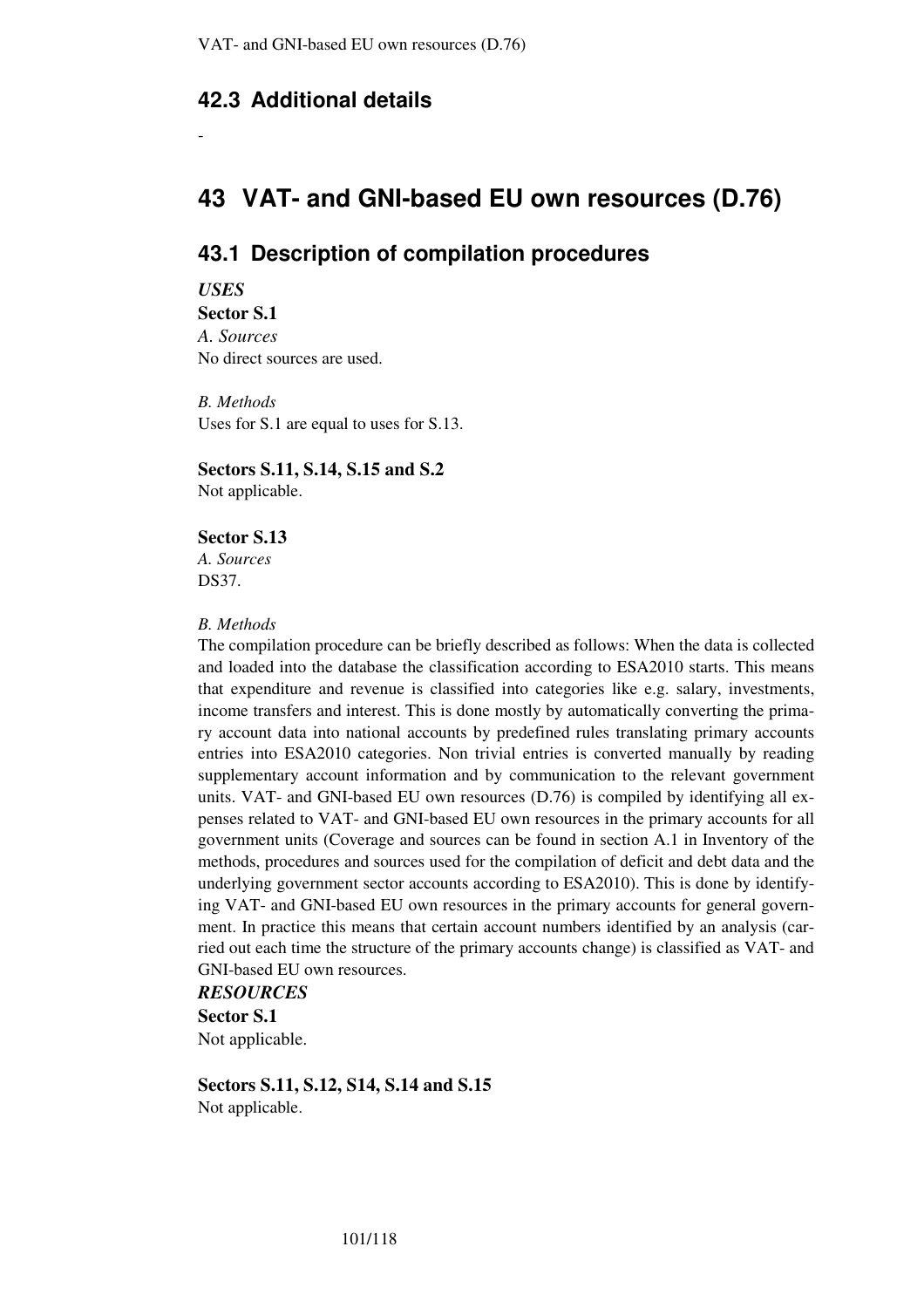Adjustment for the change in pension entitlements (D.8)

**Sector S.2** 

*A. Sources*  DS37.

*B. Methods*  Counterpart information from S.13 source is used.

# **43.2 Balancing adjustments across all sectors**

No balancing is needed.

# **43.3 Additional details**

# **44 Adjustment for the change in pension entitlements (D.8)**

# **44.1 Description of compilation procedures**

*USES* 

-

**Sector S.1**  *A. Sources*  No direct sources are used.

*B. Methods*  Data for S.1 is equal to uses for S.12.

## **Sector S.12**

*A. Sources*  No direct sources are used.

*B. Methods* 

D.8=D.61-D.62. The Danish pension return tax on revaluations (PAL-tax) effects D.614 and causes D.8 to become volatile from revaluations (see section 35.1).

**Sector S.2**  Not applicable.

## *RESOURCES*

**Sector S.1**  *A. Sources*  No direct sources are used.

*B. Methods*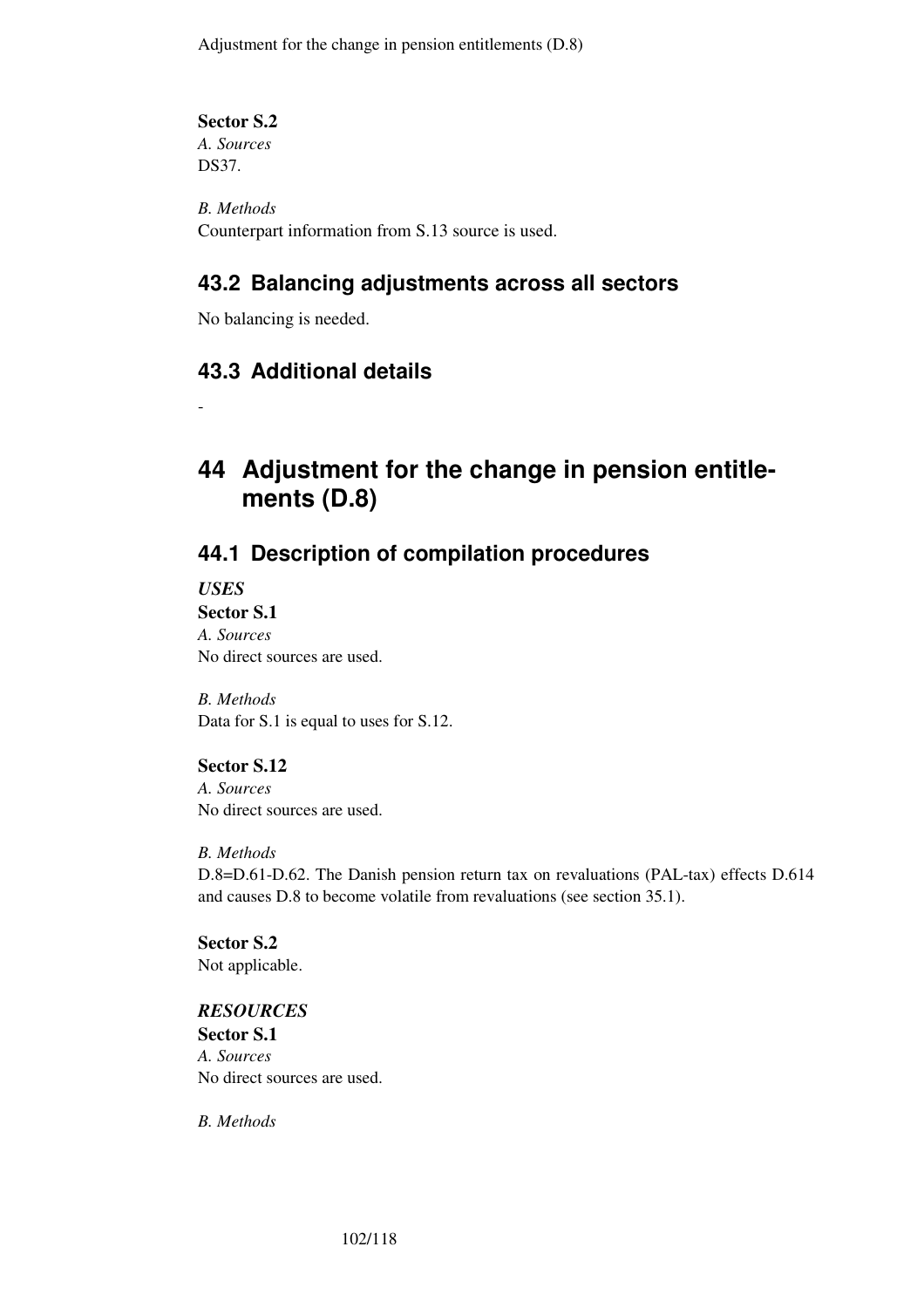Capital taxes (D.91)

Data for S.1 is equal to uses for S.12.

## **Sector S.14**

S.14 is the only relevant domestic sector for this transaction.

# **Sector S.2**

Not applicable.

# **44.2 Balancing adjustments across all sectors**

No balancing is needed.

## **44.3 Additional details**

# **45 Capital taxes (D.91)**

# **45.1 Description of compilation procedures**

*USES*  **Sector S.1** 

-

*A. Sources*  No direct sources are used.

*B. Methods*  Data for S.1 is equal the total resources for S.1

**Sectors S.11, S.12, S.13, S.15 and S.2**  Not applicable.

**Sector S.14**  *A. Sources*  No direct sources are used.

*B. Methods*  Data for S.14 is equal to the resources for S.13

## *RESOURCES*

**Sector S.1**  *A. Sources*  No direct sources are used.

*B. Methods*  Data for S.1 is equal to the resources for S.13.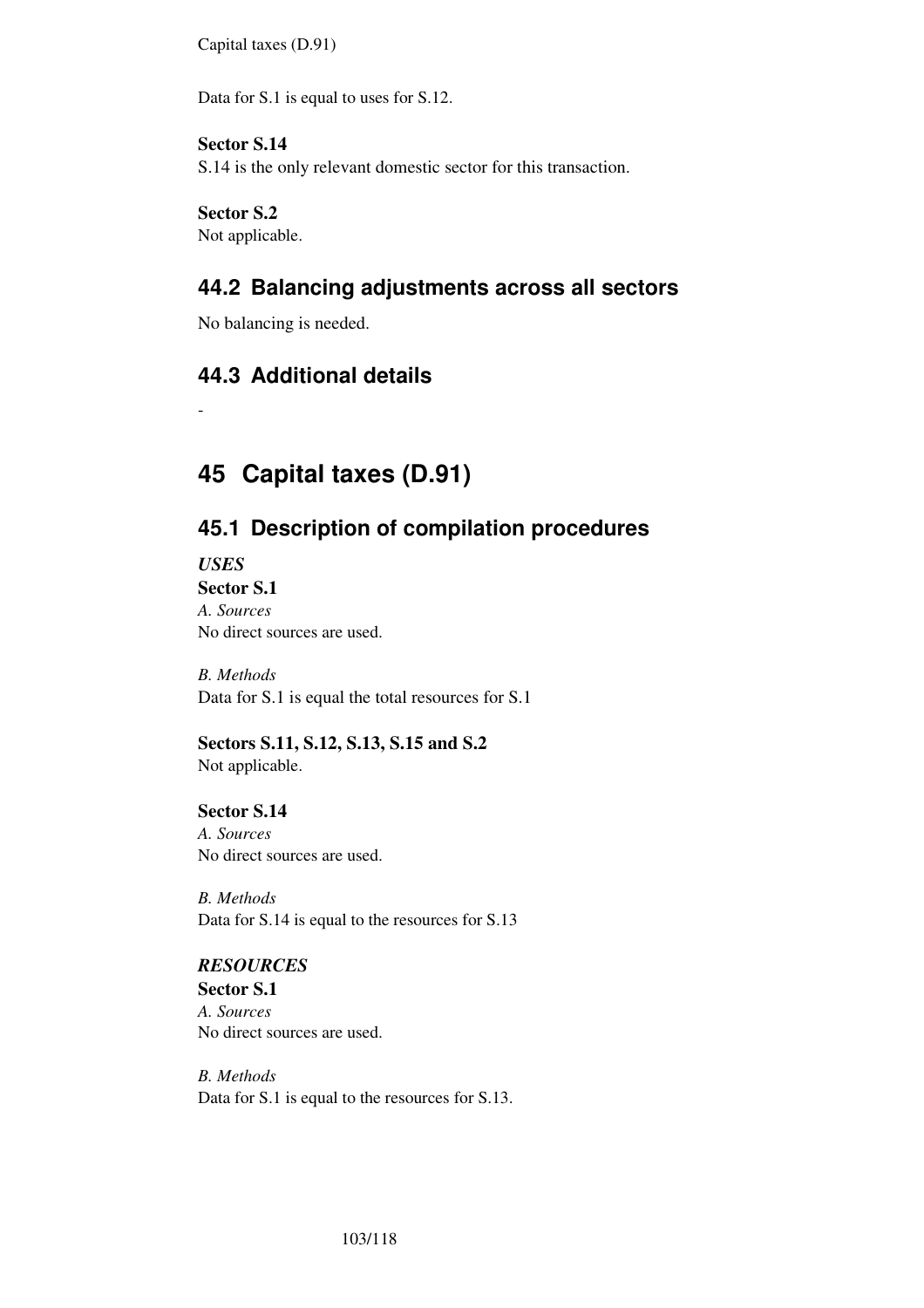Investment grants (D.92)

### **Sectors S.11, S.12, S.15 and S.2**

Not applicable.

### **Sector S.13**

*A. Sources*  DS37.

## *B. Methods*

The information is delivered from the tax authorities on an accrual basis and is used without further compilation..

## **45.2 Balancing adjustments across all sectors**

No balancing is needed.

# **45.3 Additional details**

# **46 Investment grants (D.92)**

# **46.1 Description of compilation procedures**

*USES* 

-

**Sector S.1**  *A. Sources*  No direct sources are used.

*B. Methods*  Data for S.1 is equal to the uses for S.13.

## **Sectors S.11, S.12, S.14 and S.15**

Not applicable.

### **Sector S.13**

*A. Sources*  DS37.

### *B. Methods*

The compilation procedure can be briefly described as follows: When the data is collected and loaded into the database the classification according to ESA2010 starts. This means that expenditure and revenue is classified into categories like e.g. salary, investments, income transfers and interest. This is done mostly by automatically converting the primary account data into national accounts by predefined rules translating primary accounts entries into ESA2010 categories. Non trivial entries is converted manually by reading supplementary account information and by communication to the relevant government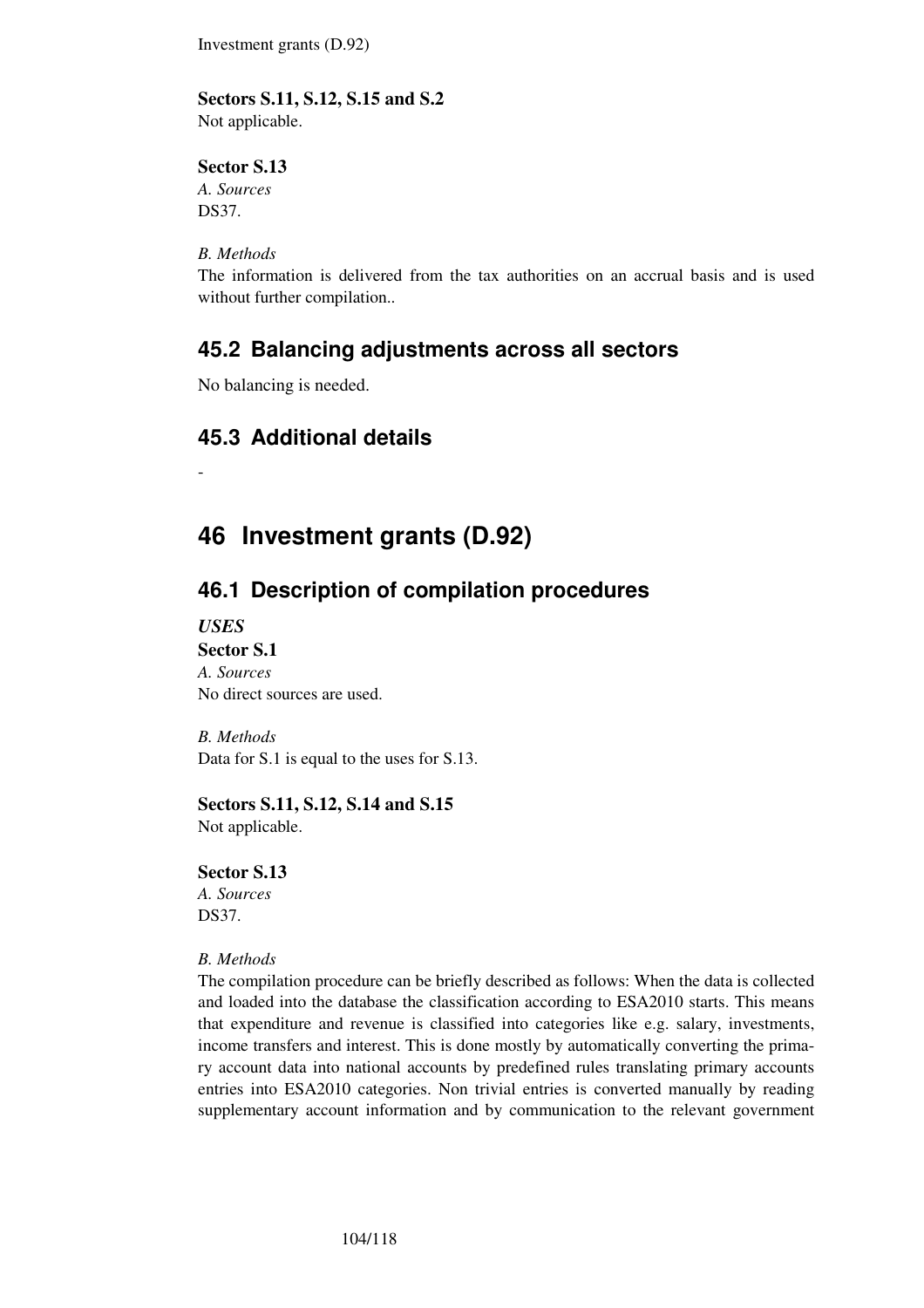Investment grants (D.92)

units. Investment grants (D.92) is compiled by identifying all entries concerning investment grants in the primary accounts for all government units (Coverage and sources can be found in section A.1 in Inventory of the methods, procedures and sources used for the compilation of deficit and debt data and the underlying government sector accounts according to ESA2010). This is done by identifying all entries concerning investment grants in the primary accounts. In practice this means that certain account numbers identified by an analysis (carried out each time the structure of the primary accounts change) is classified as investment grants.

#### **Sector S.2**

*A. Sources*  DS37.

*B. Methods*  Counterpart information from S.13 source is used.

## *RESOURCES*

**Sector S.1**  *A. Sources*  No direct sources are used.

#### *B. Methods*

Data for S.1 is equal to the uses for S.1 subtracted the resources for S.2 and added the uses for S.2.

## **Sector S.11**

*A. Sources*  No direct sources are used.

### *B. Methods*

Data for S.11 is calculated residually by subtracting the resources for S.13 and S.15 from the total resources for S.1.

**Sectors S.12 and S.14**  Not applicable.

**Sector S.13**  *A. Sources*  DS37.

*B. Methods*  See abovesection 46.1 Description of compilation procedures, USES..

### **Sector S.15**

*A. Sources*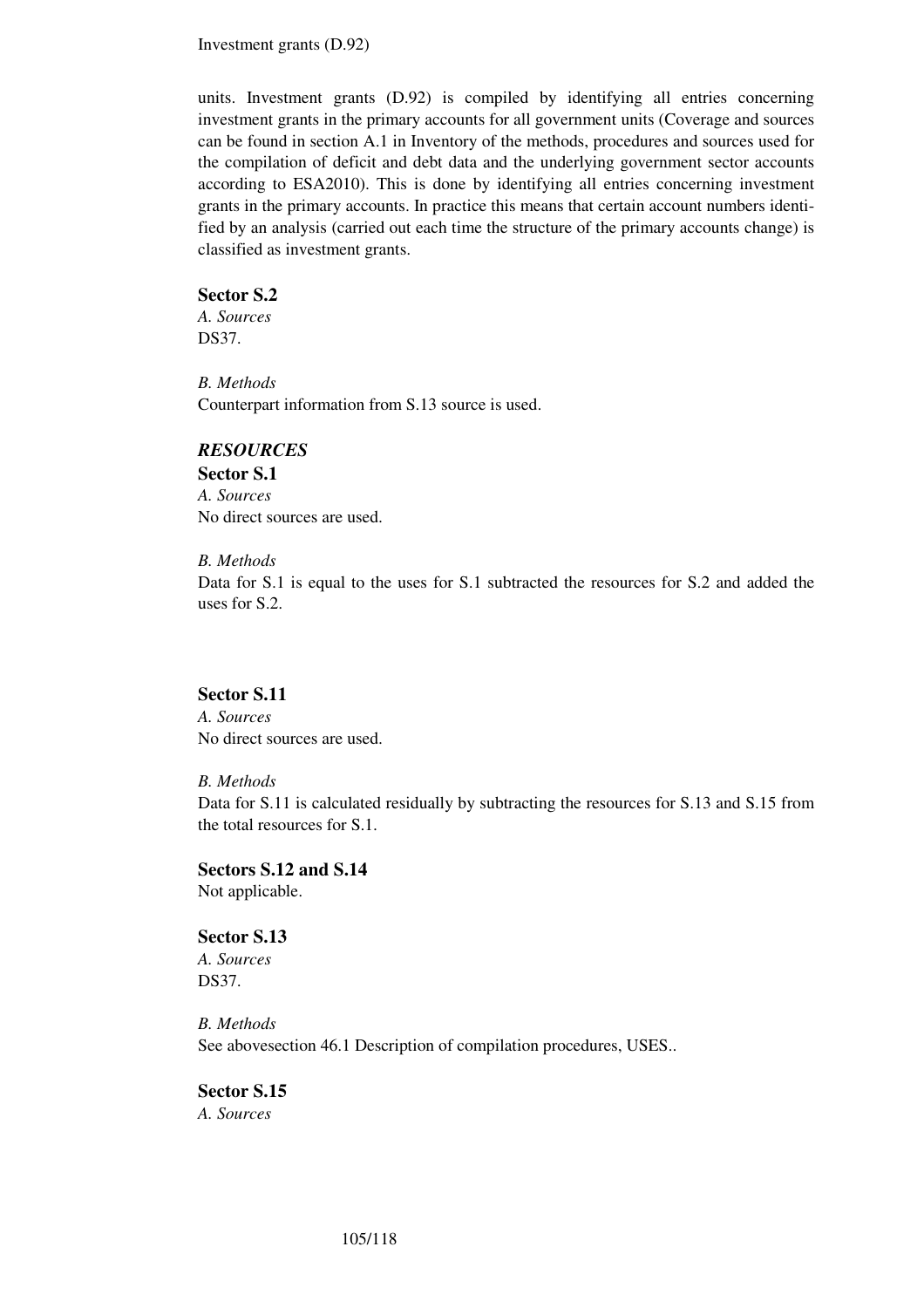Other capital transfers (D.99)

No direct sources are used.

*B. Methods*  Data for S.15 are based on counterpart information from S.13 data sources.

### **Sector S.2**

*A. Sources*  DS37.

*B. Methods*  Counterpart information from S.13 source is used.

# **46.2 Balancing adjustments across all sectors**

Uses and resources are balanced by calculating S.11 resources residually.

# **46.3 Additional details**

# **47 Other capital transfers (D.99)**

# **47.1 Description of compilation procedures**

*USES* 

-

### **Sector S.1**

*A. Sources*  No direct sources are used.

### *B. Methods*

Data for S.1 is equal to the resources for S.1 subtracted the uses for S.2 and added the resources for S.2

### **Sector S.11**

*A. Sources*  No direct sources are used.

### *B. Methods*

Data for S.11 is calculated residually by subtracting the uses for S.12, S.13, S.14 and S.15 from the uses for S.1.

**Sector S.12**  *A. Sources*  DS<sub>2</sub>

*B. Methods*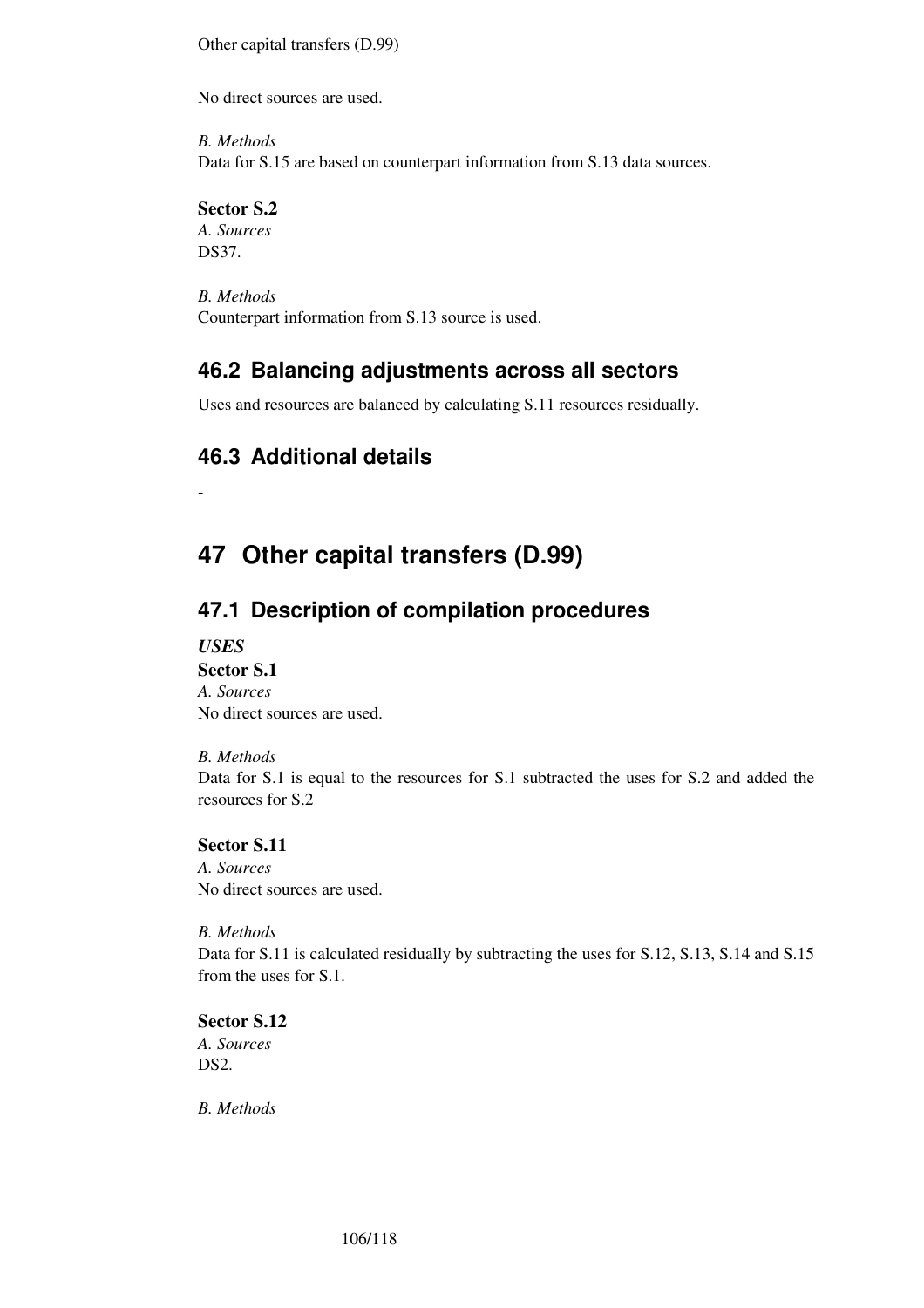Other capital transfers (D.99)

D.99 is calculated as used for other purposes from the income statement for S.122.

**Sector S.13**  *A. Sources*  DS37.

#### *B. Methods*

The compilation procedure can be briefly described as follows: When the data is collected and loaded into the database the classification according to ESA2010 starts. This means that expenditure and revenue is classified into categories like e.g. salary, investments, income transfers and interest. This is done mostly by automatically converting the primary account data into national accounts by predefined rules translating primary accounts entries into ESA2010 categories. Non trivial entries is converted manually by reading supplementary account information and by communication to the relevant government units. Other capital transfers (D.99) is compiled by identifying all entries concerning other capital transfers in the primary accounts for all government units (Coverage and sources can be found in section A.1 in Inventory of the methods, procedures and sources used for the compilation of deficit and debt data and the underlying government sector accounts according to ESA2010). This is done by identifying all entries concerning other capital transfers in the primary accounts. In practice this means that certain account numbers identified by an analysis (carried out each time the structure of the primary accounts change) is classified as other capital transfers.

#### **Sector S.14**

*A. Sources*  DS37.

### *B. Methods*

Data for S.14 are based on counterpart information from S.13 data sources. To this the uses paid to S.2 and S.12 is added, which is calculated by dividing the resources for S.2 and S.12 by two.

**Sector S.15**  Not applicable.

**Sector S.2**  *A. Sources*  DS37.

*B. Methods*  Counterpart information from S.13 data source is used.

*RESOURCES*  **Sector S.1**  *A. Sources*  No direct sources are used.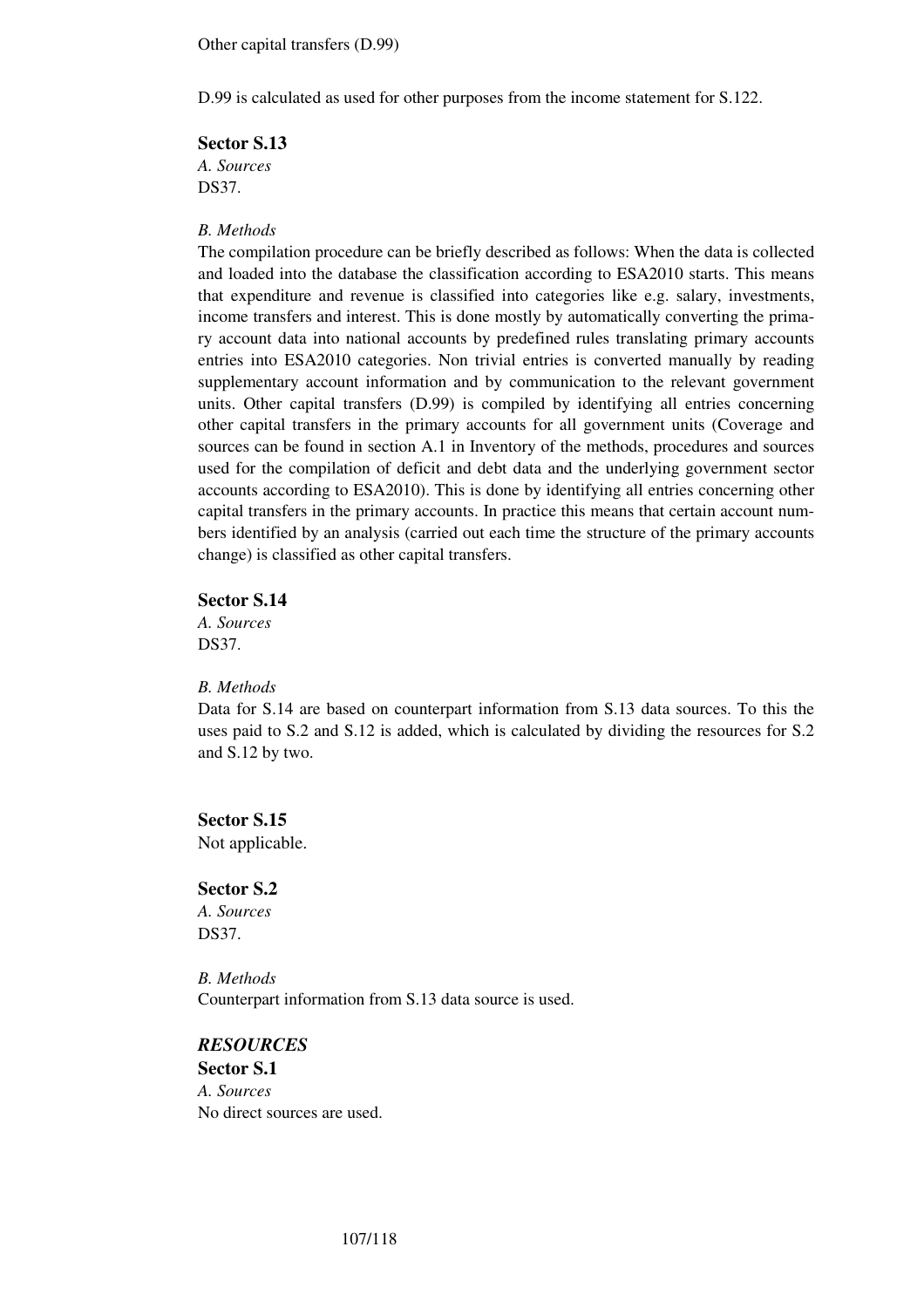Other capital transfers (D.99)

### *B. Methods*

Data for S.1 is obtained as the sum of resources for sectors S.11, S.12, S.13, S.14 and S.15.

### **Sector S.11**

*A. Sources*  DS37.

*B. Methods* 

Data for S.11 are based on counterpart information from S.13 data sources. To this the resources received from S.2 and S.12 is added, which is calculated by dividing the uses for S.2 and S.12 by two*.* 

#### **Sector S.12**

Not applicable.

### **Sector S.13**

*A. Sources*  DS37.

#### *B. Methods*

See above section 47.1 Description of compilation procedures, USES.

### **Sector S.14**

*A. Sources*  DS37.

### *B. Methods*

Data for S.14 are based on counterpart information from S.13 data sources. To this the resources received from S.2 and S.12 is added, which is calculated by dividing the uses for S.2 and S.12 by two.

### **Sector S.15**

*A. Sources*  DS20, DS22, DS24, DS35.

### *B. Methods*

D.99 receivables are gained from the data sources which indicate large gifts to NPISH units. These gifts are usually legacy payments. It is considered to be an exhaustive data source since the data includes all charities available.

# **Sector S.2**

*A. Sources*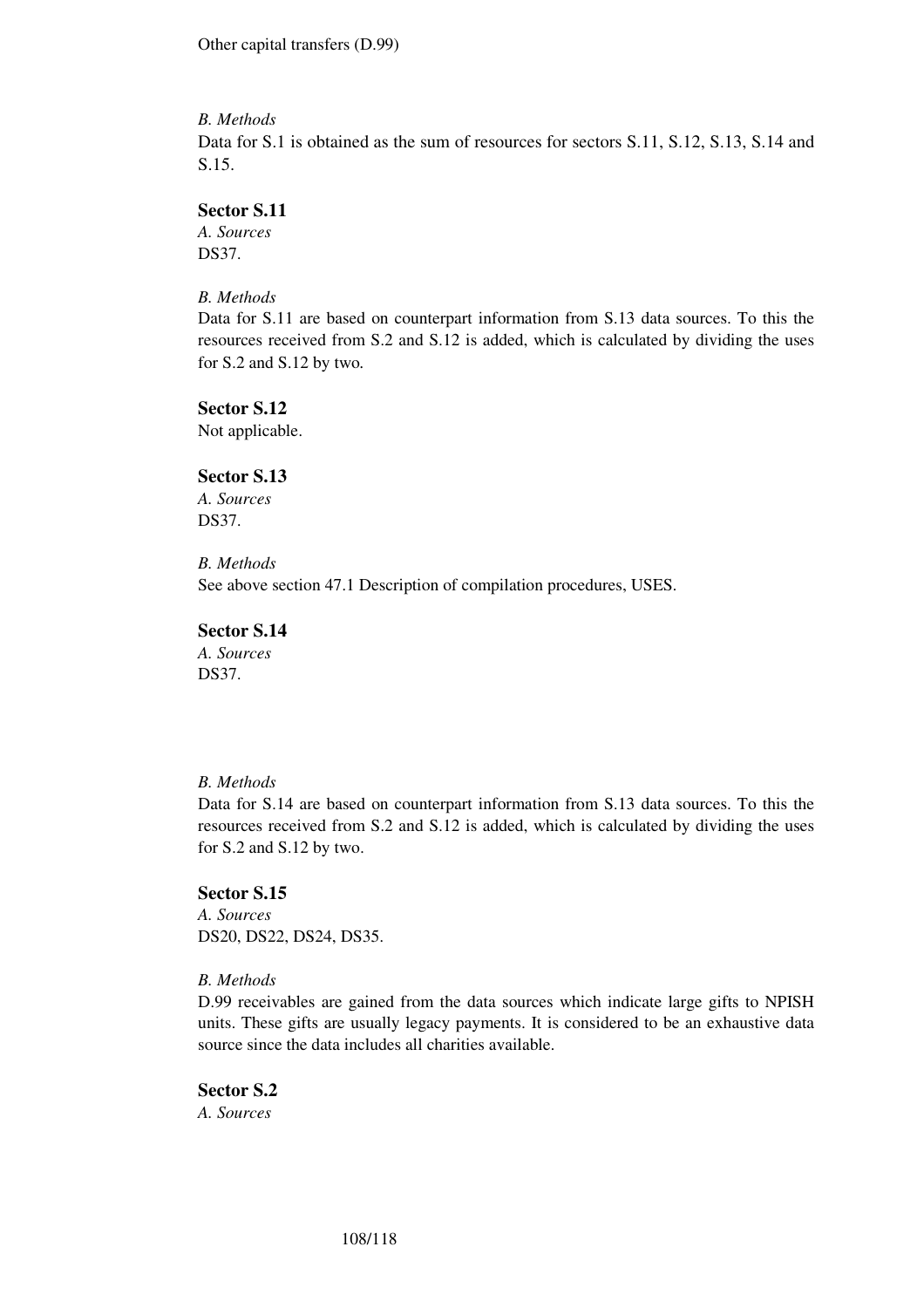Gross fixed capital formation (P.51g)

DS37.

-

*B. Methods*  Counterpart information from S.13 data source is used.

## **47.2 Balancing adjustments across all sectors**

Uses and resources are balanced by calculating S.11 uses residually.

# **47.3 Additional details**

# **48 Gross fixed capital formation (P.51g)**

# **48.1 Description of compilation procedures**

#### **Sector S.1**

*A. Sources* 

The sources used for compiling P.51g - gross fixed capital formation consist of different registers and statistics containing stock information, unit values and investment information. Sources and methods for compiling gross fixed capital formation are described in more detail in chapter 5 of Danish GDP and GNI (2012).

#### *B. Methods*

The components of P.51g - gross fixed capital formation are estimated by the following product breakdown:

**Buildings and structures**  Dwellings Non-residential buildings **Structures Transport equipment ICT equip., other machinery and equipment and military equipment**  Computer hardware Telecommunication equipment Other machinery and equipment and weapon systems **Cultivated biological resources Intellectual property products**  R&D Mineral exploration and evaluation Software Originals

The estimates from the uses side are confronted with the available information on the domestic supply of investment goods by product in an "investment matrix" framework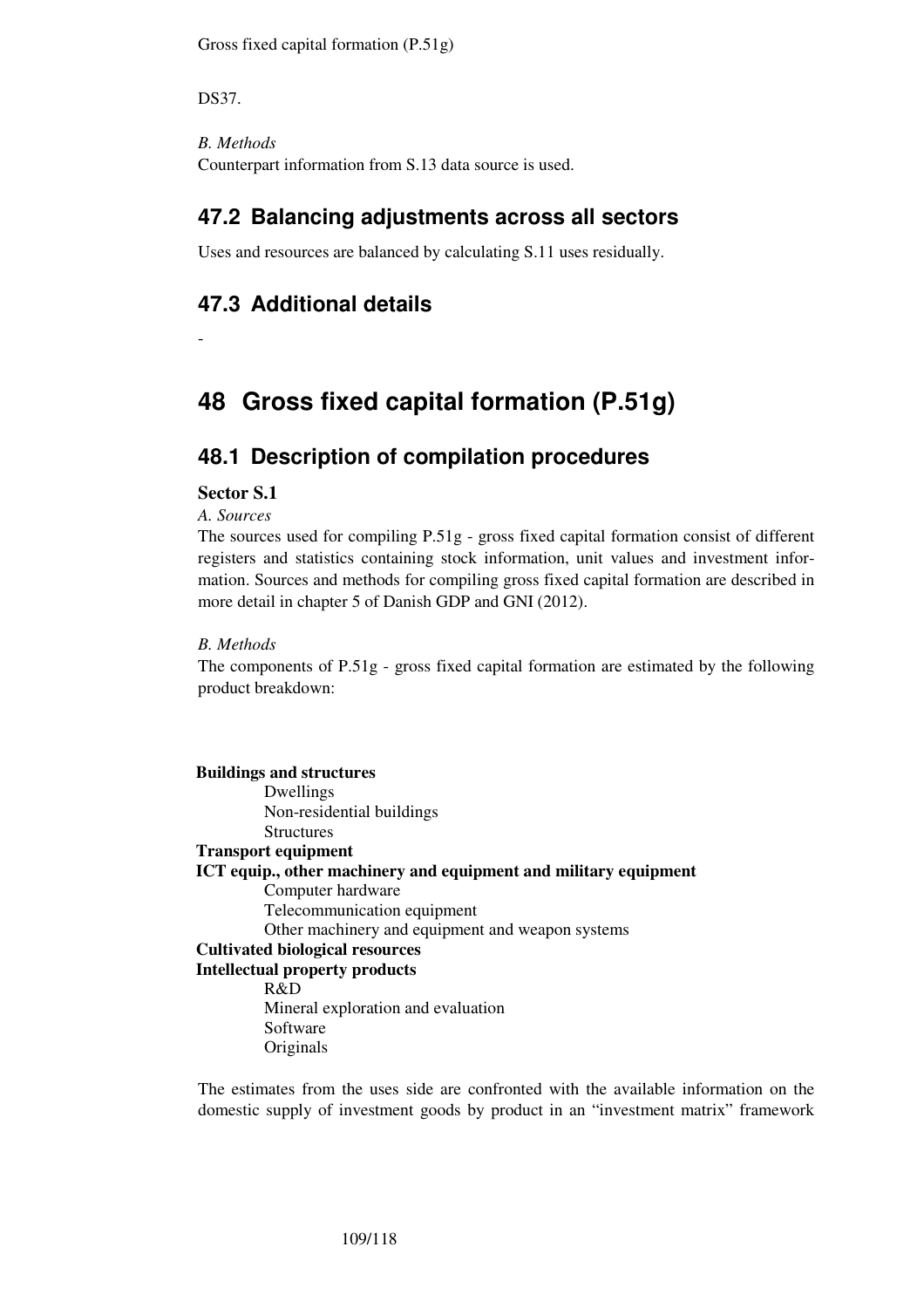Acquisitions less disposals of non-financial non-produced assets (NP)

similar to the framework used in supply and use matrices. In addition, there is a breakdown into industries as well as a breakdown by institutional sectors.

A detailed methodological description is provided in chapter 5 of Danish GDP and GNI (2012).

#### **Sectors S.11 – S.15**

For buildings and dwellings the sector breakdown is based on information from the Register of Buildings and Dwellings (BBR) about the number of square meters of building stock distributed by sectors.

For other types of investments the sector breakdown is based on information about depreciation by sectors compiled from company accounts.

### **48.2 Balancing adjustments across all sectors**

No balancing is needed.

## **48.3 Additional details**

**49 Acquisitions less disposals of non-financial non-produced assets (NP)** 

### **49.1 Description of compilation procedures**

#### **Sector S.1**

-

*A. Sources*  No direct sources are used.

*B. Methods*  Data for S.1 is obtained as the sum of sectors S.11, S.13 and S.14.

#### **Sector S.11**

*A. Sources*  No direct sources are used.

*B. Methods*  Data for S.11 is calculated by dividing the NP for S.13 by -2 and subtracting NP for S.2.

**Sectors S.12, S.15 and S.2**  Not applicable*.* 

**Sector S.13**  *A. Sources*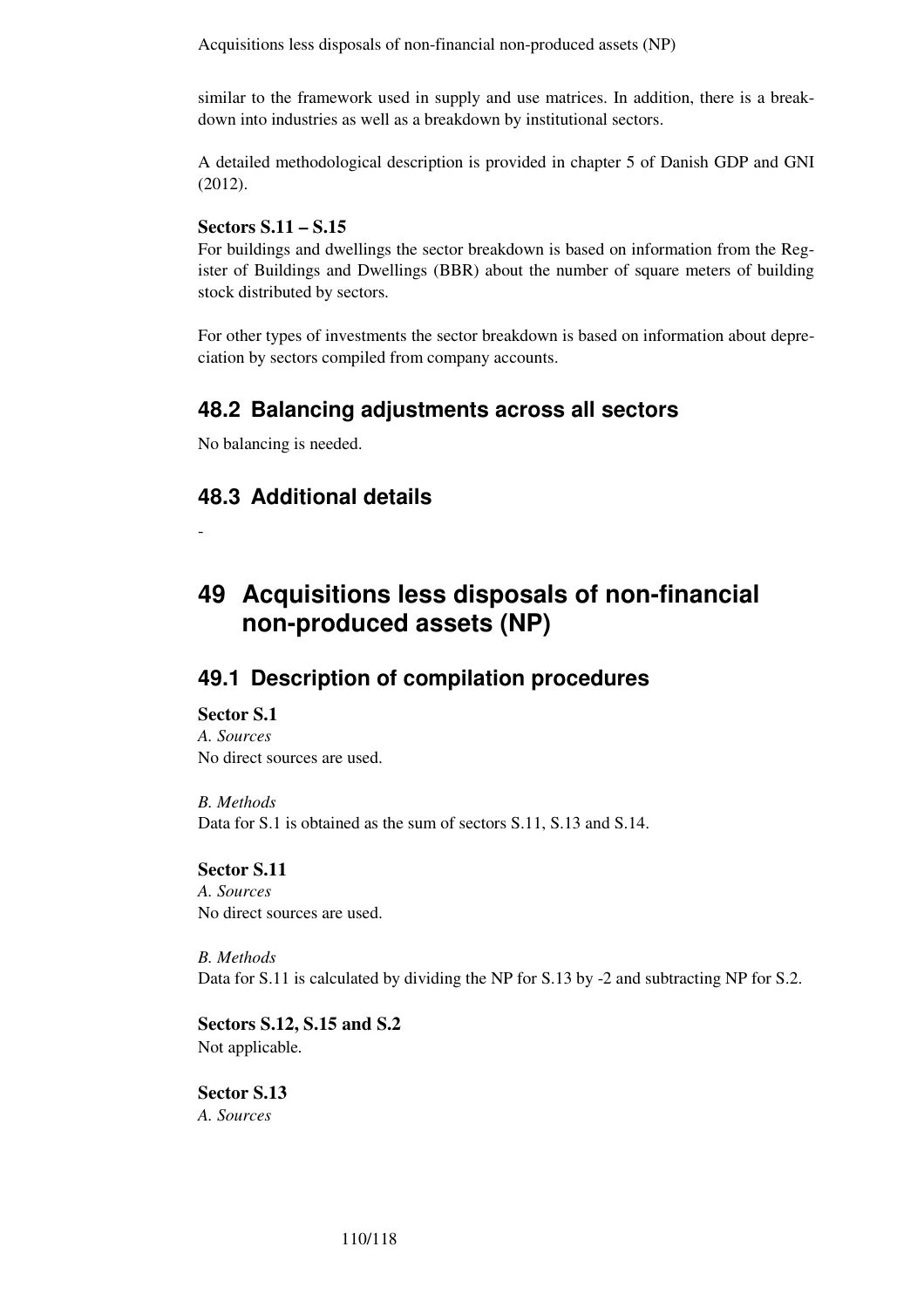Acquisitions less disposals of non-financial non-produced assets (NP)

DS37.

#### *B. Methods*

The compilation procedure can be briefly described as follows: When the data is collected and loaded into the database the classification according to ESA2010 starts. This means that expenditure and revenue is classified into categories like e.g. salary, investments, income transfers and interest. This is done mostly by automatically converting the primary account data into national accounts by predefined rules translating primary accounts entries into ESA2010 categories. Non trivial entries is converted manually by reading supplementary account information and by communication to the relevant government units. Acquisitions less disposals of non-financial non-produced assets (NP) is compiled by identifying all entries concerning acquisitions less disposals of non-financial nonproduced assets in the primary accounts for all government units (Coverage and sources can be found in section A.1 in Inventory of the methods, procedures and sources used for the compilation of deficit and debt data and the underlying government sector accounts according to ESA2010). This is done by identifying all entries concerning acquisitions less disposals of non-financial non-produced assets in the primary accounts. In practice this means that certain account numbers identified by an analysis (carried out each time the structure of the primary accounts change) is classified as acquisitions less disposals of non-financial non-produced assets.

#### **Sector S.14**

*A. Sources*  No direct sources are used.

*B. Methods*  Data for S.14 is equal to the uses for S.13 divided by -2.

#### **Sector S.2**

*A. Sources*  DS11.

#### *B. Methods*

-

Purchase and sales of non-produced non-financial assets (as trademarks and football player licenses) are reported to the statistics International Trade in Services, where NP is compiled.

# **49.2 Balancing adjustments across all sectors**

Balance is obtained by calculating S.11 and S.14 residually.

# **49.3 Additional details**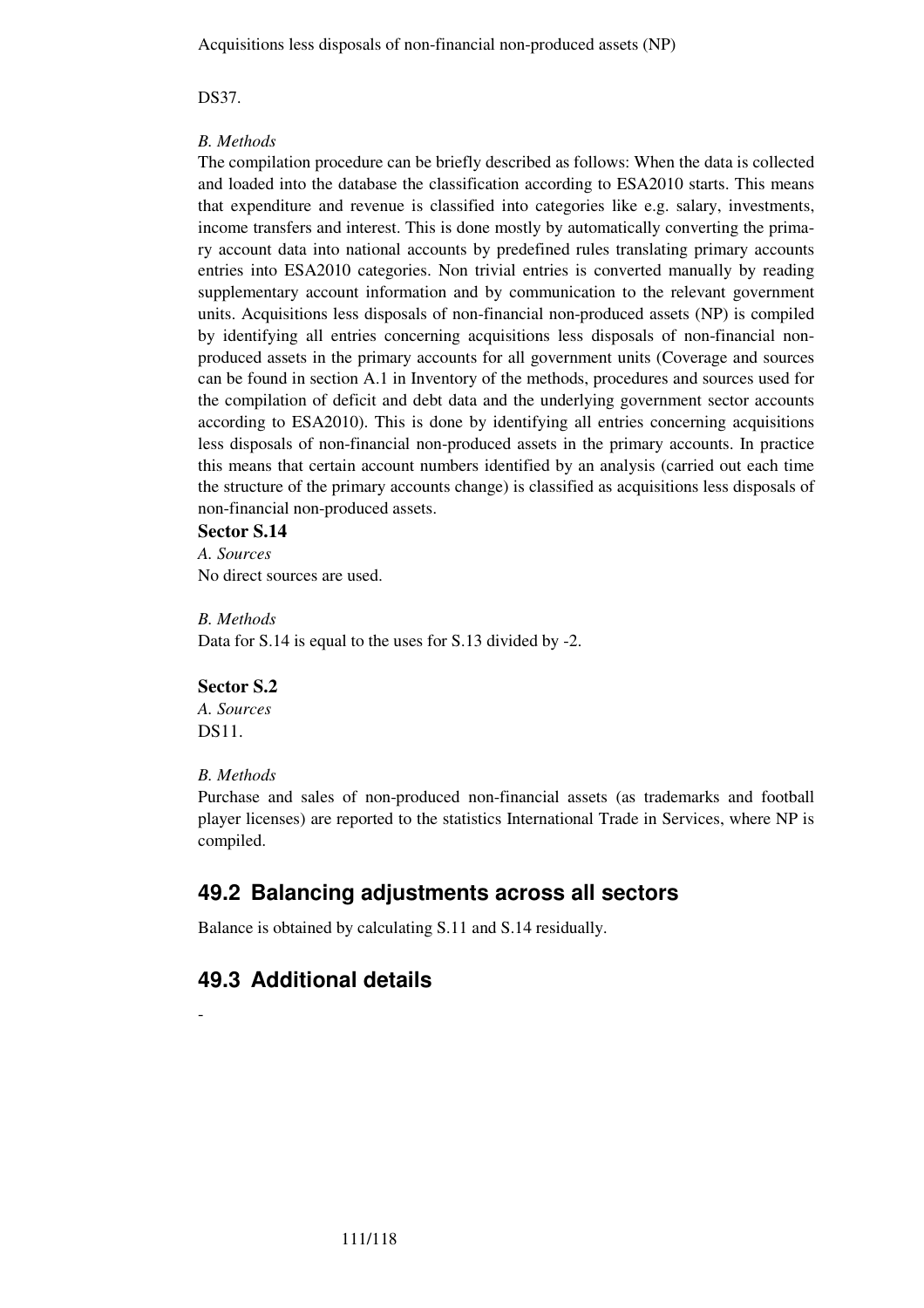# **50 Employment (EMP)**

# **50.1 Description of compilation procedures**

#### **Sectors S.11-S.15**

*A. Sources*  DS38.

#### *B. Methods*

The employment figures in the Danish national accounts comprises number of persons employed and number of actual hours worked. Both the number of employed persons and number of hours worked are - like compensation of employees - based on the Working Time Accounts (WTA). The compilation of WTA is mainly based on administrative data sources. The sector allocation in WTA is based on information from the Danish business registry. For a more detailed description of WTA see Documentation of statistics: Working Time Accounts.

The employment concept described is the domestic concept, i.e. persons employed by resident producers. This population is almost coherent with the WTA; nevertheless, the WTA includes a few extraterritorial organizations and bodies, which are not considered resident producers in the Danish national accounts (however, so few that they are rounded off).

Since the WTA only include registered activity, a correction is made for undeclared and "illegal" labour (i.e. labour that would remain illegal if otherwise declared to the tax authorities).

The number of employed persons (employees and self-employed) includes persons on maternity leave and other forms of labour market leave as defined in ESA2010. The number of hours worked in the WTA is compiled as the number of paid hours worked. In the national accounts, a supplement for unpaid overtime is made, so that the national accounts encompass all actual hours worked described in ESA2010.

When alternative sources on compensation of employees are used the corresponding adjustments on employment and hours worked are made to ensure comparability to the WTA with regards to average earnings and working time per employee. This does not apply for sectors S.13 and S.15, where WTA is used as a direct data source.

Finally a harmonization related to the economic part of the national accounts is made. The adjustments of employed persons and hours worked correspond to adjustments made to compensation of employees.

# **50.2 Balancing adjustments across all sectors**

No balancing is needed.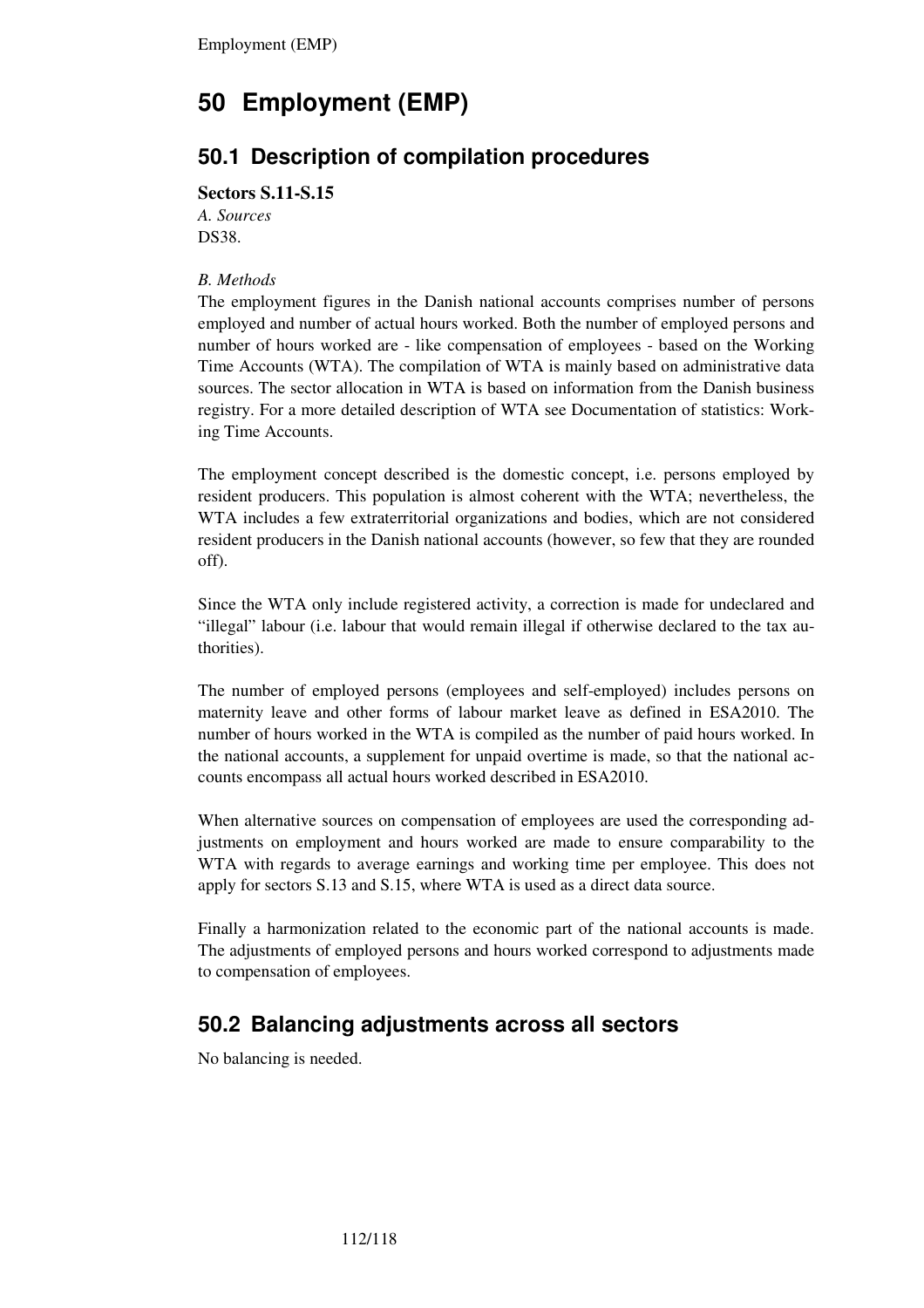## **50.3 Additional details**

-

# **51 Overview of source data coverage**

This final chapter of Section D provides an overview of data coverage of the Danish Annual Sector accounts. An overview is provided in the following table in which the evaluation of the shares of the estimated value of the total (estimated + observed) amount is recorded. Where "observed amount" denotes that the value is calculated through the use of direct sources and/or through directly observed counterpart data and "estimated amount" denotes that the value is calculated by using statistical or modelling techniques.

The table is filled in by using the following codes:

- E80 estimates dominate in the final value by more than 80%;
- E50 estimates dominate in the final value between 50-80%;
- OE observed value dominate final value, though estimates were used;
- OV only observed values.

| <b>Transaction/sectors</b> |           | <b>S11</b>               | <b>S12</b>               | <b>S13</b>               | <b>S14</b>               | <b>S15</b>               | S <sub>2</sub>            |
|----------------------------|-----------|--------------------------|--------------------------|--------------------------|--------------------------|--------------------------|---------------------------|
| <b>P.11</b>                |           | <b>OE</b>                | <b>OE</b>                | OV                       | <b>OE</b>                | <b>E50</b>               | $\overline{\phantom{a}}$  |
| P.12                       |           | <b>E80</b>               | <b>E80</b>               | <b>E80</b>               | <b>E80</b>               | <b>E80</b>               | $\overline{\phantom{a}}$  |
| <b>P.13</b>                |           | $\blacksquare$           | $\equiv$                 | OE                       | $\omega$                 | E50                      | $\overline{\phantom{a}}$  |
| P.2                        |           | <b>OE</b>                | <b>OE</b>                | OV                       | <b>OE</b>                | E50                      | $\overline{\phantom{a}}$  |
| <b>P.31</b>                |           | $\mathbf{r}$             | $\mathbb{L}$             | OE                       | OE                       | <b>E50</b>               | $\equiv$                  |
| P.32                       |           | $\equiv$                 | $\equiv$                 | <b>OE</b>                | $\equiv$                 | $\equiv$                 | $\overline{\phantom{a}}$  |
| P.51g                      |           | <b>E50</b>               | E50                      | <b>OE</b>                | <b>E50</b>               | <b>E50</b>               | $\overline{\phantom{a}}$  |
| P.52                       |           | <b>E80</b>               | <b>E80</b>               | $\overline{\phantom{a}}$ | <b>E80</b>               | <b>OE</b>                | $\blacksquare$            |
| P.53                       |           | $\blacksquare$           | $\equiv$                 | $\equiv$                 | <b>E80</b>               | $\blacksquare$           | $\overline{\phantom{a}}$  |
| <b>P.61</b>                |           | $\blacksquare$           | $\overline{\phantom{a}}$ | $\overline{\phantom{a}}$ | $\overline{\phantom{a}}$ | $\overline{\phantom{a}}$ | <b>OE</b>                 |
| P.62                       |           | $\overline{\phantom{a}}$ | $\overline{\phantom{a}}$ | $\overline{\phantom{a}}$ | $\blacksquare$           | $\overline{\phantom{a}}$ | <b>OE</b>                 |
| <b>P.62F</b>               |           | $\overline{\phantom{a}}$ | $\overline{\phantom{a}}$ | $\overline{\phantom{a}}$ | $\overline{\phantom{a}}$ | $\overline{\phantom{a}}$ | <b>OE</b>                 |
| <b>P.71</b>                |           | $\overline{\phantom{a}}$ | $\blacksquare$           | $\overline{\phantom{a}}$ | $\overline{\phantom{a}}$ | $\blacksquare$           | OE                        |
| P.72                       |           | $\overline{\phantom{a}}$ | $\blacksquare$           | $\mathbb{L}$             | $\overline{\phantom{a}}$ | $\blacksquare$           | <b>OE</b>                 |
| P.72F                      |           | $\overline{\phantom{a}}$ | $\blacksquare$           | $\equiv$                 | $\blacksquare$           | $\equiv$                 | <b>OE</b>                 |
| <b>D.11</b>                | uses      | <b>OE</b>                | <b>OE</b>                | <b>OE</b>                | OE                       | <b>OE</b>                | <b>OE</b>                 |
|                            | resources | $\overline{\phantom{a}}$ | $\equiv$                 | $\overline{\phantom{a}}$ | <b>OE</b>                | $\equiv$                 | <b>OE</b>                 |
| <b>D.12</b>                | uses      | <b>OE</b>                | <b>OE</b>                | OE                       | OE                       | <b>OE</b>                | <b>OE</b>                 |
|                            | resources | <b>OE</b>                | $\equiv$                 | $\overline{\phantom{a}}$ | $\overline{\text{OE}}$   | $\overline{\phantom{a}}$ | OE                        |
| D.21                       | uses      | $\blacksquare$           | $\overline{\phantom{a}}$ | $\overline{\phantom{a}}$ | $\equiv$                 | $\overline{\phantom{a}}$ | $\mathbb{Z}^{\mathbb{Z}}$ |
|                            | resources | $\overline{\phantom{a}}$ | $\overline{\phantom{a}}$ | OV                       | $\equiv$                 | $\overline{\phantom{a}}$ | OV                        |
| D.29                       | uses      | <b>E80</b>               | <b>E80</b>               | OV                       | <b>E80</b>               | <b>E80</b>               | $\overline{\phantom{a}}$  |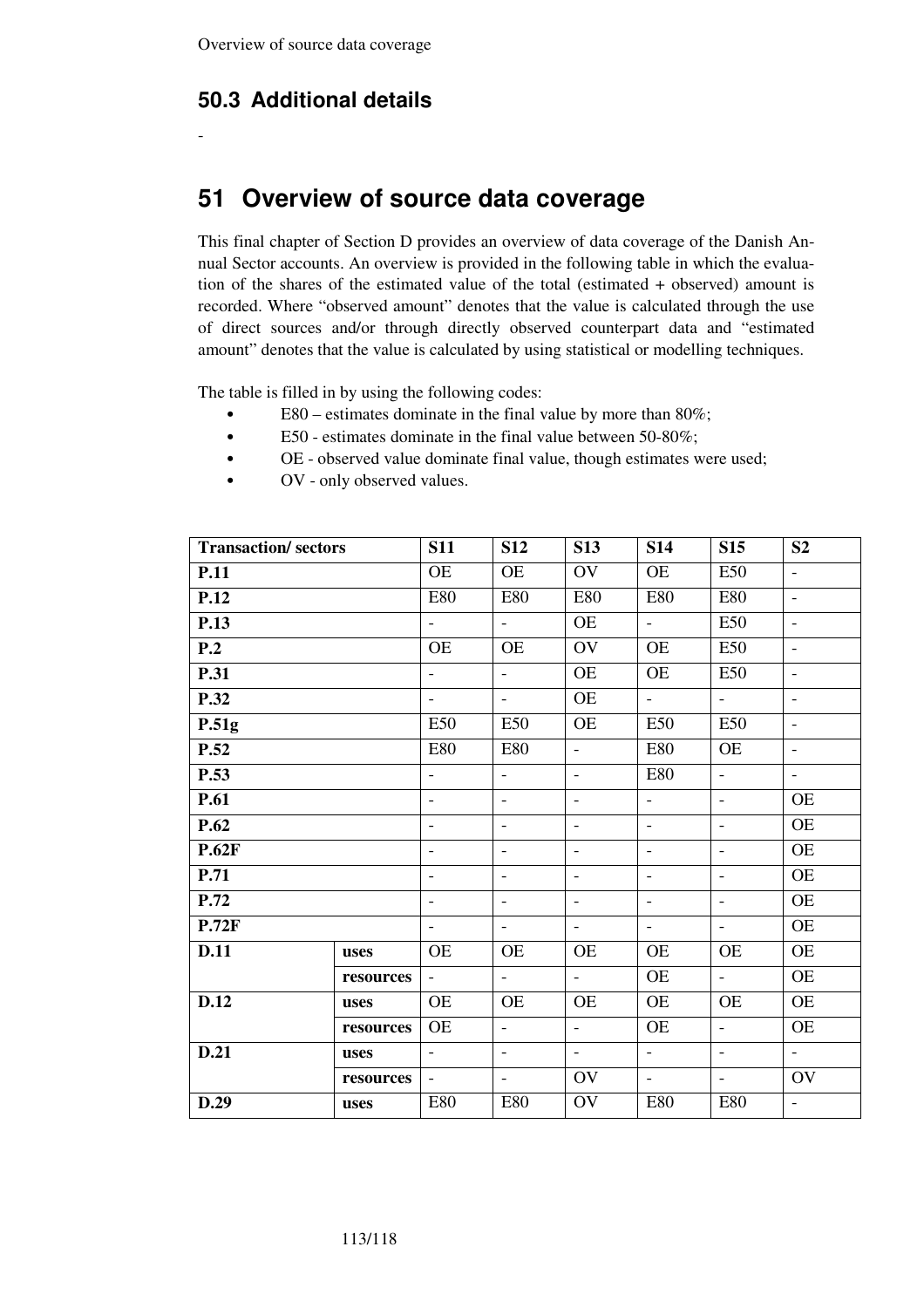| $\omega$<br>$\overline{\phantom{a}}$<br>$\overline{\phantom{0}}$<br>$\sim$<br>$\overline{\phantom{a}}$<br>resources<br><b>D.31</b><br>OV<br>$\blacksquare$<br>$\Box$<br>$\blacksquare$<br>$\overline{\phantom{a}}$<br>$\overline{\phantom{a}}$<br>uses<br>OV<br>$\overline{\phantom{a}}$<br>$\overline{\phantom{a}}$<br>$\overline{\phantom{a}}$<br>$\overline{\phantom{a}}$<br>resources<br>$\overline{\phantom{a}}$<br>OV<br>D.39<br>$\mathbb{L}$<br>OV<br>$\overline{\phantom{a}}$<br>$\overline{\phantom{a}}$<br>$\overline{\phantom{a}}$<br>uses<br>OV<br>E80<br>E80<br><b>E80</b><br>E80<br>$\equiv$<br>resources<br>OV<br><b>D.41</b><br><b>OE</b><br><b>OE</b><br>OE<br><b>OE</b><br><b>OE</b><br>uses<br><b>E80</b><br>OE<br>OV<br>E50<br><b>OE</b><br>OE<br>resources<br>E50<br>E50<br>OV<br><b>OE</b><br>D.42<br>$\omega_{\rm{eff}}$<br>$\omega_{\rm{eff}}$<br>uses<br>E50<br>E80<br>OV<br>OE<br>E50<br>E50<br>resources<br>D.43<br><b>OE</b><br><b>OE</b><br><b>OE</b><br>$\overline{\phantom{a}}$<br>$\overline{\phantom{a}}$<br>$\blacksquare$<br>uses<br><b>OE</b><br><b>OE</b><br><b>OE</b><br>$\omega$<br><b>OE</b><br>$\equiv$<br>resources<br>E50<br><b>D.44</b><br>$\mathcal{L}_{\mathcal{A}}$<br><b>OE</b><br>$\omega_{\rm{max}}$<br>$\equiv$<br>$\equiv$<br>uses<br>E50<br>E50<br><b>E80</b><br>E50<br><b>OE</b><br>$\equiv$<br>resources<br><b>E80</b><br>$\omega_{\rm c}$<br>E50<br>$\mathbb{L}^{\mathbb{N}}$<br>$\equiv$<br>D.45<br>$\overline{\phantom{a}}$<br>uses<br>OV<br>E50<br>$\mathbb{L}^+$<br>$\sim$<br>$\omega_{\rm{eff}}$<br>$\equiv$<br>resources<br>OV<br><b>D.41G</b><br><b>OE</b><br><b>OE</b><br><b>OE</b><br><b>OE</b><br><b>OE</b><br>uses<br><b>E80</b><br><b>OE</b><br><b>E50</b><br><b>OE</b><br><b>OE</b><br>OV<br>resources<br>OV<br>OV<br>OV<br>OV<br>OV<br><b>D.51</b><br>$\omega_{\rm c}$<br>uses<br>$\omega_{\rm{eff}}$<br>OV<br>$\equiv$<br>OV<br>$\equiv$<br>$\sim$<br>resources<br>D.59<br>OV<br>$\mathbb{L}^{\mathbb{N}}$<br>$\equiv$<br>$\overline{\phantom{a}}$<br>$\overline{\phantom{0}}$<br>$\blacksquare$<br>uses<br>$\mathbb{Z}^{\mathbb{Z}}$<br>OV<br>$\mathbb{Z}^{\mathbb{Z}}$<br>$\overline{\phantom{a}}$<br>$\equiv$<br>$\overline{\phantom{0}}$<br>resources<br><b>D.611</b><br>$\omega_{\rm c}$<br><b>OE</b><br>$\overline{\phantom{a}}$<br><b>OE</b><br>$\overline{\phantom{a}}$<br>$\overline{\phantom{a}}$<br>uses<br><b>OE</b><br><b>OE</b><br>OV<br>$\equiv$<br>$\overline{\phantom{a}}$<br>$\overline{\phantom{a}}$<br>resources<br>D.612<br>$\mathbb{L}$<br><b>E80</b><br>$\mathbb{L}^+$<br>$\equiv$<br>$\equiv$<br>$\blacksquare$<br>uses<br>$\omega_{\rm c}$<br><b>E80</b><br>$\equiv$<br>$\overline{\phantom{0}}$<br>$\overline{\phantom{a}}$<br>$\overline{\phantom{a}}$<br>resources<br>D.613<br>OE<br>$\equiv$<br>$\omega_{\rm{eff}}$<br>OE<br>$\overline{\phantom{a}}$<br>$\overline{\phantom{a}}$<br>uses<br>OV<br><b>OE</b><br>$\equiv$<br><b>OE</b><br>$\blacksquare$<br>$\blacksquare$<br>resources<br>OE<br>D.614<br>uses<br><b>OE</b><br>$\equiv$<br>$\blacksquare$<br>$\overline{\phantom{a}}$<br>$\sim$<br>$\overline{\phantom{a}}$<br>resources<br><b>D.61SC</b><br><b>E50</b><br>$\omega_{\rm c}$<br>$\Box$<br>$\equiv$<br>$\equiv$<br>$\overline{\phantom{a}}$<br>uses<br>$\omega_{\rm{eff}}$<br>E50<br>$\equiv$<br>$\equiv$<br>$\omega$<br>$\overline{\phantom{a}}$<br>resources<br><b>D.62</b><br>OV<br>$\omega_{\rm c}$<br>OE<br><b>OE</b><br>$\overline{\phantom{a}}$<br>$\overline{\phantom{a}}$<br>uses<br>OE<br>$\equiv$<br>OE<br>$\overline{\phantom{a}}$<br>$\overline{\phantom{0}}$<br>resources<br>$\overline{\phantom{a}}$<br>D.631<br>OE<br>$\omega_{\rm{eff}}$<br>E50<br>$\equiv$<br>$\overline{\phantom{a}}$<br>$\overline{\phantom{a}}$<br>uses |  |  |    |  |  |
|---------------------------------------------------------------------------------------------------------------------------------------------------------------------------------------------------------------------------------------------------------------------------------------------------------------------------------------------------------------------------------------------------------------------------------------------------------------------------------------------------------------------------------------------------------------------------------------------------------------------------------------------------------------------------------------------------------------------------------------------------------------------------------------------------------------------------------------------------------------------------------------------------------------------------------------------------------------------------------------------------------------------------------------------------------------------------------------------------------------------------------------------------------------------------------------------------------------------------------------------------------------------------------------------------------------------------------------------------------------------------------------------------------------------------------------------------------------------------------------------------------------------------------------------------------------------------------------------------------------------------------------------------------------------------------------------------------------------------------------------------------------------------------------------------------------------------------------------------------------------------------------------------------------------------------------------------------------------------------------------------------------------------------------------------------------------------------------------------------------------------------------------------------------------------------------------------------------------------------------------------------------------------------------------------------------------------------------------------------------------------------------------------------------------------------------------------------------------------------------------------------------------------------------------------------------------------------------------------------------------------------------------------------------------------------------------------------------------------------------------------------------------------------------------------------------------------------------------------------------------------------------------------------------------------------------------------------------------------------------------------------------------------------------------------------------------------------------------------------------------------------------------------------------------------------------------------------------------------------------------------------------------------------------------------------------------------------------------------------------------------------------------------------------------------------------------------------------------------------------------------------------------------------------------------------------------------------------------------------------------------------------------------------------------------------------------------------------------------------------------------------------|--|--|----|--|--|
|                                                                                                                                                                                                                                                                                                                                                                                                                                                                                                                                                                                                                                                                                                                                                                                                                                                                                                                                                                                                                                                                                                                                                                                                                                                                                                                                                                                                                                                                                                                                                                                                                                                                                                                                                                                                                                                                                                                                                                                                                                                                                                                                                                                                                                                                                                                                                                                                                                                                                                                                                                                                                                                                                                                                                                                                                                                                                                                                                                                                                                                                                                                                                                                                                                                                                                                                                                                                                                                                                                                                                                                                                                                                                                                                                               |  |  | OV |  |  |
|                                                                                                                                                                                                                                                                                                                                                                                                                                                                                                                                                                                                                                                                                                                                                                                                                                                                                                                                                                                                                                                                                                                                                                                                                                                                                                                                                                                                                                                                                                                                                                                                                                                                                                                                                                                                                                                                                                                                                                                                                                                                                                                                                                                                                                                                                                                                                                                                                                                                                                                                                                                                                                                                                                                                                                                                                                                                                                                                                                                                                                                                                                                                                                                                                                                                                                                                                                                                                                                                                                                                                                                                                                                                                                                                                               |  |  |    |  |  |
|                                                                                                                                                                                                                                                                                                                                                                                                                                                                                                                                                                                                                                                                                                                                                                                                                                                                                                                                                                                                                                                                                                                                                                                                                                                                                                                                                                                                                                                                                                                                                                                                                                                                                                                                                                                                                                                                                                                                                                                                                                                                                                                                                                                                                                                                                                                                                                                                                                                                                                                                                                                                                                                                                                                                                                                                                                                                                                                                                                                                                                                                                                                                                                                                                                                                                                                                                                                                                                                                                                                                                                                                                                                                                                                                                               |  |  |    |  |  |
|                                                                                                                                                                                                                                                                                                                                                                                                                                                                                                                                                                                                                                                                                                                                                                                                                                                                                                                                                                                                                                                                                                                                                                                                                                                                                                                                                                                                                                                                                                                                                                                                                                                                                                                                                                                                                                                                                                                                                                                                                                                                                                                                                                                                                                                                                                                                                                                                                                                                                                                                                                                                                                                                                                                                                                                                                                                                                                                                                                                                                                                                                                                                                                                                                                                                                                                                                                                                                                                                                                                                                                                                                                                                                                                                                               |  |  |    |  |  |
|                                                                                                                                                                                                                                                                                                                                                                                                                                                                                                                                                                                                                                                                                                                                                                                                                                                                                                                                                                                                                                                                                                                                                                                                                                                                                                                                                                                                                                                                                                                                                                                                                                                                                                                                                                                                                                                                                                                                                                                                                                                                                                                                                                                                                                                                                                                                                                                                                                                                                                                                                                                                                                                                                                                                                                                                                                                                                                                                                                                                                                                                                                                                                                                                                                                                                                                                                                                                                                                                                                                                                                                                                                                                                                                                                               |  |  |    |  |  |
|                                                                                                                                                                                                                                                                                                                                                                                                                                                                                                                                                                                                                                                                                                                                                                                                                                                                                                                                                                                                                                                                                                                                                                                                                                                                                                                                                                                                                                                                                                                                                                                                                                                                                                                                                                                                                                                                                                                                                                                                                                                                                                                                                                                                                                                                                                                                                                                                                                                                                                                                                                                                                                                                                                                                                                                                                                                                                                                                                                                                                                                                                                                                                                                                                                                                                                                                                                                                                                                                                                                                                                                                                                                                                                                                                               |  |  |    |  |  |
|                                                                                                                                                                                                                                                                                                                                                                                                                                                                                                                                                                                                                                                                                                                                                                                                                                                                                                                                                                                                                                                                                                                                                                                                                                                                                                                                                                                                                                                                                                                                                                                                                                                                                                                                                                                                                                                                                                                                                                                                                                                                                                                                                                                                                                                                                                                                                                                                                                                                                                                                                                                                                                                                                                                                                                                                                                                                                                                                                                                                                                                                                                                                                                                                                                                                                                                                                                                                                                                                                                                                                                                                                                                                                                                                                               |  |  |    |  |  |
|                                                                                                                                                                                                                                                                                                                                                                                                                                                                                                                                                                                                                                                                                                                                                                                                                                                                                                                                                                                                                                                                                                                                                                                                                                                                                                                                                                                                                                                                                                                                                                                                                                                                                                                                                                                                                                                                                                                                                                                                                                                                                                                                                                                                                                                                                                                                                                                                                                                                                                                                                                                                                                                                                                                                                                                                                                                                                                                                                                                                                                                                                                                                                                                                                                                                                                                                                                                                                                                                                                                                                                                                                                                                                                                                                               |  |  |    |  |  |
|                                                                                                                                                                                                                                                                                                                                                                                                                                                                                                                                                                                                                                                                                                                                                                                                                                                                                                                                                                                                                                                                                                                                                                                                                                                                                                                                                                                                                                                                                                                                                                                                                                                                                                                                                                                                                                                                                                                                                                                                                                                                                                                                                                                                                                                                                                                                                                                                                                                                                                                                                                                                                                                                                                                                                                                                                                                                                                                                                                                                                                                                                                                                                                                                                                                                                                                                                                                                                                                                                                                                                                                                                                                                                                                                                               |  |  |    |  |  |
|                                                                                                                                                                                                                                                                                                                                                                                                                                                                                                                                                                                                                                                                                                                                                                                                                                                                                                                                                                                                                                                                                                                                                                                                                                                                                                                                                                                                                                                                                                                                                                                                                                                                                                                                                                                                                                                                                                                                                                                                                                                                                                                                                                                                                                                                                                                                                                                                                                                                                                                                                                                                                                                                                                                                                                                                                                                                                                                                                                                                                                                                                                                                                                                                                                                                                                                                                                                                                                                                                                                                                                                                                                                                                                                                                               |  |  |    |  |  |
|                                                                                                                                                                                                                                                                                                                                                                                                                                                                                                                                                                                                                                                                                                                                                                                                                                                                                                                                                                                                                                                                                                                                                                                                                                                                                                                                                                                                                                                                                                                                                                                                                                                                                                                                                                                                                                                                                                                                                                                                                                                                                                                                                                                                                                                                                                                                                                                                                                                                                                                                                                                                                                                                                                                                                                                                                                                                                                                                                                                                                                                                                                                                                                                                                                                                                                                                                                                                                                                                                                                                                                                                                                                                                                                                                               |  |  |    |  |  |
|                                                                                                                                                                                                                                                                                                                                                                                                                                                                                                                                                                                                                                                                                                                                                                                                                                                                                                                                                                                                                                                                                                                                                                                                                                                                                                                                                                                                                                                                                                                                                                                                                                                                                                                                                                                                                                                                                                                                                                                                                                                                                                                                                                                                                                                                                                                                                                                                                                                                                                                                                                                                                                                                                                                                                                                                                                                                                                                                                                                                                                                                                                                                                                                                                                                                                                                                                                                                                                                                                                                                                                                                                                                                                                                                                               |  |  |    |  |  |
|                                                                                                                                                                                                                                                                                                                                                                                                                                                                                                                                                                                                                                                                                                                                                                                                                                                                                                                                                                                                                                                                                                                                                                                                                                                                                                                                                                                                                                                                                                                                                                                                                                                                                                                                                                                                                                                                                                                                                                                                                                                                                                                                                                                                                                                                                                                                                                                                                                                                                                                                                                                                                                                                                                                                                                                                                                                                                                                                                                                                                                                                                                                                                                                                                                                                                                                                                                                                                                                                                                                                                                                                                                                                                                                                                               |  |  |    |  |  |
|                                                                                                                                                                                                                                                                                                                                                                                                                                                                                                                                                                                                                                                                                                                                                                                                                                                                                                                                                                                                                                                                                                                                                                                                                                                                                                                                                                                                                                                                                                                                                                                                                                                                                                                                                                                                                                                                                                                                                                                                                                                                                                                                                                                                                                                                                                                                                                                                                                                                                                                                                                                                                                                                                                                                                                                                                                                                                                                                                                                                                                                                                                                                                                                                                                                                                                                                                                                                                                                                                                                                                                                                                                                                                                                                                               |  |  |    |  |  |
|                                                                                                                                                                                                                                                                                                                                                                                                                                                                                                                                                                                                                                                                                                                                                                                                                                                                                                                                                                                                                                                                                                                                                                                                                                                                                                                                                                                                                                                                                                                                                                                                                                                                                                                                                                                                                                                                                                                                                                                                                                                                                                                                                                                                                                                                                                                                                                                                                                                                                                                                                                                                                                                                                                                                                                                                                                                                                                                                                                                                                                                                                                                                                                                                                                                                                                                                                                                                                                                                                                                                                                                                                                                                                                                                                               |  |  |    |  |  |
|                                                                                                                                                                                                                                                                                                                                                                                                                                                                                                                                                                                                                                                                                                                                                                                                                                                                                                                                                                                                                                                                                                                                                                                                                                                                                                                                                                                                                                                                                                                                                                                                                                                                                                                                                                                                                                                                                                                                                                                                                                                                                                                                                                                                                                                                                                                                                                                                                                                                                                                                                                                                                                                                                                                                                                                                                                                                                                                                                                                                                                                                                                                                                                                                                                                                                                                                                                                                                                                                                                                                                                                                                                                                                                                                                               |  |  |    |  |  |
|                                                                                                                                                                                                                                                                                                                                                                                                                                                                                                                                                                                                                                                                                                                                                                                                                                                                                                                                                                                                                                                                                                                                                                                                                                                                                                                                                                                                                                                                                                                                                                                                                                                                                                                                                                                                                                                                                                                                                                                                                                                                                                                                                                                                                                                                                                                                                                                                                                                                                                                                                                                                                                                                                                                                                                                                                                                                                                                                                                                                                                                                                                                                                                                                                                                                                                                                                                                                                                                                                                                                                                                                                                                                                                                                                               |  |  |    |  |  |
|                                                                                                                                                                                                                                                                                                                                                                                                                                                                                                                                                                                                                                                                                                                                                                                                                                                                                                                                                                                                                                                                                                                                                                                                                                                                                                                                                                                                                                                                                                                                                                                                                                                                                                                                                                                                                                                                                                                                                                                                                                                                                                                                                                                                                                                                                                                                                                                                                                                                                                                                                                                                                                                                                                                                                                                                                                                                                                                                                                                                                                                                                                                                                                                                                                                                                                                                                                                                                                                                                                                                                                                                                                                                                                                                                               |  |  |    |  |  |
|                                                                                                                                                                                                                                                                                                                                                                                                                                                                                                                                                                                                                                                                                                                                                                                                                                                                                                                                                                                                                                                                                                                                                                                                                                                                                                                                                                                                                                                                                                                                                                                                                                                                                                                                                                                                                                                                                                                                                                                                                                                                                                                                                                                                                                                                                                                                                                                                                                                                                                                                                                                                                                                                                                                                                                                                                                                                                                                                                                                                                                                                                                                                                                                                                                                                                                                                                                                                                                                                                                                                                                                                                                                                                                                                                               |  |  |    |  |  |
|                                                                                                                                                                                                                                                                                                                                                                                                                                                                                                                                                                                                                                                                                                                                                                                                                                                                                                                                                                                                                                                                                                                                                                                                                                                                                                                                                                                                                                                                                                                                                                                                                                                                                                                                                                                                                                                                                                                                                                                                                                                                                                                                                                                                                                                                                                                                                                                                                                                                                                                                                                                                                                                                                                                                                                                                                                                                                                                                                                                                                                                                                                                                                                                                                                                                                                                                                                                                                                                                                                                                                                                                                                                                                                                                                               |  |  |    |  |  |
|                                                                                                                                                                                                                                                                                                                                                                                                                                                                                                                                                                                                                                                                                                                                                                                                                                                                                                                                                                                                                                                                                                                                                                                                                                                                                                                                                                                                                                                                                                                                                                                                                                                                                                                                                                                                                                                                                                                                                                                                                                                                                                                                                                                                                                                                                                                                                                                                                                                                                                                                                                                                                                                                                                                                                                                                                                                                                                                                                                                                                                                                                                                                                                                                                                                                                                                                                                                                                                                                                                                                                                                                                                                                                                                                                               |  |  |    |  |  |
|                                                                                                                                                                                                                                                                                                                                                                                                                                                                                                                                                                                                                                                                                                                                                                                                                                                                                                                                                                                                                                                                                                                                                                                                                                                                                                                                                                                                                                                                                                                                                                                                                                                                                                                                                                                                                                                                                                                                                                                                                                                                                                                                                                                                                                                                                                                                                                                                                                                                                                                                                                                                                                                                                                                                                                                                                                                                                                                                                                                                                                                                                                                                                                                                                                                                                                                                                                                                                                                                                                                                                                                                                                                                                                                                                               |  |  |    |  |  |
|                                                                                                                                                                                                                                                                                                                                                                                                                                                                                                                                                                                                                                                                                                                                                                                                                                                                                                                                                                                                                                                                                                                                                                                                                                                                                                                                                                                                                                                                                                                                                                                                                                                                                                                                                                                                                                                                                                                                                                                                                                                                                                                                                                                                                                                                                                                                                                                                                                                                                                                                                                                                                                                                                                                                                                                                                                                                                                                                                                                                                                                                                                                                                                                                                                                                                                                                                                                                                                                                                                                                                                                                                                                                                                                                                               |  |  |    |  |  |
|                                                                                                                                                                                                                                                                                                                                                                                                                                                                                                                                                                                                                                                                                                                                                                                                                                                                                                                                                                                                                                                                                                                                                                                                                                                                                                                                                                                                                                                                                                                                                                                                                                                                                                                                                                                                                                                                                                                                                                                                                                                                                                                                                                                                                                                                                                                                                                                                                                                                                                                                                                                                                                                                                                                                                                                                                                                                                                                                                                                                                                                                                                                                                                                                                                                                                                                                                                                                                                                                                                                                                                                                                                                                                                                                                               |  |  |    |  |  |
|                                                                                                                                                                                                                                                                                                                                                                                                                                                                                                                                                                                                                                                                                                                                                                                                                                                                                                                                                                                                                                                                                                                                                                                                                                                                                                                                                                                                                                                                                                                                                                                                                                                                                                                                                                                                                                                                                                                                                                                                                                                                                                                                                                                                                                                                                                                                                                                                                                                                                                                                                                                                                                                                                                                                                                                                                                                                                                                                                                                                                                                                                                                                                                                                                                                                                                                                                                                                                                                                                                                                                                                                                                                                                                                                                               |  |  |    |  |  |
|                                                                                                                                                                                                                                                                                                                                                                                                                                                                                                                                                                                                                                                                                                                                                                                                                                                                                                                                                                                                                                                                                                                                                                                                                                                                                                                                                                                                                                                                                                                                                                                                                                                                                                                                                                                                                                                                                                                                                                                                                                                                                                                                                                                                                                                                                                                                                                                                                                                                                                                                                                                                                                                                                                                                                                                                                                                                                                                                                                                                                                                                                                                                                                                                                                                                                                                                                                                                                                                                                                                                                                                                                                                                                                                                                               |  |  |    |  |  |
|                                                                                                                                                                                                                                                                                                                                                                                                                                                                                                                                                                                                                                                                                                                                                                                                                                                                                                                                                                                                                                                                                                                                                                                                                                                                                                                                                                                                                                                                                                                                                                                                                                                                                                                                                                                                                                                                                                                                                                                                                                                                                                                                                                                                                                                                                                                                                                                                                                                                                                                                                                                                                                                                                                                                                                                                                                                                                                                                                                                                                                                                                                                                                                                                                                                                                                                                                                                                                                                                                                                                                                                                                                                                                                                                                               |  |  |    |  |  |
|                                                                                                                                                                                                                                                                                                                                                                                                                                                                                                                                                                                                                                                                                                                                                                                                                                                                                                                                                                                                                                                                                                                                                                                                                                                                                                                                                                                                                                                                                                                                                                                                                                                                                                                                                                                                                                                                                                                                                                                                                                                                                                                                                                                                                                                                                                                                                                                                                                                                                                                                                                                                                                                                                                                                                                                                                                                                                                                                                                                                                                                                                                                                                                                                                                                                                                                                                                                                                                                                                                                                                                                                                                                                                                                                                               |  |  |    |  |  |
|                                                                                                                                                                                                                                                                                                                                                                                                                                                                                                                                                                                                                                                                                                                                                                                                                                                                                                                                                                                                                                                                                                                                                                                                                                                                                                                                                                                                                                                                                                                                                                                                                                                                                                                                                                                                                                                                                                                                                                                                                                                                                                                                                                                                                                                                                                                                                                                                                                                                                                                                                                                                                                                                                                                                                                                                                                                                                                                                                                                                                                                                                                                                                                                                                                                                                                                                                                                                                                                                                                                                                                                                                                                                                                                                                               |  |  |    |  |  |
|                                                                                                                                                                                                                                                                                                                                                                                                                                                                                                                                                                                                                                                                                                                                                                                                                                                                                                                                                                                                                                                                                                                                                                                                                                                                                                                                                                                                                                                                                                                                                                                                                                                                                                                                                                                                                                                                                                                                                                                                                                                                                                                                                                                                                                                                                                                                                                                                                                                                                                                                                                                                                                                                                                                                                                                                                                                                                                                                                                                                                                                                                                                                                                                                                                                                                                                                                                                                                                                                                                                                                                                                                                                                                                                                                               |  |  |    |  |  |
|                                                                                                                                                                                                                                                                                                                                                                                                                                                                                                                                                                                                                                                                                                                                                                                                                                                                                                                                                                                                                                                                                                                                                                                                                                                                                                                                                                                                                                                                                                                                                                                                                                                                                                                                                                                                                                                                                                                                                                                                                                                                                                                                                                                                                                                                                                                                                                                                                                                                                                                                                                                                                                                                                                                                                                                                                                                                                                                                                                                                                                                                                                                                                                                                                                                                                                                                                                                                                                                                                                                                                                                                                                                                                                                                                               |  |  |    |  |  |
|                                                                                                                                                                                                                                                                                                                                                                                                                                                                                                                                                                                                                                                                                                                                                                                                                                                                                                                                                                                                                                                                                                                                                                                                                                                                                                                                                                                                                                                                                                                                                                                                                                                                                                                                                                                                                                                                                                                                                                                                                                                                                                                                                                                                                                                                                                                                                                                                                                                                                                                                                                                                                                                                                                                                                                                                                                                                                                                                                                                                                                                                                                                                                                                                                                                                                                                                                                                                                                                                                                                                                                                                                                                                                                                                                               |  |  |    |  |  |
|                                                                                                                                                                                                                                                                                                                                                                                                                                                                                                                                                                                                                                                                                                                                                                                                                                                                                                                                                                                                                                                                                                                                                                                                                                                                                                                                                                                                                                                                                                                                                                                                                                                                                                                                                                                                                                                                                                                                                                                                                                                                                                                                                                                                                                                                                                                                                                                                                                                                                                                                                                                                                                                                                                                                                                                                                                                                                                                                                                                                                                                                                                                                                                                                                                                                                                                                                                                                                                                                                                                                                                                                                                                                                                                                                               |  |  |    |  |  |
|                                                                                                                                                                                                                                                                                                                                                                                                                                                                                                                                                                                                                                                                                                                                                                                                                                                                                                                                                                                                                                                                                                                                                                                                                                                                                                                                                                                                                                                                                                                                                                                                                                                                                                                                                                                                                                                                                                                                                                                                                                                                                                                                                                                                                                                                                                                                                                                                                                                                                                                                                                                                                                                                                                                                                                                                                                                                                                                                                                                                                                                                                                                                                                                                                                                                                                                                                                                                                                                                                                                                                                                                                                                                                                                                                               |  |  |    |  |  |
| $\omega_{\rm c}$<br><b>OE</b><br>$\Box$<br>$\blacksquare$<br>$\overline{\phantom{a}}$<br>$\frac{1}{2}$<br>resources                                                                                                                                                                                                                                                                                                                                                                                                                                                                                                                                                                                                                                                                                                                                                                                                                                                                                                                                                                                                                                                                                                                                                                                                                                                                                                                                                                                                                                                                                                                                                                                                                                                                                                                                                                                                                                                                                                                                                                                                                                                                                                                                                                                                                                                                                                                                                                                                                                                                                                                                                                                                                                                                                                                                                                                                                                                                                                                                                                                                                                                                                                                                                                                                                                                                                                                                                                                                                                                                                                                                                                                                                                           |  |  |    |  |  |
| D.632<br>$\mathbb{Z}^{\mathbb{Z}}$<br><b>OE</b><br>$\equiv$<br>$\Box$<br>$\equiv$<br>$\overline{\phantom{a}}$<br>uses                                                                                                                                                                                                                                                                                                                                                                                                                                                                                                                                                                                                                                                                                                                                                                                                                                                                                                                                                                                                                                                                                                                                                                                                                                                                                                                                                                                                                                                                                                                                                                                                                                                                                                                                                                                                                                                                                                                                                                                                                                                                                                                                                                                                                                                                                                                                                                                                                                                                                                                                                                                                                                                                                                                                                                                                                                                                                                                                                                                                                                                                                                                                                                                                                                                                                                                                                                                                                                                                                                                                                                                                                                         |  |  |    |  |  |
| OE<br>$\omega$<br>$\sim$<br>$\equiv$<br>$\equiv$<br>$\blacksquare$<br>resources                                                                                                                                                                                                                                                                                                                                                                                                                                                                                                                                                                                                                                                                                                                                                                                                                                                                                                                                                                                                                                                                                                                                                                                                                                                                                                                                                                                                                                                                                                                                                                                                                                                                                                                                                                                                                                                                                                                                                                                                                                                                                                                                                                                                                                                                                                                                                                                                                                                                                                                                                                                                                                                                                                                                                                                                                                                                                                                                                                                                                                                                                                                                                                                                                                                                                                                                                                                                                                                                                                                                                                                                                                                                               |  |  |    |  |  |
| D.71<br><b>E80</b><br>E80<br><b>E80</b><br>$\equiv$<br><b>E80</b><br><b>OE</b><br>uses                                                                                                                                                                                                                                                                                                                                                                                                                                                                                                                                                                                                                                                                                                                                                                                                                                                                                                                                                                                                                                                                                                                                                                                                                                                                                                                                                                                                                                                                                                                                                                                                                                                                                                                                                                                                                                                                                                                                                                                                                                                                                                                                                                                                                                                                                                                                                                                                                                                                                                                                                                                                                                                                                                                                                                                                                                                                                                                                                                                                                                                                                                                                                                                                                                                                                                                                                                                                                                                                                                                                                                                                                                                                        |  |  |    |  |  |
| OE<br>OE<br>$\overline{\phantom{a}}$<br>$\overline{\phantom{a}}$<br>resources<br>$\overline{\phantom{a}}$<br>$\blacksquare$                                                                                                                                                                                                                                                                                                                                                                                                                                                                                                                                                                                                                                                                                                                                                                                                                                                                                                                                                                                                                                                                                                                                                                                                                                                                                                                                                                                                                                                                                                                                                                                                                                                                                                                                                                                                                                                                                                                                                                                                                                                                                                                                                                                                                                                                                                                                                                                                                                                                                                                                                                                                                                                                                                                                                                                                                                                                                                                                                                                                                                                                                                                                                                                                                                                                                                                                                                                                                                                                                                                                                                                                                                   |  |  |    |  |  |
| D.72<br>$\mathbb{L}$<br>$\mathbb{Z}^{\mathbb{Z}}$<br><b>OE</b><br>OE<br>$\overline{\phantom{a}}$<br>$\blacksquare$<br>uses                                                                                                                                                                                                                                                                                                                                                                                                                                                                                                                                                                                                                                                                                                                                                                                                                                                                                                                                                                                                                                                                                                                                                                                                                                                                                                                                                                                                                                                                                                                                                                                                                                                                                                                                                                                                                                                                                                                                                                                                                                                                                                                                                                                                                                                                                                                                                                                                                                                                                                                                                                                                                                                                                                                                                                                                                                                                                                                                                                                                                                                                                                                                                                                                                                                                                                                                                                                                                                                                                                                                                                                                                                    |  |  |    |  |  |
| <b>E80</b><br><b>E80</b><br><b>E80</b><br>OE<br>E80<br>resources<br>$\overline{\phantom{a}}$                                                                                                                                                                                                                                                                                                                                                                                                                                                                                                                                                                                                                                                                                                                                                                                                                                                                                                                                                                                                                                                                                                                                                                                                                                                                                                                                                                                                                                                                                                                                                                                                                                                                                                                                                                                                                                                                                                                                                                                                                                                                                                                                                                                                                                                                                                                                                                                                                                                                                                                                                                                                                                                                                                                                                                                                                                                                                                                                                                                                                                                                                                                                                                                                                                                                                                                                                                                                                                                                                                                                                                                                                                                                  |  |  |    |  |  |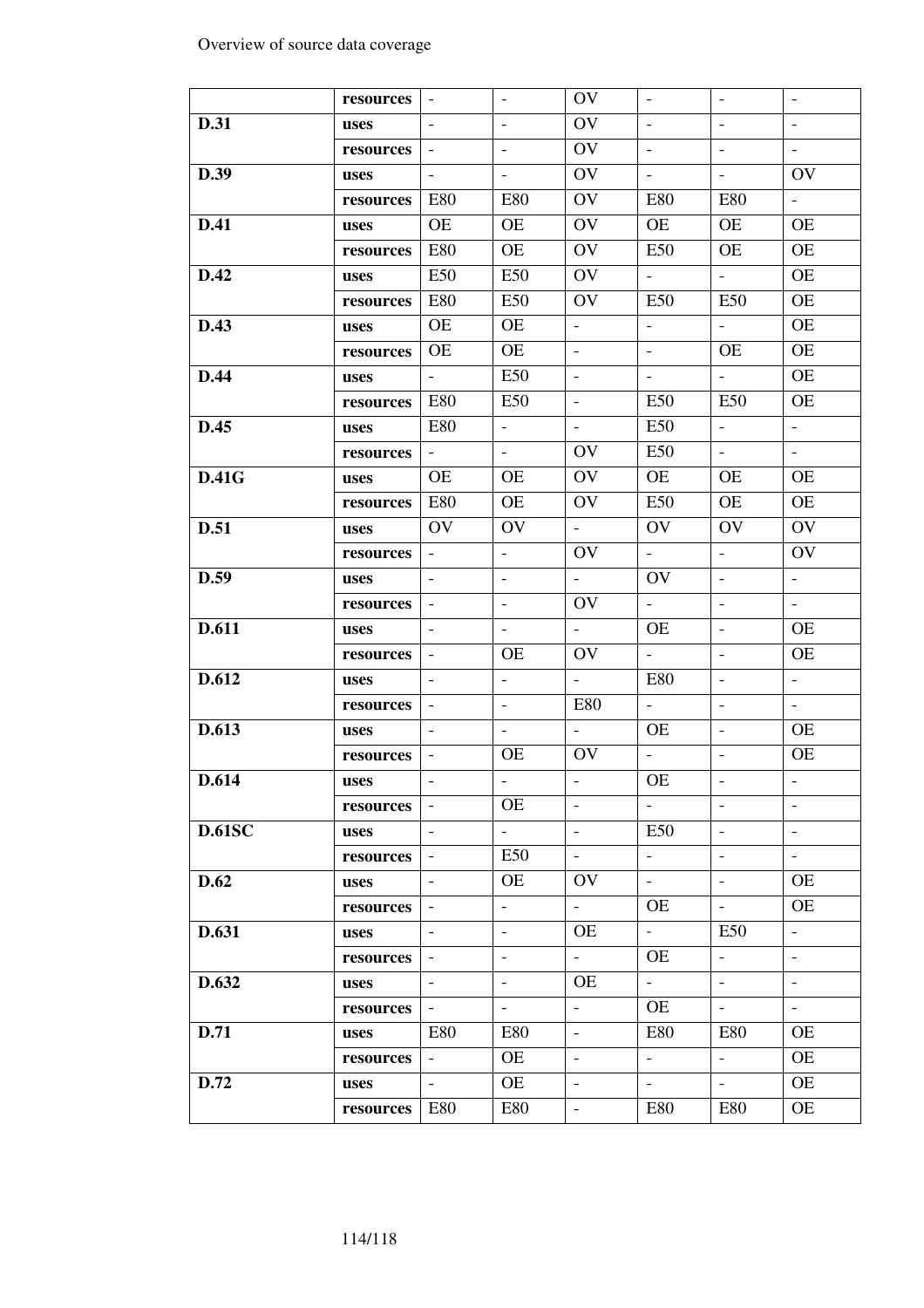#### Overview of source data coverage

| D.74         | uses      | $\overline{\phantom{a}}$ | $\overline{\phantom{a}}$ | OV                           | $\overline{\phantom{a}}$ | $\overline{\phantom{a}}$ | OV                       |
|--------------|-----------|--------------------------|--------------------------|------------------------------|--------------------------|--------------------------|--------------------------|
|              | resources | $\overline{\phantom{a}}$ | $\overline{\phantom{a}}$ | OV                           | $\overline{\phantom{a}}$ | $\overline{\phantom{a}}$ | OV                       |
| D.75         | uses      | E80                      | <b>OE</b>                | OV                           | <b>E80</b>               | E50                      | OV                       |
|              | resources | <b>E80</b>               | E50                      | OV                           | <b>E80</b>               | <b>OE</b>                | OV                       |
| D.8          | uses      | $\overline{\phantom{a}}$ | <b>OE</b>                | $\qquad \qquad \blacksquare$ | $\overline{\phantom{a}}$ | $\overline{\phantom{0}}$ | $\overline{\phantom{a}}$ |
|              | resources | $\overline{\phantom{a}}$ | $\overline{\phantom{a}}$ | $\overline{\phantom{a}}$     | <b>OE</b>                | -                        | $\overline{\phantom{a}}$ |
| D.91         | uses      | $\overline{\phantom{a}}$ | -                        | OV                           | OV                       | $\qquad \qquad$          | $\qquad \qquad$          |
|              | resources | -                        | -                        | OV                           | $\overline{\phantom{a}}$ | $\overline{\phantom{a}}$ | $\overline{\phantom{a}}$ |
| D.92         | uses      | $\overline{\phantom{a}}$ | $\overline{\phantom{a}}$ | OV                           | ۰                        |                          | OV                       |
|              | resources | E80                      | $\qquad \qquad -$        | OV                           | $\overline{\phantom{a}}$ | -                        | OV                       |
| D.99         | uses      | <b>E80</b>               | <b>OE</b>                | OV                           | E50                      | $\overline{\phantom{a}}$ | OV                       |
|              | resources | E50                      | $\overline{\phantom{a}}$ | OV                           | E50                      | E50                      | OV                       |
| NP           |           | <b>E80</b>               | $\overline{\phantom{a}}$ | OV                           | <b>E80</b>               | $\overline{\phantom{a}}$ | OV                       |
| <b>P.51C</b> |           | <b>E80</b>               | <b>E80</b>               | <b>E80</b>                   | <b>E80</b>               | <b>E80</b>               | $\overline{\phantom{a}}$ |
| <b>EMP</b>   |           | <b>OE</b>                | OV                       | OV                           | <b>OE</b>                | <b>OE</b>                | $\overline{\phantom{a}}$ |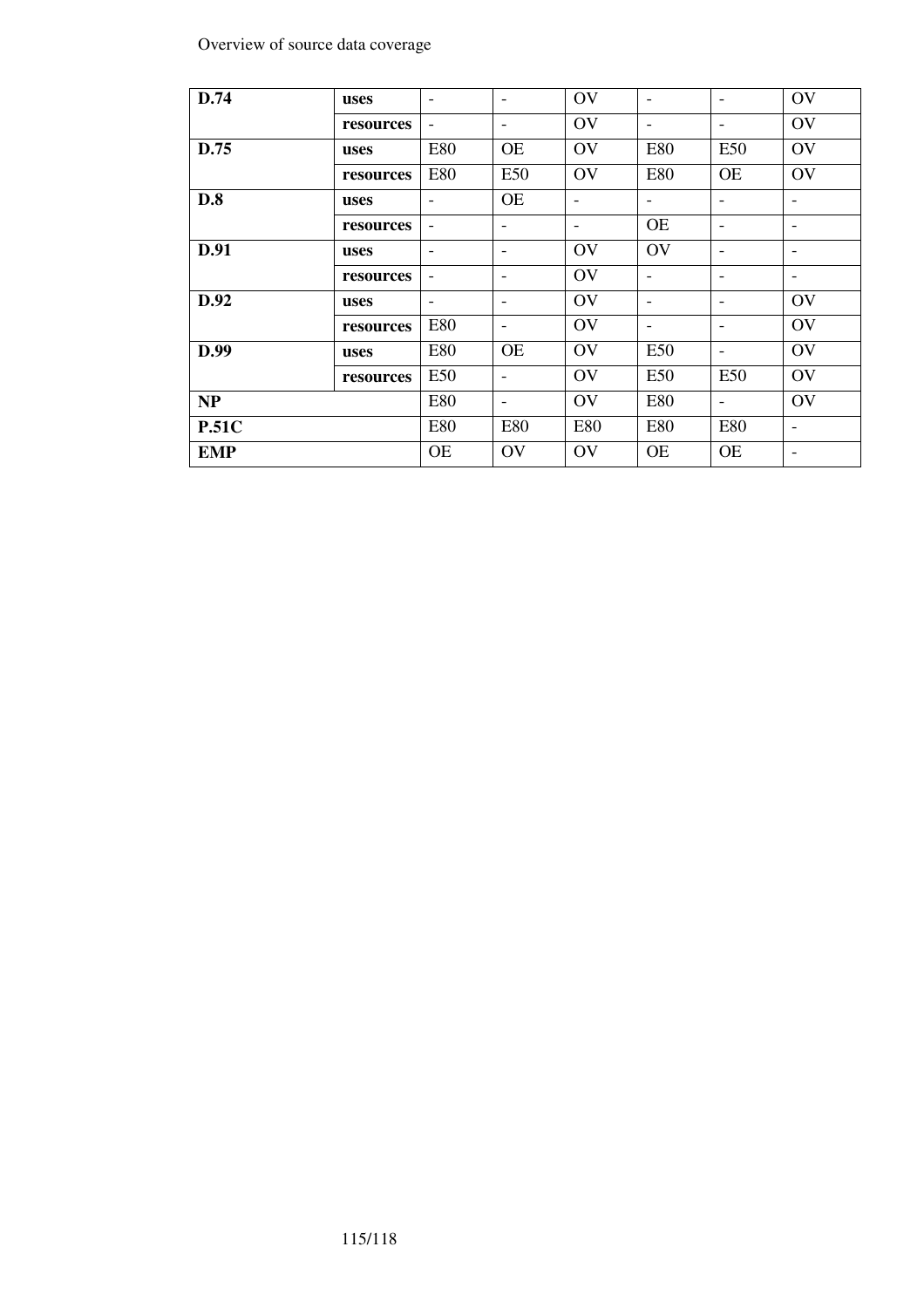# **Annex 1 — List of abbreviations**

| ASA         | <b>Annual Sector Accounts</b>                                      |
|-------------|--------------------------------------------------------------------|
| AIF         | Alternative investment fund                                        |
| ANA         | <b>Annual National Accounts</b>                                    |
| ATP         | Arbejdsmarkedets Tillægspension                                    |
| <b>BBR</b>  | Statistic Denmark's Register of Buildings and Dwellings            |
| <b>BPM</b>  | <b>Balance of payments Manual</b>                                  |
| <b>BRF</b>  | <b>Byggeriets Realkreditfond</b>                                   |
| CET.        | Central European Time                                              |
| COFOG       | Classification of the Function of Government                       |
| <b>CSDB</b> | <b>Centralised Securities Database</b>                             |
| CVR.        | Det Centrale Virksomhedsregister                                   |
| DB.         | Danske Branchekoder                                                |
| <b>DIOR</b> | De Integrerede Offentlige Regnskaber                               |
| DKK.        | Danish krone                                                       |
| DLR.        | Dansk Landbrug Realkredit                                          |
| DS.         | Data Source                                                        |
| E50         | Estimates dominate in the final value between 50-80%               |
| E80         | Estimates dominate in the final value by more than 80%             |
| ECB.        | The European Central Bank                                          |
| EDP.        | <b>Excessive Deficit Procedure</b>                                 |
| EG          | <b>Expert Group</b>                                                |
| EMP.        | Employment                                                         |
| ESA         | European System of Accounts                                        |
| ESSPROS     | European System of integrated Social PROtection Statistics         |
| ETL.        | Extract, Transform and Load                                        |
| EU          | European Union                                                     |
| FDI         | Foreign Direct Investments                                         |
| FISIM       | Financial Intermediation Services Indirectly Measured              |
| FLI         | Statistical Material from the Danish FSA on insurance institutions |
| <b>FSA</b>  | <b>Financial Supervisory Authority</b>                             |
| GDP         | <b>Gross Domestic Product</b>                                      |
| GF          | <b>Government Finances</b>                                         |
| GFS.        | Government Finance Statistics                                      |
| GNI         | Gross National Income                                              |
| GSBPM       | <b>Generic Statistical Business Process Model</b>                  |
| <b>GVA</b>  | Gross Value Added                                                  |
| HERP        | Harmonized European Revision Policy                                |
| ICT.        | Information and Computer Technology                                |
| Ш           | Roman numeral 2                                                    |
| <b>ISIC</b> | International Standard Industrial Classification                   |
| ISIN.       | International Securities Identification Number                     |
| ISR.        | Income Statistics Registry                                         |
| LR.         | Landsbankernes Reallånefond                                        |
| MMF         | Money Market Fund                                                  |
| NA          | National accounts                                                  |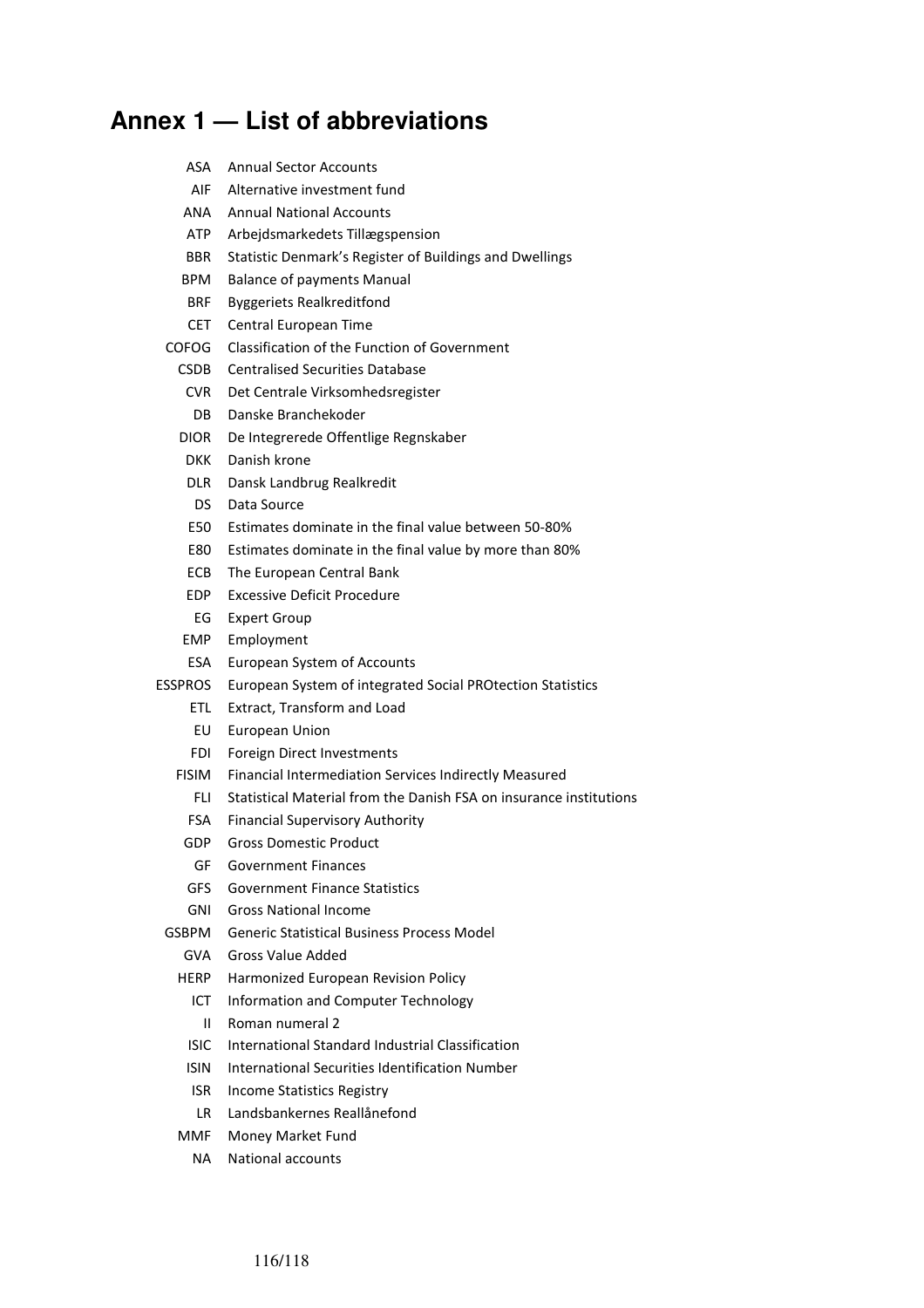- NACE Nomenclature statistique des activités économiques dans la Communauté européenne
	- NP Acquisitions less disposals of non-financial non-produced assets
- NPISH Non-Profit Institutions Serving Households
	- OE Observed value dominate final value, though estimates were used
	- OV Only observed values
	- PAL Pensionsafkastskat
	- QC Quasi-corporations
	- QNA Quarterly National Accounts
	- QSA Quarterly Sector Accounts
	- SA Sector Accounts
	- SAS Statistical Analysis System
	- SBR Statistics Denmark's Statistical Business Register
	- SBS Statistisk BeregningsSystem
	- SC Service Charges
- SDMX Statistical Data and Metadata eXchange
	- SNA System of National Accounts
	- SP Sole proprietorship
	- SPE Special Purpose Entity
	- SUT Supply Use Table
	- TP Transmission Programme
- UCITS Undertakings for Collective Investments in Transferable Securities
	- UN United Nations
	- VAT Value Added Tax
	- VP Danish Central Depository Custodian
- WTA Working Time Accounts
- XBRL eXtensible Business Reporting Language